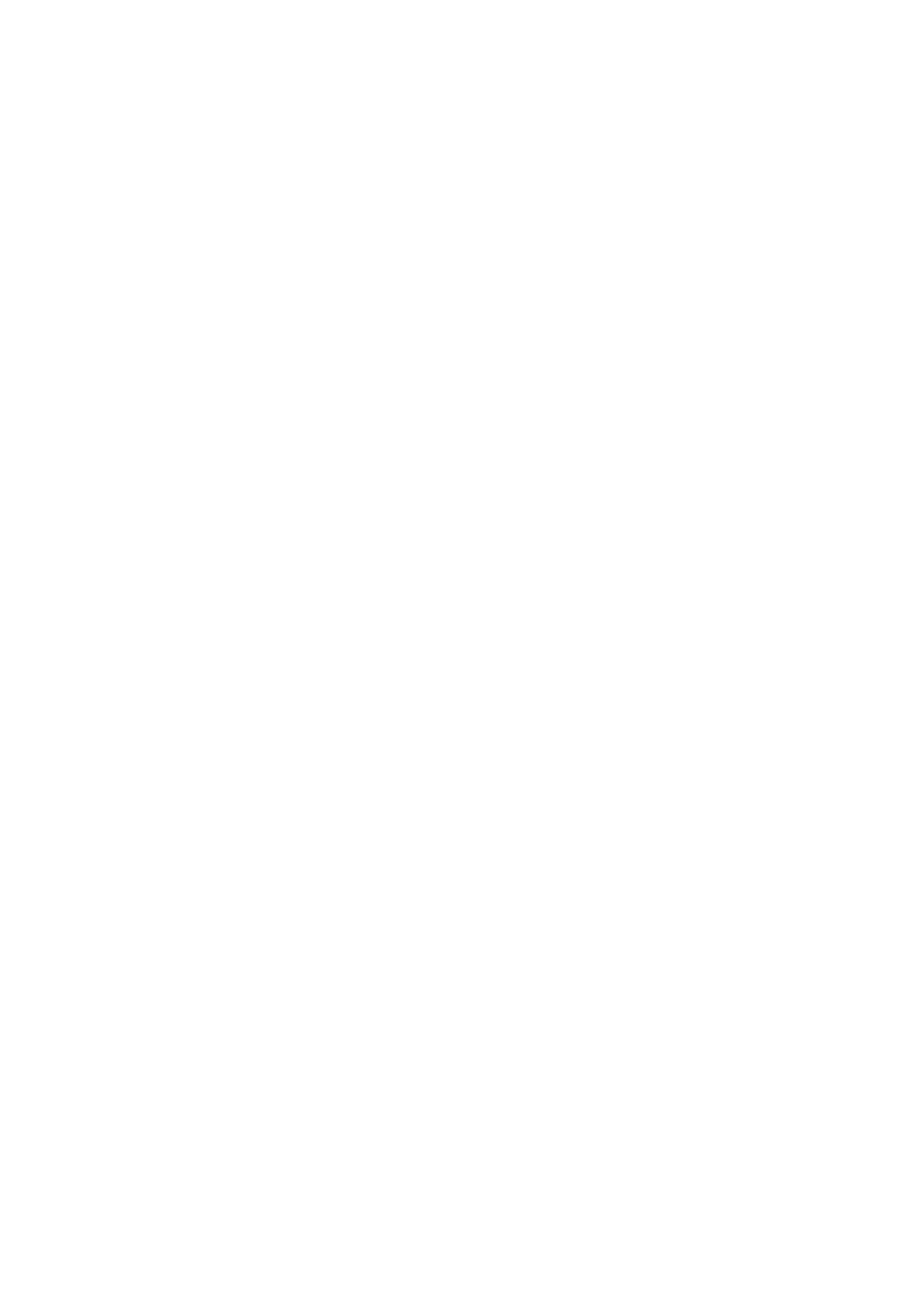### **Israeli proposal**

## **Copyright notice**

This ISO document is a working draft or committee draft and is copyright-protected by ISO. While the reproduction of working drafts or committee drafts in any form for use by participants in the ISO standards development process is permitted without prior permission from ISO, neither this document nor any extract from it may be reproduced, stored or transmitted in any form for any other purpose without prior written permission from ISO.

Requests for permission to reproduce this document for the purpose of selling it should be addressed as shown below or to ISO's member body in the country of the requester:

*[Indicate : the full address telephone number fax number telex number and electronic mail address* 

*as appropriate, of the Copyright Manager of the ISO member body responsible for the secretariat of the TC or SC within the framework of which the draft has been prepared]* 

Reproduction for sales purposes may be subject to royalty payments or a licensing agreement.

Violators may be prosecuted.

ISO (the International Organization for Standardization) and IEC (the International Electrotechnical Commission) form the specialized system for worldwide standardization. National bodies that are members of ISO or IEC participate in the development of International Standards through technical committees established by the respective organization to deal with particular fields of technical activity. ISO and IEC technical committees collaborate in fields of mutual interest. Other international organizations, governmental and non-governmental, in liaison with ISO and IEC, also take part in the work.

International Standards are drafted in accordance with the rules given in the ISO/IEC Directives, Part 3.

In the field of information technology, ISO and IEC have established a joint technical committee, ISO/IEC JTC 1. Draft International Standards adopted by the joint technical committee are circulated to national bodies for voting. Publication as an International Standard requires approval by at least 75 % of the national bodies casting a vote.

Attention is drawn to the possibility that some of the elements of this Amendment may be the subject of patent rights. ISO and IEC shall not be held responsible for identifying any or all such patent rights.

Amendment G to International Standard ISO/IEC 10373-6:2002 was prepared by Joint Technical Committee ISO/IEC JTC 1, *Information technology*, Subcommittee SC 17, Identification cards and related devices.

- *Part 6: Proximity cards*
- *Part [n]:*
- *Part [n+1]:*

## **(INFORMATIVE)**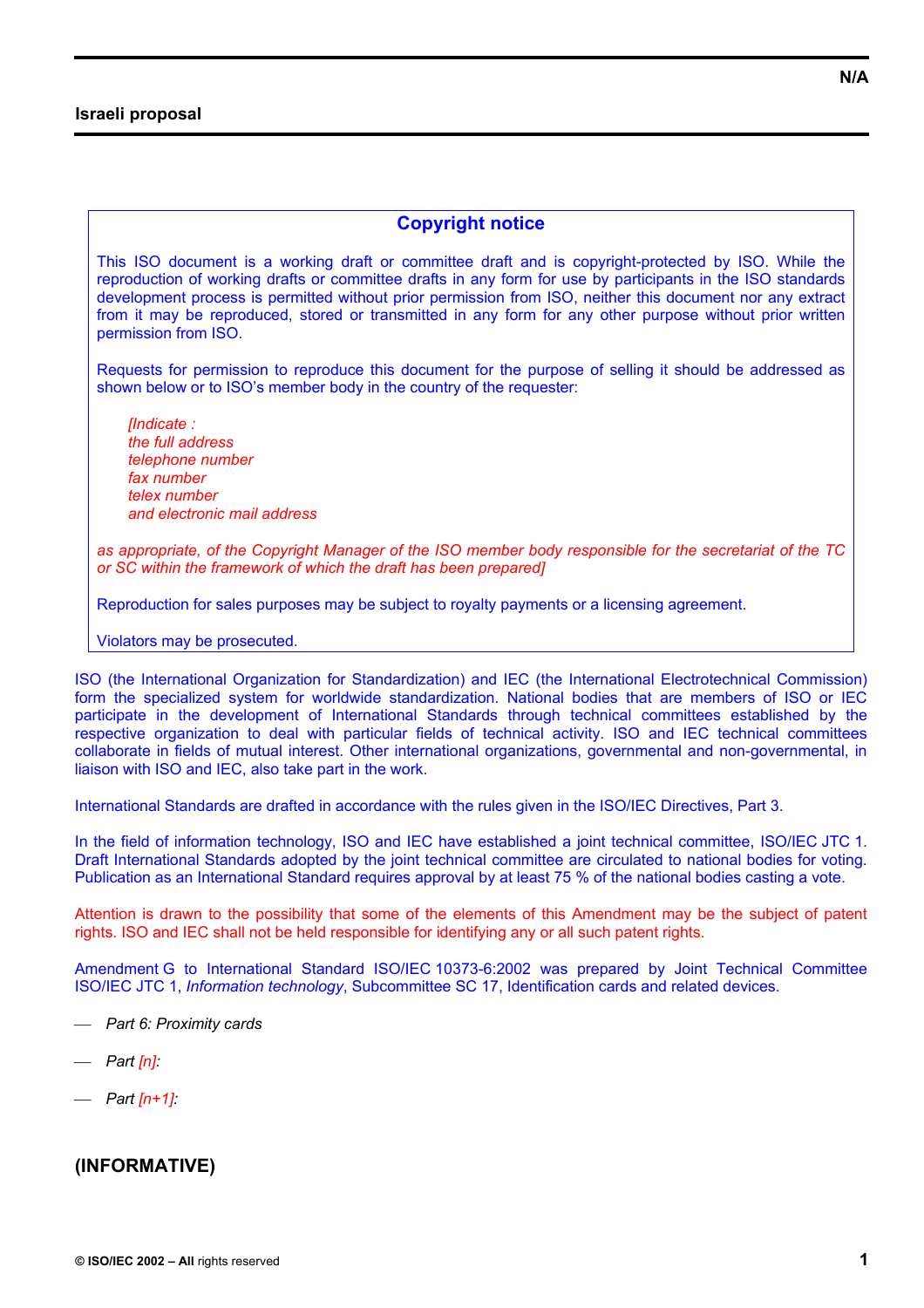|        | ADDITIONAL PROTOCOL TEST METHODSG.1 TERMS AND DEFINITIONS (ADDITIONAL |  |
|--------|-----------------------------------------------------------------------|--|
| G.1.1  |                                                                       |  |
| G.2    |                                                                       |  |
| G.2.1  |                                                                       |  |
| G.2.2  |                                                                       |  |
| G.3    | TEST METHOD FOR LOGICAL OPERATION OF THE PICC OF TYPE A7              |  |
| G.3.1  |                                                                       |  |
| G.3.2  |                                                                       |  |
| G.3.3  |                                                                       |  |
| G.3.4  |                                                                       |  |
| G.3.5  |                                                                       |  |
| G.3.6  |                                                                       |  |
| G.3.7  |                                                                       |  |
| G.4    | TEST METHOD FOR LOGICAL OPERATION OF THE PICC OF TYPE B 37            |  |
| G.4.1  |                                                                       |  |
| G.4.2  |                                                                       |  |
| G.4.3  |                                                                       |  |
| G.4.4  |                                                                       |  |
| G.4.5  |                                                                       |  |
| G.4.6  |                                                                       |  |
| G.4.7  |                                                                       |  |
| G.4.8  |                                                                       |  |
| G.4.9  |                                                                       |  |
| G.4.10 |                                                                       |  |
| G.4.11 |                                                                       |  |
|        |                                                                       |  |
| G.4.12 |                                                                       |  |
| G.4.13 |                                                                       |  |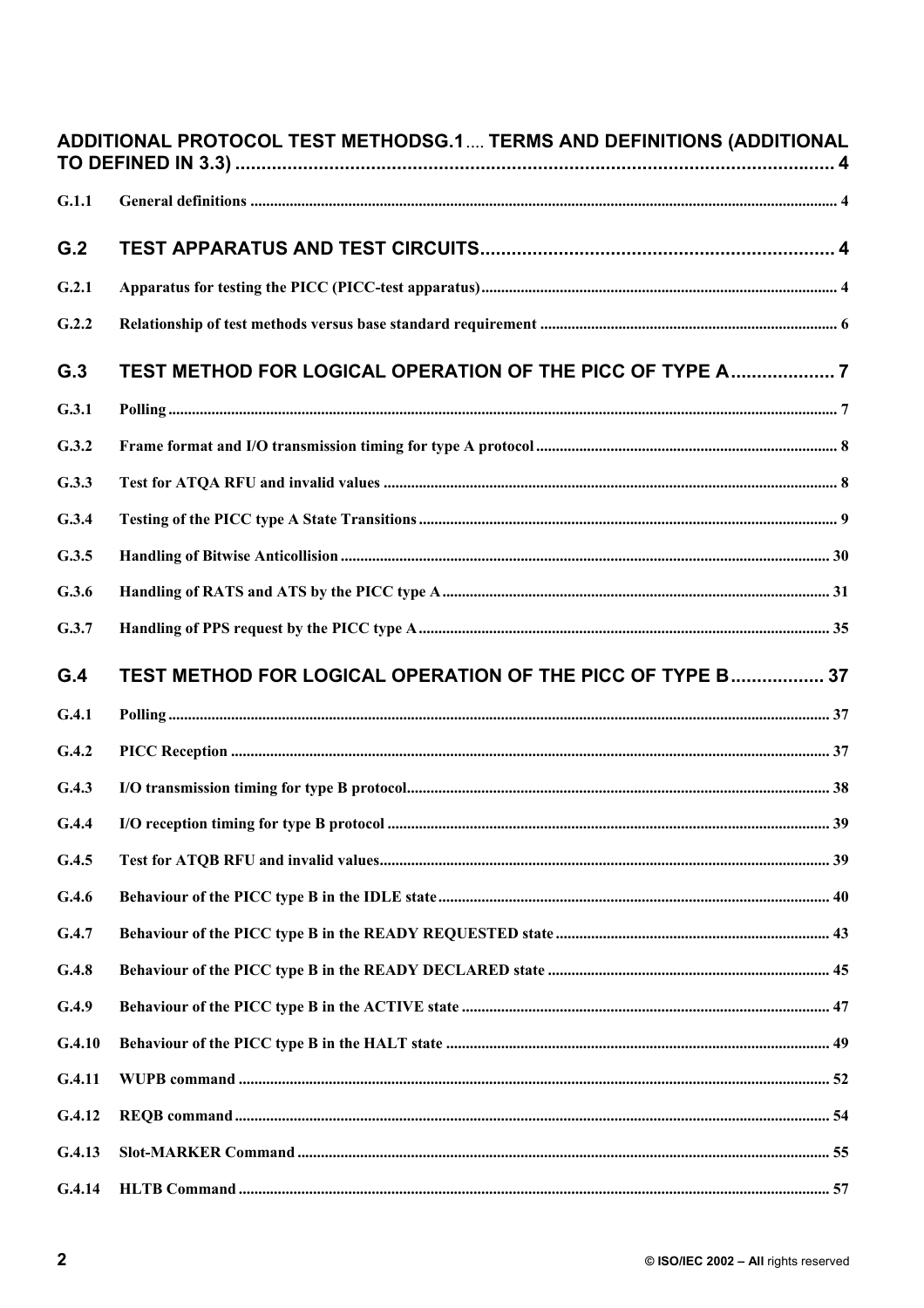| G.4.15 |                                                                |  |
|--------|----------------------------------------------------------------|--|
| G.4.16 |                                                                |  |
| G.4.17 |                                                                |  |
| G.5    | TEST METHODS FOR LOGICAL OPERATION OF THE PICC OF TYPE A/B  63 |  |
| G.5.1  |                                                                |  |
| G.5.2  |                                                                |  |
| G.5.3  |                                                                |  |
| G.5.4  |                                                                |  |
| G.5.5  |                                                                |  |
| G.5.6  |                                                                |  |
| G.5.7  |                                                                |  |
| G.5.8  |                                                                |  |
| G.5.9  |                                                                |  |
| G.5.10 |                                                                |  |
| G.5.11 |                                                                |  |
| G.5.12 |                                                                |  |
| G.5.13 |                                                                |  |
| G.5.14 |                                                                |  |
| G.6    |                                                                |  |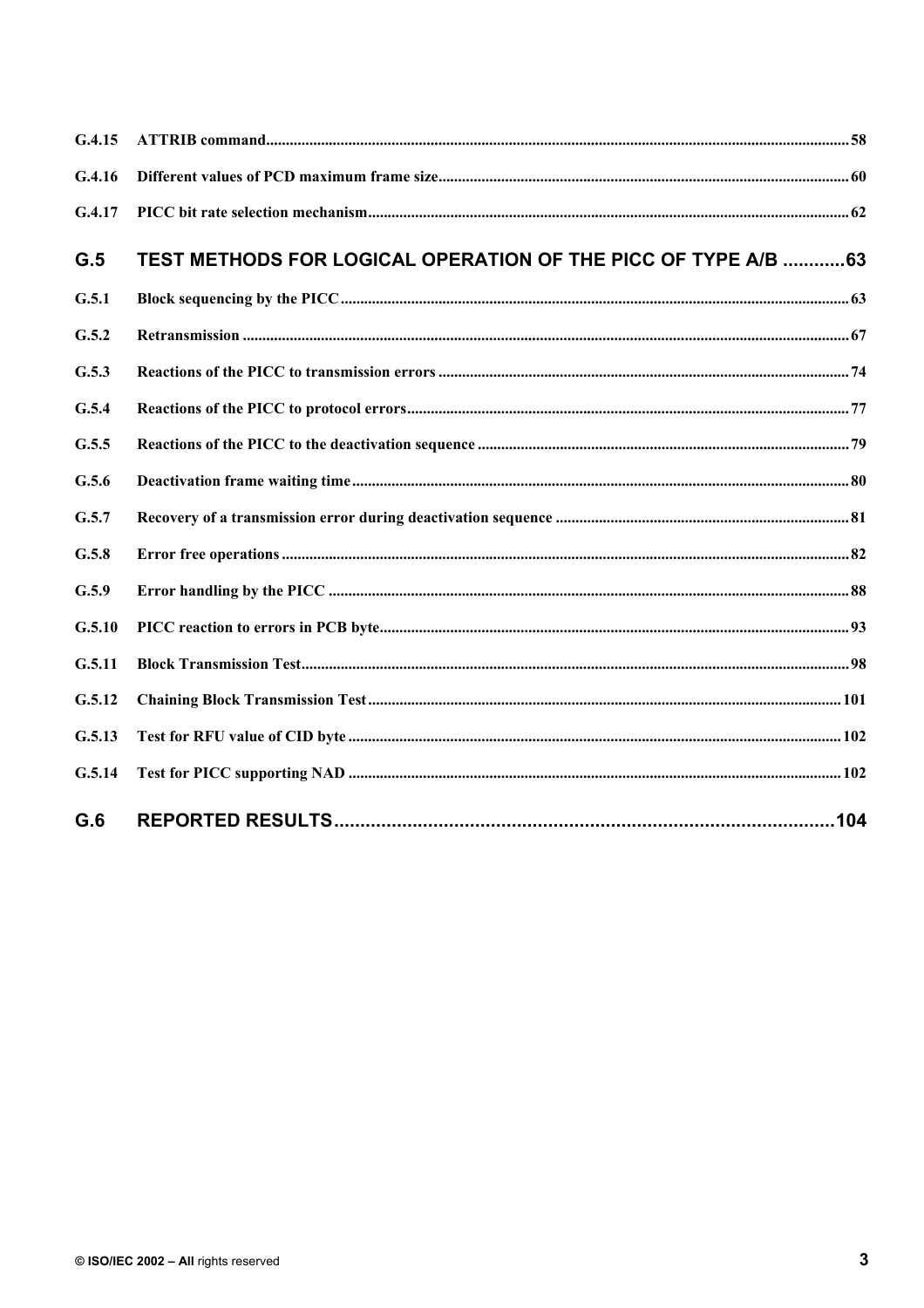# **G.1 Terms and definitions (additional to defined in 3.3)**

## **G.1.1 General definitions**

| <b>CRC</b>           | <b>Cyclic Redundancy Check</b>                                                                                                  |
|----------------------|---------------------------------------------------------------------------------------------------------------------------------|
| CRC B                | Cyclic Redundancy Check, as defined for PICC type B in ISO/IEC 14443-3                                                          |
| <b>DUT</b>           | Device under test; within the scope of this document DUT represents the PICC or the<br>PCD under the test                       |
| Mute                 | No response within a specified timeout                                                                                          |
| <b>Test Scenario</b> | A defined typical protocol and application specific communication to be used with the test<br>methods defined in this document. |
| <b>TEST COMMAND1</b> | Default Test command used for tests. See G.2.1.6 Test command                                                                   |
| <b>TEST COMMAND2</b> | Default Test command used for tests of the chaining. See G.2.1.6 Test command                                                   |
| <b>TEST COMMAND3</b> | Default Test command used for tests deal with frame waiting time. See G.2.1.6 Test<br>command                                   |

## **G.2 Test apparatus and test circuits**

This clause defines the test apparatus and test circuits for verifying the operation of a according to ISO/IEC 14443- 3 2001. The test apparatus includes:

- − Calibration coil (see clause 6.1 of ISO/IEC 10373-6)
- − Test PCD assembly (see clause 6.2 of ISO/IEC 10373-6)
- − Reference PICCs (see clause 6.3 of ISO/IEC 10373-6)
- − Digital sampling oscilloscope (see clause 6.4 of ISO/IEC 10373-6)

## **G.2.1 Apparatus for testing the PICC (PICC-test apparatus)**

This International Standard does not define any A/D convert test circuit. Care has to be taken to confirm that the results are not affected by performance of the test circuits.

### **G.2.1.1 Emulating the I/O protocol**

The PICC-test-apparatus shall be able to emulate the protocol type A, type B and PCD applications, which are required to run the typical application specific communications corresponding to the PICC applications. The PICCtest-apparatus shall be able to break the transmitted packets into chained blocks with the required length.

### **G.2.1.2 Generating the I/O character timing in reception mode**

The PICC-test-apparatus shall be able to generate the I/O bit stream according to ISO/IEC 14443-3:2001. Timing parameters: start bit length, guard time, bit width, request guard time, start of frame width, end of frame width shall be configurable.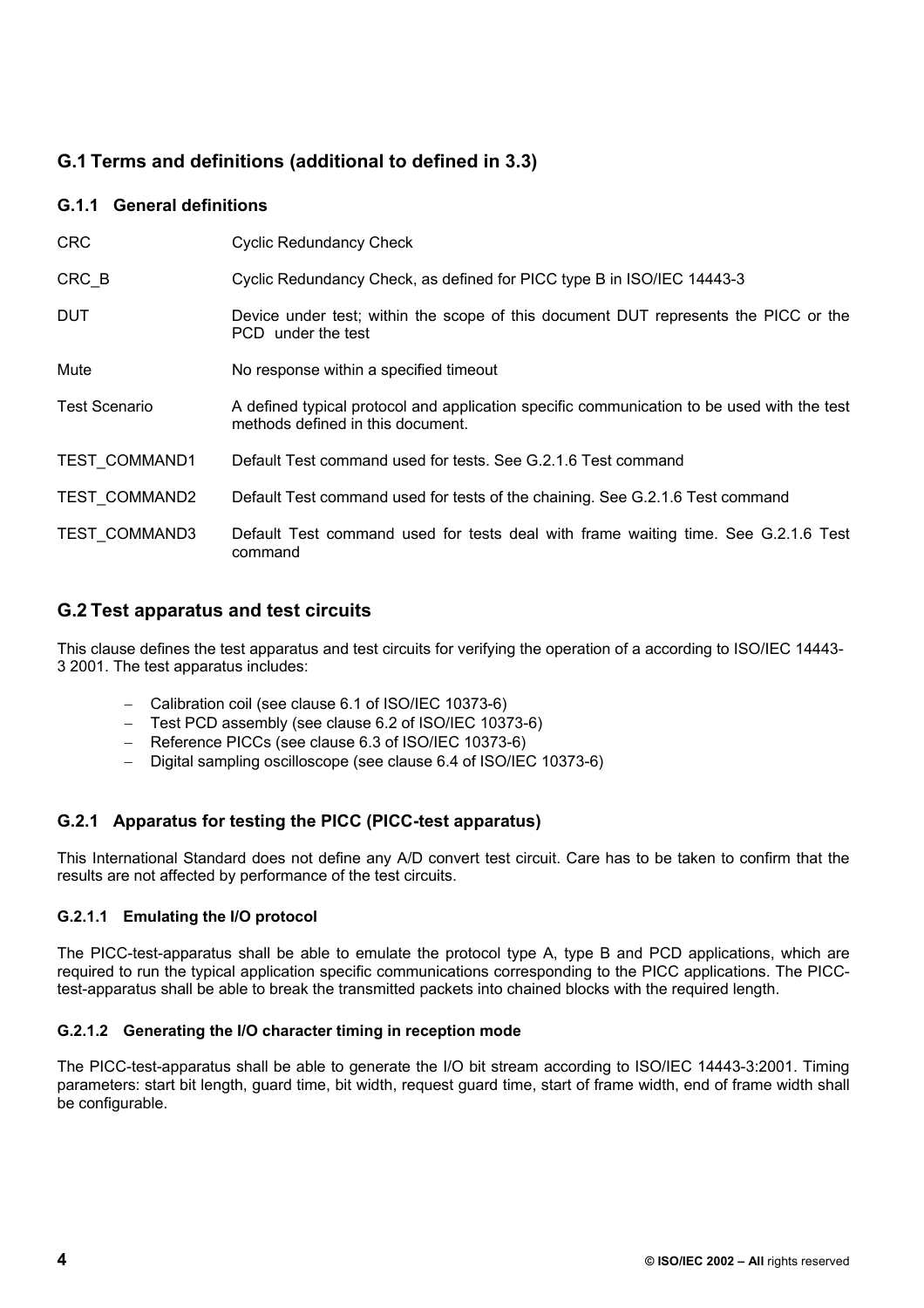#### **G.2.1.3 Measuring and monitoring the RF I/O protocol**

The PICC-test-apparatus shall be able to measure and monitor the timing of the logical low and high states of the RF Input/Receive line relative to the CLK frequency. The PICC-test-apparatus shall be able to monitor the PICC subcarrier.

#### **G.2.1.4 Protocol Analysis**

The PICC-test-apparatus shall be able to analyse the I/O-bit stream in accordance with protocol type A and type B as specified in ISO/IEC 14443-3,4 and extract the logical data flow for further protocol analysis.

#### **G.2.1.5 Test scenario**

Testing of the DUT, as defined in this document, requires a Test Scenario to be executed. This Test Scenario is a 'typical protocol and application specific communication', dependent on the protocol and application specific functionality foreseen for the normal use of and implemented in the DUT.

The Test Scenario shall be defined by the entity carrying out these tests and shall be documented with the testresults. The Test Scenario shall encompass a representative subset or preferably, if practical, the full functionality of the DUT expected to be utilized during normal use.

NOTE The testing entity may require information about the implemented protocol and functionality. For the purpose of an example, the following assumptions have been made for DUT Type A:

- The DUT supports CID. Single UID of the PICC is '12 23 34 45', double UID '88 23 34 45' '56 67 78 89' and triple '88 23 34 45' '88 67 78 89' '9A AB BC CD'
- The default CID value used in the test is CID=4.

#### **G.2.1.6 Test command**

TEST\_COMMAND1 specifies the ISO instruction used as the default instruction for test scenarios.

TEST COMMAND2 specifies the ISO instruction used as the default instruction for test scenarios deal with chaining.

TEST\_COMMAND3 specifies the ISO instruction used as the default instruction for test scenarios deal with frame waiting time. It is the instruction, for which the PICC need more time than the defined FWT to process the received block and it would use an S(WTX) request for a waiting time extension.

Please specify in the appropriate rows in Table G. 9 — Test coverage report on page 109 what default instructions are used as the default instructions for test scenarios.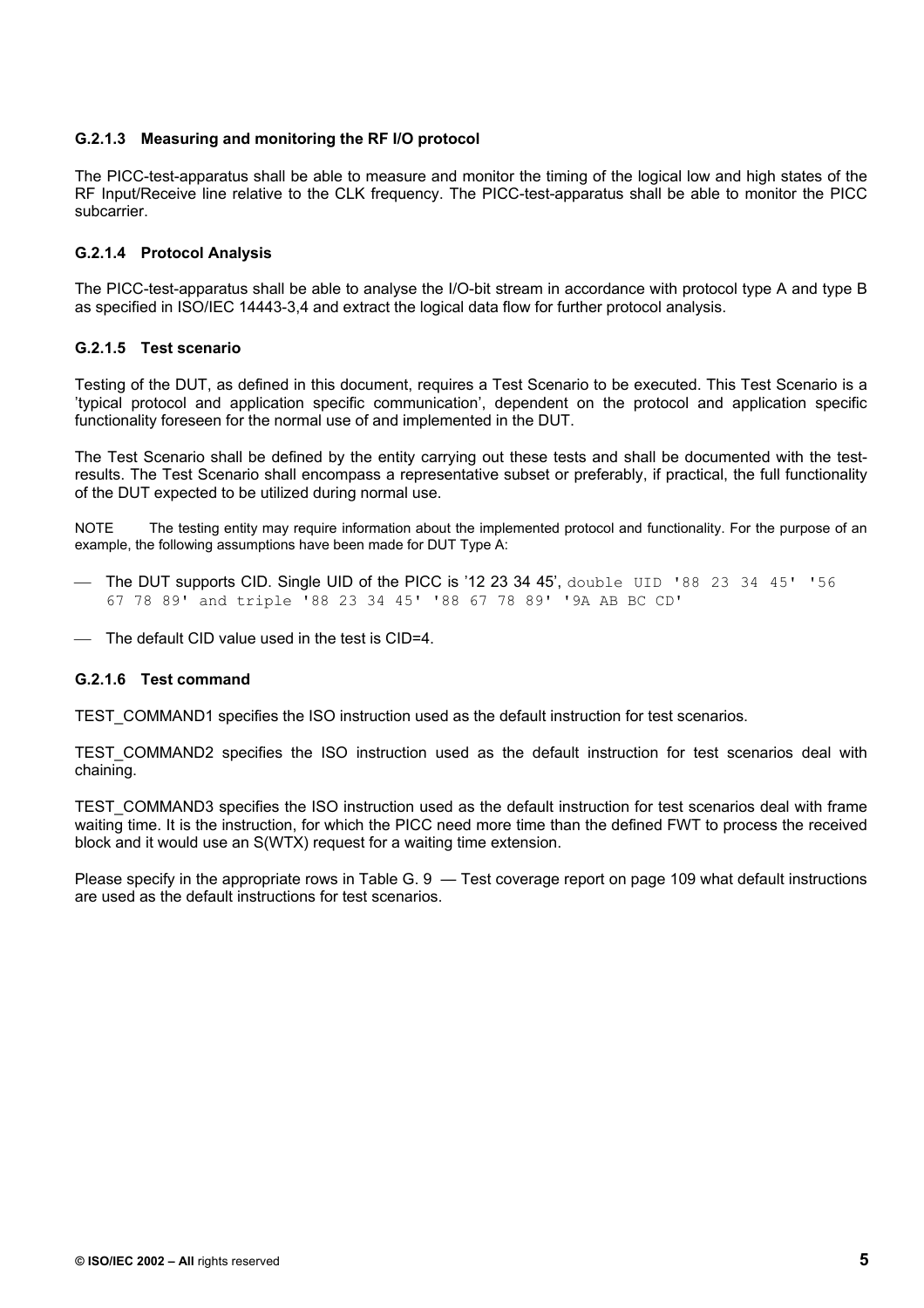# **G.2.2 Relationship of test methods versus base standard requirement**

| Test method from ISO/IEC 10373-6 |                                                                 | <b>Corresponding requirement</b> |           |
|----------------------------------|-----------------------------------------------------------------|----------------------------------|-----------|
| Clause                           | Name                                                            | Base standard                    | Clause(s) |
| G.3.1                            | Polling                                                         | ISO/IEC 14443-3:2001             | 5         |
| G.3.2                            | Frame format and I/O transmission timing for type<br>A protocol | ISO/IEC 14443-3:2001             | 6.1.5     |
| G.3.3                            | Test for ATQA RFU and invalid values                            | ISO/IEC 14443-3:2001             | 6.4.2     |
| G.3.4                            | Testing of the PICC type A State Transitions                    | ISO/IEC 14443-3:2001             | 6.2       |
| G.3.5                            | Handling of Bitwise Anticollision                               | ISO/IEC 14443-4:2001             | 6.1.5.3.  |
| G.3.6                            | Handling of RATS and ATS by the PICC type A                     | ISO/IEC 14443-4:2001             | 5.6.1     |
| G.3.7                            | Handling of PPS request by the PICC type A                      | ISO/IEC 14443-4:2001             | 5.3       |

**Table G. 1 — Test methods for logical operation of the PICC type A protocol** 

**Table G. 2 — Test methods for logical operation of the PICC type B protocol** 

| Test method from ISO/IEC 10373-6 |                                                                     | <b>Corresponding requirement</b> |           |
|----------------------------------|---------------------------------------------------------------------|----------------------------------|-----------|
| Clause                           | Name                                                                |                                  | Clause(s) |
| G.4.1                            | Polling                                                             | ISO/IEC 14443-3:2001             | 7.1       |
| G.4.2                            | PICC Reception                                                      | ISO/IEC 14443-3:2001             | 7.1       |
| G.4.3                            | I/O transmission timing for type B protocol                         | ISO/IEC 14443-3:2001             | 7.1       |
| G.4.4                            | I/O reception timing for type B protocol                            | ISO/IEC 14443-3:2001             | 7.1       |
| G.4.5                            | Test for ATQB RFU and invalid values                                | ISO/IEC 14443-3:2001             | 7.9       |
| G.4.6                            | Behaviour of the PICC type B in the IDLE state                      | ISO/IEC 14443-3:2001             | 7.4.4     |
| G.4.7                            | Behaviour of the PICC type B in the READY<br><b>REQUESTED state</b> | ISO/IEC 14443-3:2001             | 7.4.5     |
| G.4.8                            | Behaviour of the PICC type B in the READY<br><b>DECLARED</b> state  | ISO/IEC 14443-3:2001             | 7.4.6     |
| G.4.9                            | Behaviour of the PICC type B in the ACTIVE state                    | ISO/IEC 14443-3:2001             | 7.4.7     |
| G.4.10                           | Behaviour of the PICC type B in the HALT state                      | ISO/IEC 14443-3:2001             | 7.4.8     |
| G.4.11                           | WUPB command                                                        | ISO/IEC 14443-3:2001             | 7.7       |
| G.4.12                           | <b>REQB</b> command                                                 | ISO/IEC 14443-3:2001             | 7.7       |
| G.4.13                           | Slot-MARKER Command                                                 | ISO/IEC 14443-3:2001             | 7.8       |
| G.4.14                           | <b>HLTB Command</b>                                                 | ISO/IEC 14443-3:2001             | 7.12      |
| G.4.15                           | <b>ATTRIB command</b>                                               | ISO/IEC 14443-3:2001             | 7.10      |
| G.4.16                           | Different values of PCD maximum frame size                          | ISO/IEC 14443-3:2001             | 7.10.4    |
| G.4.17                           | PICC bit rate                                                       | ISO/IEC 14443-3:2001             | 7.10.4    |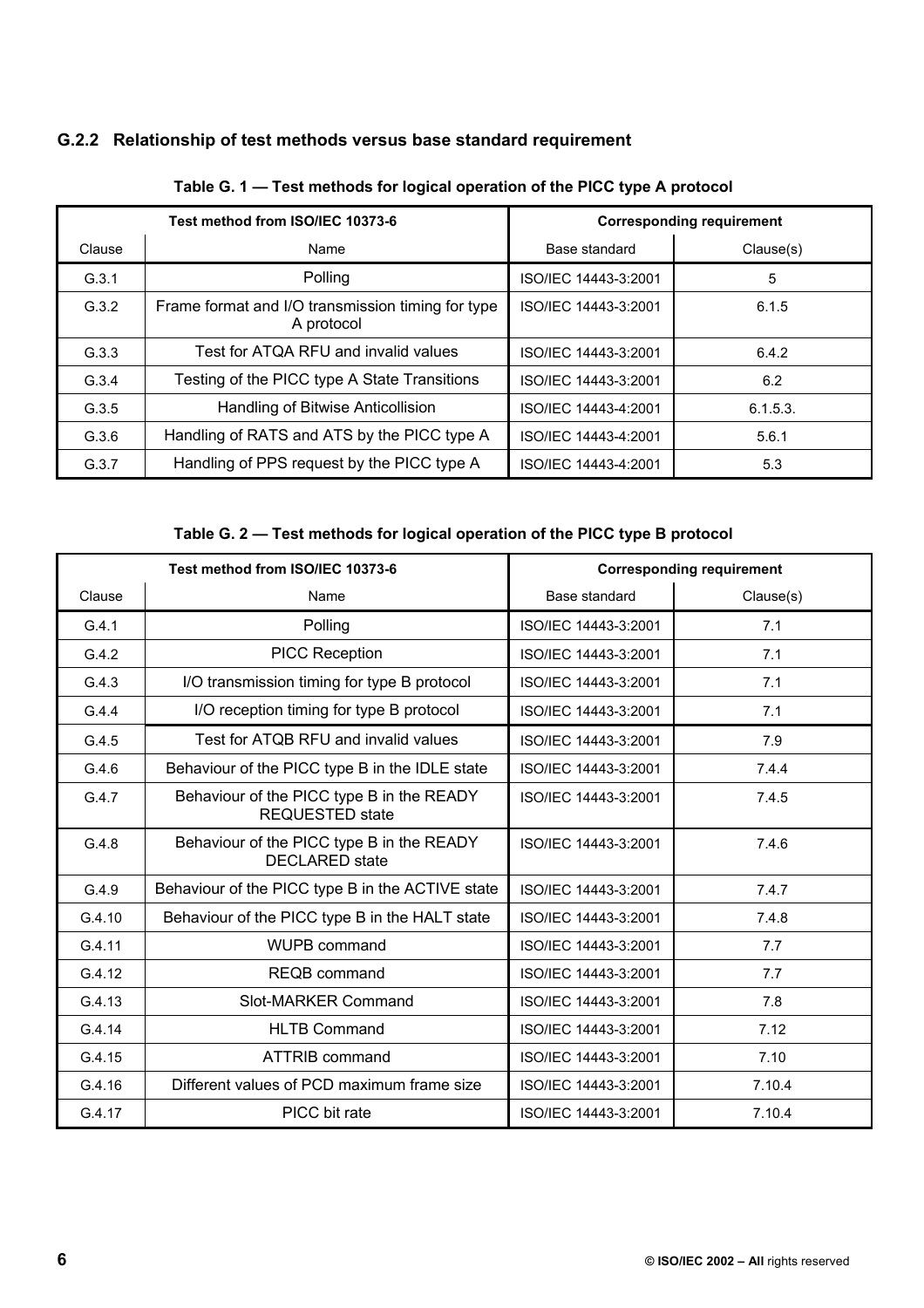| Test method from ISO/IEC 10373-6 |                                                                  | <b>Corresponding requirement</b> |                     |
|----------------------------------|------------------------------------------------------------------|----------------------------------|---------------------|
| Clause                           | Name                                                             | Base standard                    | Clause(s)           |
| G.5.1                            | Block sequencing by the PICC                                     | ISO/IEC 14443-4:2001             | 7.5.3               |
| G.5.2                            | Retransmission                                                   | ISO/IEC 14443-4:2001             | 7.5.4.3             |
| G.5.3                            | Reactions of the PICC to transmission errors                     | ISO/IEC 14443-4:2001             | 7.5.5               |
| G.5.4                            | Reactions of the PICC to protocol errors                         | ISO/IEC 14443-4:2001             | 7.5.5               |
| G.5.5                            | Reactions of the PICC to the deactivation<br>sequence            | ISO/IEC 14443-4:2001             | 8                   |
| G.5.6                            | Deactivation frame waiting time                                  | ISO/IEC 14443-4:2001             | 8.1                 |
| G.5.7                            | Recovery of a transmission error during<br>deactivation sequence | ISO/IEC 14443-4:2001             | 8.2                 |
| G.5.8                            | Error free operations                                            | ISO/IEC 14443-4:2001             | Informative Annex B |
| G.5.9                            | Error handling by the PICC                                       | ISO/IEC 14443-4:2001             | Informative Annex B |
| G.5.10                           | PICC reaction to errors in PCB byte                              | ISO/IEC 14443-4:2001             | 7.1.1.1             |
| G.5.11                           | <b>Block Transmission Test</b>                                   | ISO/IEC 14443-4:2001             | 7.5                 |
| G.5.12                           | <b>Chaining Block Transmission Test</b>                          | ISO/IEC 14443-4:2001             | 7.5.2               |
| G.5.13                           | Test for RFU value of CID byte                                   | ISO/IEC 14443-4:2001             | 7.1.1.2             |
| G.5.14                           | Test for PICC supporting NAD                                     | ISO/IEC 14443-4:2001             | 7.1.1.3             |

## **Table G. 3 — Test methods for logical operation of PICC of type A/B**

# **G.3 Test method for logical operation of the PICC of Type A**

## **G.3.1 Polling**

The purpose of this test is to determine the behaviour of the PICC type A in an unmodulated operating field according to ISO/IEC 14443-3 2001: 5. The PICC shall be able to accept a REQA within 5 ms of unmodulated operating field.

## **G.3.1.1 Apparatus**

See clause G.2.

## **G.3.1.2 Procedure**

Place the PICC into the field.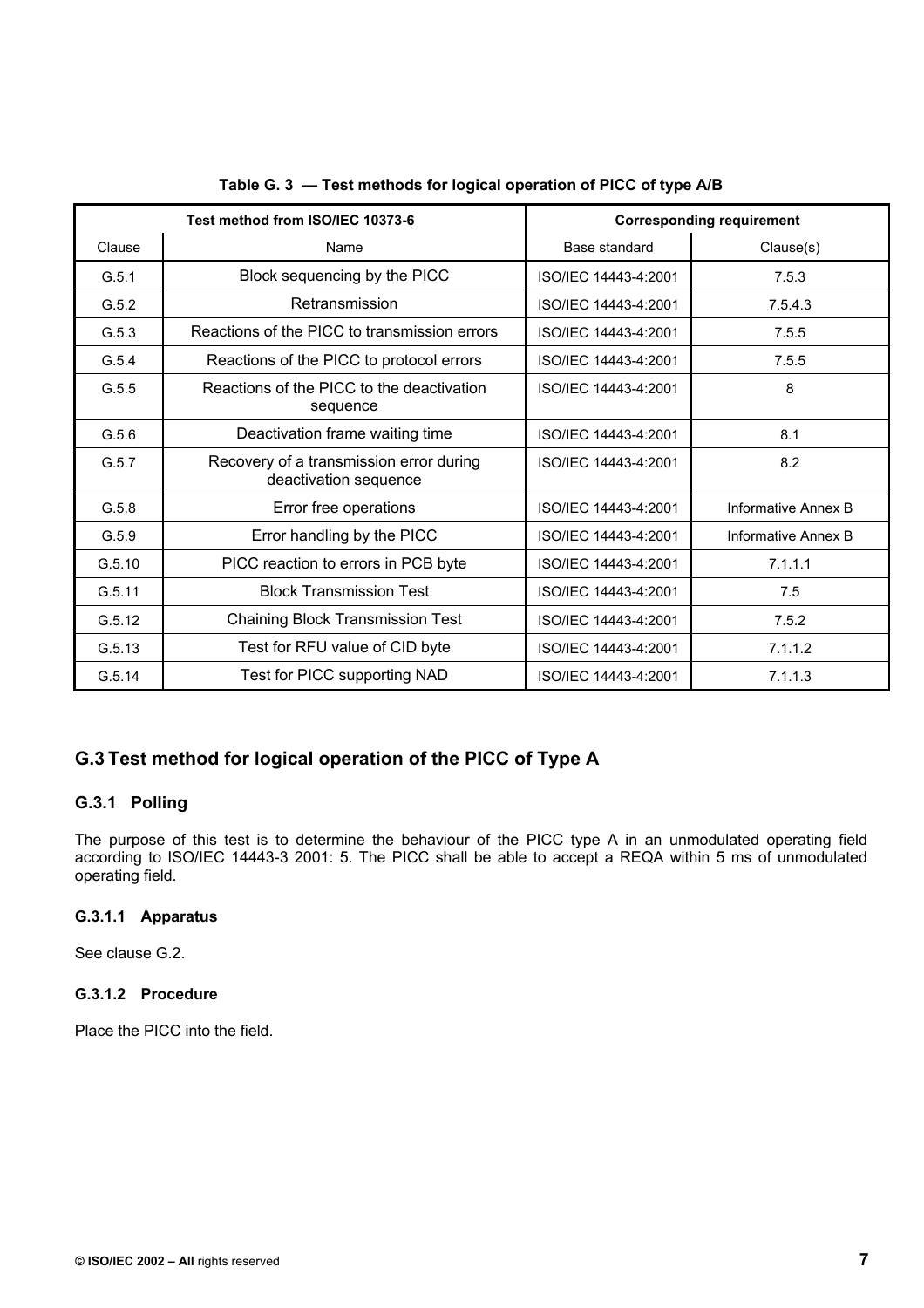- a) Send a valid REQB Command frame (e.g. '05 00 00 71 FF').
- b) Do delay of 5 ms and send a valid REQA Command frame ((0100110)b).
- c) Record the presence and the content of the PICC response.

## **G.3.1.3 Test report**

Report the signal recording. Fill the "Table G. 6 — Reported Results for type A specific test methods" on page 106 with measured values from c).

## **G.3.2 Frame format and I/O transmission timing for type A protocol**

The purpose of this test is to determine the frame format and timing used by the PICC during communication initialisation and anticollision (see ISO/IEC 14443-3:2001 6.1).

## **G.3.2.1 Apparatus**

See clause G.2.

### **G.3.2.2 Procedure**

Place the PICC into the field.

During the following procedure the following test points shall be continuously monitored and verified correct to ISO/IEC 14443-2-2001. All signal transitions (level and timing) as well as the logical content of the communication shall be recorded.

| RF I/O   |
|----------|
| Receive  |
| Transmit |

- a) Send a valid REQA Command frame ((0100110)b).
- b) Record the presence and the content of the PICC response.
- c) Analyse the timing after a PCD data transmission until the PICC start of communication (see ISO/IEC 14443-3:2001 6.1.2).

## **G.3.2.3 Test report**

Report the signal recording and the ATQA. Fill the "Table G. 4 — Type A specific timing table" on page 104 with measured values.

## **G.3.3 Test for ATQA RFU and invalid values**

The purpose of this test is to ensure that Answer To Request (ATQA) does not include RFU values and invalid values.

### **G.3.3.1 Procedure**

Place the PICC into the field.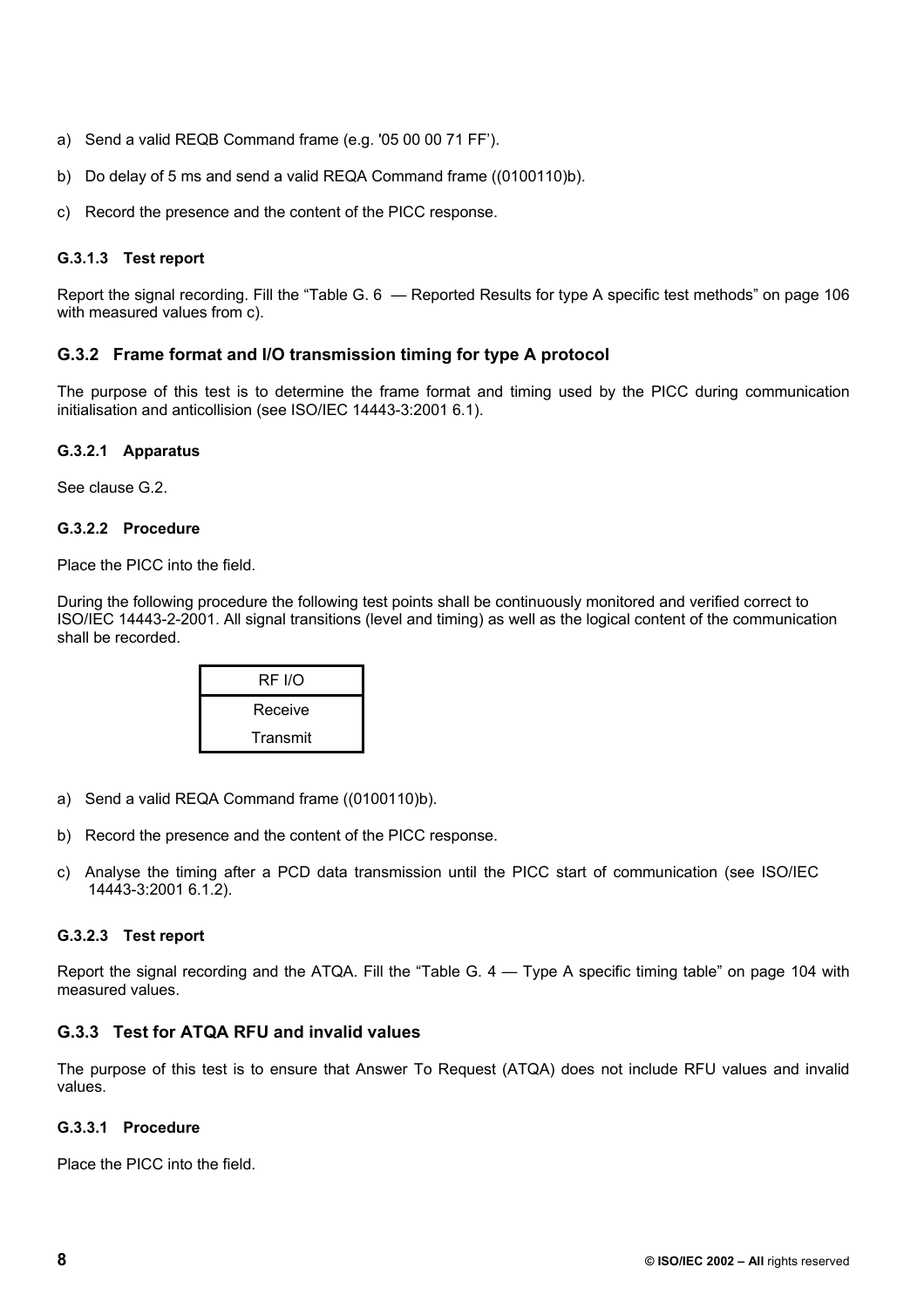- d) Send a valid REQA Command frame ((0100110)b).
- e) Record the presence and the content of the PICC response.

#### **G.3.3.2 Test report**

ATQA has 15 RFU combinations ( $(2^4-1)$  = 15). In the test report indicate what percentage of the 15 RFU combinations was tested.

Fill the appropriate row in "Table G. 6 — Reported Results for type A specific test methods" on page 106 with test result according to the test results as follows:

| <b>Explanation</b>                                                                                                                       | <b>Test result</b> |
|------------------------------------------------------------------------------------------------------------------------------------------|--------------------|
| If the ATQA does not include RFU<br>values, invalid values for UID size bit<br>frame and wrong combination of bit<br>frame anticollision | Pass               |
| Any other case                                                                                                                           | Fail               |

## **G.3.4 Testing of the PICC type A State Transitions**

The purpose of these tests is to verify the correct implementation of the PICC type A state machine as described in ISO/IEC 14443-3 2001: 6.2.

#### **G.3.4.1 Terminology**

| CRC_A                                         | Cyclic Redundancy Check, as defined for PICC type A in ISO/IEC 14443-3                                  |
|-----------------------------------------------|---------------------------------------------------------------------------------------------------------|
| SELECT(I), $I \in \{1,2,3\}$                  | select cascade level I command                                                                          |
| SAK(cascade)                                  | the $SELECT(I)$ answer with the cascade bit (bit 3) set to 1 and the<br>compliance bit (bit 6) set to 1 |
| SAK(complete)                                 | the $SELECT(I)$ answer with the cascade bit (bit 3) set to 0 and the<br>compliance bit (bit 6) set to 1 |
| NVB:                                          | NVB byte as described in ISO/IEC 14443-3                                                                |
| BCC:                                          | the one byte block checksum as described in ISO/IEC 14443-3                                             |
| UIDn, $n \in \{09\}$                          | User ID byte Nr. n                                                                                      |
| UIDn[a], $n \in \{09\}$ , $a \in \{18\}$      | Bit at position a of UID byte n                                                                         |
| UIDn[ab], $n \in \{09\}$ ; a, $b \in \{18\}$  | Bits between position a and b of UID byte n                                                             |
| ~UIDn, $n \in \{09\}$                         | inverted bits of User ID byte Nr. n                                                                     |
| ~UIDn[a], $n \in \{09\}$ , $a \in \{18\}$     | inverted bit at position a of UID byte n                                                                |
| ~UIDn[ab], $n \in \{09\}$ ; a, b $\in \{18\}$ | inverted bits between position a and b of UID byte n                                                    |
| UIDTXI, $I \in \{1,2,3\}$                     | transmitted UID 32-bit data at cascade level I (see ISO/IEC 14443-3 2001:<br>6.4.4.                     |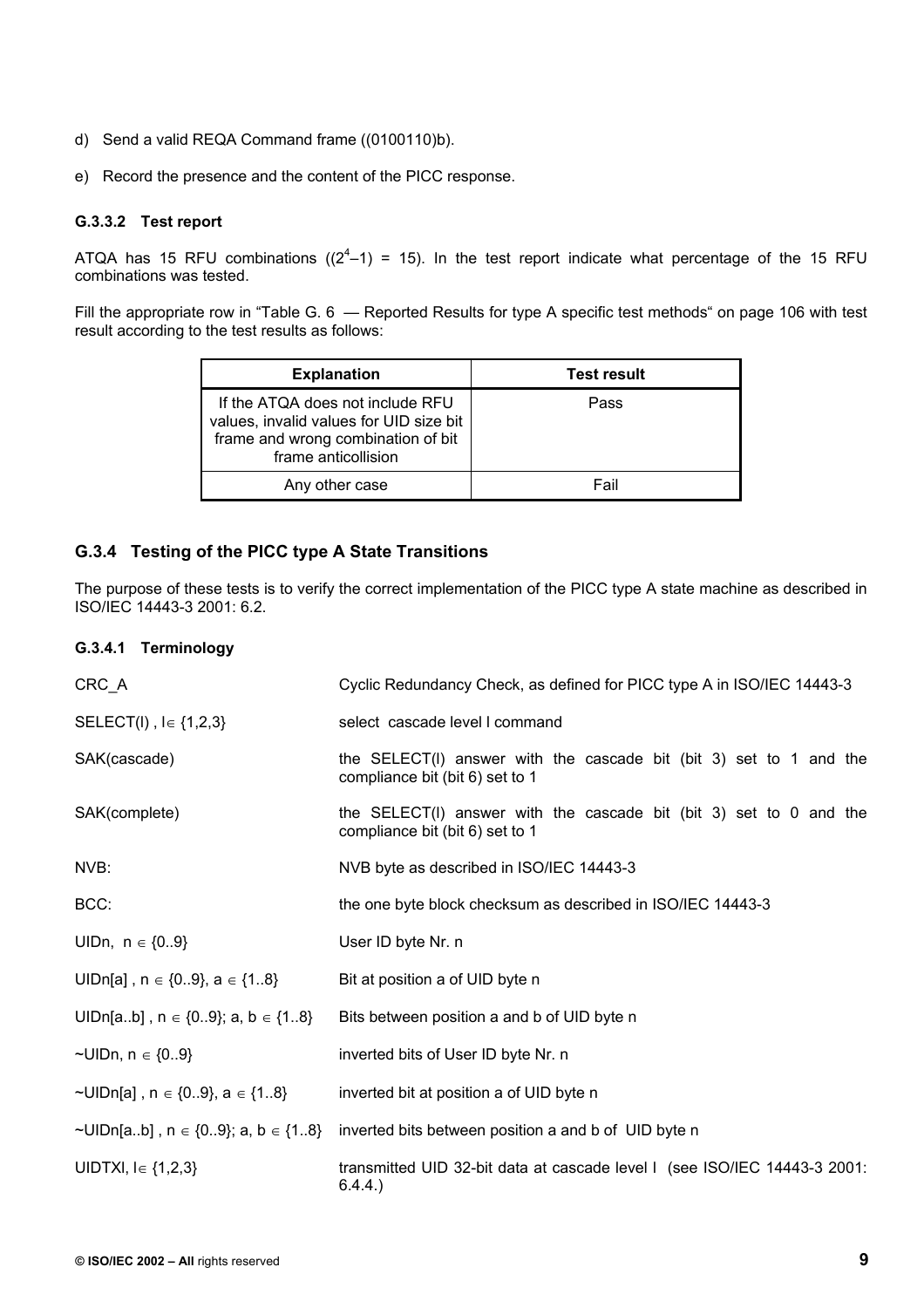| Cascade<br>level | single UID PICC     | double UID PICC     | triple UID PICC     |
|------------------|---------------------|---------------------|---------------------|
| <b>UIDTXI</b>    | UIDO UID1 UID2 UID3 | '88' UID0 UID1 UID2 | '88' UID0 UID1 UID2 |
| UIDTX2           | ---                 | UID3 UID4 UID5 UID6 | '88' UID3 UID4 UID5 |
| UIDTX3           |                     |                     | UID6 UID7 UID8 UID9 |

UIDTXI[a],  $I \in \{1..3\}$ ,  $a \in \{1..32\}$  Bit at position a of UID byte n

UIDTXI[a..b],  $I \in \{1..3\}$ ; a,  $b \in \{1..32\}$  Bits between position a and b of UIDTXI

- ~ UIDTXI,  $I \in \{1..3\}$  inverted bits of UIDTXI
- ~ UIDTXI[a],  $I \in \{1..3\}$ ,  $a \in \{1..32\}$  inverted bit at position a of UIDTXI
- ~ UIDTXI[a..b] ,  $l \in \{1..3\}$ ; a, b  $\in \{1..32\}$  inverted bits between position a and b of UIDTXI

| StateSet           | The set consisting of the different PICC states: {IDLE, READY, ACTIVE,<br>ISO14443, HALT, READY*, ACTIVE*}                                                                                                                                                                               |  |
|--------------------|------------------------------------------------------------------------------------------------------------------------------------------------------------------------------------------------------------------------------------------------------------------------------------------|--|
| TransitionSet      | The set consisting of the possible state transitions: { REQA, WUPA, AC/split,<br>nAC/split, AC/full, nAC/full, SELECT, nSELECT, HLTA, Error/ISO,<br>Error/CRC, Error/short}. The Error/XXX transitions shall test the state<br>transition behaviour for three selected error conditions: |  |
|                    | i.<br>Error/ISO: sending an ISO command while not in ISO14443 state                                                                                                                                                                                                                      |  |
|                    | ii.<br>Error/CRC: sending a command with a wrong CRC                                                                                                                                                                                                                                     |  |
|                    | iii.<br>Error/short sending a wrong short frame (7 bit)                                                                                                                                                                                                                                  |  |
| $TIS \in StateSet$ | the Test Initial State                                                                                                                                                                                                                                                                   |  |

TTS  $\in$  (StateSet x TransitionSet)  $\rightarrow$  StateSet be the function which assigns to every state (TIS) and every state transitions (T) the expected target state the PICC should be after this state transition

### **G.3.4.2 General Test Outline**

For an exhaustive test of the PICC type A state machine one must verify the correctness of every possible state transition at every possible state. Verifying one special state **TIS** from **StateSet** and one special state transition **T**  from **TransitionSet** will be done as follows:

First reset the PICC and than put it into the test initial state (**TIS**). This is one of the states from **StateSet** where we are going to verify the transitions (**T**). Than we execute a transition **T** from **TransitionSet.** After execution of the state transition one must also check whether the PICC is in the expected target state **TTS (TIS, T)**. There is a difficulty in how to perform this check, because one cannot directly inspect the state machine of the PICC.

The solution to this problem is to make some additional state transitions and checking the answer of the PICC. The transitions for this purpose are selected in such way, that the state can be determined from the PICC answers as precisely as possible. For example, to determine whether the PICC is in the HALT state we send first a REQA command. If we get no answer from the PICC we send a WUPA command. If we than get a valid ATQA, we can be sure to be in HALT state. It should be noted, that the READY\* and ACTIVE\* states cannot be distinguished from the ACTIVE and READY states by this method. However this will be acceptable for our purposes.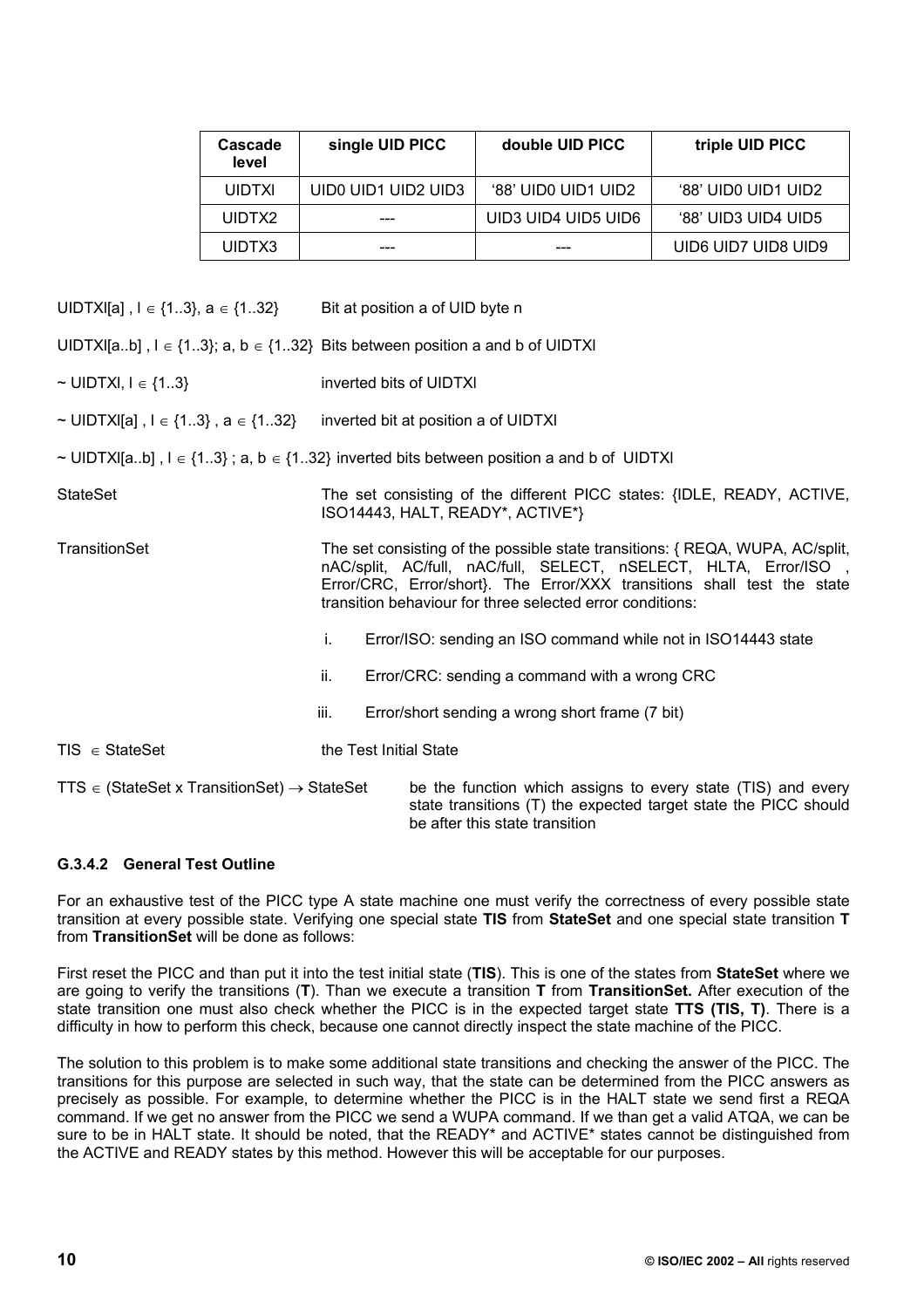We can now describe the general PICC state machine test algorithm for the test initial state (**TIS**) by the following pseudo code:

```
BOOL StateTest (TIS) 
1) Put the PICC into the Hf field 
2) Switch the Hf field off 
3) Put the PICC into the test initial state TIS (as described below) 
4) for T in TransitionSet do 
5) Perform the state transition T. 
6) return FALSE if this did not work 
7) if the state of the PICC is TTS(TIS, T) then 
8) return TRUE 
9) else 
10) return FALSE 
11) end
```
For an example, on the principle of testing a state-machine, we assume to have a state machine with 5 states (Power Off, A, B, C, D). Transitions T1,T2,T3 and T4 are the TransitionSet in this example. We are going to test the behaviour of state B. Therefore state B becomes our initial state (TIS), so we have to set the state machine into state B to prepare further tests. To test state B force a transition from state B to state C. Therefore state C becomes the target state for this test (TTS). To check the proper transition we have to send a command and to check the answer generated for the card. Finally we have to check that we have reached TTS at the one hand and the card is still operating as intended at the other hand from the state we have reached. We do force a state transition from C to D and check the answer form the card.



#### **G.3.4.3 Functions for putting the PICC in Test Initial State TIS**

Putting the PICC into the State **TIS** will be done by a sequence of transition commands specified in the following table. The general method is as follows: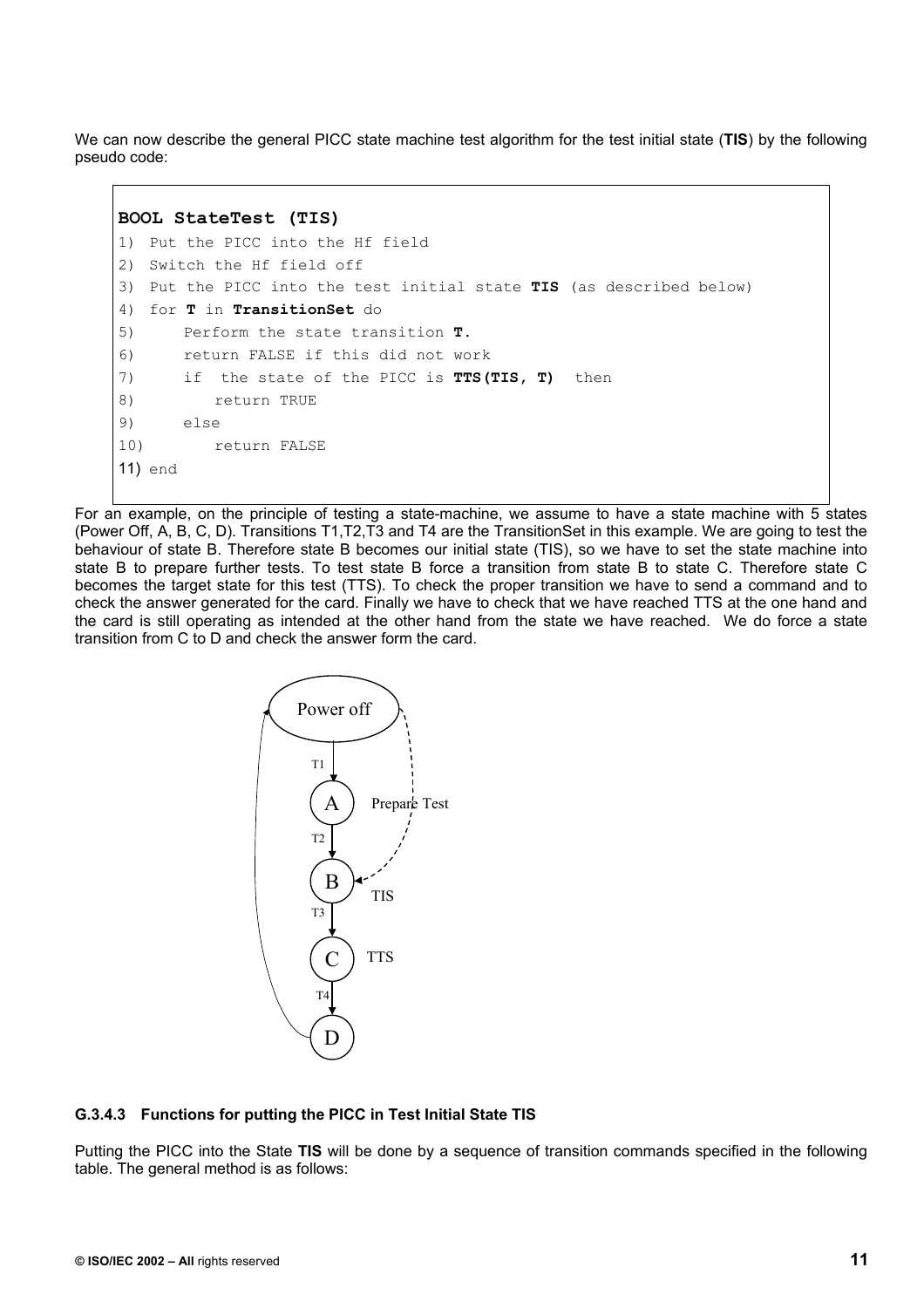In order to put the PICC into State **TIS**, lookup the corresponding **State Transition Sequence** in the following table. Than successively apply the state transitions described in this column by looking up the corresponding commands in the **State Transition Table**. Always check the content and integrity of the PICC response.

| TIS<br><b>State Transition Sequence</b> |                                                                                                                                     |
|-----------------------------------------|-------------------------------------------------------------------------------------------------------------------------------------|
| Power Off                               |                                                                                                                                     |
| IDLE.                                   | Power Off $\rightarrow$ IDLE                                                                                                        |
| <b>READY</b>                            | Power Off $\rightarrow$ IDLE $\rightarrow$ READY                                                                                    |
| <b>ACTIVE</b>                           | Power Off $\rightarrow$ IDLE $\rightarrow$ READY $\rightarrow$ ACTIVE                                                               |
| ISO14443                                | Power Off $\rightarrow$ IDLE $\rightarrow$ READY $\rightarrow$ ACTIVE $\rightarrow$ ISO14443                                        |
| <b>HALT</b>                             | Power Off $\rightarrow$ IDLE $\rightarrow$ READY $\rightarrow$ ACTIVE $\rightarrow$ HALT                                            |
| READY*                                  | Power Off $\rightarrow$ IDLE $\rightarrow$ READY $\rightarrow$ ACTIVE $\rightarrow$ HALT $\rightarrow$ READY*                       |
| ACTIVE*                                 | Power Off $\rightarrow$ IDLE $\rightarrow$ READY $\rightarrow$ ACTIVE $\rightarrow$ HALT $\rightarrow$ READY* $\rightarrow$ ACTIVE* |

### **State Transition Sequence Table**

### **State Transition Table**

| State $\rightarrow$ Next State          | <b>PICC-test-apparatus</b>                        | <b>PICC</b>    |
|-----------------------------------------|---------------------------------------------------|----------------|
| Power Off $\rightarrow$ IDLE            | Power On<br>(Rf Field on)                         |                |
|                                         |                                                   | Mute           |
| $IDLE \rightarrow READV$                | <b>REQA</b><br>$(0100110)$ b                      |                |
|                                         |                                                   | ATQA           |
| READY $\rightarrow$ ACTIVE (single UID) | SELECT (1)<br>('93' '70' UIDTX1 CRC_A)            |                |
|                                         |                                                   | SAK (complete) |
|                                         | SELECT (1)<br>('93' '70' UIDTX1 CRC_A)            |                |
| $READV \rightarrow ACTIVE$ (double UID) |                                                   | SAK (cascade)  |
|                                         | SELECT (2)<br>('95' '70' UIDTX2 CRC_A)            |                |
|                                         |                                                   | SAK (complete) |
|                                         | SELECT (1)<br>('93' '70' UIDTX1 CRC_A)            |                |
|                                         |                                                   | SAK (cascade)  |
| $READV \rightarrow ACTIVE$ (triple UID) | SELECT <sub>(2)</sub><br>('95' '70' UIDTX2 CRC_A) |                |
|                                         |                                                   | SAK (cascade)  |
|                                         | SELECT (3)<br>('97' '70' UIDTX3 CRC_A)            |                |
|                                         |                                                   | SAK (complete) |
| $ACTIVE \rightarrow ISO14443$           | <b>RATS</b><br>(e.g. 'E0' '00' CRC A)             |                |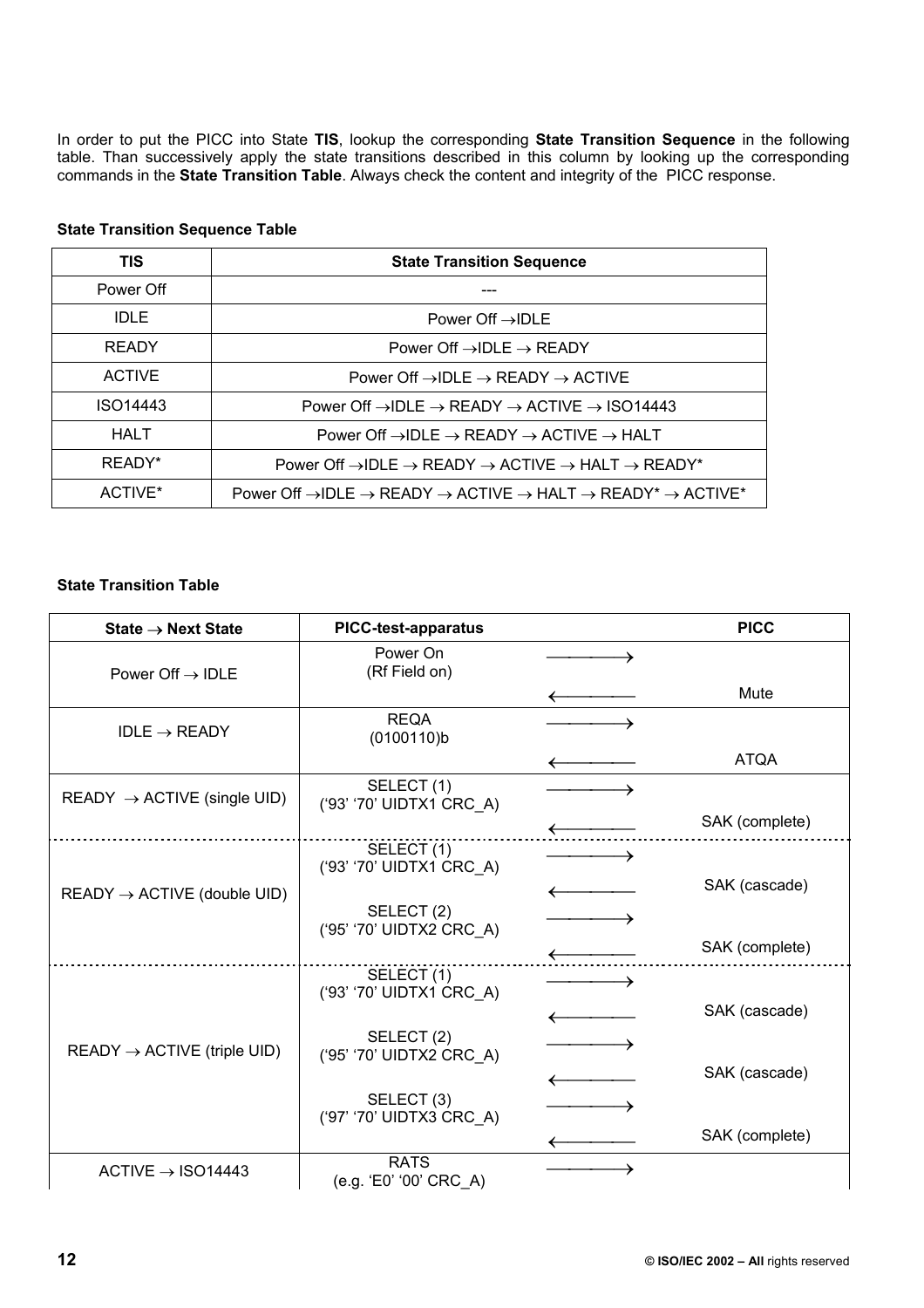| State $\rightarrow$ Next State              | <b>PICC-test-apparatus</b>             | <b>PICC</b>    |
|---------------------------------------------|----------------------------------------|----------------|
|                                             |                                        | <b>ATS</b>     |
| $ISO14443 \rightarrow HALT$                 | <b>HALTA</b><br>('50' '00' CRC_A)      |                |
|                                             |                                        | Mute           |
| $HALT\rightarrow READV^*$                   | <b>WUPA</b><br>(1010010)b              |                |
|                                             |                                        | <b>ATQA</b>    |
| $READV^* \rightarrow ACTIVE^*$ (single UID) | SELECT (1)<br>('93' '70' UIDTX1 CRC_A) |                |
|                                             |                                        | SAK (complete) |
|                                             | SELECT (1)<br>('93' '70' UIDTX1 CRC_A) |                |
| $READV^* \rightarrow ACTIVE^*$ (double UID) |                                        | SAK (cascade)  |
|                                             | SELECT (2)<br>('95' '70' UIDTX2 CRC_A) |                |
|                                             |                                        | SAK (complete) |
|                                             | SELECT (1)<br>('93' '70' UIDTX1 CRC_A) |                |
|                                             |                                        | SAK (cascade)  |
| READY*→ACTIVE* (triple UID)                 | SELECT (2)<br>('95' '70' UIDTX2 CRC_A) |                |
|                                             |                                        | SAK (cascade)  |
|                                             | SELECT (3)<br>('97' '70' UIDTX3 CRC_A) |                |
|                                             |                                        | SAK (complete) |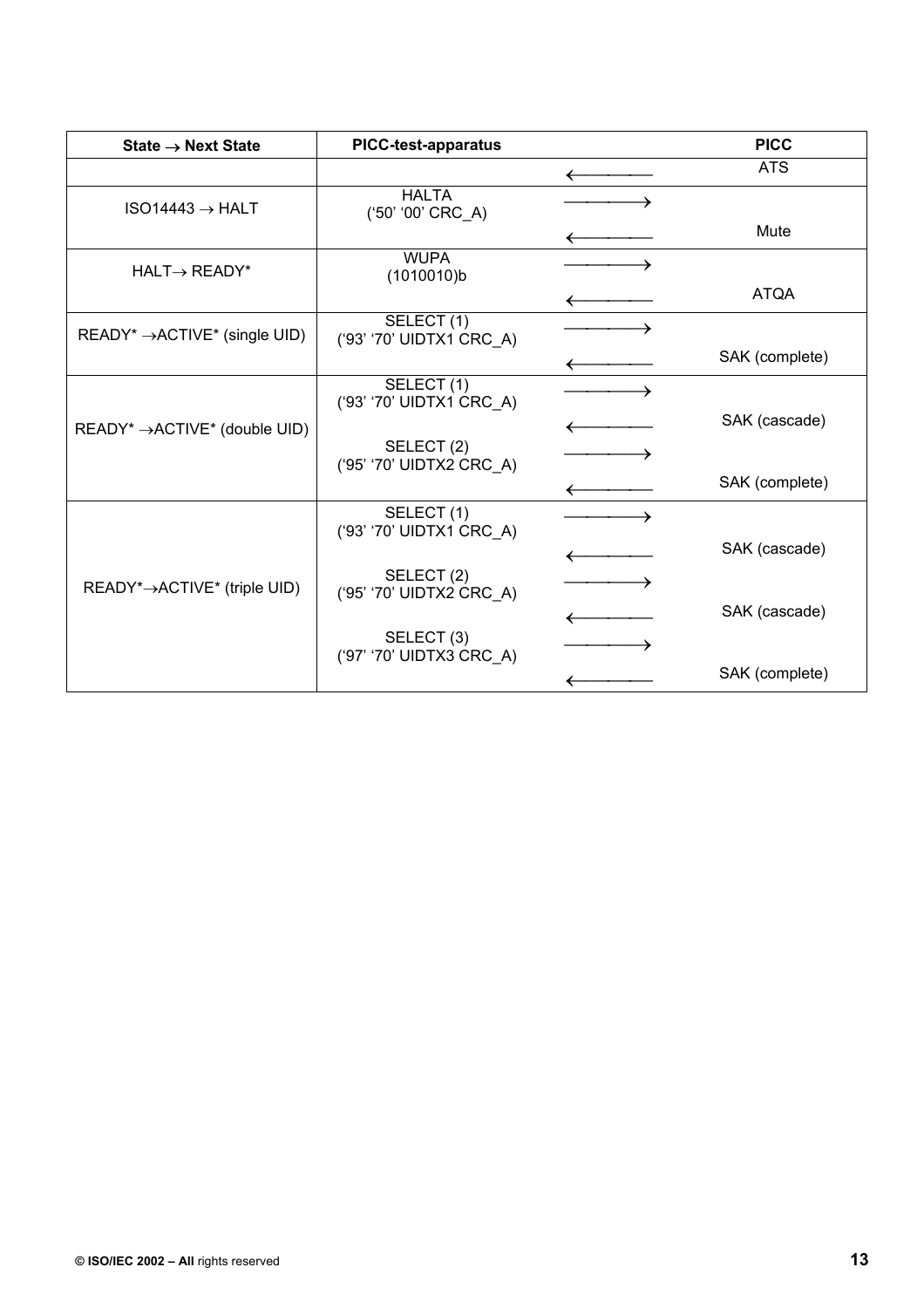### **G.3.4.4 Functions for checking the validity of the test target state TTS**

The following table describes the state transitions, which are used to check whether the PICC is in the state S. The content of the PICC answer (i.e. ATQA, SAK, ...) should be thoroughly checked for ISO conformance.

Please note, that the tests may cause the PICC to change state. Note also, that READY/READY\* and ACTIVE/ ACTIVE\* states are considered identical states.

| <b>State S</b> | PICC-test-apparatus       |              | <b>PICC</b>           | <b>Remark</b>                            |
|----------------|---------------------------|--------------|-----------------------|------------------------------------------|
| <b>IDLE</b>    | <b>REQA</b><br>(1010010)b |              |                       |                                          |
|                |                           |              | <b>ATQA</b>           |                                          |
|                | SELECT(1)                 | →            |                       |                                          |
| <b>READY</b>   | ('93' '70' UIDTX1 CRC_A)  |              | <b>SAK</b>            |                                          |
|                |                           | $\leftarrow$ |                       |                                          |
|                | <b>RATS</b>               |              |                       |                                          |
| <b>ACTIVE</b>  | (e.g. 'E0' '00' CRC_A)    |              | <b>ATS</b>            |                                          |
|                | $I(1)$ <sup>0</sup>       | →            |                       |                                          |
| ISO14443       | $('12' CRC_A)$            |              |                       |                                          |
|                |                           |              | $R(ACK)$ <sup>0</sup> |                                          |
|                | <b>REQA</b>               | →            |                       |                                          |
|                | (01100110)b               |              |                       |                                          |
| <b>HALT</b>    |                           |              | Mute                  |                                          |
|                | <b>WUPA</b>               |              |                       |                                          |
|                | (1010010)b                |              | <b>ATQA</b>           |                                          |
|                | SELECT(1)                 |              |                       | state cannot be                          |
| READY*         | ('93' '70' UIDTX1 CRC_A)  |              |                       | distinguished from<br><b>READY</b> state |
|                |                           |              | <b>SAK</b>            |                                          |
|                | <b>RATS</b>               | →            |                       | state cannot be<br>distinguished from    |
| ACTIVE*        | (e.g. 'E0' '00' CRC_A)    |              |                       | <b>ACTIVE</b> state                      |
|                |                           |              | <b>ATS</b>            |                                          |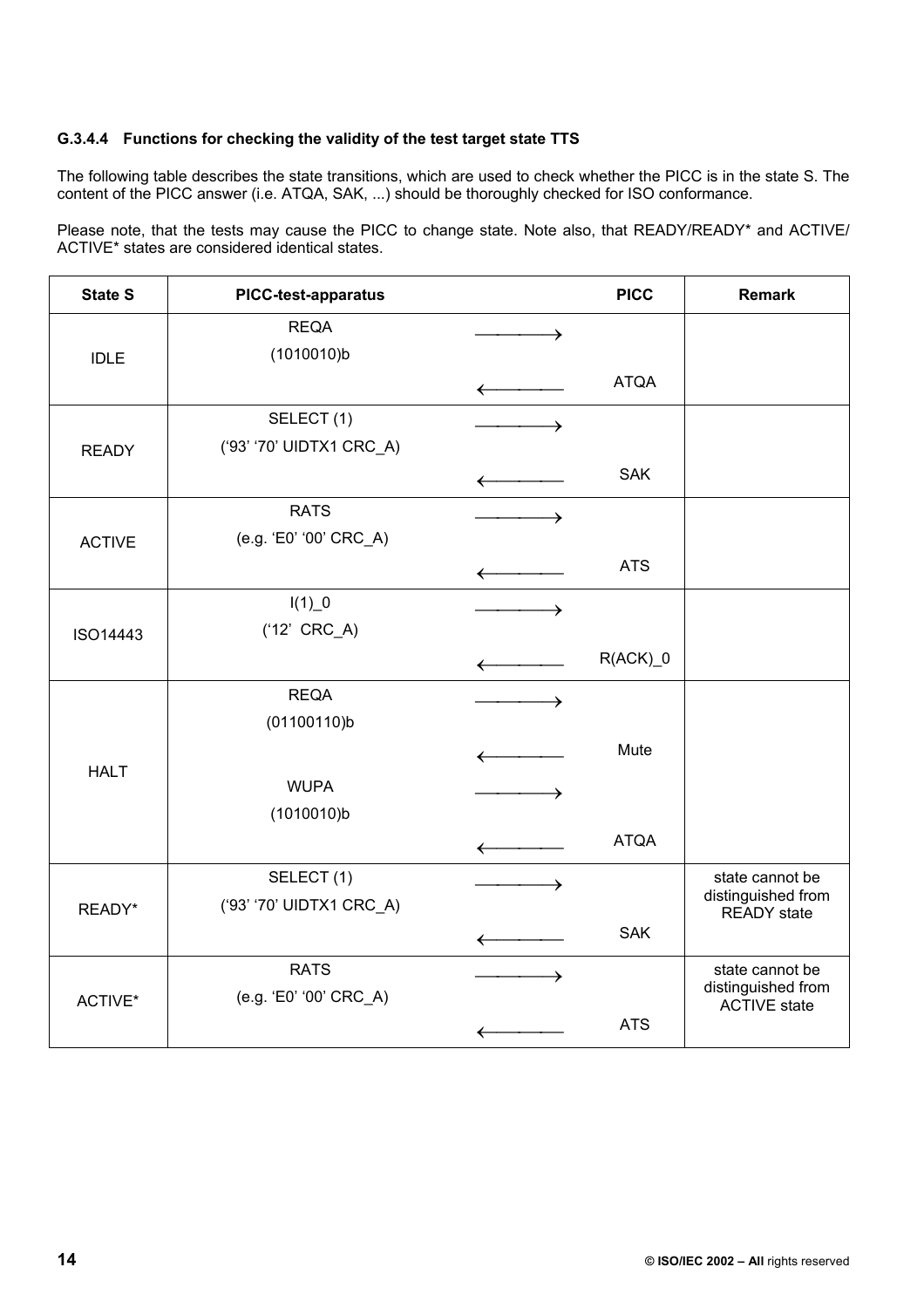### **G.3.4.5 Behaviour of the PICC type A in the IDLE state**

The purpose of this test is to determine the behaviour of the PICC type A in the IDLE state according to ISO/IEC 14443-3 2001: 6.2.2.

### **G.3.4.5.1 Apparatus**

See clause G.2

### **G.3.4.5.2 Procedure**

Place the PICC into the field.

For every state transition T in the following table do

- a) Put the PICC into TIS=IDLE state as described in clause G.3.4.3
- b) Apply the state transition T as described in the PICC-test-apparatus column
- c) Check the answer from the card as described in the PICC column
- d) Check the target state of the card according to clause 0

#### **Scenario A 1 — Behaviour of the PICC type A in the IDLE state**

| <b>Transition (T)</b> | <b>PICC-test-apparatus</b>                    |   | <b>PICC</b> | <b>Target State</b> |
|-----------------------|-----------------------------------------------|---|-------------|---------------------|
| <b>REQA</b>           | (0100110)b                                    | → |             | <b>READY</b>        |
|                       |                                               |   | <b>ATQA</b> |                     |
| <b>WUPA</b>           | (1010010)b                                    | → |             | <b>READY</b>        |
|                       |                                               |   | <b>ATQA</b> |                     |
| AC (split byte)       | ('93' '25' UIDTX1[15])                        |   |             | <b>IDLE</b>         |
|                       |                                               |   | Mute        |                     |
|                       | ('93' '25' UIDTX1[14] ~UIDTX1[5])             |   |             | <b>IDLE</b>         |
| nAC (split byte)      |                                               |   | Mute        |                     |
|                       | ('93' '40' UIDTX1[116])                       |   |             |                     |
| AC (full byte)        |                                               |   | Mute        | <b>IDLE</b>         |
|                       | ('93' '40' UIDTX1[1 15]<br>$\neg$ UIDTX1[16]) |   |             |                     |
| nAC (full byte)       |                                               |   | Mute        | <b>IDLE</b>         |
| <b>SELECT</b>         | ('93' '70' UIDTX1 CRC_A)                      |   |             |                     |
|                       |                                               |   | Mute        | <b>IDLE</b>         |
| nSELECT               | ('93' '70' ~UIDTX1 CRC_A)                     |   |             | <b>IDLE</b>         |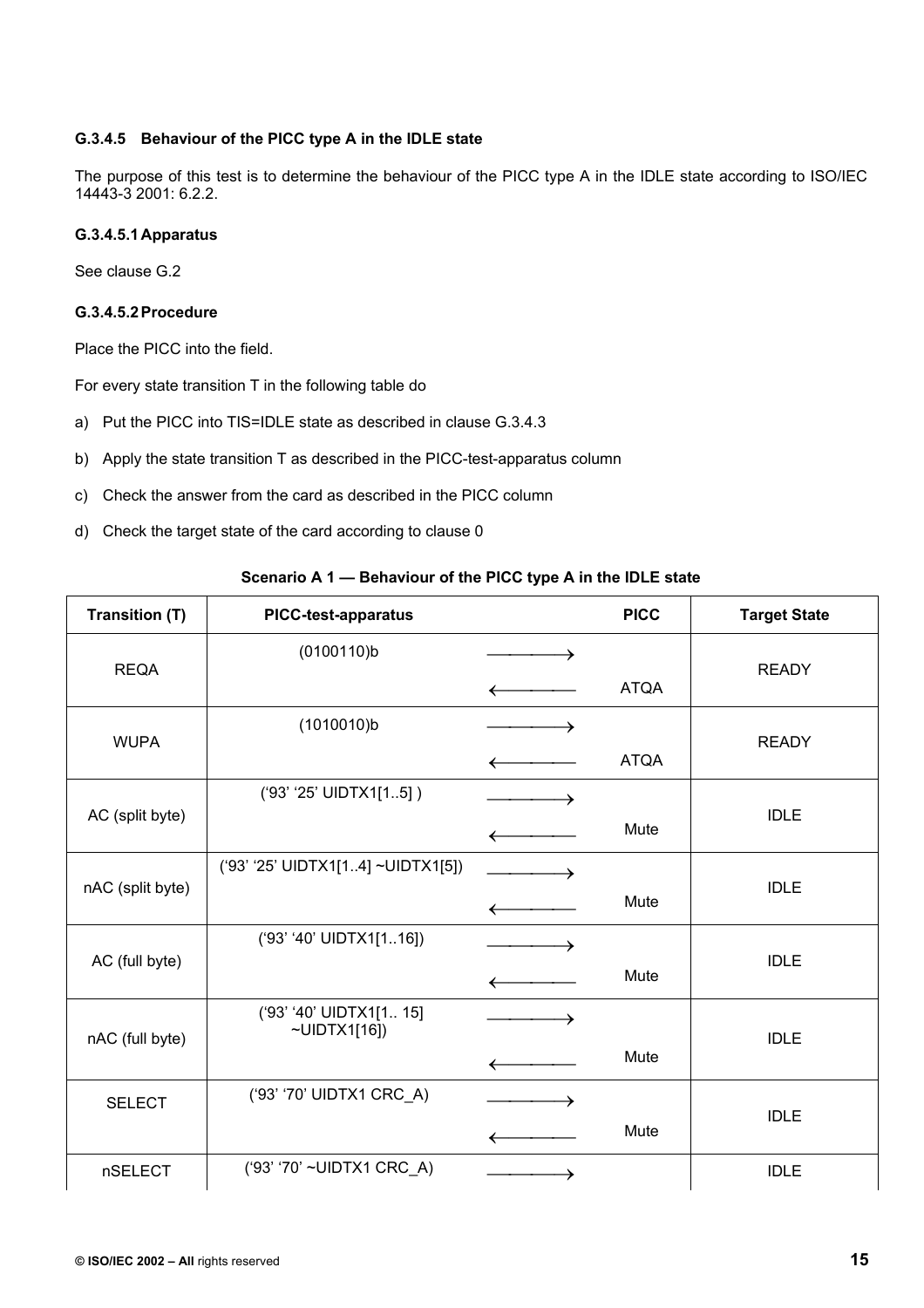| <b>Transition (T)</b> | <b>PICC-test-apparatus</b>  | <b>PICC</b> | <b>Target State</b> |
|-----------------------|-----------------------------|-------------|---------------------|
|                       |                             | Mute        |                     |
|                       | ('50' '00' CRC_A)           |             |                     |
| <b>HALTA</b>          |                             | Mute        | <b>IDLE</b>         |
| <b>ERROR</b>          | RFU SHORT_FRAME (0100111)b* |             |                     |
| (RFU short<br>frame)  |                             | Mute        | <b>IDLE</b>         |
| <b>ERROR</b>          | $('50' '00' ~CRC_A)$        |             |                     |
| (wrong CRC)           |                             | Mute        | <b>IDLE</b>         |
| <b>ERROR</b>          | (e.g. 'C2' '00' CRC_A)      |             |                     |
|                       |                             | Mute        | <b>IDLE</b>         |

\* According to ISO/IEC 14443-3:2001 clause 6.3.1 there are 101 RFU values for short frame:  $(2^7 - (3 + 2^3 + 2^4) = 101)$ . In the test report indicate what percentage of the combinations was tested.

### **G.3.4.5.3 Test report**

Record the presence and the content of the PICC responses.

Short Frame has 101 RFU combinations. In the test report indicate what percentage of the 101 RFU combinations was tested.

Fill the appropriate row in "Table G. 6 – Reported Results for type A specific test methods" on page 106 with test result according the following:

| <b>Explanation</b>                | <b>Test result</b> |
|-----------------------------------|--------------------|
| If the PICC responded as expected | Pass               |
| Any other case                    | Fail               |

### **G.3.4.6 Behaviour of the PICC type A in the READY state (single/multiple UIDs)**

The purpose of this test is to determine the behaviour of the PICC type A in the READY state according to ISO/IEC 14443-3 2001: 6.2.3.

### **G.3.4.6.1 Apparatus**

See clause G.2.

### **G.3.4.6.2 Procedure**

For every state transition T in the following table do

- a) Put the PICC into READY state as described in clause G.3.4.3
- b) Apply the state transition T as described in the PICC-test-apparatus column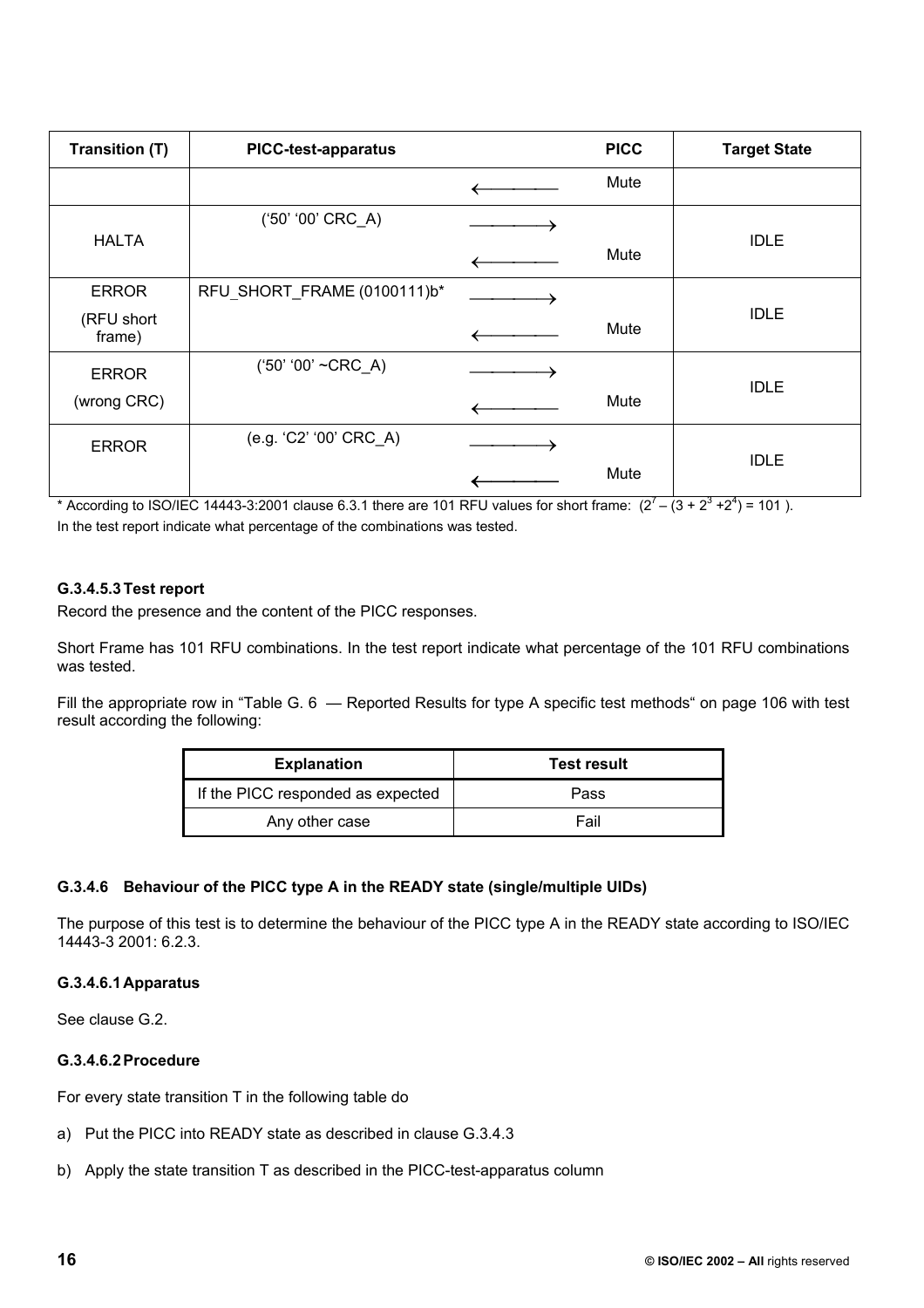- c) Check the answer from the card as described in the PICC column
- d) Check the target state of the card according to clause 0

| <b>Transition</b>    | <b>PICC-test-apparatus</b>        |                                  | <b>PICC</b>      | <b>Target</b><br><b>State</b> |
|----------------------|-----------------------------------|----------------------------------|------------------|-------------------------------|
| <b>REQA</b>          | (0100110)b                        | $\longrightarrow$                |                  | <b>IDLE</b>                   |
|                      |                                   | $\leftarrow$                     | Mute             |                               |
| <b>WUPA</b>          | (1010010)b                        |                                  |                  | <b>IDLE</b>                   |
|                      |                                   | $\leftarrow$                     | Mute             |                               |
| <b>AC</b>            | ('93' '25' UIDTX1[15])            | →                                |                  | <b>READY</b>                  |
| (split byte)         |                                   | $\leftarrow$                     | UIDTX1[632] BCC  |                               |
| nAC                  | ('93' '25' UIDTX1[14] ~UIDTX1[5]) |                                  |                  | <b>IDLE</b>                   |
| (split byte)         |                                   | $\longleftarrow$                 | Mute             |                               |
| <b>AC</b>            | ('93' '40' UIDTX1[116])           | $\overline{\phantom{a}}$         |                  | <b>READY</b>                  |
| (full byte)          |                                   | $\leftarrow$                     | UIDTX1[1732] BCC |                               |
| nAC                  | ('93' '40' UIDTX1[115]            | $\overbrace{\hspace{1.5cm}}^{ }$ |                  |                               |
| (full byte)          | $\neg$ UIDTX1[16])                |                                  | Mute             | <b>IDLE</b>                   |
|                      | ('50' '00' CRC_A)                 | $\longleftarrow$                 |                  |                               |
| <b>HALTA</b>         |                                   |                                  |                  | <b>IDLE</b>                   |
|                      |                                   | $\leftarrow$                     | Mute             |                               |
| <b>ERROR</b>         | RFU SHORT_FRAME (0100111)b*       | →                                |                  | <b>IDLE</b>                   |
| (RFU short<br>frame) |                                   | $\longleftarrow$                 | Mute             |                               |
| <b>ERROR</b>         | ('93' '70' UIDTX1 ~CRC_A)         |                                  |                  | <b>IDLE</b>                   |
| (wrong CRC)          |                                   | $\longleftarrow$                 | Mute             |                               |
| <b>ERROR</b>         | (e.g. 'C2' '00' CRC_A)            | $\rightarrow$                    |                  |                               |
| (ISO-block)          |                                   | $\leftarrow$                     | Mute             | <b>IDLE</b>                   |

### **Scenario A 2 — Behaviour of the PICC type A in the READY state**

\* According to ISO/IEC 14443-4:2001 clause 6.3.1 there are 101 RFU values for short frame:  $(2^7 - (3 + 2^3 + 2^4) = 101)$ . In the test report indicate what percentage of the combinations was tested.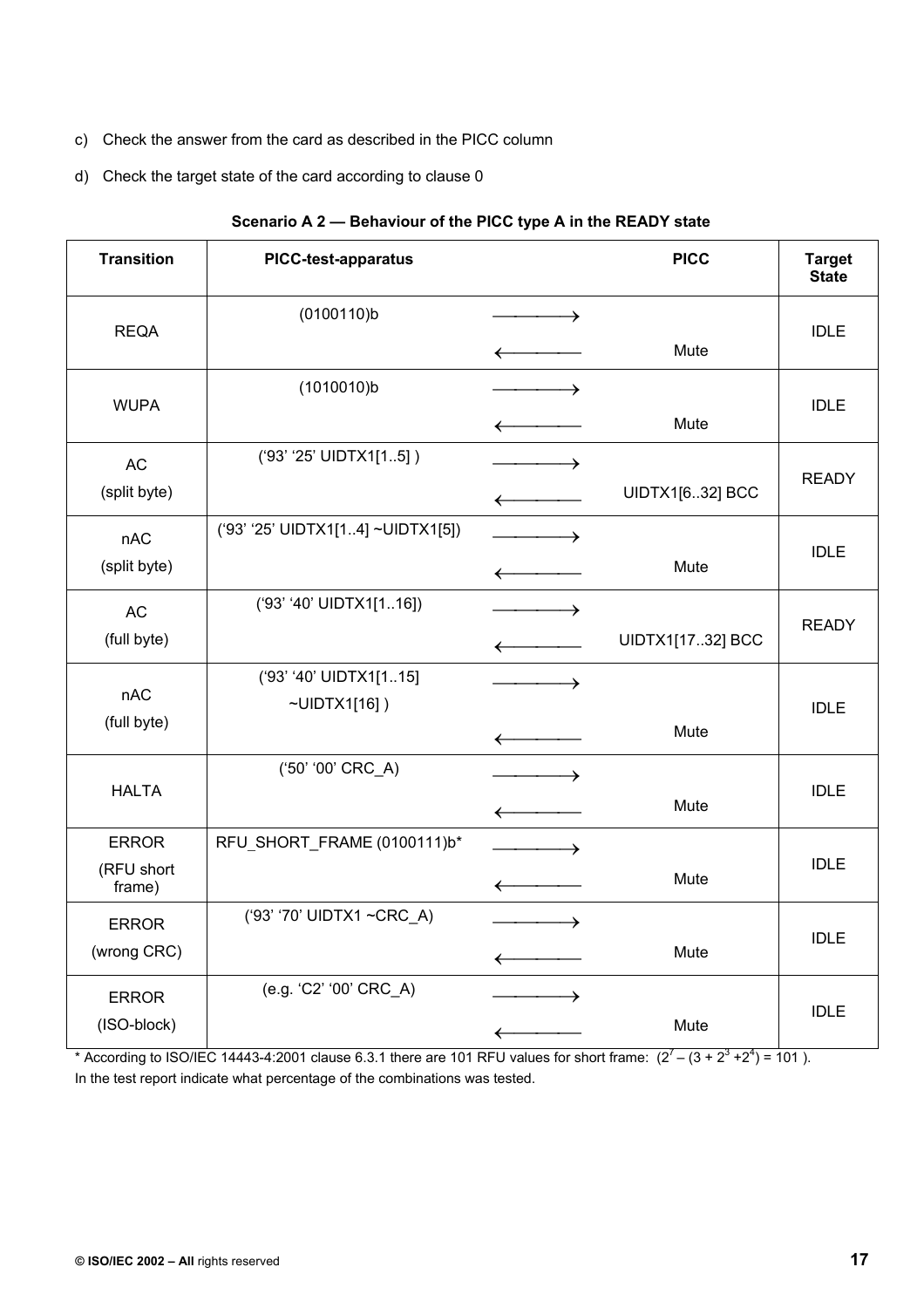## **G.3.3.6.3 Behaviour of the PICC type A in the READY State (single UID)**

These tests are for single UID cards only.

| <b>Transition</b> | <b>PICC-test-apparatus</b> | <b>PICC</b>   | <b>Target</b><br><b>State</b> |
|-------------------|----------------------------|---------------|-------------------------------|
| <b>SELECT</b>     | ('93' '70' UIDTX1 CRC_A)   | SAK(complete) | <b>ACTIVE</b>                 |
| nSELECT           | ('93' '70' ~UIDTX1 CRC A)  | Mute          | <b>IDLE</b>                   |

## **G.3.3.6.4 Behaviour of the PICC type A in the READY State (double UID)**

These tests are for double UID cards only.

|  | Scenario A 4 – Behaviour of the PICC type A in the READY State (double UID) |
|--|-----------------------------------------------------------------------------|
|--|-----------------------------------------------------------------------------|

| <b>Transition</b> | <b>PICC-test-apparatus</b> | <b>PICC</b>   | <b>Target</b><br><b>State</b> |
|-------------------|----------------------------|---------------|-------------------------------|
| <b>SELECT</b>     | ('93' '70' UIDTX1 CRC_A)   |               |                               |
| level 1           |                            | SAK(cascade)  | <b>READY</b>                  |
|                   | ('93' '70' UIDTX1 CRC_A)   |               |                               |
| <b>SELECT</b>     |                            | SAK(cascade)  | don't check                   |
| level 2           | ('95' '70' UIDTX2 CRC_A)   |               |                               |
|                   |                            | SAK(complete) | <b>ACTIVE</b>                 |
| nSELECT           | ('93' '70' ~UIDTX1 CRC_A)  |               |                               |
| level 1           |                            | Mute          | <b>IDLE</b>                   |
|                   | ('93' '70' UIDTX1 CRC_A)   |               |                               |
| nSELECT           |                            | SAK(cascade)  | don't check                   |
| level 2           | ('95' '70' ~UIDTX2 CRC_A)  |               |                               |
|                   |                            | Mute          | <b>IDLE</b>                   |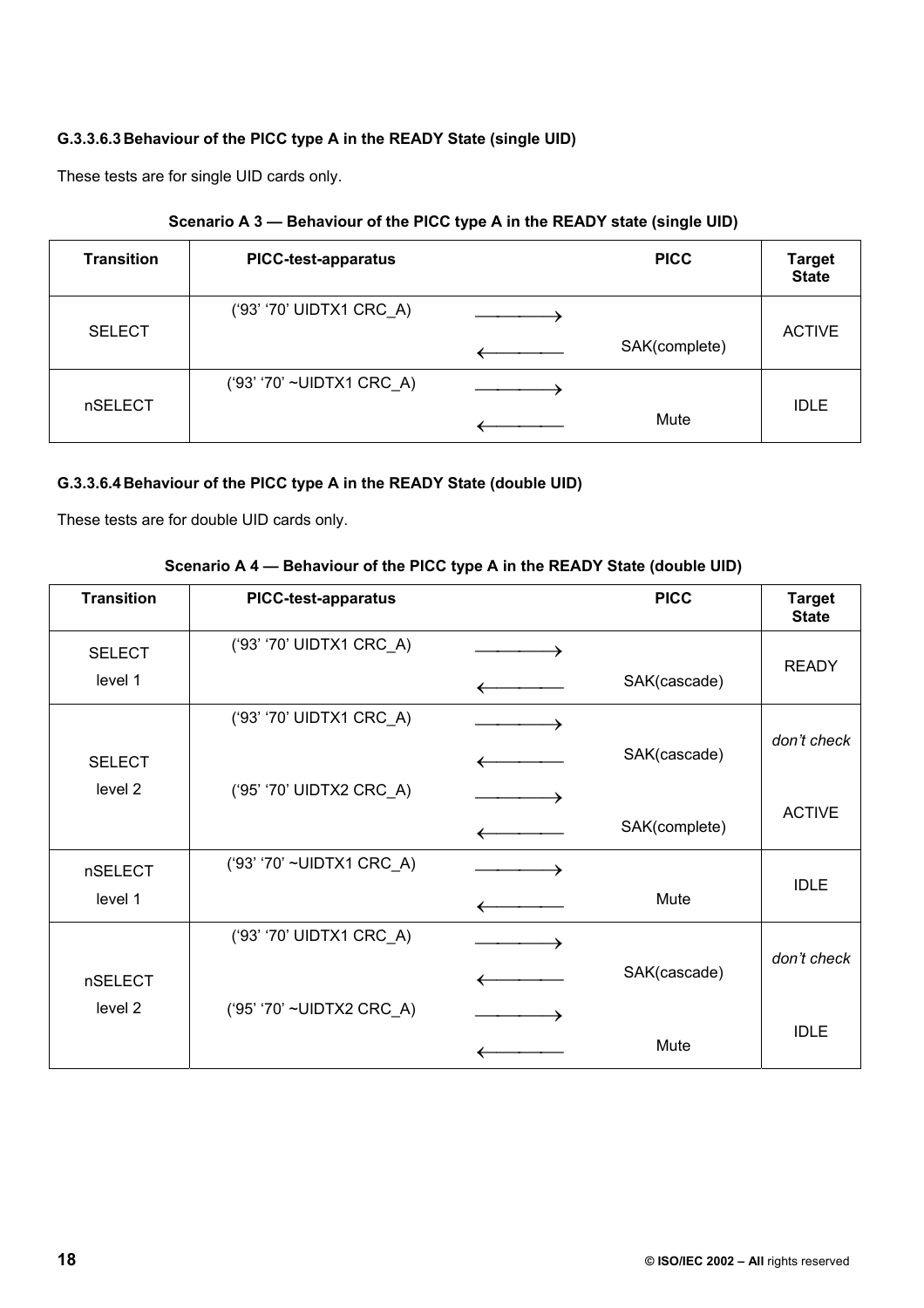## **G.3.3.6.5 Behaviour of the PICC type A in the READY State (triple UID)**

These tests are for triple UID cards only.

| <b>Transition</b>         | <b>PICC-test-apparatus</b> |                                                 | <b>PICC</b>   | <b>Target</b><br><b>State</b> |
|---------------------------|----------------------------|-------------------------------------------------|---------------|-------------------------------|
| <b>SELECT</b><br>level 1  | ('93' '70' UIDTX1 CRC_A)   | $\longrightarrow$                               | SAK(cascade)  | <b>READY</b>                  |
|                           | ('93' '70' UIDTX1 CRC_A)   | <u> 1999 - Johann Barnett, f</u>                |               |                               |
| <b>SELECT</b>             |                            |                                                 | SAK(cascade)  | don't check                   |
| level <sub>2</sub>        | ('95' '70' UIDTX2 CRC A)   |                                                 | SAK(cascade)  | <b>READY</b>                  |
|                           | ('93' '70' UIDTX1 CRC_A)   |                                                 |               | don't check                   |
|                           | ('95' '70' UIDTX1 CRC_A)   | $\leftarrow$                                    | SAK(cascade)  |                               |
| <b>SELECT</b><br>level 3  |                            | $\longrightarrow$<br>$\leftarrow$               | SAK(cascade)  | don't check                   |
|                           | ('97' '70' UIDTX2 CRC_A)   |                                                 |               | <b>ACTIVE</b>                 |
|                           |                            | $\longleftarrow$                                | SAK(complete) |                               |
| <b>nSELECT</b><br>level 1 | ('93' '70' ~UIDTX1 CRC A)  | $\longrightarrow$                               |               | <b>IDLE</b>                   |
|                           |                            |                                                 | Mute          |                               |
|                           | ('93' '70' UIDTX1 CRC A)   | $\longrightarrow$                               |               | don't check                   |
| <b>nSELECT</b>            |                            | $\leftarrow$                                    | SAK(cascade)  |                               |
| level <sub>2</sub>        | ('95' '70' ~UIDTX2 CRC_A)  |                                                 |               | <b>IDLE</b>                   |
|                           |                            | $\longleftarrow$                                | Mute          |                               |
|                           | ('93' '70' UIDTX1 CRC_A)   | $\hspace{1.5cm} \longrightarrow \hspace{1.5cm}$ |               | don't check                   |
|                           |                            | $\longleftarrow$                                | SAK(cascade)  |                               |
| <b>nSELECT</b>            | ('95' '70' UIDTX2 CRC_A)   |                                                 |               | don't check                   |
| level 3                   |                            |                                                 | SAK(cascade)  |                               |
|                           | ('97' '70' ~UIDTX3 CRC_A)  |                                                 |               | <b>IDLE</b>                   |
|                           |                            | $\longleftarrow$                                | Mute          |                               |

### **G.3.3.6.6 Test report**

Record the presence, the content of the PICC responses.

Fill the appropriate row in "Table G. 6 — Reported Results for type A specific test methods" on page 106 with test result according to the test results as follows: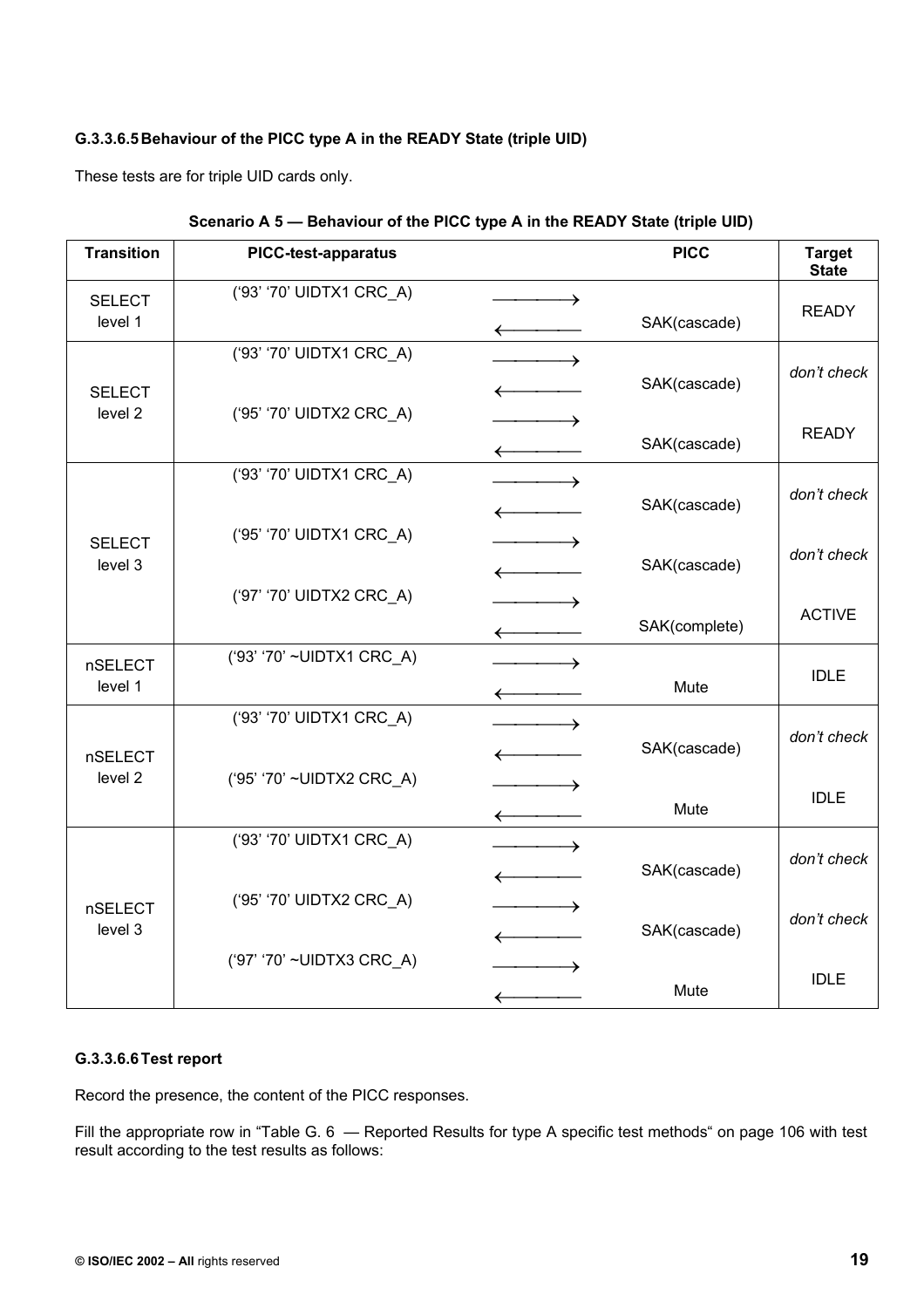| <b>Explanation</b>                | <b>Test result</b> |  |  |
|-----------------------------------|--------------------|--|--|
| If the PICC responded as expected | Pass               |  |  |
| Any other case                    | Fail               |  |  |

### **G.3.4.7 Behaviour of the PICC type A in the ACTIVE state (single/multiple UIDs)**

The purpose of this test is to determine the behaviour of the PICC type A in the ACTIVE state according to ISO/IEC 14443-3 2001: 6.2.4.

## **G.3.4.7.1 Apparatus**

See clause G.2.

### **G.3.4.7.2 Procedure**

For every state transition T in the following table do

- a) Put the PICC into ACTIVE state as described in clause G.3.4.3
- b) Apply the state transition T as described in the PICC-test-apparatus column
- c) Check the answer from the card as described in the PICC column
- d) Check the target state of the card according to clause 0

## **Scenario A 6 — Behaviour of the PICC type A in the ACTIVE state**

| <b>Transition</b> | <b>PICC-test-apparatus</b>             |   | <b>PICC</b> | <b>Target</b><br><b>State</b> |  |
|-------------------|----------------------------------------|---|-------------|-------------------------------|--|
|                   | (0100110)b                             | → |             |                               |  |
| <b>REQA</b>       |                                        |   | Mute        | <b>IDLE</b>                   |  |
| <b>WUPA</b>       | (1010010)b                             |   |             | <b>IDLE</b>                   |  |
|                   |                                        |   | Mute        |                               |  |
|                   | ('93' '25' UIDTX1[15])                 |   |             |                               |  |
| AC (split byte)   |                                        |   | Mute        | <b>IDLE</b>                   |  |
|                   | ('93' '25' UIDTX1[14] ~UIDTX1[5])      |   |             |                               |  |
| nAC (split byte)  |                                        |   | Mute        | <b>IDLE</b>                   |  |
|                   | ('93' '25' UIDTX1[116])                |   |             |                               |  |
| AC (full byte)    |                                        |   | Mute        | <b>IDLE</b>                   |  |
|                   | ('93' '40' UIDTX1[115]<br>~UIDTX1[16]) |   |             |                               |  |
| nAC (full byte)   |                                        |   | Mute        | <b>IDLE</b>                   |  |
| <b>HALTA</b>      | ('50' '00' CRC_A)                      |   |             |                               |  |
|                   |                                        |   | Mute        | <b>HALT</b>                   |  |
| <b>SELECT</b>     | ('93' '70' UIDTX1 CRC A)               |   |             | <b>IDLE</b>                   |  |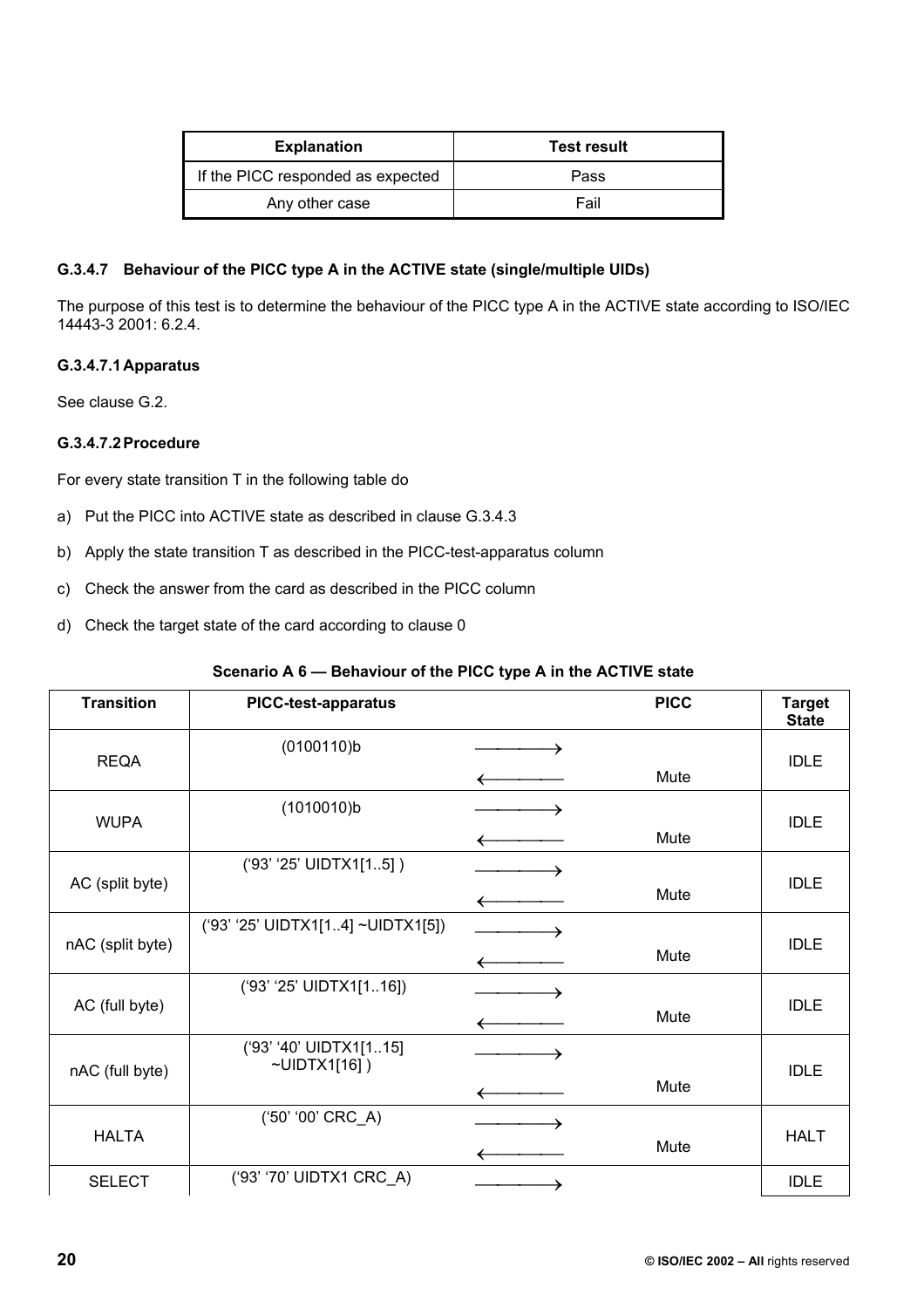| <b>Transition</b>    | <b>PICC-test-apparatus</b>  | <b>PICC</b> | <b>Target</b><br><b>State</b> |
|----------------------|-----------------------------|-------------|-------------------------------|
|                      |                             | Mute        |                               |
|                      | ('93' '70' UIDTX1 CRC_A)    |             |                               |
| nSELECT              |                             | Mute        | <b>IDLE</b>                   |
| <b>RATS</b>          | (e.g. 'E0' '00' CRC_A)      |             | <b>ISO/IEC</b>                |
|                      |                             | <b>ATS</b>  | 14443-4                       |
| <b>ERROR</b>         | RFU SHORT_FRAME (0100111)b* |             | <b>IDLE</b>                   |
| (RFU short<br>frame) |                             | Mute        |                               |
| <b>ERROR</b>         | ('93' '70' UIDTX1 CRC A)    |             | <b>IDLE</b>                   |
| (wrong CRC)          |                             | Mute        |                               |
| <b>ERROR</b>         | (e.g. 'C2' '00' CRC_A)      |             |                               |
| (ISO/IEC-block)      |                             | Mute        | <b>IDLE</b>                   |

\* According to ISO/IEC 14443-4:2001 clause 6.3.1 there are 101 RFU values for short frame:  $(2^7 - (3 + 2^3 + 2^4) = 101)$ . In the test report indicate what percentage of the combinations was tested.

### **G.3.4.7.3 Test report**

Record the presence, the content of the PICC responses.

Short Frame has 101 RFU combinations. In the test report indicate what percentage of the 101 RFU combinations was tested.

Fill the appropriate row in "Table G. 6 - Reported Results for type A specific test methods" on page 106 with test result according to the test results as follows:

| <b>Explanation</b>                | <b>Test result</b> |
|-----------------------------------|--------------------|
| If the PICC responded as expected | Pass               |
| Any other case                    | Fail               |

### **G.3.4.8 Behaviour of the PICC Type A in the HALT state**

The purpose of this test is to determine the behaviour of the PICC Type A in the HALT state according to ISO/IEC 14443-3 2001: 6.2.5.

#### **G.3.4.8.1 Apparatus**

See clause G.2.

### **G.3.4.8.2 Procedure**

For every state transition T in the following table do

- a) Put the PICC into HALT state as described in clause G.3.4.3
- b) Apply the state transition T as described in the PICC-test-apparatus column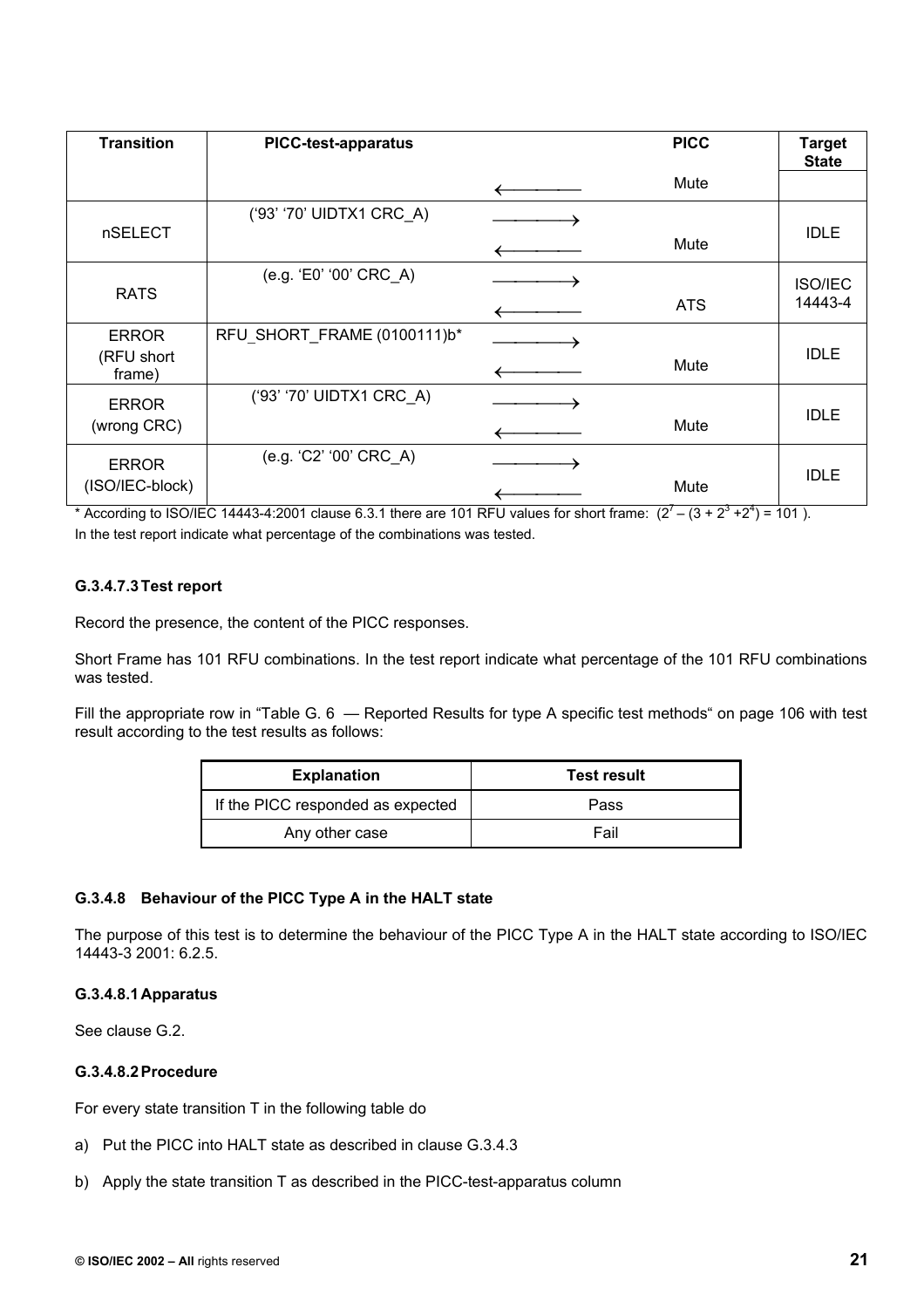- c) Check the answer from the card as described in the PICC column
- d) Check the target state of the card according to clause 0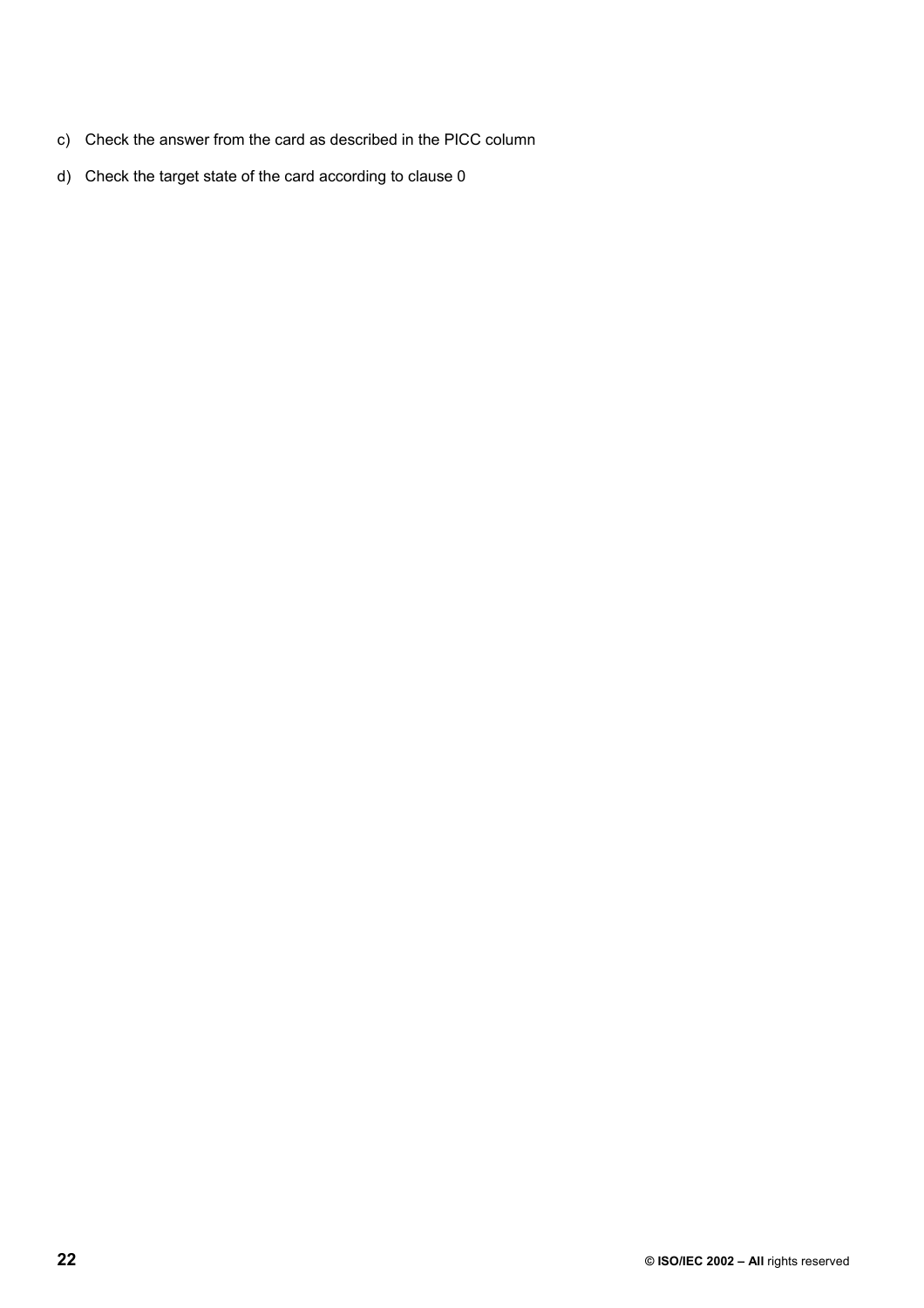| <b>Transition</b>                    | <b>PICC-test-apparatus</b>             |                  | <b>PICC</b> | <b>Target</b><br><b>State</b> |
|--------------------------------------|----------------------------------------|------------------|-------------|-------------------------------|
| <b>REQA</b>                          | (0100110)b                             | →                | Mute        | <b>HALT</b>                   |
| <b>WUPA</b>                          | (1010010)b                             | $\longleftarrow$ | <b>ATQA</b> | READY*                        |
| AC (split byte)                      | ('93' '25' UIDTX1[15])                 |                  | Mute        | <b>HALT</b>                   |
| nAC (split byte)                     | ('93' '25' UIDTX1[14] ~UIDTX1[5])      |                  | Mute        | <b>HALT</b>                   |
| AC (full byte)                       | ('93' '40' UIDTX1[116])                |                  | Mute        | <b>HALT</b>                   |
| nAC (full byte)                      | ('93' '40' UIDTX1[115]<br>~UIDTX1[16]) | →                | Mute        | <b>HALT</b>                   |
| <b>HALTA</b>                         | ('50' '00' CRC_A)                      |                  | Mute        | <b>HALT</b>                   |
| <b>SELECT</b>                        | ('93' '70' UIDTX1 CRC_A)               | →                | Mute        | <b>HALT</b>                   |
| nSELECT                              | ('93' '70' ~UIDTX1 CRC_A)              | →                | Mute        | <b>HALT</b>                   |
| <b>RATS</b>                          | (e.g. 'E0' '00' CRC_A)                 |                  | Mute        | <b>HALT</b>                   |
| <b>ERROR</b><br>(RFU short<br>frame) | RFU_SHORT_FRAME (0100111)b*            | ←                | Mute        | <b>HALT</b>                   |
| <b>ERROR</b><br>(wrong CRC)          | ('93' '70' UIDTX1 CRC_A)               |                  | Mute        | <b>HALT</b>                   |
| <b>ERROR</b><br>(ISO-block)          | (e.g. 'C2' '00' CRC_A) (*)             |                  | Mute        | <b>HALT</b>                   |

## **Scenario A 7 — Behaviour of the PICC type A in the HALT state**

\* According to ISO/IEC 14443-4:2001 clause 6.3.1 there are 101 RFU values for short frame:  $(2^7 - (3 + 2^3 + 2^4) = 101)$ . In the test report indicate what percentage of the combinations was tested.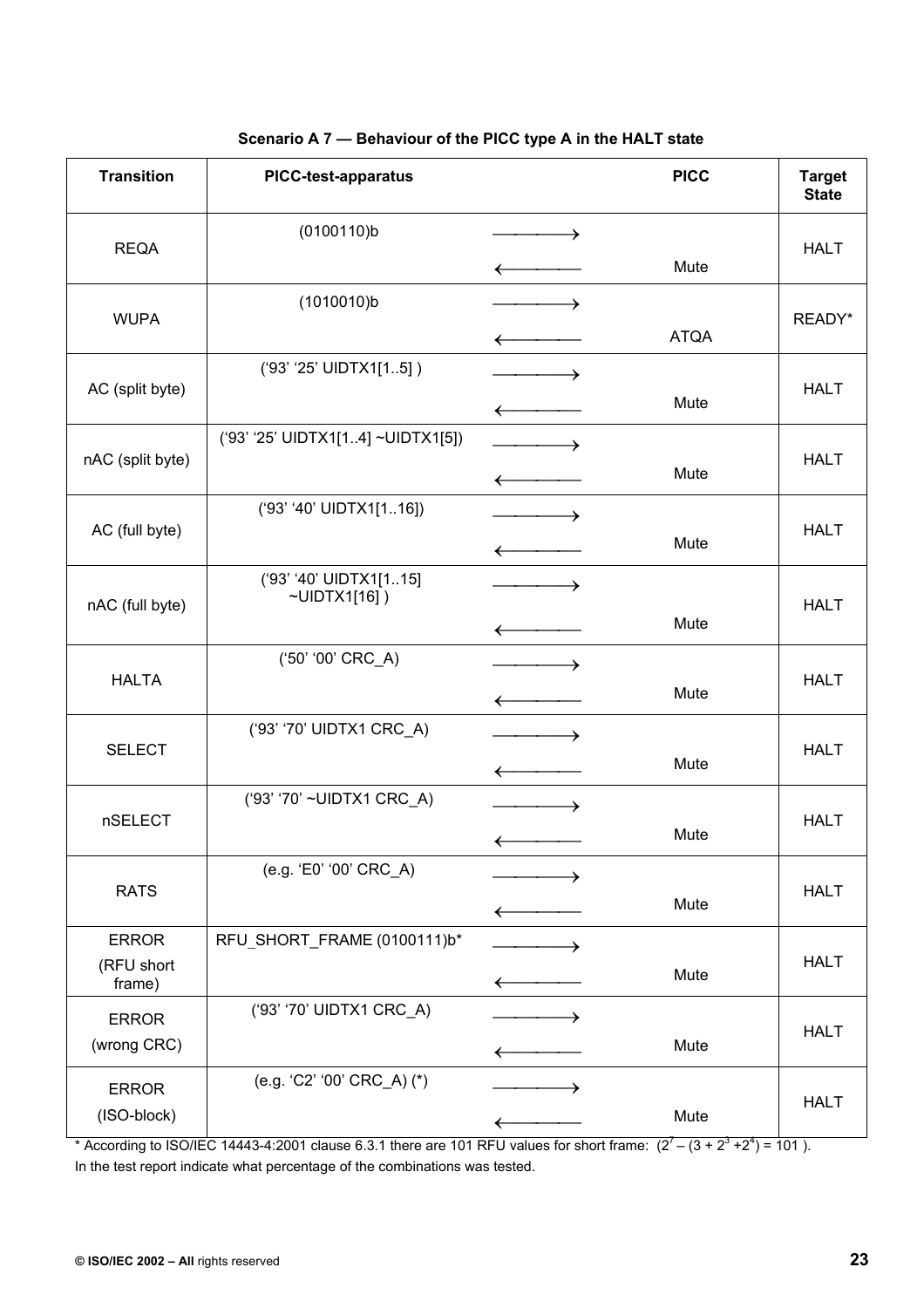### **G.3.4.8.3 Test report**

Record the presence, the content and the timing of the PICC responses.

Short Frame has 101 RFU combinations. In the test report indicate what percentage of the 101 RFU combinations was tested.

Fill the appropriate row in "Table G. 6 – Reported Results for type A specific test methods" on page 106 with test result according to the test results as follows:

| <b>Explanation</b>                | <b>Test result</b> |
|-----------------------------------|--------------------|
| If the PICC responded as expected | Pass               |
| Any other case                    | Fail               |

#### **G.3.4.9 Behaviour of the PICC type A in the READY\* state (single/multiple UIDs)**

The purpose of this test is to determine the behaviour of the PICC type A in the READY\* state according to ISO/IEC 14443-3 2001: 6.2.6.

#### **G.3.4.9.1 Apparatus**

See clause G.2.

#### **G.3.4.9.2 Procedure**

For every state transition T in the following table do

- a) Put the PICC into READY\* state as described in clause G.3.4.3
- b) Apply the state transition T as described in the PICC-test-apparatus column
- c) Check the answer from the card as described in the PICC column
- d) Check the target state of the card according to clause 0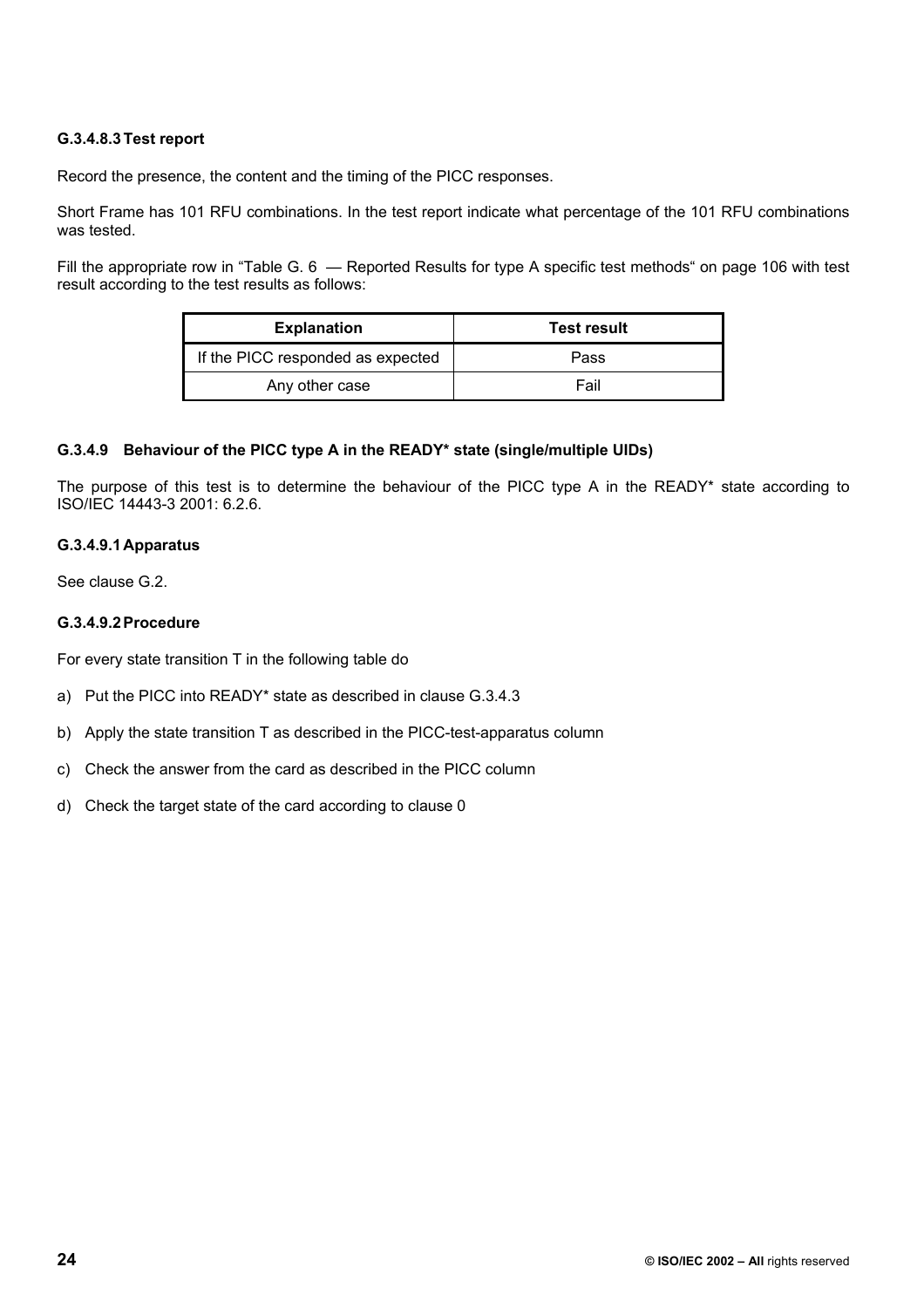| <b>Transition</b>                    | <b>PICC-test-apparatus</b>          |                                   | <b>PICC</b>      | <b>Target</b><br><b>State</b> |
|--------------------------------------|-------------------------------------|-----------------------------------|------------------|-------------------------------|
| <b>REQA</b>                          | (0100110)b                          | $\leftarrow$                      | Mute             | <b>HALT</b>                   |
| <b>WUPA</b>                          | (1010010)b                          | $\leftarrow$                      | Mute             | <b>HALT</b>                   |
| <b>AC</b><br>(split byte)            | ('93' '25' UIDTX1[15])              | $\leftarrow$                      | UIDTX1[632] BCC  | READY*                        |
| nAC<br>(split byte)                  | ('93' '25' UIDTX1[14] ~UIDTX1[5])   | $\rightarrow$<br>$\longleftarrow$ | Mute             | <b>HALT</b>                   |
| AC (full byte)                       | ('93' '25' UIDTX1[116])             |                                   | UIDTX1[1732] BCC | READY*                        |
| nAC<br>(full byte)                   | ('93' '40' UIDTX1[115] ~UIDTX1[16]) | $\rightarrow$<br>$\longleftarrow$ | Mute             | <b>HALT</b>                   |
| <b>HALTA</b>                         | ('50' '00' CRC_A)                   |                                   | Mute             | <b>HALT</b>                   |
| <b>ERROR</b><br>(RFU short<br>frame) | RFU_SHORT_FRAME (0100111)b*         | $\longrightarrow$                 | Mute             | <b>HALT</b>                   |
| <b>ERROR</b><br>(wrong CRC)          | ('93' '70' UIDTX1 CRC_A)            | $\overline{\phantom{a}}$          | Mute             | <b>HALT</b>                   |
| <b>ERROR</b><br>(ISO block)          | (e.g. 'C2' '00' CRC_A)              | $\rightarrow$<br>$\leftarrow$     | Mute             | <b>HALT</b>                   |

**Scenario A 8 — Behaviour of the PICC type A in the READY\* State (single/multiple UIDs)** 

\* According to ISO/IEC 14443-4:2001 clause 6.3.1 there are 101 RFU values for short frame:  $(2^7 - (3 + 2^3 + 2^4) = 101)$ . In the test report indicate what percentage of the combinations was tested.

Depending on the PICC UID cascade level perform also tests according to Scenario A 9 or Scenario A 10 or Scenario A 11.

## **G.3.4.9.3 Behaviour of the PICC type A in the READY\* state (single UIDs)**

These tests are for single UID cards only.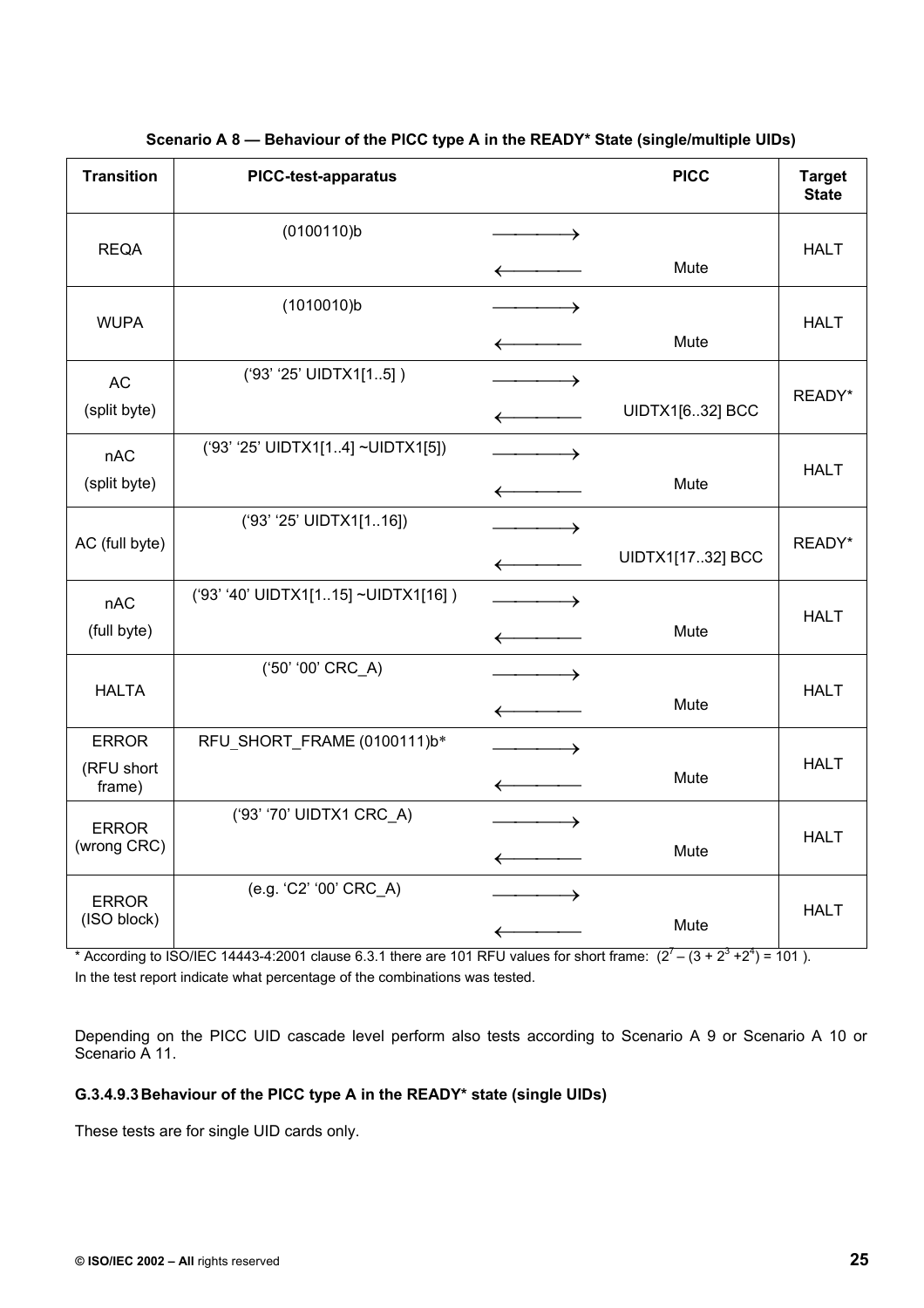| Scenario A 9 – Behaviour of the PICC type A in the READY* State (single UID) |  |  |
|------------------------------------------------------------------------------|--|--|
|------------------------------------------------------------------------------|--|--|

| <b>Transition</b> | <b>PICC-test-apparatus</b> | <b>PICC</b>   | <b>Target</b><br><b>State</b> |  |
|-------------------|----------------------------|---------------|-------------------------------|--|
|                   | ('93' '70' UIDTX1 CRC_A)   |               |                               |  |
| <b>SELECT</b>     |                            | SAK(complete) | ACTIVE*                       |  |
| nSELECT           | ('93' '70' ~UIDTX1 CRC_A)  |               |                               |  |
|                   |                            | Mute          | <b>HALT</b>                   |  |

# **G.3.4.9.4 Behaviour of the PICC type A in the READY\* state (double UIDs)**

These tests are for double UID cards only.

| Scenario A 10 — Behaviour of the PICC type A in the READY* State (double UID) |  |  |  |  |  |
|-------------------------------------------------------------------------------|--|--|--|--|--|
|                                                                               |  |  |  |  |  |
|                                                                               |  |  |  |  |  |

| <b>Transition</b>  | <b>PICC-test-apparatus</b> | <b>PICC</b>   | <b>Target</b><br><b>State</b> |
|--------------------|----------------------------|---------------|-------------------------------|
| <b>SELECT</b>      | ('93' '70' UIDTX1 CRC_A)   |               |                               |
| level 1            |                            | SAK(cascade)  | READY*                        |
|                    | ('93' '70' UIDTX1 CRC_A)   |               | don't                         |
| <b>SELECT</b>      |                            | SAK(cascade)  | check                         |
| level <sub>2</sub> | ('95' '70' UIDTX2 CRC_A)   |               |                               |
|                    |                            | SAK(complete) | ACTIVE*                       |
| nSELECT            | ('93' '70' ~UIDTX1 CRC_A)  |               |                               |
| level 1            |                            | Mute          | <b>HALT</b>                   |
|                    | ('93' '70' UIDTX1 CRC_A)   |               | don't                         |
| nSELECT            |                            | SAK(cascade)  | check                         |
| level 2            | ('95' '70' ~UIDTX2 CRC_A)  |               |                               |
|                    |                            | Mute          | <b>HALT</b>                   |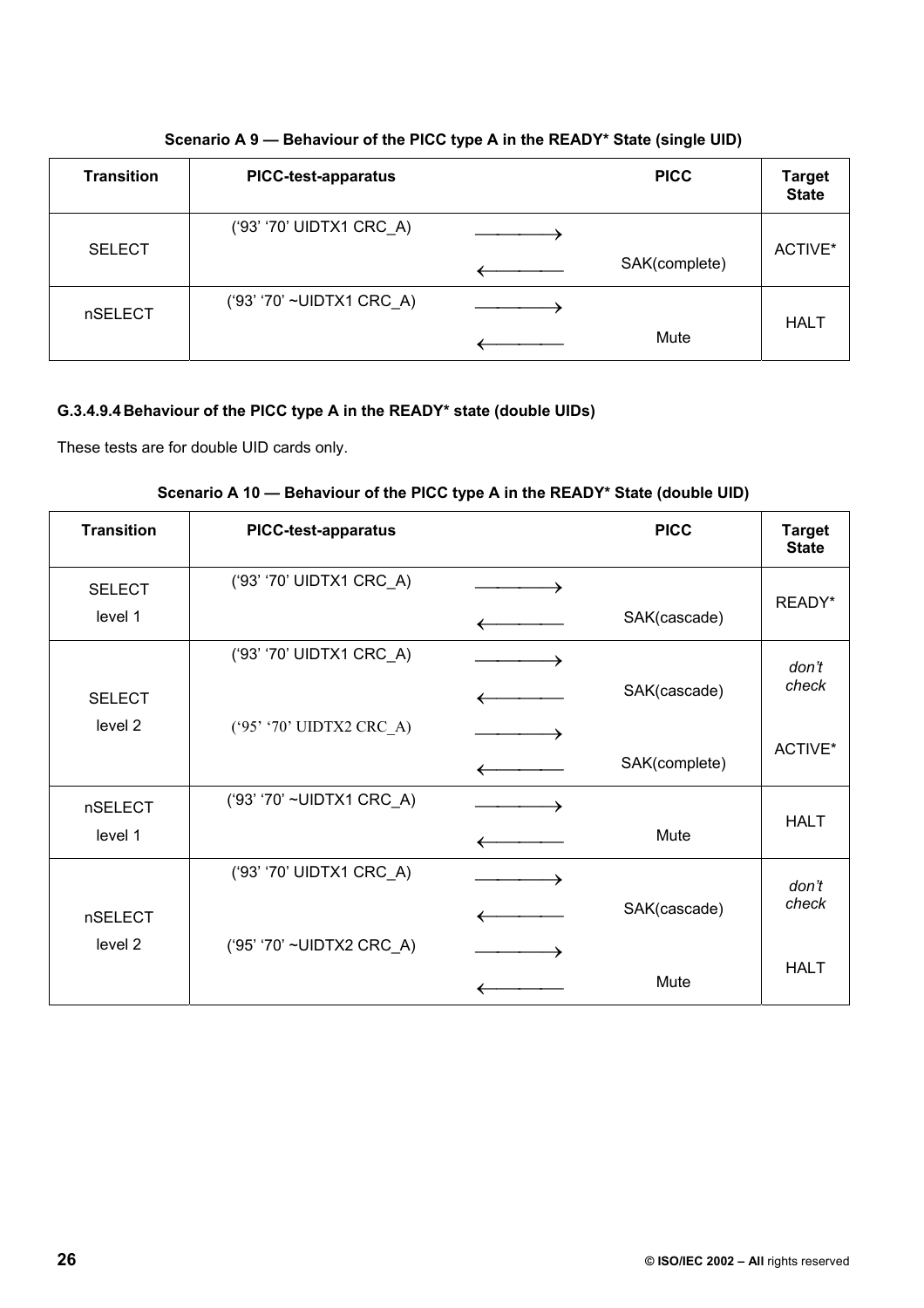# **G.3.4.9.5 Behaviour of the PICC type A in the READY\* state (triple UIDs)**

These tests are for triple UID cards only.

| <b>Transition</b> | <b>PICC-test-apparatus</b> |                          | <b>PICC</b>   | <b>Target</b><br><b>State</b> |
|-------------------|----------------------------|--------------------------|---------------|-------------------------------|
| <b>SELECT</b>     | ('93' '70' UIDTX1 CRC_A)   | $\rightarrow$            |               |                               |
| level 1           |                            |                          | SAK(cascade)  | READY*                        |
|                   | ('93' '70' UIDTX1 CRC_A)   | →                        |               | don't                         |
| <b>SELECT</b>     |                            | $\leftarrow$             | SAK(cascade)  | check                         |
| level 2           | ('95' '70' UIDTX2 CRC_A)   |                          |               |                               |
|                   |                            | $\longleftarrow$         | SAK(cascade)  | READY*                        |
|                   | ('93' '70' UIDTX1 CRC_A)   | $\overline{\phantom{a}}$ |               | don't                         |
|                   |                            |                          | SAK(cascade)  | check                         |
| <b>SELECT</b>     | ('95' '70' UIDTX1 CRC_A)   |                          |               | don't                         |
| level 3           |                            |                          | SAK(cascade)  | check                         |
|                   | ('97' '70' UIDTX2 CRC_A)   |                          |               |                               |
|                   |                            |                          | SAK(complete) | ACTIVE*                       |
| nSELECT           | ('93' '70' ~UIDTX1 CRC_A)  |                          |               |                               |
| level 1           |                            |                          | Mute          | <b>HALT</b>                   |
|                   | ('93' '70' UIDTX1 CRC_A)   |                          |               | don't                         |
| nSELECT           |                            |                          | SAK(cascade)  | check                         |
| level 2           | ('95' '70' ~UIDTX2 CRC_A)  | $\longrightarrow$        |               |                               |
|                   |                            |                          | Mute          | <b>HALT</b>                   |
|                   | ('93' '70' UIDTX1 CRC_A)   |                          |               | don't                         |
|                   |                            |                          | SAK(cascade)  | check                         |
| nSELECT           | ('95' '70' UIDTX2 CRC_A)   |                          |               | don't                         |
| level 3           |                            |                          | SAK(cascade)  | check                         |
|                   | ('97' '70' ~UIDTX3 CRC_A)  |                          |               |                               |
|                   |                            |                          | Mute          | <b>HALT</b>                   |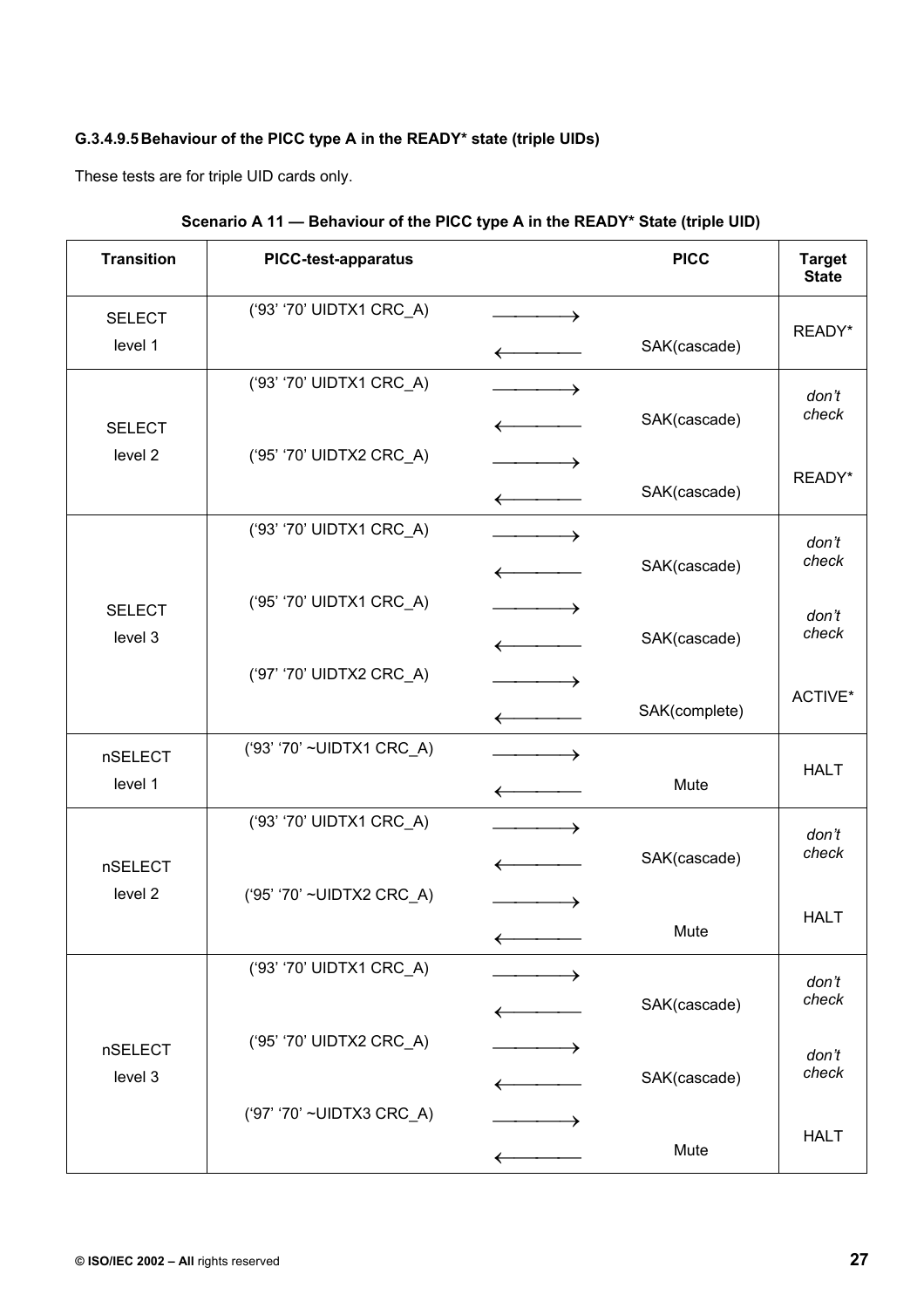### **G.3.4.9.6 Test report**

Record the presence, the content of the PICC responses.

Short Frame has 101 RFU combinations. In the test report indicate what percentage of the 101 RFU combinations was tested.

Fill the appropriate row in "Table G. 6 – Reported Results for type A specific test methods" on page 106 with test result according to the test results as follows:

| <b>Explanation</b>                | <b>Test result</b> |  |
|-----------------------------------|--------------------|--|
| If the PICC responded as expected | Pass               |  |
| Any other case                    | Fail               |  |

#### **G.3.4.10 Behaviour of the PICC type A in the ACTIVE\* state (single/multiple UIDs)**

The purpose of this test is to determine the behaviour of the PICC type A in the ACTIVE\* state according to ISO/IEC 14443-3 2001: 6.2.7.

### **G.3.4.10.1 Apparatus**

See clause G.2.

#### **G.3.4.10.2 Procedure**

For every state transition T in the following table do

- a) Put the PICC into ACTIVE\* state as described in clause G.3.4.3
- b) Apply the state transition T as described in the PICC-test-apparatus column
- c) Check the answer from the card as described in the PICC column
- d) Check the target state of the card according to clause 0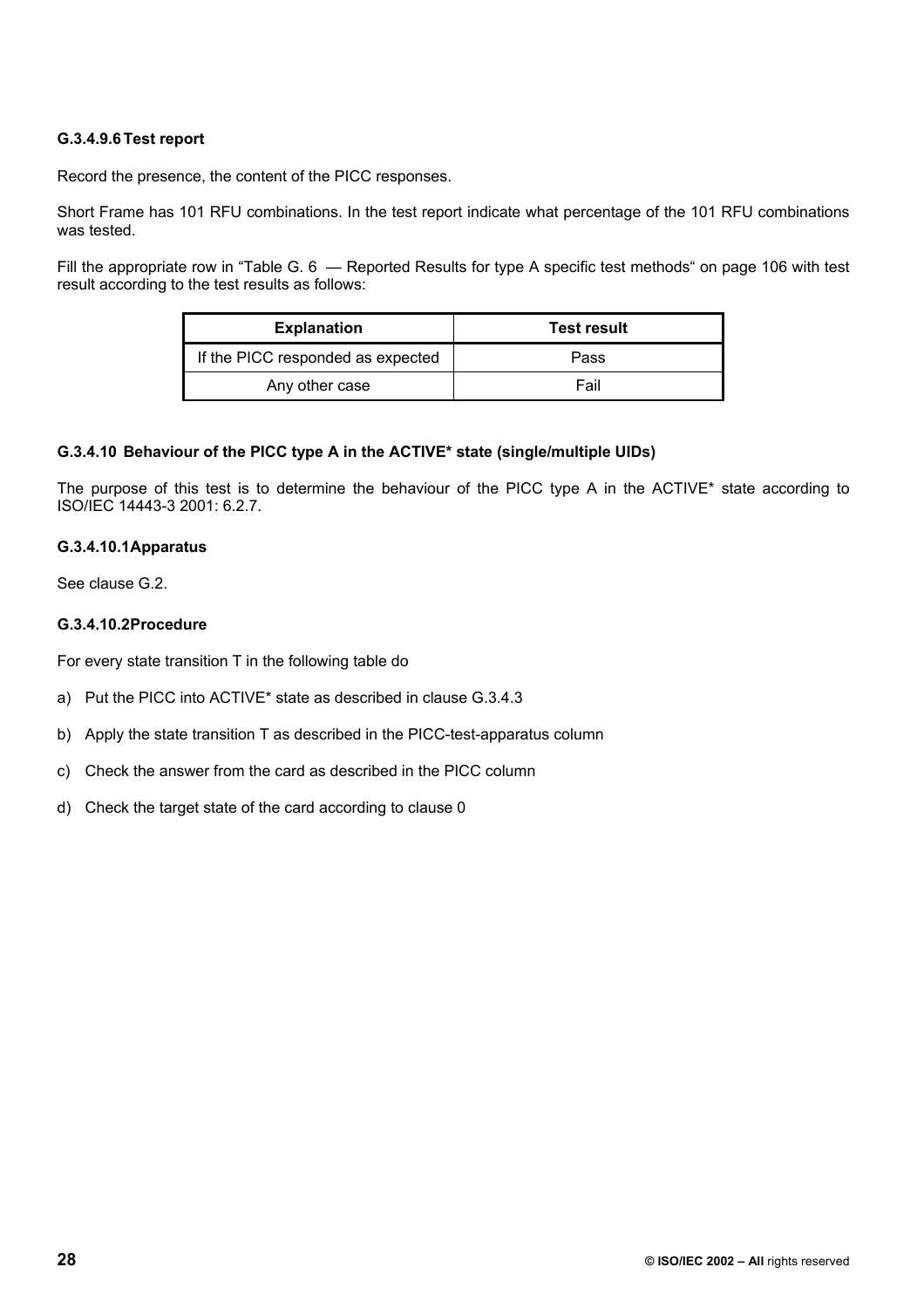| Transition                           | PICC-test-apparatus                    |                          | <b>PICC</b> | Target<br><b>State</b>    |
|--------------------------------------|----------------------------------------|--------------------------|-------------|---------------------------|
| <b>REQA</b>                          | (0100110)b                             | →                        | Mute        | <b>HALT</b>               |
| <b>WUPA</b>                          | (1010010)b                             | →                        | Mute        | <b>HALT</b>               |
| AC (split byte)                      | ('93' '25' UIDTX1[15])                 |                          | Mute        | <b>HALT</b>               |
| nAC (split byte)                     | ('93' '25' UIDTX1[14] ~UIDTX1[5])      |                          | Mute        | <b>HALT</b>               |
| AC (full byte)                       | ('93' '40' UIDTX1[116])                | $\overline{\phantom{a}}$ | Mute        | <b>HALT</b>               |
| nAC (full byte)                      | ('93' '40' UIDTX1[115]<br>~UIDTX1[16]) | →                        | Mute        | <b>HALT</b>               |
| <b>HALTA</b>                         | ('50' '00' CRC_A)                      | →                        | Mute        | <b>HALT</b>               |
| <b>SELECT</b>                        | ('93' '70' UIDTX1 CRC_A)               | →<br>$\leftarrow$        | Mute        | <b>HALT</b>               |
| nSELECT                              | ('93' '70' UIDTX1 CRC_A)               | →                        | Mute        | <b>HALT</b>               |
| <b>RATS</b>                          | (e.g. 'E0' '00' CRC_A)                 | ←                        | <b>ATS</b>  | <b>ISO/IEC</b><br>14443-4 |
| <b>ERROR</b><br>(RFU short<br>frame) | RFU_SHORT_FRAME (0100111)b             | →                        | Mute        | <b>HALT</b>               |
| <b>ERROR</b><br>(wrong CRC)          | ('93' '70' UIDTX1 CRC_A)               | →<br>←                   | Mute        | <b>HALT</b>               |
| <b>ERROR</b><br>(ISO-block)          | (e.g. 'C2' '00' CRC_A)                 |                          | Mute        | <b>HALT</b>               |

## **Scenario A 12 — Behaviour of the PICC type A in the ACTIVE\* state**

\* According to ISO/IEC 14443-4:2001 clause 6.3.1 there are 101 RFU values for short frame:  $(2^7 - (3 + 2^3 + 2^4) = 101)$ . In the test report indicate what percentage of the combinations was tested.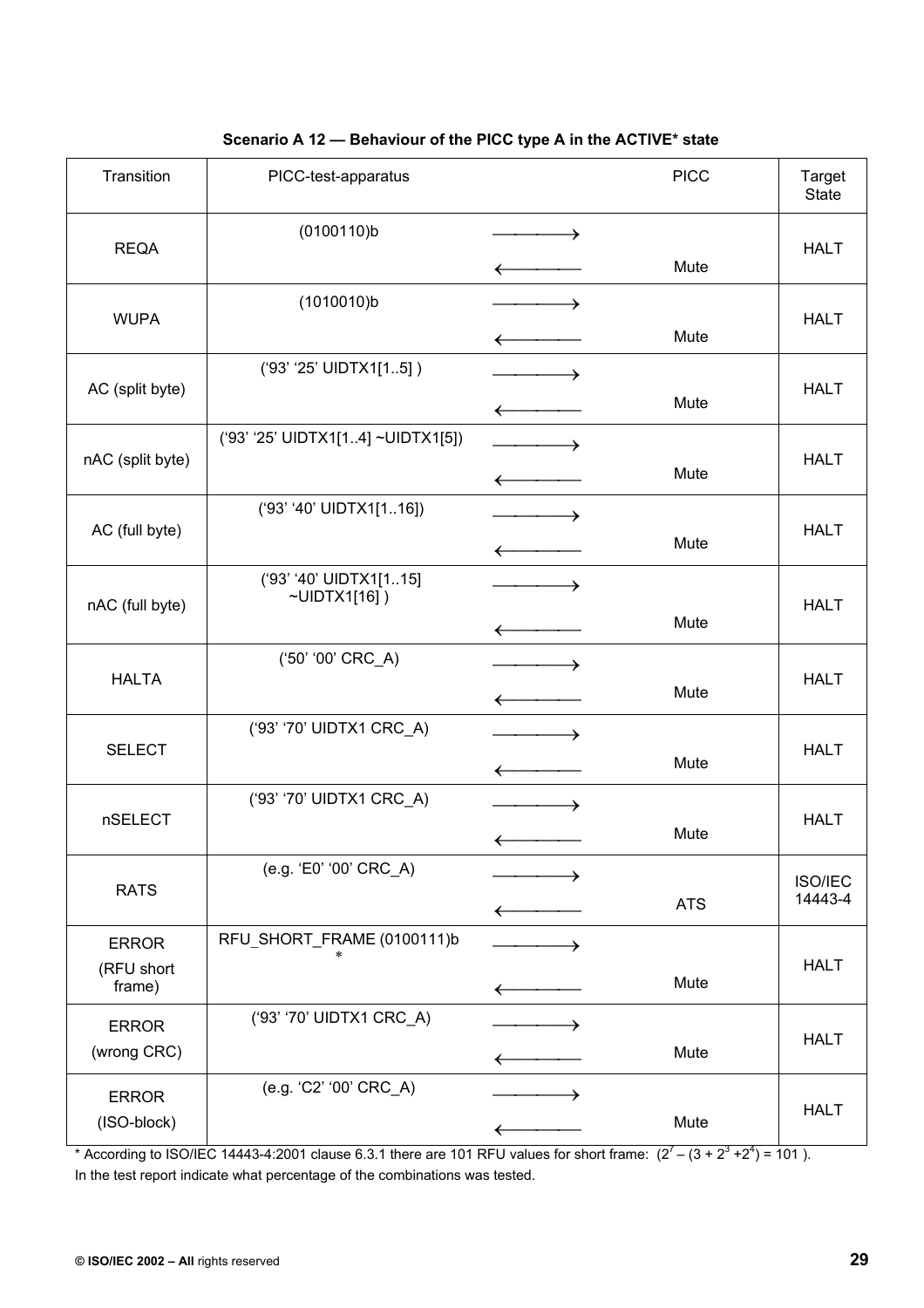### **G.3.4.10.3 Test report**

Record the presence, the content of the PICC responses.

Short Frame has 101 RFU combinations. In the test report indicate what percentage of the 101 RFU combinations was tested.

Fill the appropriate row in "Table G. 6 – Reported Results for type A specific test methods" on page 106 with test result according to the test results as follows:

| <b>Explanation</b>                | <b>Test result</b> |  |
|-----------------------------------|--------------------|--|
| If the PICC responded as expected | Pass               |  |
| Any other case                    | Fail               |  |

### **G.3.5 Handling of Bitwise Anticollision**

The purpose of this test is to determine the handling of bitwise anticollision by the PICC type A according to ISO/IEC 14443-3 2001: 6.4.3.

#### **G.3.5.1 Apparatus**

See clause G.2.

#### **G.3.5.2 Procedure**

The purpose of this test is to simulate a full anticollision loop. The test is passed if this function returns TRUE. If it returns FALSE, the test has been failed. This test runs through all cascade levels and simulates a collision at every bit position of the UID.

#### **G.3.5.2.1 Definitions:**

See G.3.4.1 for general terminology.

| PICC levels | number of PICC UID cascade levels.                                 |
|-------------|--------------------------------------------------------------------|
| PICC answer | PICC response of the last sent command                             |
| SEL(I)      | $SEL(1) = 93$ ; $SEL(2) = 95$ ; $SEL(3) = 97$                      |
| UIDTX(cl)   | Use ID as transmitted by the PICC for cascade level c, see G.3.4.1 |
| <b>BCC</b>  | the one byte block checksum                                        |
| <b>NVB</b>  | NVB byte                                                           |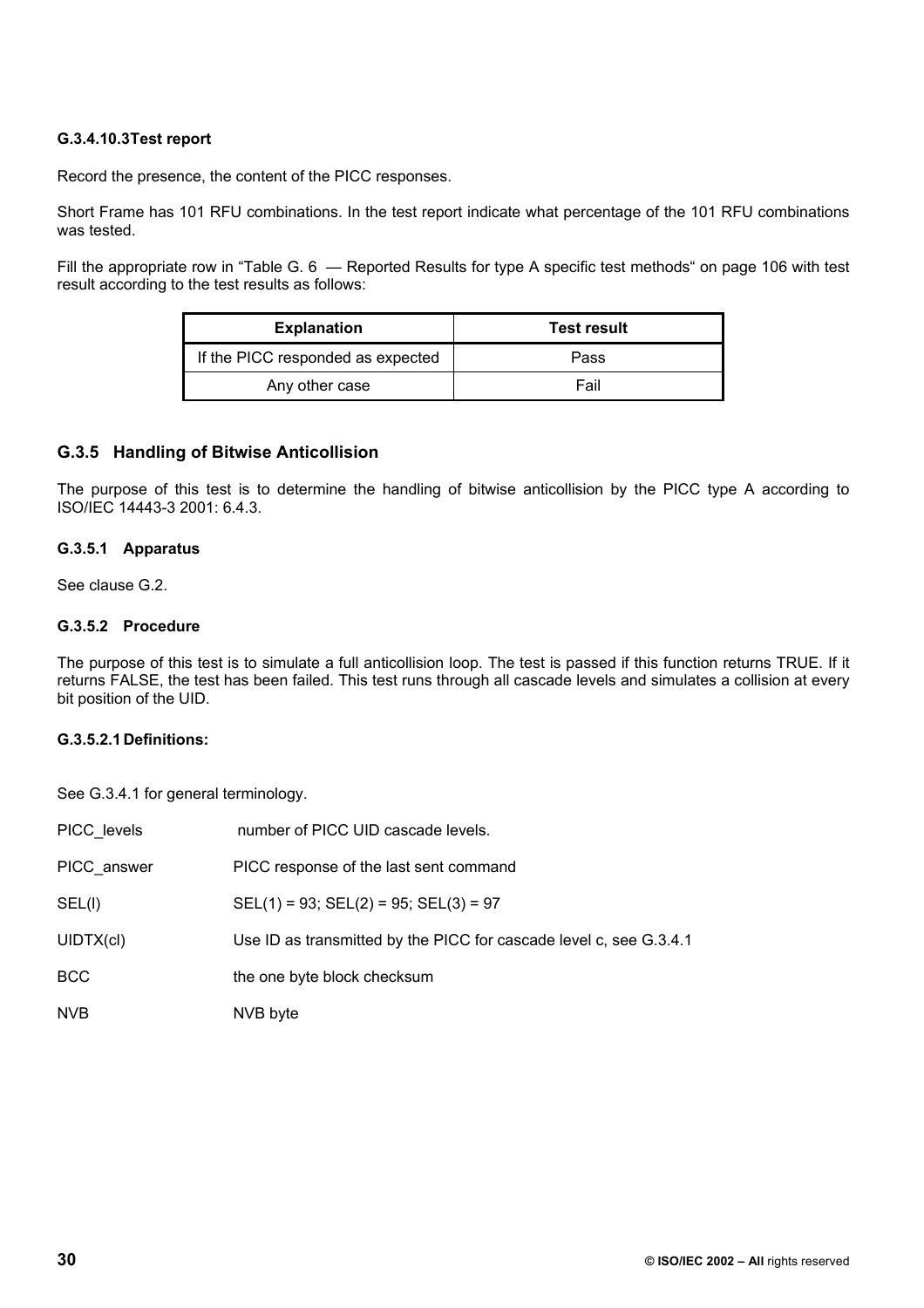**Scenario A 13 — Handling of Bitwise Anticollision** 

```
BOOL AnticollisionTest 
1) for cl = 1 to PICC_levels do 
2) Put PICC into READY state 
3) if cl = 1 then<br>4) Send '93' U
4) Send '93' UIDTX1 CRC_A<br>5) if PICC answer is incorrect
5) if PICC_answer is incorrect then<br>6) return FALSE
           6) return FALSE 
7) if cl = 2 then
8) Send '95' UIDTX2 CRC A
9) if PICC_answer is incorrect then
10) return FALSE 
11) for pos = 1 to 31 do 
12) NVB[1..4] = (pos + 16) mod 8 
13) NVB[5..8] = (pos + 16 ) div 8 
14) Send (SEL(level) NVB UIDTX(cl)[1..pos])<br>15) if PICC answer != UIDTX(cl)[pos+1..32]
           if PICC answer != UIDTX(cl)[pos+1..32] BCC)
16) return FALSE 
17) Send WUPA<br>18) Send (SEL
           Send (SEL(cl) NVB UIDTX(cl)[1..pos-1] ~UIDTX(cl)[pos])
19) if PICC_answer != Mute<br>20) enturn FALSE
               return FALSE
21) end 
22) Send (SEL(cl) '70' UIDTX(cl)[1..31] ~UID(cl)[32] CRC_A) 
23) if PICC_answer != Mute 
24) return FALSE 
25) Send (SEL(cl) NVB UIDTX(cl) CRC_A)<br>26) if level == PICC level then
     if level == PICC level then
27) if PICC_answer != SAK(complete) 
28) return FALSE<br>29) else
      else
30) if PICC_answer != SAK(cascade) 
               return FALSE
32) end 
33) return TRUE
```
#### **G.3.5.3 Test report**

Fill the appropriate row in "Table G. 6 — Reported Results for type A specific test methods" on page 106 with test result according to the test results as follows:

| <b>Explanation</b>                               | <b>Test result</b> |
|--------------------------------------------------|--------------------|
| If the Anticollision procedure returns<br>TRUE   | Pass               |
| If the Anticollision procedure returns<br>FAI SF | Fail               |

### **G.3.6 Handling of RATS and ATS by the PICC type A**

The purpose of this test is to determine the handling of RATS and ATS by the PICC type A according to ISO/IEC 14443-4 2001: 5.6.1.

#### **G.3.6.1 Handling of RATS and ATS with valid parameters**

#### **G.3.6.1.1 Apparatus**

See clause G.2.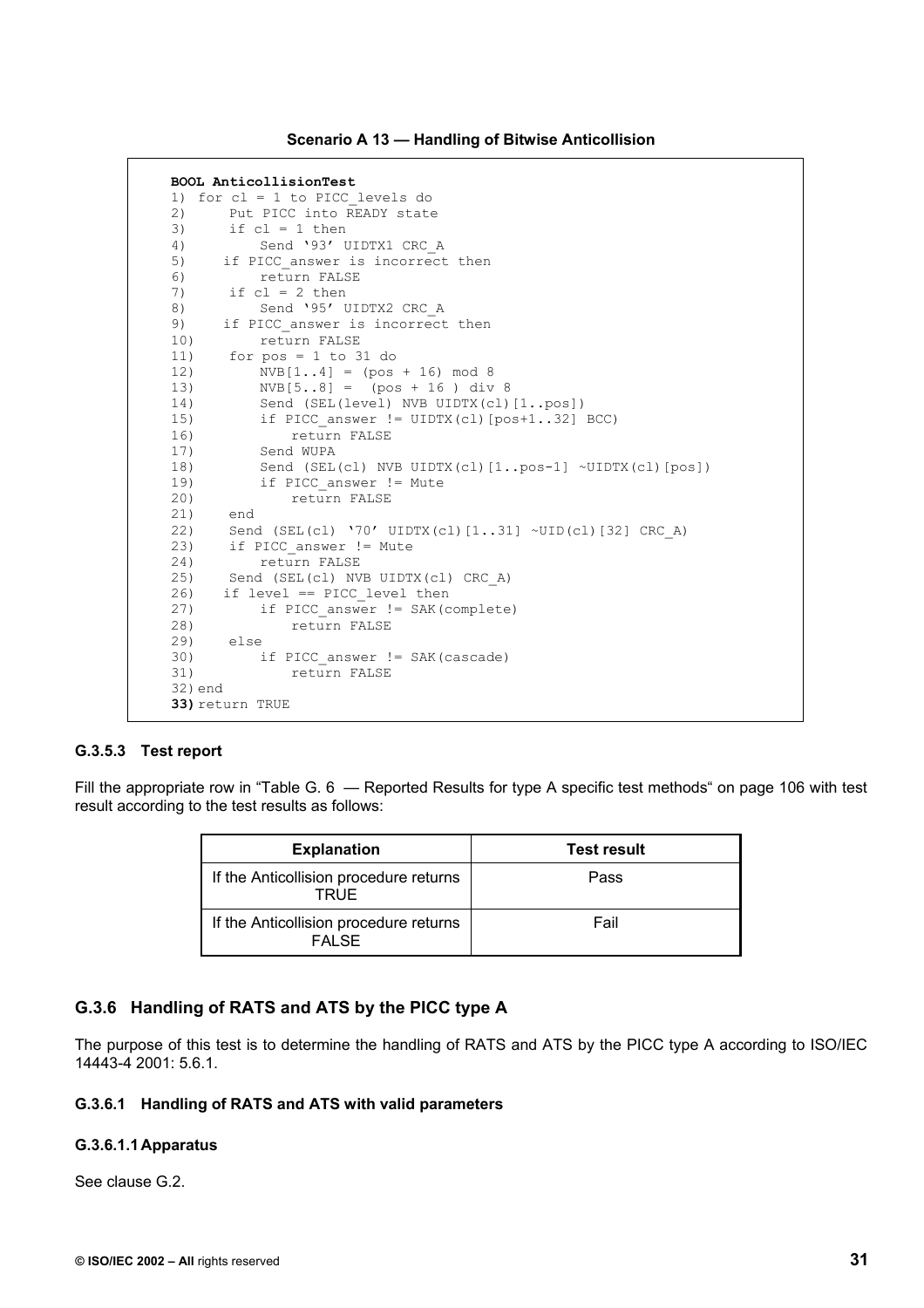## **G.3.6.1.2 Procedure 1 (for PICCs supporting CID)**

For the following CID and FSDI values:

$$
0 \leq CID \leq 14
$$

 $0 \leq$  FSDI $\leq$ 8

perform the following actions:

- a) Put the PICC into ACTIVE state as described in clause G.3.4.3
- b) Send RATS (CID, FSDI)
- c) Check the answer from the card as described in the PICC column. Ensure, that ATS returned by ICC does not include RFU bits. Bit8 of the format byte T0 shall be set to 0 and FSDI shall be not in range {'9'-'F'}.Bit 4 of the interface byte TA(1) shall be set to 0. SFGI value (in TB(1)) shall be other than 15. Bits b8 to b3 of the interface byte TC(1) shall be (000000)b.

| Scenario A 14 — Handling of RATS for PICC supporting CID |  |  |  |  |
|----------------------------------------------------------|--|--|--|--|
|----------------------------------------------------------|--|--|--|--|

| Test                            | <b>PICC-test-apparatus</b> | <b>PICC</b> |
|---------------------------------|----------------------------|-------------|
| <b>RATS</b>                     | ('E0' PARAM*** CRC_A)      |             |
| $(CID^*, FSDI^{**})$            |                            | <b>ATS</b>  |
| $\star$<br>$0 \leq CID \leq 14$ |                            |             |
| $***$<br>$0 \leq$ FSDI $\leq$ 8 |                            |             |

\*\*\* PARAM[0..3] = CID, PARAM[4..7] = FSDI

### **G.3.6.1.3 Procedure 2 (for PICCs not supporting CID)**

For the following FSDI values:

 $0 \leq$  FSDI  $\leq$  8

perform the following actions:

- a) Put the PICC into ACTIVE state as described in clause G.3.4.3
- b) Send RATS (0, FSDI)
- c) Check the answer from the card as described in the PICC column. Ensure, that ATS returned by ICC does not include RFU bits. Bit8 of the format byte T0 shall be set to 0 and FSDI shall be not in range {'9'-'F'}.Bit 4 of the interface byte TA(1) shall be set to 0. SFGI value (in TB(1)) shall be other than 15. Bits b8 to b3 of the interface byte  $TC(1)$  shall be  $(000000)$ b.

| Test         | <b>PICC-test-apparatus</b> | <b>PICC</b> |  |
|--------------|----------------------------|-------------|--|
| <b>RATS</b>  | $(EC' PARAM** CRC A)$      |             |  |
| (CID, FSDI*) |                            | <b>ATS</b>  |  |

#### **Scenario A 15 — Handling of RATS for PICC not supporting CID**

\*  $0 \leq FSDI \leq 8$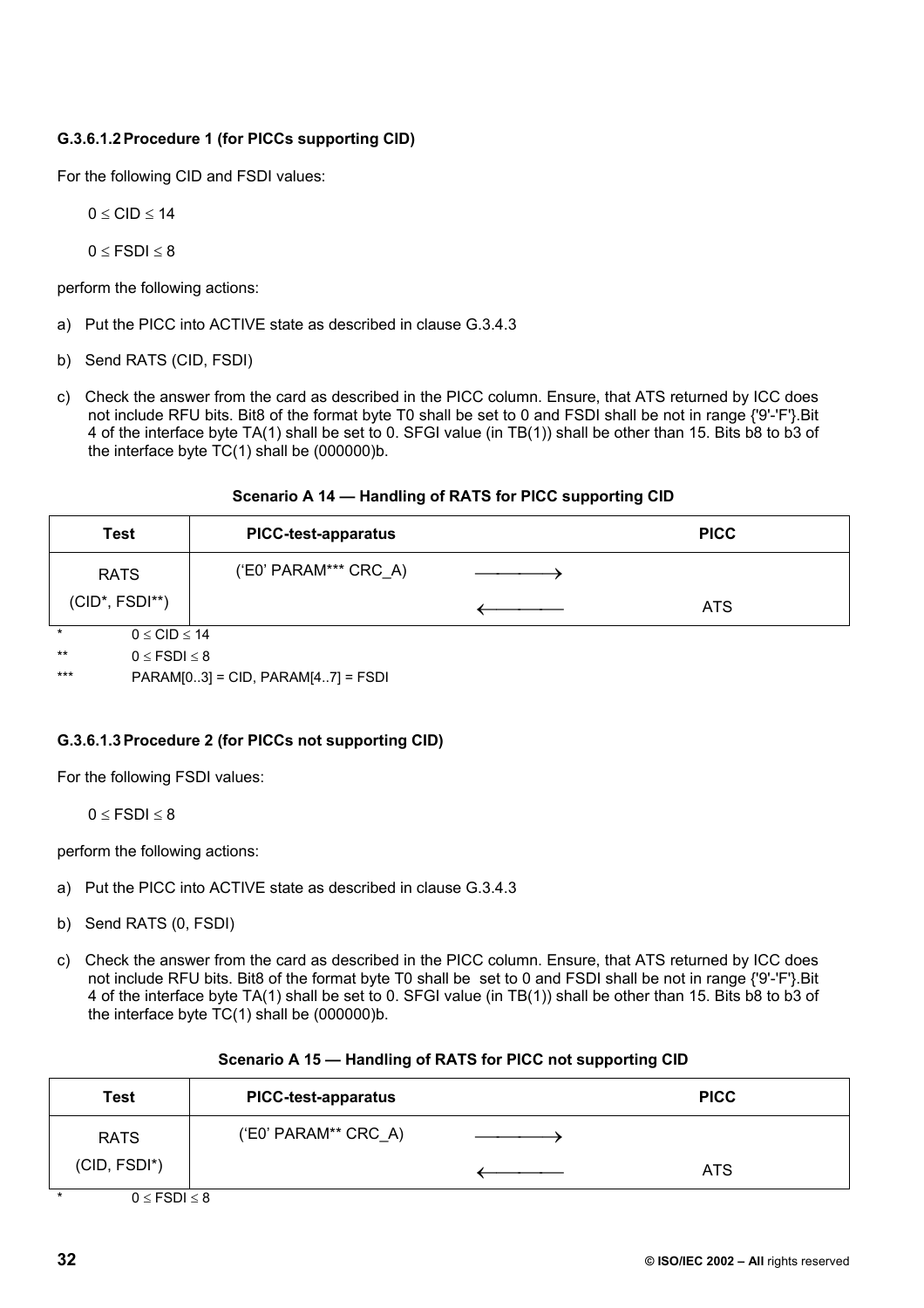\*\* PARAM[0..3] = 0, PARAM[4..7] = FSDI

#### **G.3.6.1.4 Test report**

Fill the appropriate row in "Table G. 6 — Reported Results for type A specific test methods" on page 106 with test result according to the test results as follows:

| <b>Explanation</b>                                                             | <b>Test result</b> |
|--------------------------------------------------------------------------------|--------------------|
| If the PICC responded as expected<br>and ATS does not include any RFU<br>value | Pass               |
| Any other case                                                                 | Fail               |

#### **G.3.6.2 Handling of RATS and ATS with invalid parameters**

The purpose of this test is to determine the handling of RATS and ATS with invalid parameters by the PICC type A according to ISO/IEC 14443-4 2001: 5.6.1.

#### **G.3.6.2.1 Apparatus**

See clause G.2.

### **G.3.6.2.2 Procedure**

For all transitions in the table below do

- a) Put the PICC into ACTIVE state as described in clause G.3.4.3
- b) Perform the tests as described under the "test" column in the table below
- c) Check the answer from the card as described in the PICC column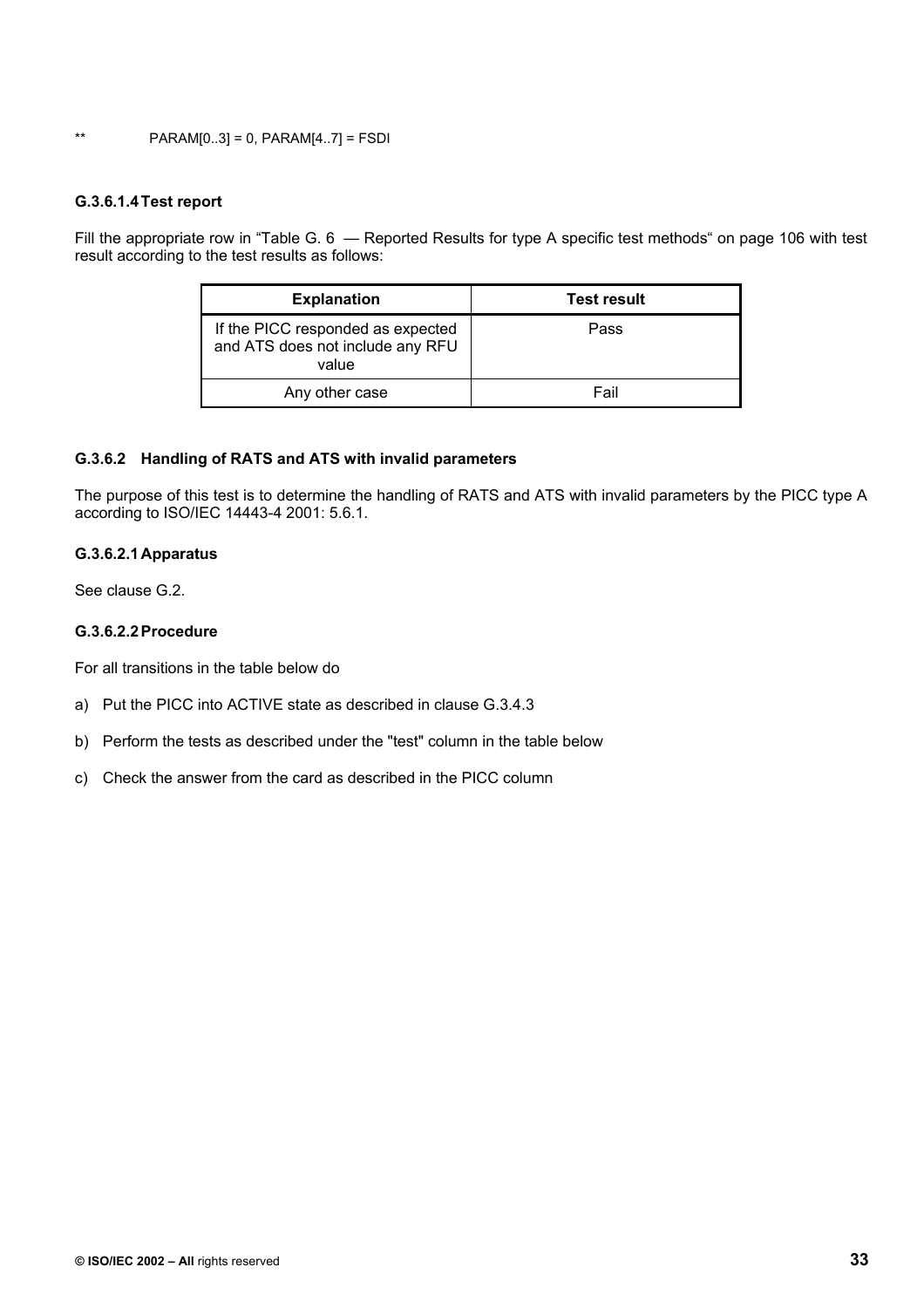| <b>Test</b> | <b>PICC-test-apparatus</b> | <b>PICC</b> |
|-------------|----------------------------|-------------|
| RATS (15,0) | ('E0' '0F' CRC_A)          |             |
|             |                            | Mute        |
| RATS_badCRC | $(EC' '0F' \sim CRC_A)$    |             |
|             |                            | Mute        |
| RATS_RFU    | ('E0' PARAM_RFU* CRC_A)    |             |
|             |                            | Mute        |
|             | (e.g. 'E0' '00' CRC_A)     |             |
| RATS_RATS   |                            | <b>ATS</b>  |
|             | (e.g. 'E0' '00' CRC_A)     |             |
|             |                            | Mute        |

**Scenario A 16 — Handling of RATS with invalid parameters** 

\* According to ISO/IEC 14443-4:2001 clause 5.1 there are 8 RFU values for RATS parameter byte (7(for FSDI) + 1(CID=15) = 8 ).

## **G.3.6.2.3 Test report**

This command has 8 RFU combinations. In the test report indicate what percentage of the combinations was tested.

Fill the appropriate row in "Table G. 6 — Reported Results for type A specific test methods" on page 106 with test result according to the test results as follows:

| <b>Explanation</b>                | <b>Test result</b> |
|-----------------------------------|--------------------|
| If the PICC responded as expected | Pass               |
| Any other case                    | Fail               |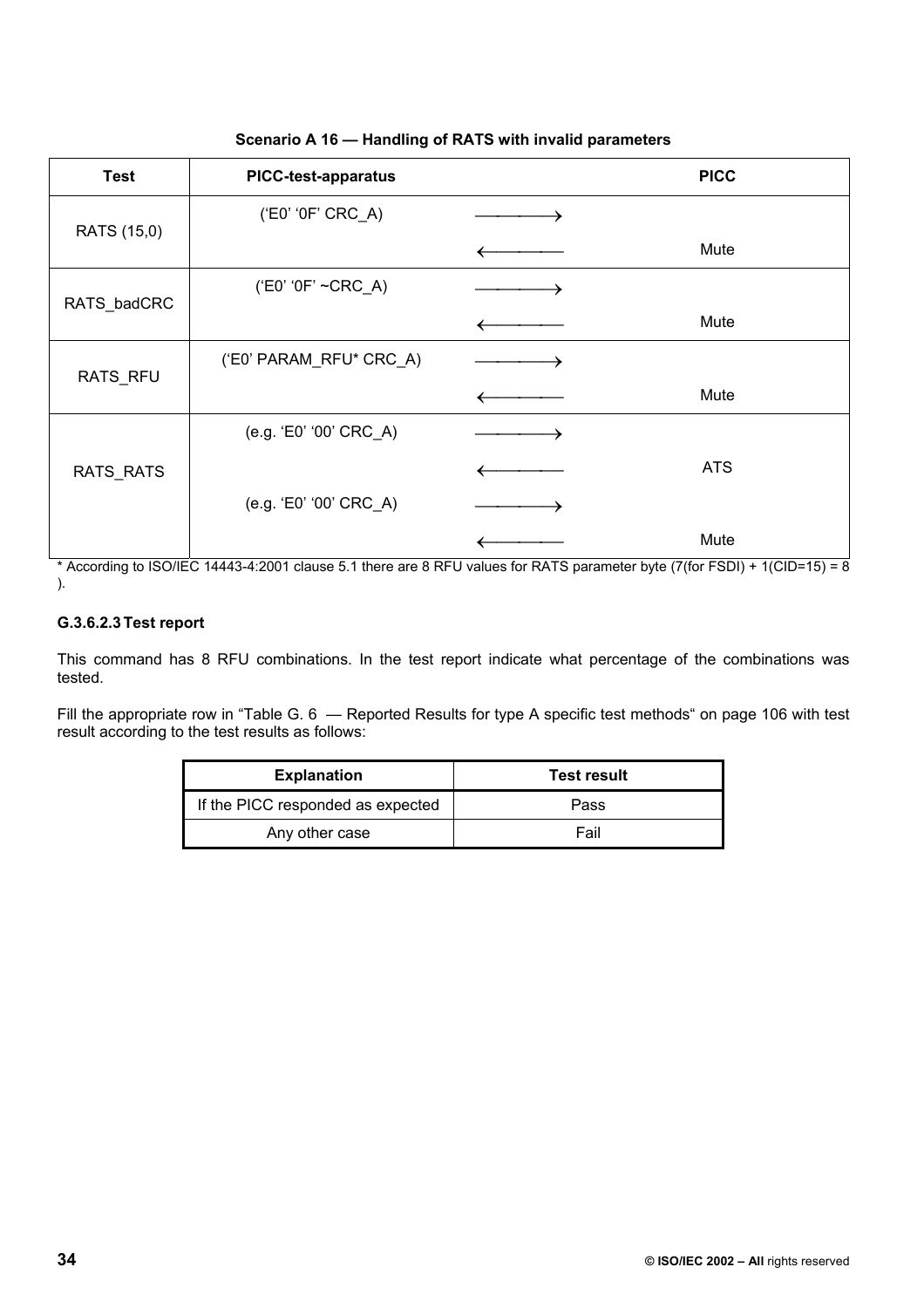# **G.3.7 Handling of PPS request by the PICC type A**

The purpose of this test is to determine the handling of the PPS request by the PICC type A according to ISO/IEC 14443-4 2001: 5.6.2.2.

### **G.3.7.1 Handling of PPS request with valid parameters**

#### **G.3.7.1.1 Apparatus**

See clause G.2.

#### **G.3.7.1.2 Procedure**

Perform the following actions for all supported DRI and DSI values (as reported by the TA(1) ATS interface byte). If no explicit DSI and DRI values are supported then use only DSI=0 and DRI=0.

- a) Put the PICC into ISO/IEC 14443 state as described in clause G.3.4.3
- b) Apply the Test commands
- c) Check the answer from the card

#### **Scenario A 17 — Handling of PPS (valid parameters)**

| Test          | <b>PICC-test-apparatus</b>                              | <b>PICC</b>           |
|---------------|---------------------------------------------------------|-----------------------|
| PPS(DRI, DSI) | $(100' 11'$ PARAM* CRC A)                               |                       |
|               |                                                         | $(100^{\circ}$ CRC_A) |
|               | PARAMIO 11 = DRI PARAMIO 31 = DSI PARAMIA 71 = (0000) b |                       |

\* PARAM[0..1] = DRI, PARAM[2..3] = DSI, PARAM[4..7] =(0000)b

### **G.3.7.2 Handling of PPS request with invalid parameters (unsupported DSI/DRI)**

### **G.3.7.2.1 Apparatus**

See clause G.2.

### **G.3.7.2.2 Procedure**

Perform the following actions for all unsupported DRI and DSI values (as reported by the TA(1) ATS interface byte).

- a) Put the PICC into ISO/IEC 14443 state as described in clause G.3.4.3
- b) Apply the Test command PPS(DRI,DSI)
- c) Check the answer from the card

| Test          | <b>PICC-test-apparatus</b>                            | <b>PICC</b> |
|---------------|-------------------------------------------------------|-------------|
| PPS(DRI, DSI) | $(100' 11'$ PARAM* CRC A)                             |             |
|               |                                                       | Mute        |
|               | PARAM[01] = DRI, PARAM[23] = DSI, PARAM[47] = (0000)b |             |

#### **Scenario A 18 — Handling of PPS (unsupported DRI and DSI)**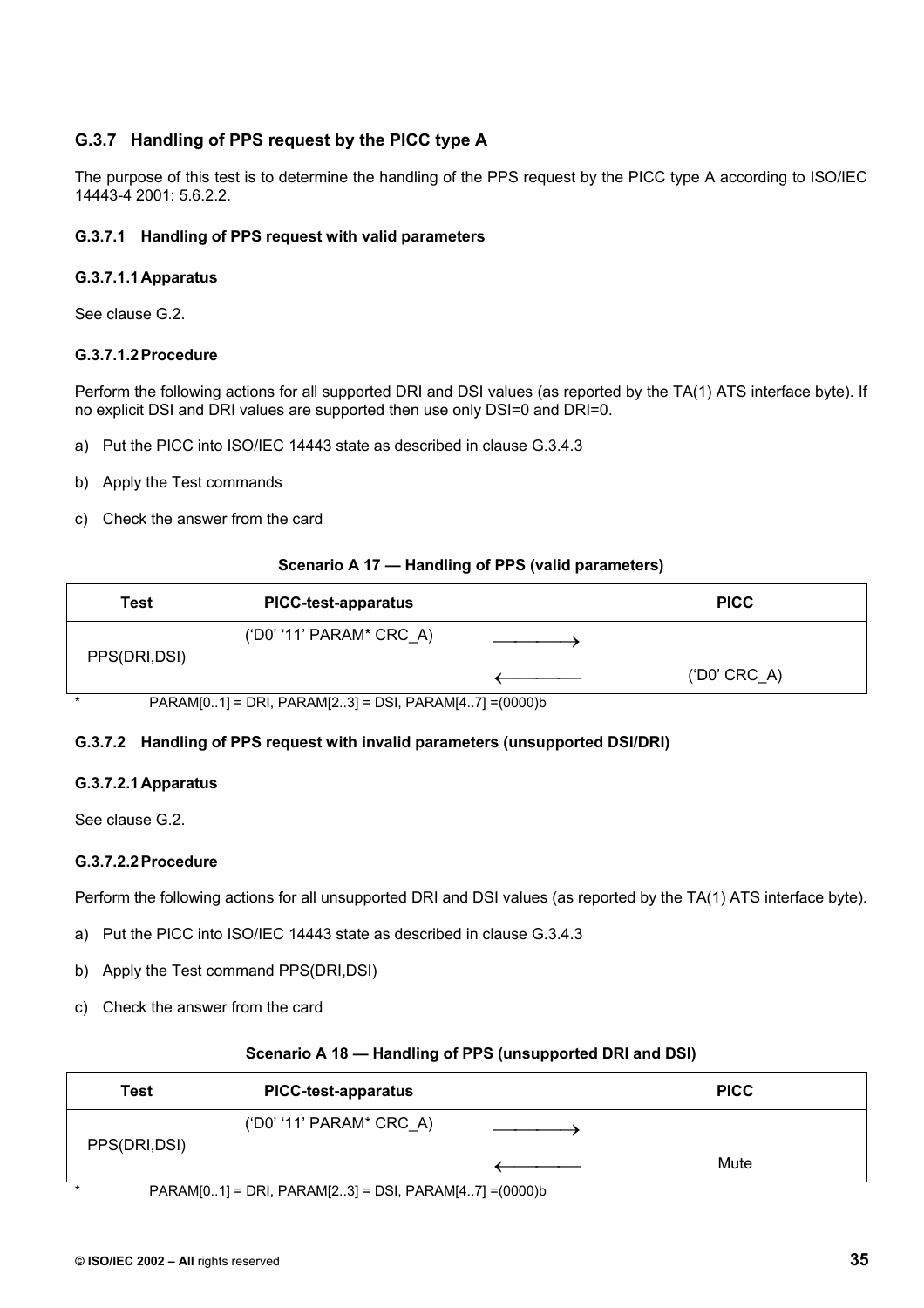# **G.3.7.3 Handling of PPS request with invalid parameters**

# **G.3.7.3.1 Apparatus**

See clause G.2.

### **G.3.7.3.2 Procedure**

For every state transition T in the following table do

- a) Put the PICC into ISO/IEC 14443 state as described in clause G.3.4.3
- b) Apply the Test command PPS(DRI,DSI)
- c) Check the answer from the card

### **Scenario A 19 — Handling of PPS (invalid parameters)**

| <b>Test</b> | <b>PICC-test-apparatus</b>              | <b>PICC</b>  |
|-------------|-----------------------------------------|--------------|
| PPS(0,0)    | ('D0' '11' '00' CRC_A)                  |              |
|             |                                         | $(DO CRC_A)$ |
| PPS(0,0)    | ('D0' '11' '00' CRC_A)                  |              |
|             |                                         | Mute         |
|             | ('D0' '00' ~CRC_A)                      |              |
| PPS_badCRC  |                                         | Mute         |
| PPS_RFU     | ('D0' PPS0_RFU* PPS1_RFU**<br>$CRC_A$ ) |              |
|             |                                         | Mute         |
| PPS(0,0)    | ('D0' '11' '00' CRC_A)                  |              |
|             |                                         | Mute         |

\* According to ISO/IEC 14443-4:2001 clause 5.3 there are 49 RFU values for PPS0 ( $(2^3-1)^*(2^3-1) = 49$ ).

\*\* According to ISO/IEC 14443-4:2001 clause 5.3 there are 15 RFU values for PPS1 ( $(2^4$ -1) = 15).

# **G.3.7.4 Test report**

This command has 64 RFU combinations (49 + 15 = 64). In the test report indicate what percentage of the combinations was tested.

Fill the appropriate row in "Table G. 6 — Reported Results for type A specific test methods" on page 106 with test result according to the test results as follows:

| <b>Explanation</b>                | <b>Test result</b> |  |
|-----------------------------------|--------------------|--|
| If the PICC responded as expected | Pass               |  |
| Any other case                    | Fail               |  |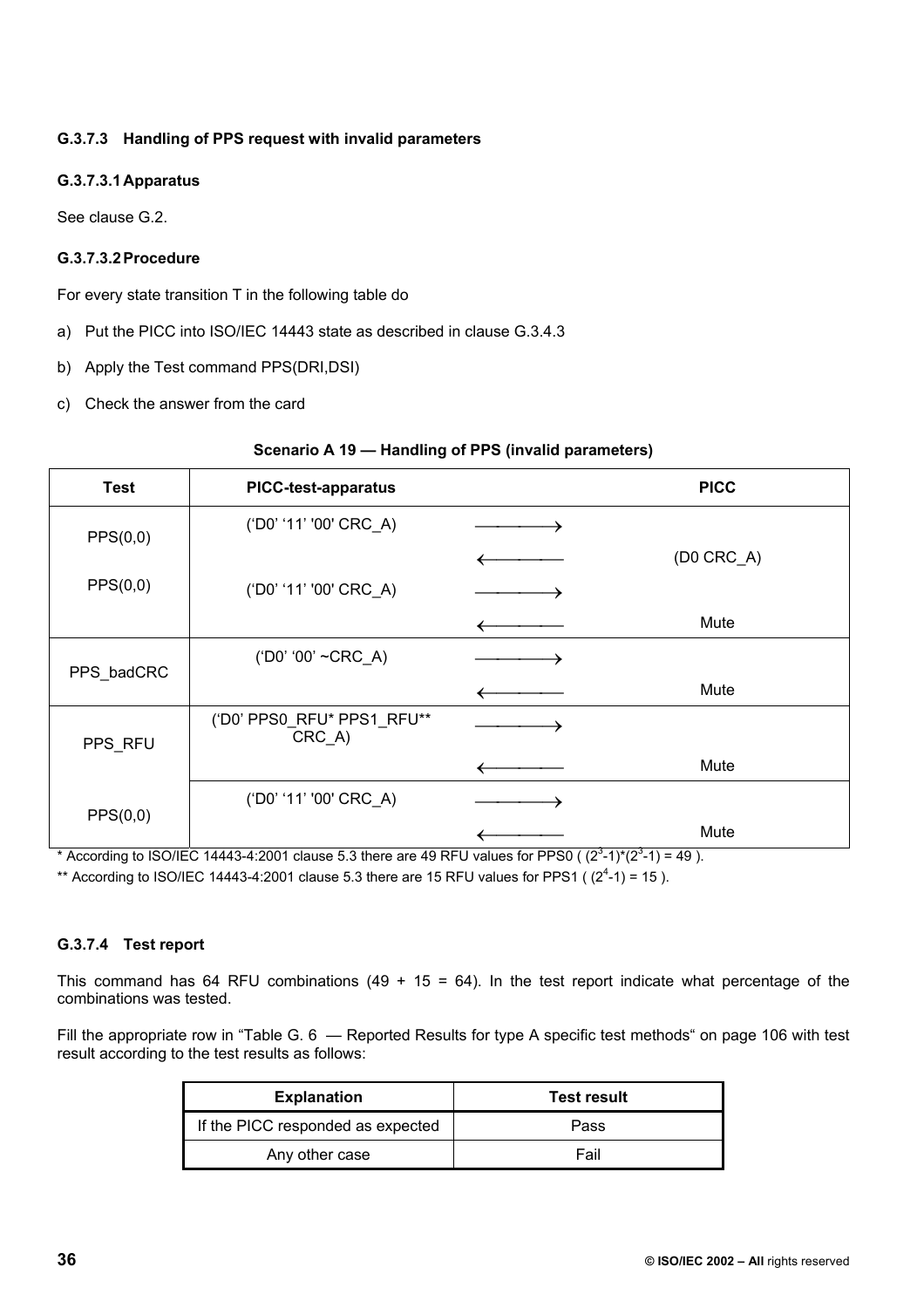# **G.4 Test method for logical operation of the PICC of Type B**

# **G.4.1 Polling**

The purpose of this test is to determine the behaviour of the PICC type B in an unmodulated operating field according to ISO/IEC 14443-3 2001: 5. The PICC shall be able to accept a REQB within 5 ms of unmodulated operating field.

### **G.4.1.1 Apparatus**

See clause G.2.

### **G.4.1.2 Procedure**

Place the reference PICC into the field.

- a) Send a valid REQA Command frame ('(0100110)b').
- b) Do delay of 5 ms and send a valid REQB Command frame (e.g. '05 00 00 71 FF').
- c) Record the presence and the content of the PICC response.

### **G.4.1.3 Test report**

Report the signal recording. Fill the "Table G. 5 — Type B specific timing table" on page 105 with measured values from c).

# **G.4.2 PICC Reception**

The purpose of this test is to determine the behaviour of a Type B PICC when receiving PCD message according to ISO/IEC 14443-3: 2001 clauses 7.1.1, 7.1.2, 7.1.4 and 7.1.5.

### **G.4.2.1 Apparatus**

See clause G.2.

### **G.4.2.2 Procedure**

Place the reference PICC into the field.

During the following procedure the following test points shall be continuously monitored and verified correct to ISO/IEC 14443-2-2001. All signal transitions (level and timing) as well as the logical content of the communication shall be recorded.

| RF I/O     |
|------------|
| Receive    |
| Transmit   |
| Subcarrier |

- a) Send a valid REQB Command frame ('05 00 00 71 FF') for which bit boundaries, EGT, SOF timing and EOF timing vary within the limits given in ISO/IEC 14443-3:2001
- b) Record the presence and the content of the PICC response.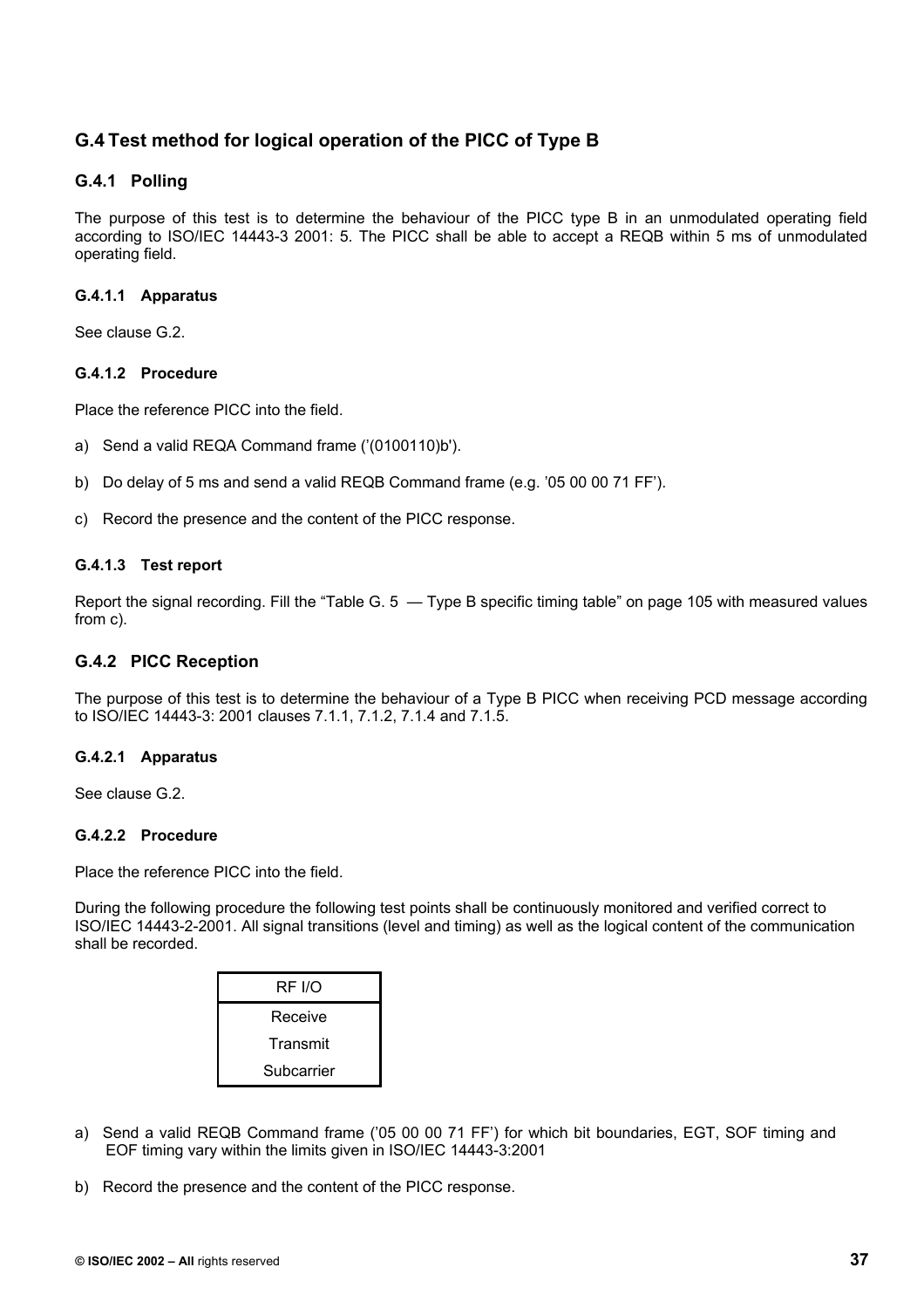c) Repeat the procedure and report the number of cycles and the variations in the parameters.

#### **G.4.2.3 Test report**

Report the signal recording and the ATQB. Fill the "Table G. 7 — Reported Results for type B specific test methods" on page 107 with measured values from a) up to c).

### **G.4.3 I/O transmission timing for type B protocol**

The purpose of this test is to determine the timing of the data transmitted by the PICC during the Anticollision sequence (see ISO/IEC 14443-3:2001 7.1).

#### **G.4.3.1 Apparatus**

See clause G.2.

#### **G.4.3.2 Procedure**

Place the reference PICC into the field.

During the following procedure the following test points shall be continuously monitored and verified correct to ISO/IEC 14443-2-2001. All signal transitions (level and timing) as well as the logical content of the communication shall be recorded.

| RF I/O     |  |
|------------|--|
| Receive    |  |
| Transmit   |  |
| Subcarrier |  |

- a) Send a valid REQB Command frame ('05 00 00 71 FF').
- b) Record the presence and the content of the PICC response.
- c) Analyse the timing after a PCD data transmission until the PICC start of communication (see ISO/IEC 14443-3:2001 7.1.6).
- d) Analyse the bit boundaries timing within a character sent by the PICC (see ISO/IEC 14443-3:2001 7.1.1).
- e) Analyse the extra guard time (EGT) between 2 consecutive characters sent by the PICC (see ISO/IEC 14443-3:2001 7.1.2).
- f) Analyse the timing of SOF sent by the PICC (see ISO/IEC 14443-3:2001 7.1.4).
- g) Analyse the timing of EOF sent by the PICC (see ISO/IEC 14443-3:2001 7.1.5).

### **G.4.3.3 Test report**

Report the signal recording and the ATQB. Fill the "Table G. 5 — Type B specific timing table" on page 105 with measured values from c) up to g).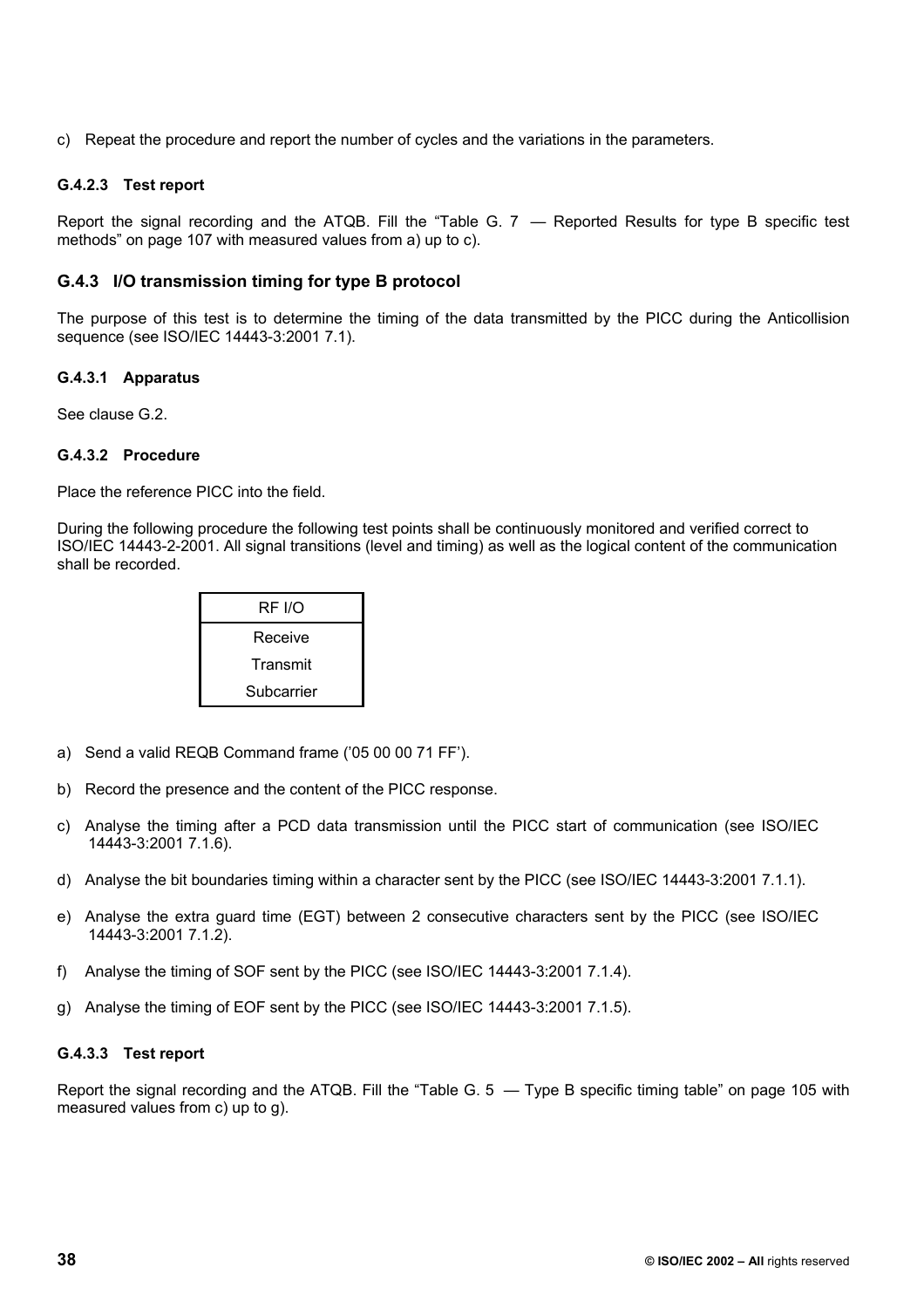# **G.4.4 I/O reception timing for type B protocol**

The purpose of this test is to determine the reception timing of the PICC during the Anticollision sequence (see ISO/IEC 14443-3:2001 7.1, see ISO/IEC 14443-2-2001 9.2.5).

### **G.4.4.1 Apparatus**

See clause G.2.

#### **G.4.4.2 Procedure**

Place the reference PICC into the field.

During the following procedure the following test points shall be continuously monitored and verified correct to ISO/IEC 14443-2-2001. All signal transitions (level and timing) as well as the logical content of the communication shall be recorded.

| RF I/O     |  |
|------------|--|
| Receive    |  |
| Transmit   |  |
| Subcarrier |  |

- a) Send a valid REQB Command frame (e.g. '05 00 00 71 FF').
- b) Record the presence, the content and the timing of the PICC response.
- c) Record the guard time TR0 in which the PICC shall not generate a subcarrier (see ISO/IEC 14443-2-2001 9.2.5).
- d) Record the synchronisation time TR1, in which the PICC shall generate a subcarrier with no phase transition(see ISO/IEC 14443-2-2001 9.2.5).

### **G.4.4.3 Test report**

Report the signal recording. Fill the "Table G. 5 — Type B specific timing table" on page 105 with measured values from c) and d).

### **G.4.5 Test for ATQB RFU and invalid values**

The purpose of this test is to ensure that Answer To Request (ATQB) does not include RFU values (in Application Data, FWI, Protocol\_Type, Max\_Frame\_Size and Bit\_Rate\_capability).

### **G.4.5.1 Procedure**

Place the PICC into the field.

- a) Send a valid REQB Command frame (e.g. '05 00 00 71 FF').
- b) Record the presence and the content of the PICC response.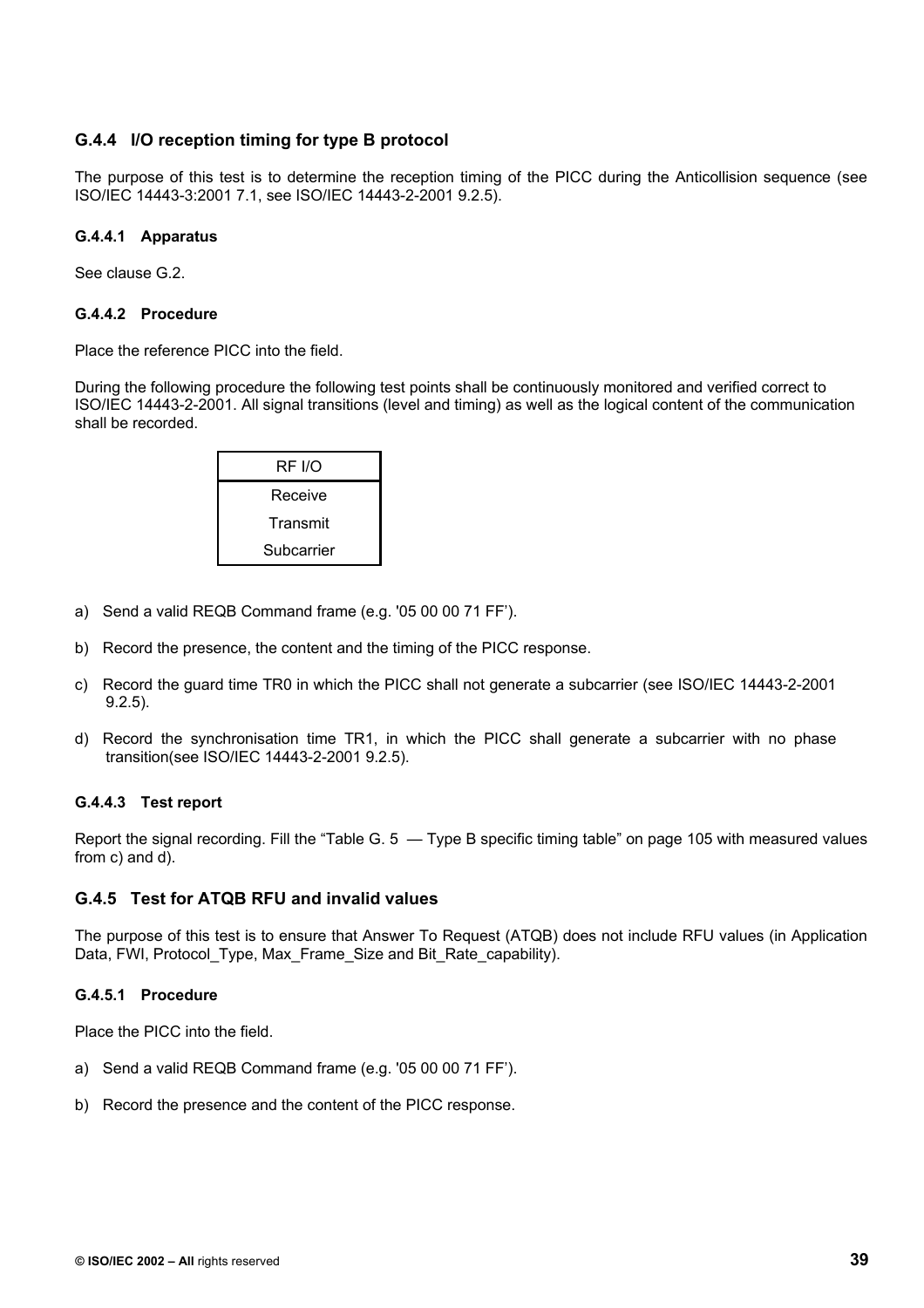# **G.4.5.2 Test report**

Fill the appropriate row in "Table G. 6 — Reported Results for type A specific test methods" on page 106 with test result according to the test results as follows:

| <b>Explanation</b>                         | <b>Test result</b> |
|--------------------------------------------|--------------------|
| If the ATQB does not include RFU<br>values | Pass               |
| Any other case                             | Fail               |

# **G.4.6 Behaviour of the PICC type B in the IDLE state**

The purpose of this test is to determine the behaviour of the PICC type B in the IDLE state according to ISO/IEC 14443-3 2001: 7.4.4. The PICC shall reject all messages other than REQB and WUPB.

### **G.4.6.1 Apparatus**

See clause G.2.

### **G.4.6.2 Procedure**

Place the reference PICC into the field.

During the following procedure the following test points shall be continuously monitored and verified correct to ISO/IEC 14443-2-2001. All signal transitions (level and timing) as well as the logical content of the communication shall be recorded.

| RF I/O   |  |
|----------|--|
| Receive  |  |
| Transmit |  |

### **G.4.6.2.1 Procedure 1**

- a) Place the reference PICC into the field.
- b) Send a valid REQB command.

#### **Scenario B 1 — Behaviour of the PICC type B in the IDLE state**

| <b>PICC-test-apparatus</b> | <b>PICC</b> |
|----------------------------|-------------|
| REQB command               |             |
| (e.g. '05 00 00 71 FF')    |             |
|                            | <b>ATQB</b> |
| _ _ _ _ _ _                |             |

#### **G.4.6.2.1.1 Expected result**

The PICC answer is expected according to the Scenario B 1.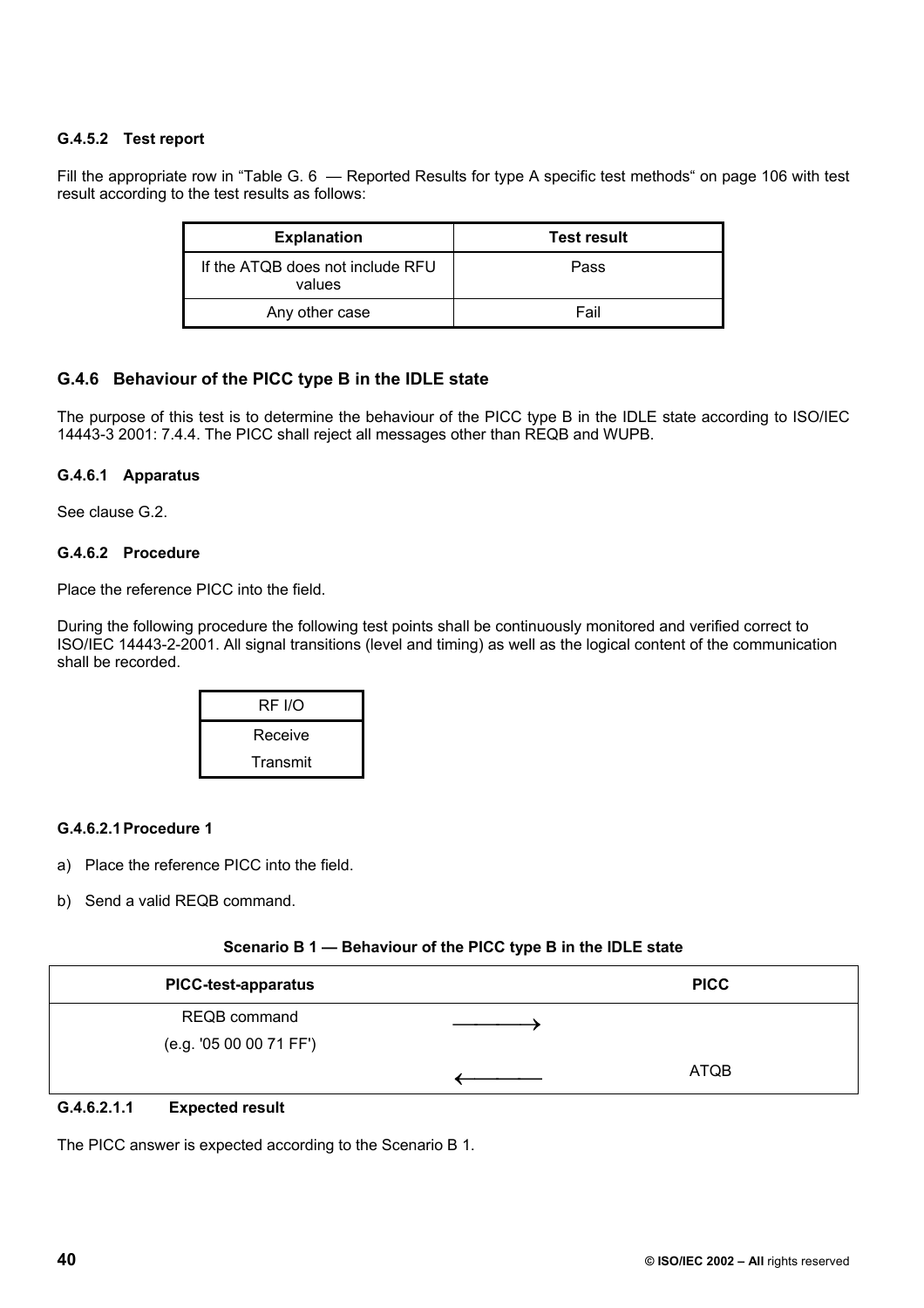# **G.4.6.2.1.2 Test report**

Record the presence, the content and the timing of the PICC responses.

Fill the appropriate row in "Table G. 7 – Reported Results for type B specific test methods" on page 107 according to the test results as follows:

| <b>Explanation</b>              | <b>Test result</b> |
|---------------------------------|--------------------|
| If ATQB is received             | Pass               |
| If no PICC response is received | Fail               |

### **G.4.6.2.2 Procedure 2**

- a) Place the reference PICC into the field.
- b) Send a valid WUPB Command frame.

#### **Scenario B 2 — Behaviour of the PICC type B in the IDLE state**

| <b>PICC-test-apparatus</b> | <b>PICC</b> |
|----------------------------|-------------|
| WUPB command               |             |
| (e.g. '05 00 08 CRC_B')    |             |
|                            | ATQB        |

### **G.4.6.2.2.1 Expected result**

The PICC answer is expected according to the Scenario B 2.

### **G.4.6.2.2.2 Test report**

Record the presence, the content and the timing of the PICC responses.

Fill the appropriate row in "Table G. 7 – Reported Results for type B specific test methods" on page 107 according to the test results as follows:

| <b>Explanation</b>              | <b>Test result</b> |
|---------------------------------|--------------------|
| If ATQB is received             | Pass               |
| If no PICC response is received | Fail               |

### **G.4.6.2.3 Procedure 3**

- a) Place the reference PICC into the field.
- b) Send a valid SLOT\_MARKER command.
- c) Send a valid ATTRIB Command frame.
- d) Send a valid HLTB Command frame.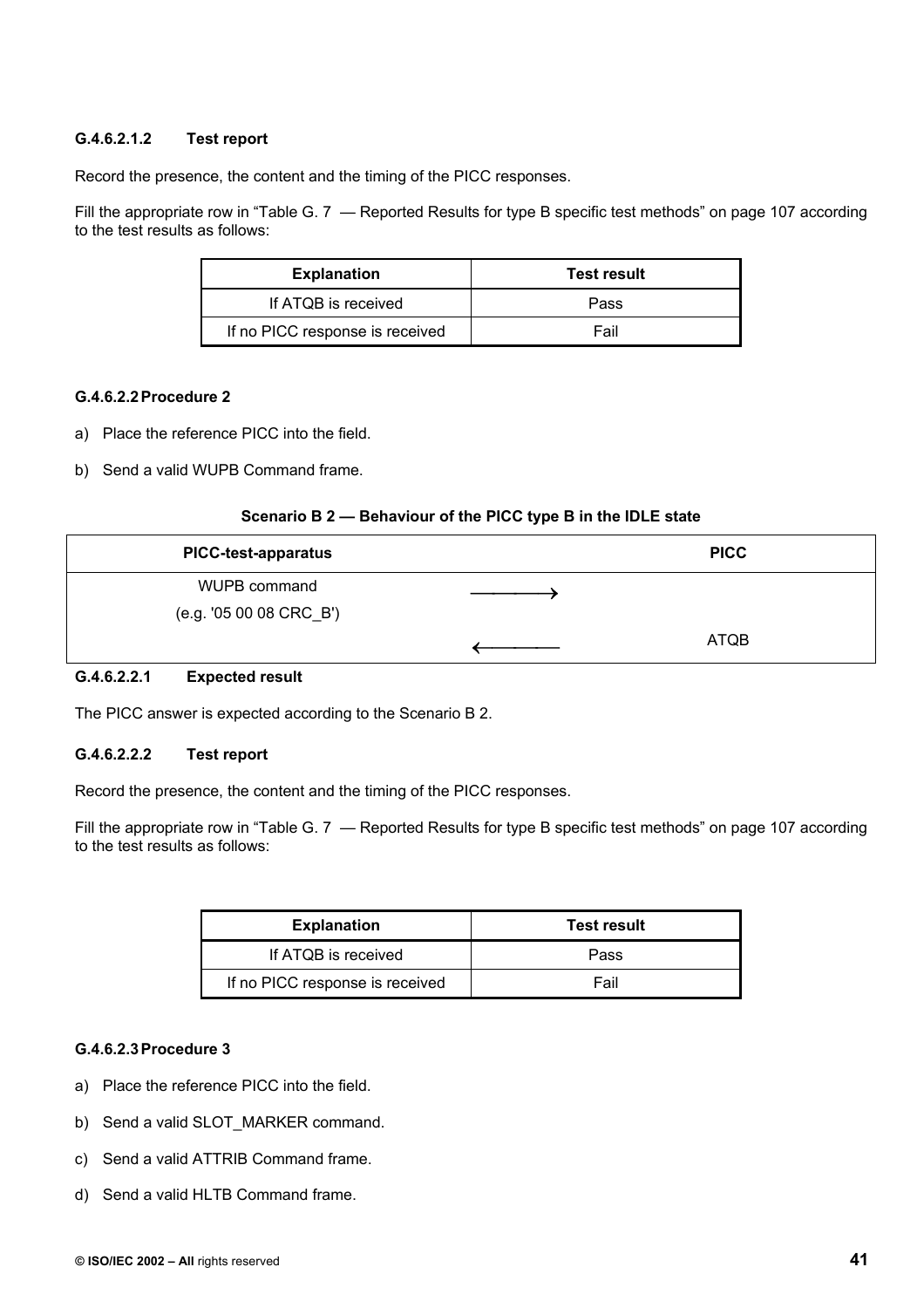- e) Send a valid DESELECT S-block Command frame.
- f) Send a valid I-block Command frame.

### **Scenario B 3 — Behaviour of the PICC type B in the IDLE state with unsupported commands**

| <b>PICC-test-apparatus</b>               | <b>PICC</b> |
|------------------------------------------|-------------|
| SLOT_MARKER commands                     |             |
| (e.g.'15 54 B7', '25 D7 86', etc.)       |             |
|                                          | Mute        |
| <b>ATTRIB Command</b>                    |             |
| (e.g.'1D 12 23 34 45 00 06 01 04 74 61') |             |
|                                          | Mute        |
| <b>HLTB Command</b>                      |             |
| (e.g.'50 12 23 34 45 F6 68')             |             |
|                                          | Mute        |
| <b>DESELECT S-block</b>                  |             |
| (e.g. 'CA CID CRC_B' or                  |             |
| 'C2 $CRC_B$ ') *                         |             |
|                                          | Mute        |
| Any valid I-block command                |             |
|                                          | Mute        |

\* NOTE For the PICC supporting CID, the left option must be used. For the PICC not supporting CID, the right option must be used.

### **G.4.6.3 Expected result**

No PICC's response is expected.

### **G.4.6.4 Test report**

Record the presence, the content and the timing of the PICC responses.

Fill the appropriate row in "Table G. 7 - Reported Results for type B specific test methods" on page 107 according to the test results as follows:

| <b>Explanation</b>               | <b>Test result</b> |
|----------------------------------|--------------------|
| If no PICC response is received  | Pass               |
| If any PICC response is received | Fail               |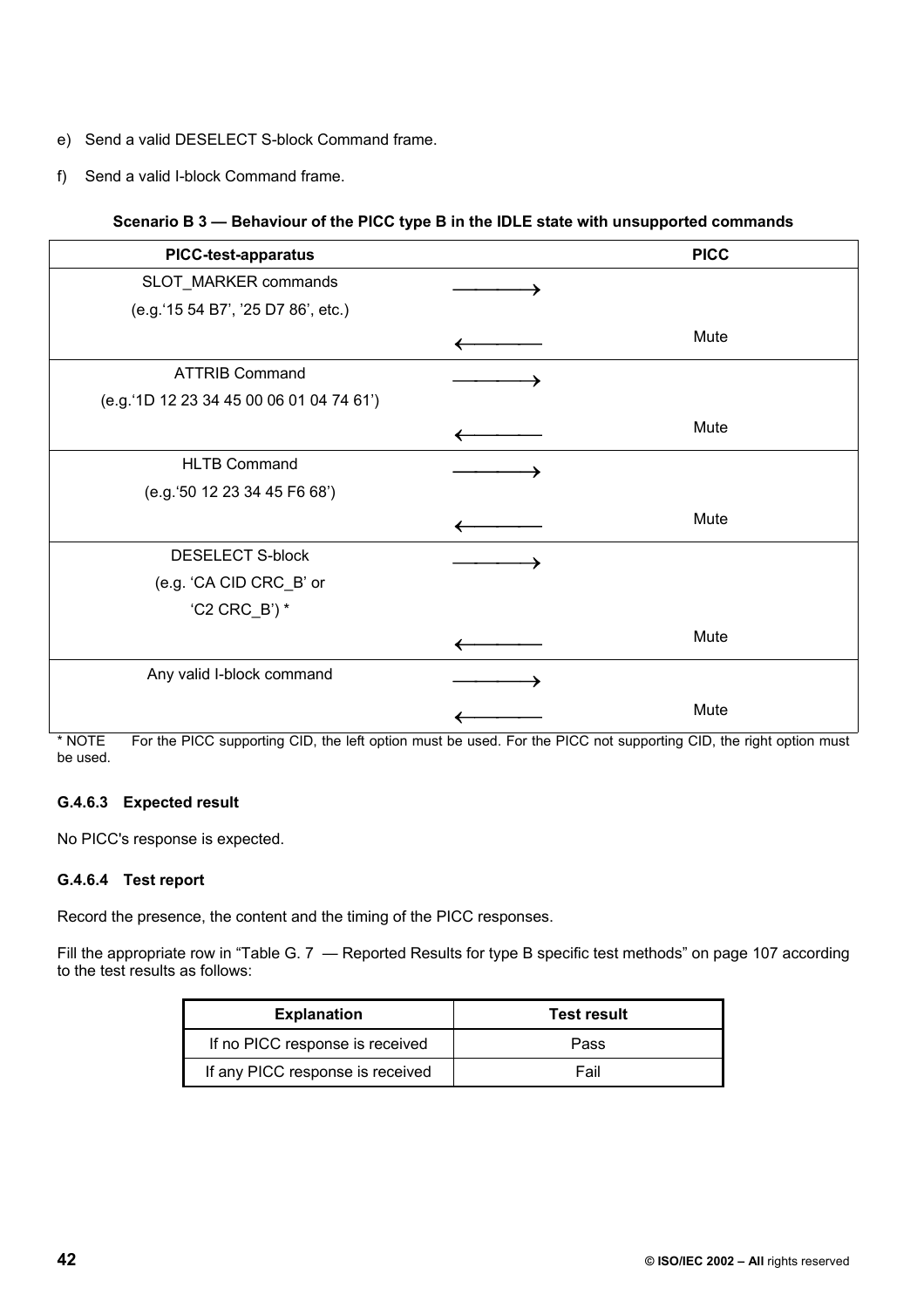# **G.4.7 Behaviour of the PICC type B in the READY REQUESTED state**

The purpose of this test is to determine the behaviour of the PICC in the READY REQUESTED state according to ISO/IEC 14443-3 2001: 7.4.5. This test tries to cause the card to answer to commands.

### **G.4.7.1 Apparatus**

See clause G.2.

#### **G.4.7.2 Procedure**

Place the reference PICC into the field.

Enter the PICC to the READY REQUESTED state by following actions:

- a) Send a valid REQB Command frame with slot number > 1.
- b) No PICC response should be received (i.e. PICC entered READY REQUESTED state). If any PICC response (ATQB) is received, send the REQB command again until no response is received from PICC.

During the following procedure the following test points shall be continuously monitored and verified correct to ISO/IEC 14443-2-2001. All signal transitions (level and timing) as well as the logical content of the communication shall be recorded.

| RF I/O   |  |
|----------|--|
| Receive  |  |
| Transmit |  |

- a) Send a valid ATTRIB Command frame.
- b) Send a valid HLTB Command frame.
- c) Send a valid DESELECT S-block Command frame.
- d) Send a valid I-block Command frame.
- e) Send a valid SLOT\_MARKER command.
- f) Send a valid REQB Command frame.
- g) Send a valid WUPB Command frame.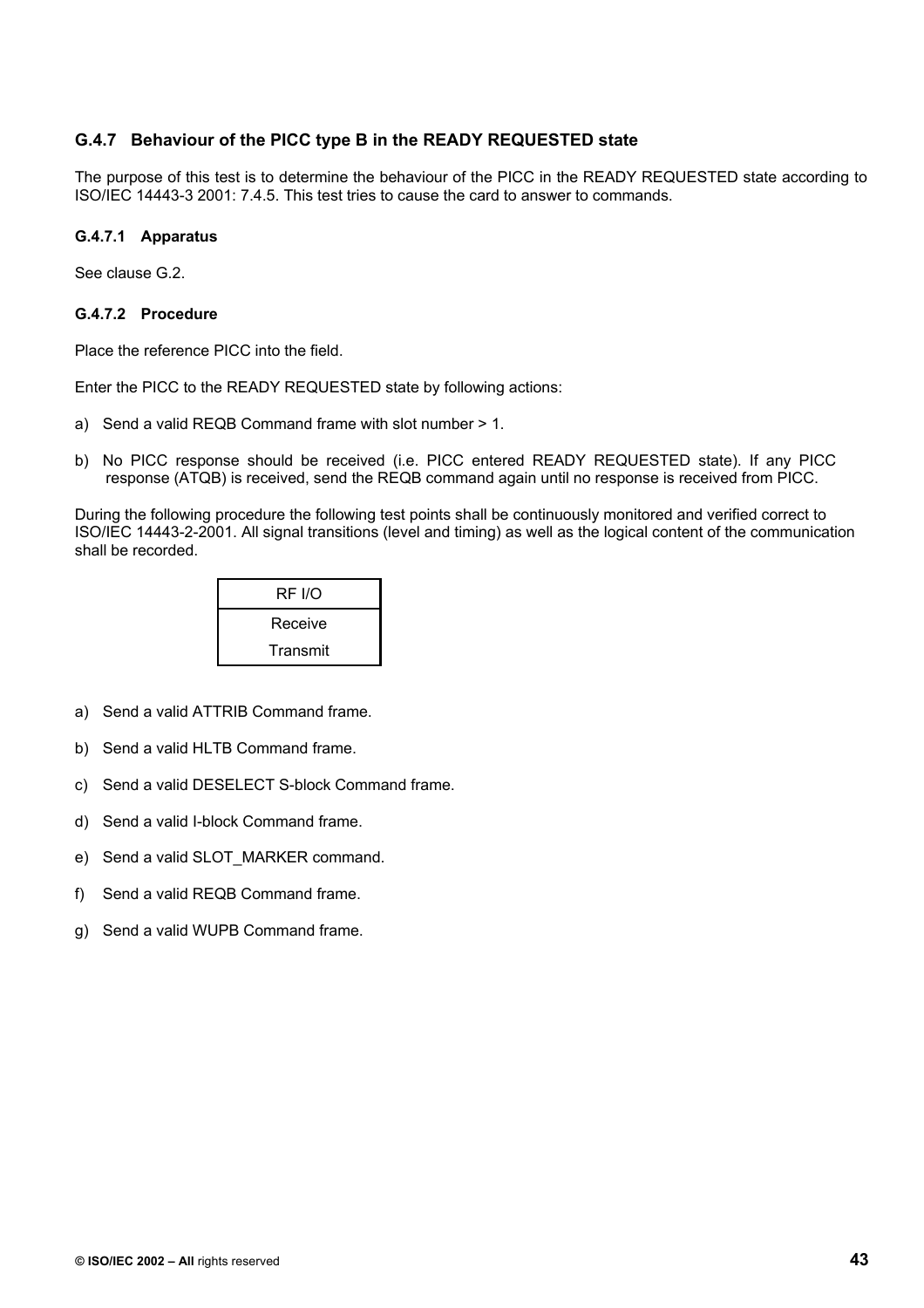### **Scenario B 4 — Behaviour of the PICC type B in the READY REQUESTED state with unsupported commands**

| <b>PICC-test-apparatus</b>               | <b>PICC</b> |
|------------------------------------------|-------------|
| <b>ATTRIB Command</b>                    |             |
| (e.g.'1D 12 23 34 45 00 06 01 04 74 61') |             |
|                                          | Mute        |
| <b>HLTB Command</b>                      |             |
| (e.g.'50 12 23 34 45 F6 68')             |             |
|                                          | Mute        |
| <b>DESELECT S-block</b>                  |             |
| (e.g. 'CA CID CRC_B' or                  |             |
| 'C2 $CRC_B$ ') *                         |             |
|                                          | Mute        |
| Any valid I-block command                |             |
|                                          | Mute        |

# **Scenario B 5 — Behaviour of the PICC type B in the READY REQUESTED state with supported commands**

| <b>PICC-test-apparatus</b>         | <b>PICC</b>  |
|------------------------------------|--------------|
| SLOT_MARKER commands               |              |
| (e.g.'15 54 B7', '25 D7 86', etc.) |              |
|                                    | ATQB or Mute |
| <b>REQB</b> command                |              |
| (e.g.'05 00 00 CRC_B')             |              |
|                                    | <b>ATQB</b>  |
| WUPB command                       |              |
| (e.g.'05 00 08 CRC_B')             |              |
|                                    | <b>ATQB</b>  |

NOTE If the tester knows characteristics of the PICC under the test, he may be able to choose the appropriate S(DESELECT) request block to send to the PICC. If PICC has a CID of 0, it will be able to accept a block containing no CID. If its CID is different from 0, the PICC test apparatus shall send an S-block containing the CID.

# **G.4.7.3 Expected result**

The PICC shall respond to only REQB/WUPB and SLOT\_MARKER command frames.

# **G.4.7.4 Test report**

Record the presence, the content and the timing of the PICC responses.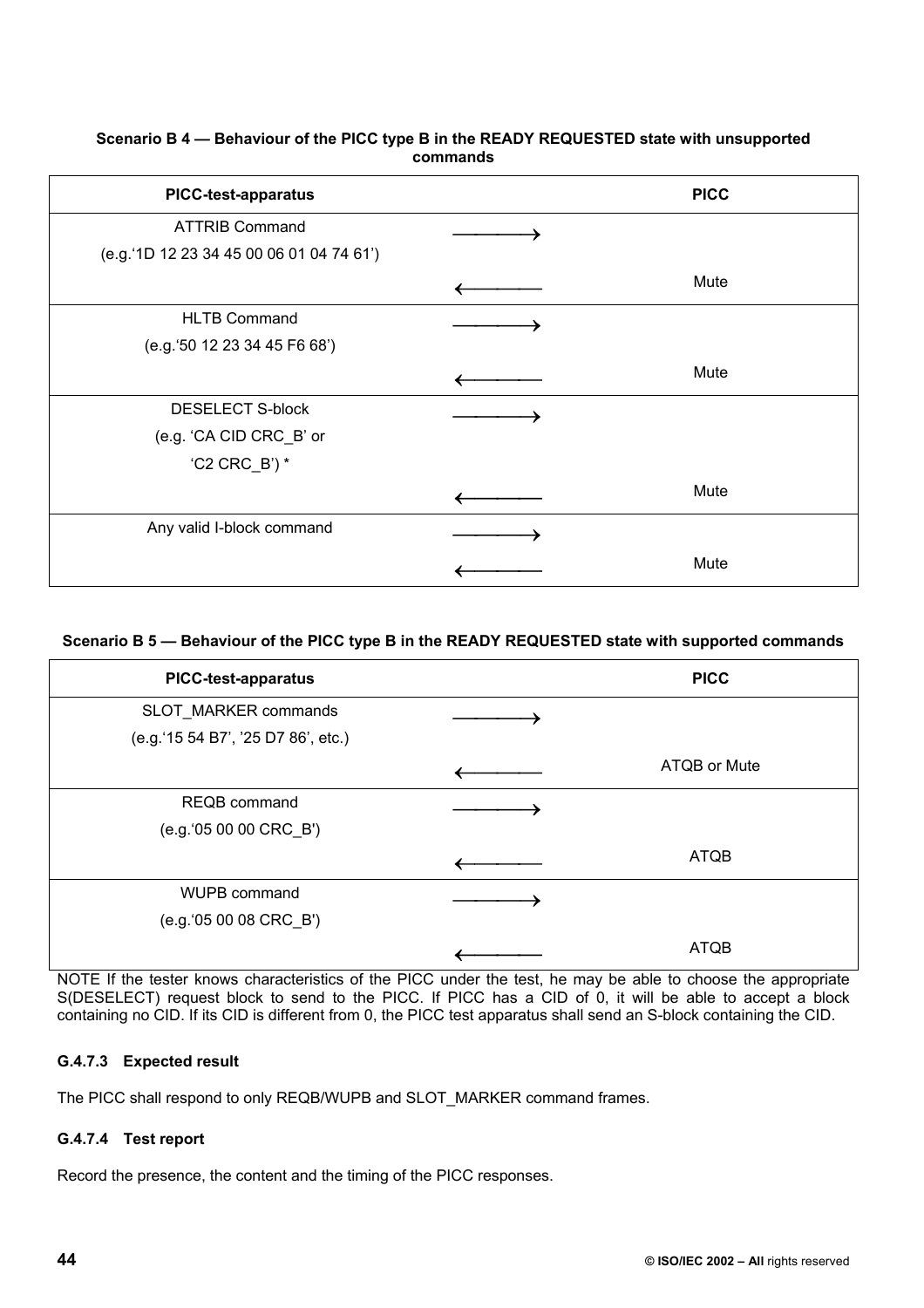Fill the appropriate row in "Table G. 7 — Reported Results for type B specific test methods" on page 107 according to the test results as follows:

| <b>Explanation</b>               | <b>Test result</b> |
|----------------------------------|--------------------|
| For Scenario B 4                 |                    |
| If no PICC response is received  | Pass               |
| If any PICC response is received | Fail               |
| For Scenario B 5                 |                    |
| If any PICC response is received | Pass               |
| If no PICC response is received  | Fail               |

### **G.4.8 Behaviour of the PICC type B in the READY DECLARED state**

The purpose of this test is to determine the behaviour of the PICC in the READY DECLARED state according to ISO/IEC 14443-3 2001: 7.4.6. This test tries to cause the card to answer to commands.

#### **G.4.8.1 Apparatus**

See clause G.2.

#### **G.4.8.2 Procedure**

Place the reference PICC into the field.

Enter the PICC to the READY DECLARED state by following actions:

- a) Send a valid REQB Command frame with slot number = 1.
- b) Extract the PUPI from the ATQB response. Assume, that PUPI of the PICC is '12 23 34 45' and the PICC supports CID.

During the following procedure the following test points shall be continuously monitored and verified correct to ISO/IEC 14443-2-2001. All signal transitions (level and timing) as well as the logical content of the communication shall be recorded.

| <b>RF I/O</b> |
|---------------|
| Receive       |
| Transmit      |

- a) Send a valid SLOT\_MARKER command.
- b) Send a valid DESELECT S-block Command frame.
- c) Send a valid I-block Command frame.
- d) Send a valid ATTRIB Command frame.
- e) Send a valid REQB Command frame.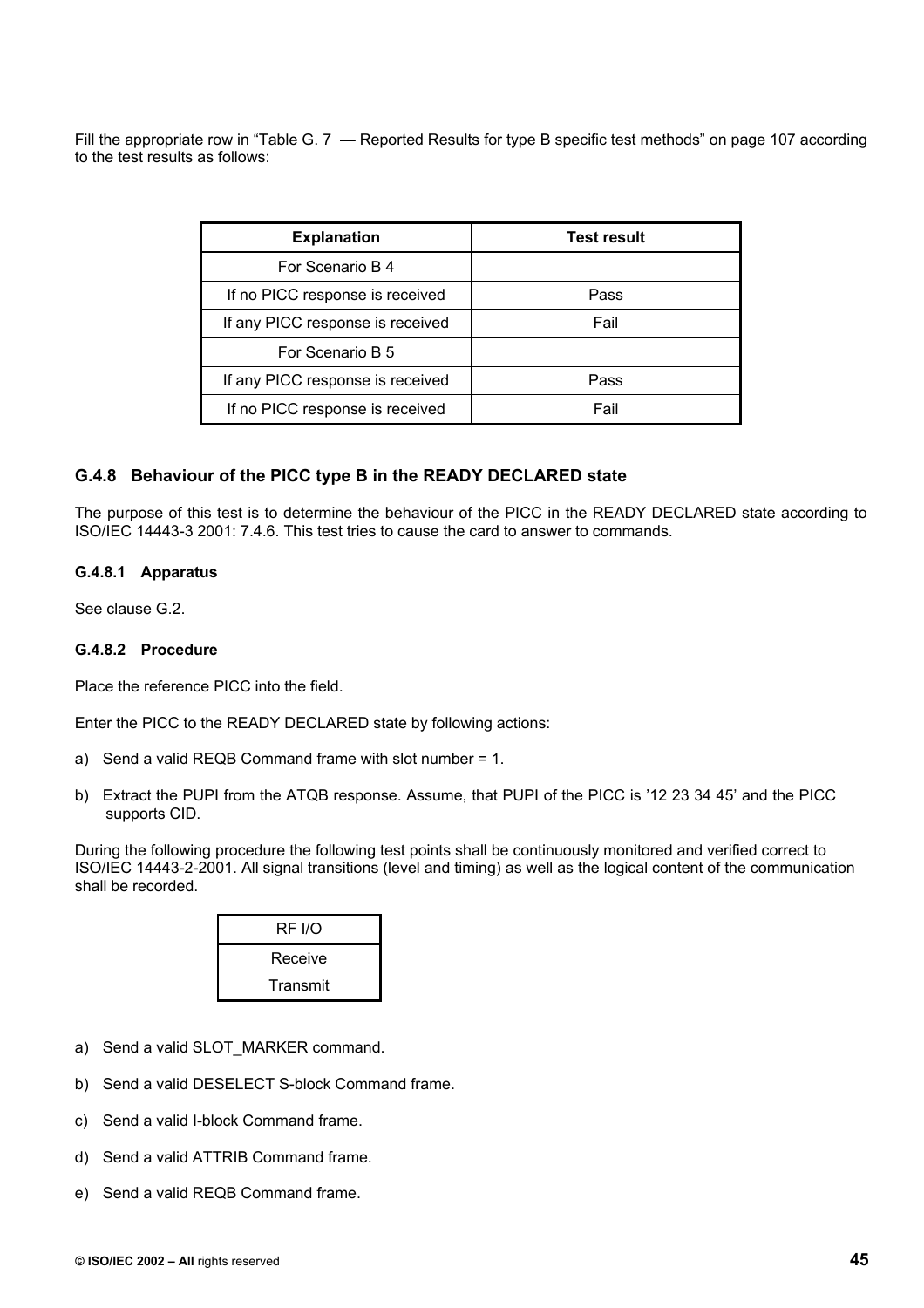- f) Send a valid WUPB Command frame.
- g) Send a valid HLTB Command frame.

# **Scenario B 6 — Behaviour of the PICC type B in the READY DECLARED state with unsupported commands**

| <b>PICC-test-apparatus</b>         | <b>PICC</b> |
|------------------------------------|-------------|
| SLOT_MARKER commands               |             |
| (e.g.'15 54 B7', '25 D7 86', etc.) |             |
|                                    | Mute        |
| <b>DESELECT S-block</b>            |             |
| (e.g. 'CA CID CRC_B' or            |             |
| $(C2 CRC_B)^*$                     |             |
|                                    | Mute        |
| Any valid I-block command          |             |
|                                    | Mute        |

### **Scenario B 7 — Behaviour of the PICC type B in the READY DECLARED state with supported commands**

| <b>PICC-test-apparatus</b>               | <b>PICC</b>      |
|------------------------------------------|------------------|
| <b>ATTRIB Command</b>                    |                  |
| (e.g.'1D 12 23 34 45 00 06 01 04 74 61') |                  |
|                                          | Answer to ATTRIB |
| <b>REQB</b> command                      |                  |
| (e.g.'05 00 00 CRC_B')                   |                  |
|                                          | <b>ATQB</b>      |
| WUPB command                             |                  |
| (e.g.'05 00 08 CRC_B')                   |                  |
|                                          | <b>ATQB</b>      |
| <b>HLTB Command</b>                      |                  |
| (e.g. '50 12 23 34 45 F6 68')            |                  |
|                                          | Answer to HLTB   |

# **G.4.8.3 Expected result**

The PICC shall respond to only REQB/WUPB ATTRIB and HLTB command frames.

# **G.4.8.4 Test report**

Record the presence, the content and the timing of the PICC responses.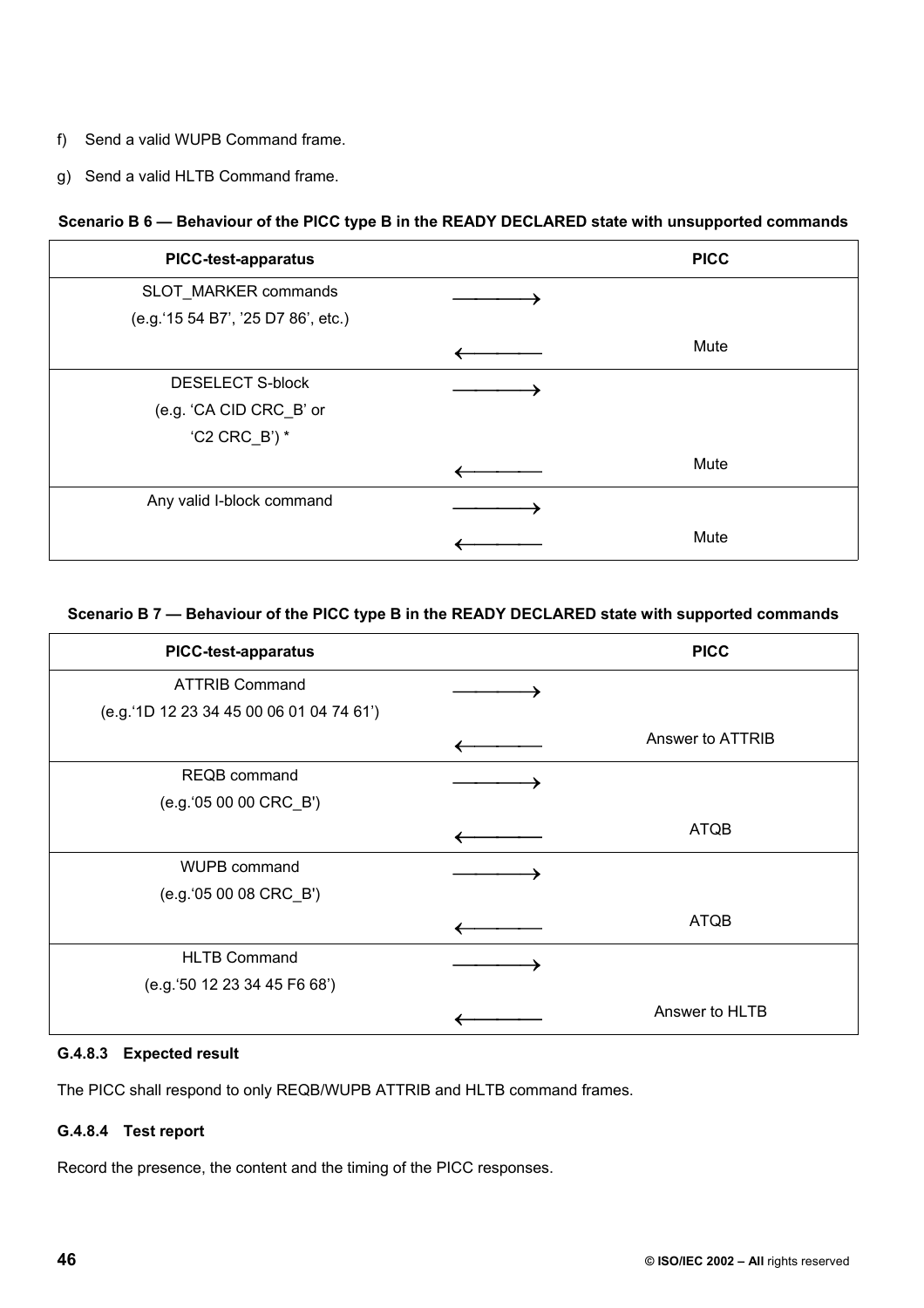Fill the appropriate row in "Table G. 7 — Reported Results for type B specific test methods" on page 107 according to the test results as follows:

| <b>Explanation</b>               | <b>Test result</b> |
|----------------------------------|--------------------|
| For Scenario B 6                 |                    |
| If no PICC response is received  | Pass               |
| If any PICC response is received | Fail               |
| For Scenario B 7                 |                    |
| If any PICC response is received | Pass               |
| If no PICC response is received  | Fail               |

# **G.4.9 Behaviour of the PICC type B in the ACTIVE state**

The purpose of this test is to determine the behaviour of the PICC type B in the ACTIVE state according to ISO/IEC 14443-3 2001: 7.4.7. This test tries to cause the card to answer to commands.

### **G.4.9.1 Apparatus**

See clause G.2.

#### **G.4.9.2 Procedure**

Place the reference PICC into the field.

Enter the PICC to the ACTIVE state by following actions:

- a) Send a valid REQB Command frame (e.g.'05 00 00 71 FF').
- b) Extract the PUPI from the ATQB response. Assume, that PUPI of the PICC is '12 23 34 45' and the PICC supports CID.
- c) Send a valid ATTRIB Command frame (e.g.'1D 12 23 34 45 00 06 01 04 74 61'). The PICC has entered an ACTIVE state.

During the following procedure the following test points shall be continuously monitored and verified correct to ISO/IEC 14443-2-2001. All signal transitions (level and timing) as well as the logical content of the communication shall be recorded.

| RF I/O     |
|------------|
| Receive    |
| Transmit   |
| Subcarrier |

- a) Send a valid REQB Command frame (e.g. '05 00 00 71 FF').
- b) Send a valid ATTRIB Command frame (e.g.'1D 12 23 34 45 00 06 01 04 74 61').
- c) Send a valid SLOT MARKER Command frame (e.g.'15 54 B7').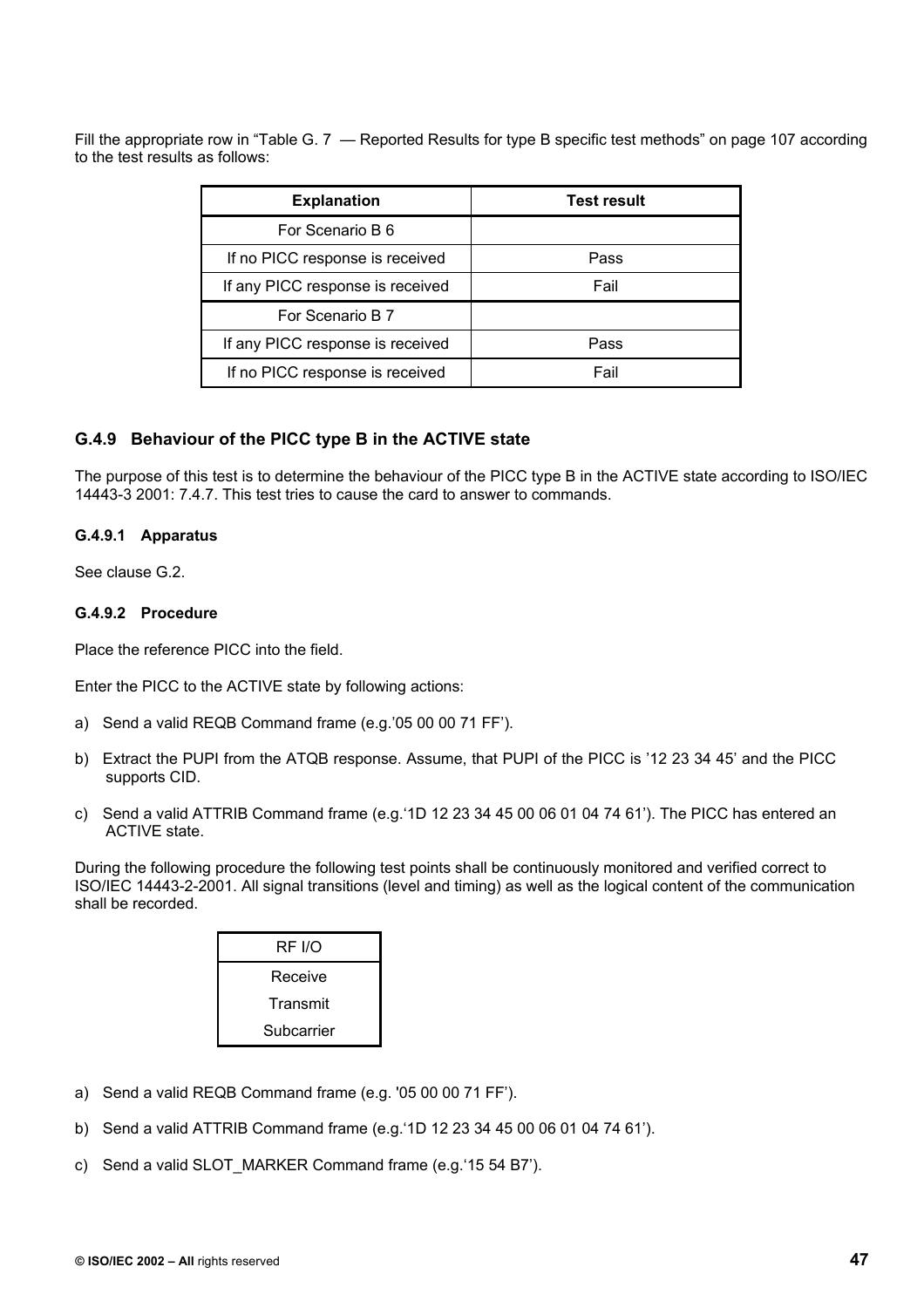- d) Send a valid WUPB Command frame (e.g.'05 00 08 CRC\_B').
- e) Send a valid HLTB Command frame (e.g. '50 12 23 34 45 CRC\_B').
- f) Send a valid DESELECT S-block Command frame (e.g. 'CA CID CRC\_B').
- g) Send any valid I-block command

### **Scenario B 8 — Behaviour of the PICC type B in the ACTIVE state with unsupported commands**

| <b>PICC-test-apparatus</b>               | <b>PICC</b> |
|------------------------------------------|-------------|
| REQB command                             |             |
| (e.g.'05 00 00 71 FF')                   |             |
|                                          | Mute        |
| <b>ATTRIB Command</b>                    |             |
| (e.g.'1D 12 23 34 45 00 06 01 04 74 61') |             |
|                                          | Mute        |
| SLOT_MARKER commands                     |             |
| (e.g.'15 54 B7', '25 D7 86', etc.)       |             |
|                                          | Mute        |
| <b>WUPB Command</b>                      |             |
| (e.g.'05 00 08 CRC_B').                  |             |
|                                          | Mute        |
| <b>HLTB Command</b>                      |             |
| (e.g.'50 12 23 34 45 F6 68')             |             |
|                                          | Mute        |

### **Scenario B 9 — Behaviour of the PICC type B in the ACTIVE state with supported commands**

| <b>PICC-test-apparatus</b> | <b>PICC</b>              |
|----------------------------|--------------------------|
| <b>DESELECT S-block</b>    |                          |
| (e.g. 'CA CID CRC_B' or    |                          |
| $(C2 CRC_B)^*$             |                          |
|                            | <b>DESELECT</b> response |
| Any valid I-block command  |                          |
|                            | I/R/S-block response     |

#### **G.4.9.3 Expected result**

The PICC shall respond to all higher layer messages. No PICC answer is expected for all anticollision command frames.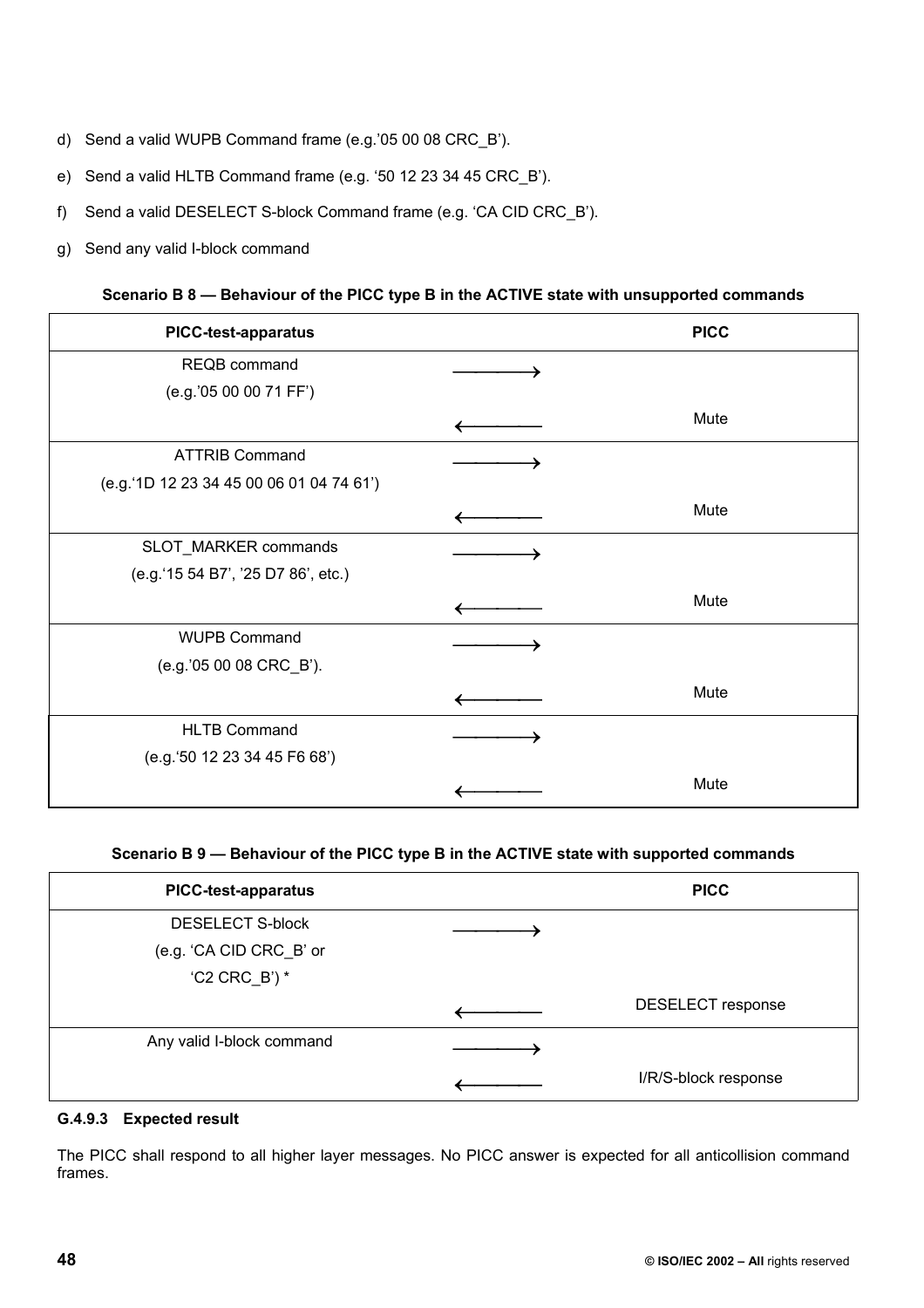### **G.4.9.4 Test report**

Record the presence, the content and the timing of the PICC responses.

Fill the appropriate row in "Table G. 7 — Reported Results for type B specific test methods" on page 107 according to the test results as follows:

| <b>Explanation</b>               | <b>Test result</b> |
|----------------------------------|--------------------|
| For Scenario B 8                 |                    |
| If no PICC response is received  | Pass               |
| If any PICC response is received | Fail               |
| For Scenario B 9                 |                    |
| If any PICC response is received | Pass               |
| If no PICC response is received  | Fail               |

### **G.4.10 Behaviour of the PICC type B in the HALT state**

The purpose of this test is to determine the behaviour of the PICC type B in the HALT state according to ISO/IEC 14443-3 2001: 7.4.8.

#### **G.4.10.1 Apparatus**

See clause G.2.

### **G.4.10.2 Procedure**

Place the reference PICC into the field.

Enter the PICC to the HALT state by the following 2 procedures. PICC should be tested with these both procedures:

### **G.4.10.2.1 Procedure 1 for entering the PICC to the HALT state**

- a) Send a valid REQB Command frame (e.g. '05 00 00 71 FF').
- b) Extract the PUPI from the ATQB response. Assume, that PUPI of the PICC is '12 23 34 45' and the PICC supports CID.
- c) Send a valid ATTRIB Command frame (e.g. '1D 12 23 34 45 00 06 01 04 74 61'). The PICC has entered an ACTIVE state.
- d) Send a valid DESELECT S-block Command frame (e.g. 'CA 04 CRC\_B'). The PICC enters the HALT state.

#### **G.4.10.2.2 Procedure 2 for entering the PICC to the HALT state**

- a) Send a valid REQB Command frame (e.g. '05 00 00 71 FF').
- b) Extract the PUPI from the ATQB response. Assume, that PUPI of the PICC is '12 23 34 45' and the PICC supports CID.
- c) Send a valid HLTB Command frame (e.g. '50 12 23 34 45 F6 68'). The PICC enters the HALT state.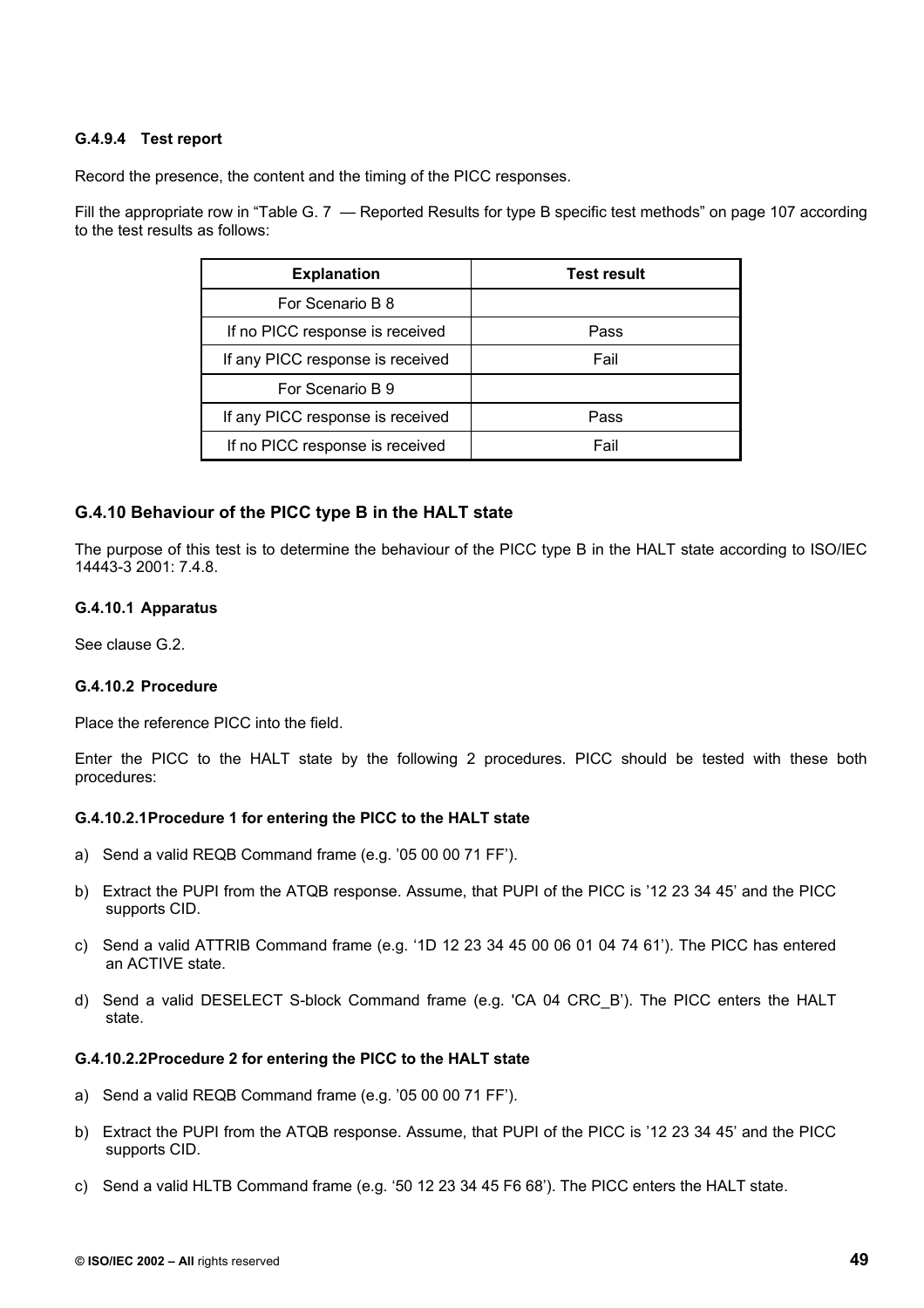During the following procedure the following test points shall be continuously monitored and verified correct to ISO/IEC 14443-2-2001. All signal transitions (level and timing) as well as the logical content of the communication shall be recorded.

| RF I/O   |
|----------|
| Receive  |
| Transmit |

- a) Send a valid REQB Command frame (e.g. '05 00 00 71 FF').
- b) Send a valid SLOT MARKER Command frame (e.g. '15 54 B7').
- c) Send a valid ATTRIB Command frame (e.g. '1D 12 23 34 45 00 06 01 04 74 61').
- d) Send a valid HALT Command frame (e.g. '50 12 23 34 45 CRC\_B').
- e) Send a valid DESELECT S-block Command frame (e.g. 'CA 04 CRC\_B').
- f) Send a valid I-block Command frame.
- g) Send a valid WUPB Command frame (e.g. '05 00 08 CRC\_B').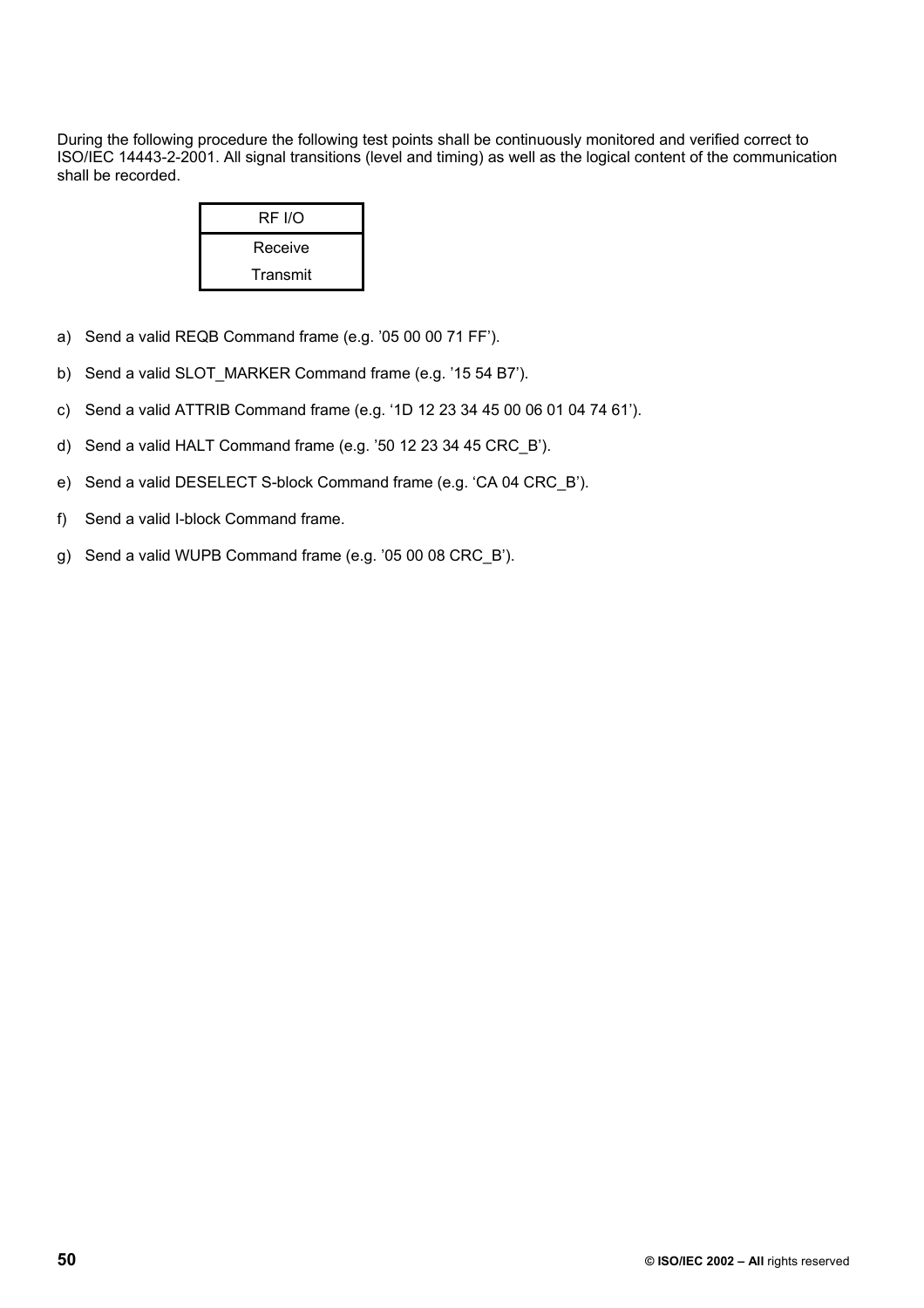| <b>PICC-test-apparatus</b>                | <b>PICC</b> |
|-------------------------------------------|-------------|
| REQB command                              |             |
| (e.g. '05 00 00 71 FF')                   |             |
|                                           | Mute        |
| SLOT_MARKER commands                      |             |
| (e.g. '15 54 B7', '25 D7 86', etc.)       |             |
|                                           | Mute        |
| <b>ATTRIB Command</b>                     |             |
| (e.g. '1D 12 23 34 45 00 06 01 04 74 61') |             |
|                                           | Mute        |
| <b>HLTB Command</b>                       |             |
| (e.g. '50 12 23 34 45 F6 68')             |             |
|                                           | Mute        |
| <b>DESELECT S-block</b>                   |             |
| (e.g. 'CA 04 CRC_B')                      |             |
|                                           | Mute        |
|                                           |             |
| Any valid I-block command                 |             |
|                                           | Mute        |
|                                           |             |

**Scenario B 10 — Behaviour of the PICC type B in the HALT state with unsupported commands** 

# **Scenario B 11 — Behaviour of the PICC type B in the HALT state with supported commands**

| <b>PICC-test-apparatus</b> | <b>PICC</b> |
|----------------------------|-------------|
| <b>WUPB Command</b>        |             |
| (e.g. '05 00 08 CRC_B')    |             |
|                            | <b>ATQB</b> |

# **G.4.10.3 Expected result**

The PICC shall respond to only WUPB Command frame.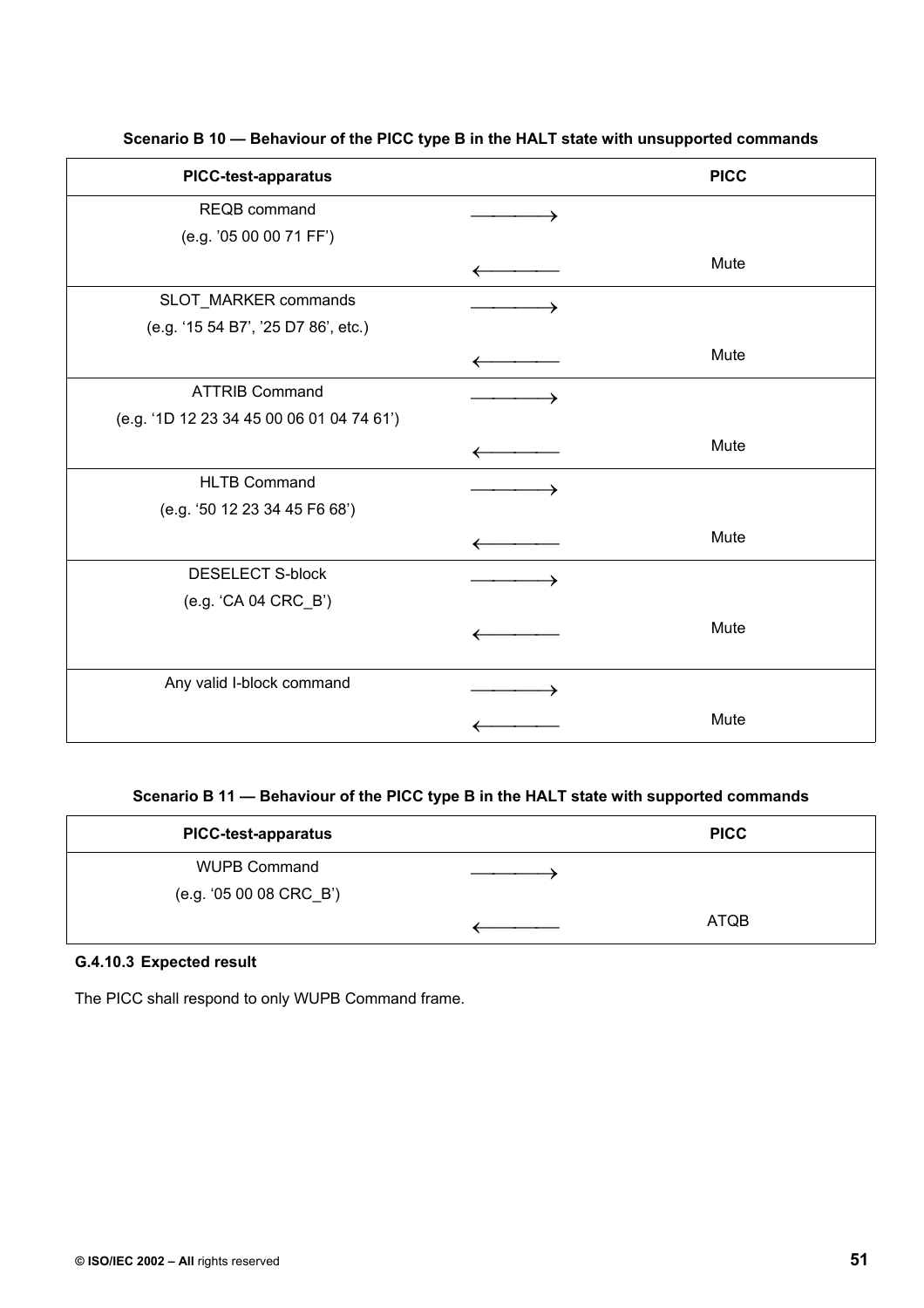# **G.4.10.4 Test report**

Record the presence, the content and the timing of the PICC responses.

Fill the appropriate row in "Table G. 7 — Reported Results for type B specific test methods" on page 107 according to the test results as follows:

| <b>Explanation</b>               | <b>Test result</b> |
|----------------------------------|--------------------|
| For Scenario B 10                |                    |
| If no PICC response is received  | Pass               |
| If any PICC response is received | Fail               |
| For Scenario B 11                |                    |
| If PICC response is received     | Pass               |
| If no PICC response is received  | Fail               |

### **G.4.11 WUPB command**

The purpose of this test is to determine the reaction of the PICC type B to the WUPB command frame with wrong parameters according to ISO/IEC 14443-3 2001: 7.7.

#### **G.4.11.1 Apparatus**

See clause G.2.

### **G.4.11.2 Procedure**

Place the reference PICC into the field.

Enter the PICC to the HALT state by following action:

- a) Send a valid REQB Command frame (e.g. '05 00 00 71 FF').
- b) Extract the PUPI from the ATQB response. Assume, that PUPI of the PICC is '12 23 34 45' and the PICC supports CID.
- c) Send a valid ATTRIB Command frame (e.g. '1D 12 23 34 45 00 06 01 04 74 61'). The PICC has entered an ACTIVE state.
- d) Send a valid DESELECT S-block Command frame (e.g. 'CA 04 CRC\_B'). The PICC enters the HALT state.

During the following procedure the following test points shall be continuously monitored and verified correct to ISO/IEC 14443-2-2001. All signal transitions (level and timing) as well as the logical content of the communication shall be recorded.

| RF I/O   |
|----------|
| Receive  |
| Transmit |

a) Send a valid WUPB Command frame with wrong CRC\_B value (e.g. '05 00 08 00 00').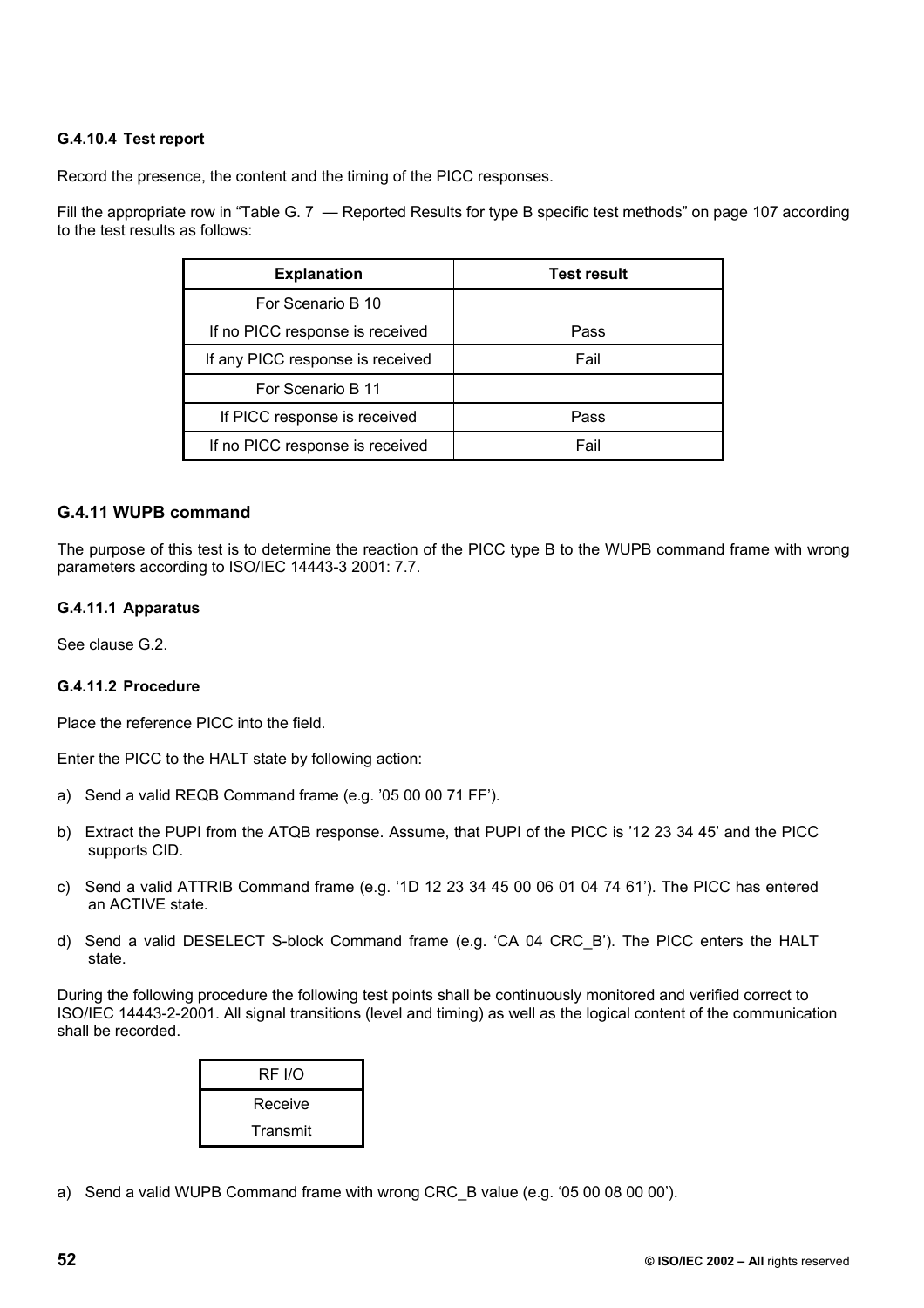- b) Send a valid WUPB command frame with RFU AFI value (e.g. '05 99 01 CRC\_B')
- c) Send a valid WUPB command frame with RFU slots number (e.g. '05 00 0F CRC\_B').
- d) Send a valid WUPB command frame with wrong PARAM parameter (e.g. '05 00 F0 CRC\_B').

| <b>PICC-test-apparatus</b>               | <b>PICC</b> |
|------------------------------------------|-------------|
| WUPB Command with wrong CRC_B value      |             |
| (e.g. '05 00 08 00 00')                  |             |
|                                          | Mute        |
| <b>WUPB Command with RFU AFI value</b>   |             |
| (e.g. '05 RFU_AFI* 01 CRC_B')            |             |
|                                          | Mute        |
| <b>WUPB Command with RFU PARAM value</b> |             |
| (e.g. '05 00 RFU_PARAM** CRC_B')         |             |
|                                          | Mute        |
| WUPB Command with wrong PARAM parameter  |             |
| (e.g. '05 00 F0 CRC_B')                  |             |
|                                          | Mute        |

### **Scenario B 12 — The PICC reaction to WUPB command**

\* According to ISO/IEC 14443-3:2001 clause 7.7.3 there are 112 RFU values for AFI ( $7*2^4$  = 112).

\*\* According to ISO/IEC 14443-3:2001 clause 7.7.4 there are 45 RFU values for PARAM  $((2^4-1)^*3 = 45)$ .

### **G.4.11.3 Expected result**

No card answer is expected for WUPB command frames with wrong parameters.

### **G.4.11.4 Test report**

Record the presence, the content and the timing of the PICC responses.

This command has 157 RFU bit combinations ( $112 + 45 = 157$  assuming that RFU\_AFI and RFU\_PARAM are independent). In the test report indicate what percentage of the combinations was tested.

Fill the appropriate row in "Table G. 7 — Reported Results for type B specific test methods" on page 107 according to the test results as follows:

| <b>Explanation</b>               | <b>Test result</b> |  |
|----------------------------------|--------------------|--|
| If no PICC response is received  | Pass               |  |
| If any PICC response is received | Fail               |  |

# **G.4.12 REQB command**

The purpose of this test is to determine the reaction of the PICC to the REQB command frame with wrong parameters according to ISO/IEC 14443-3 2001: 7.7.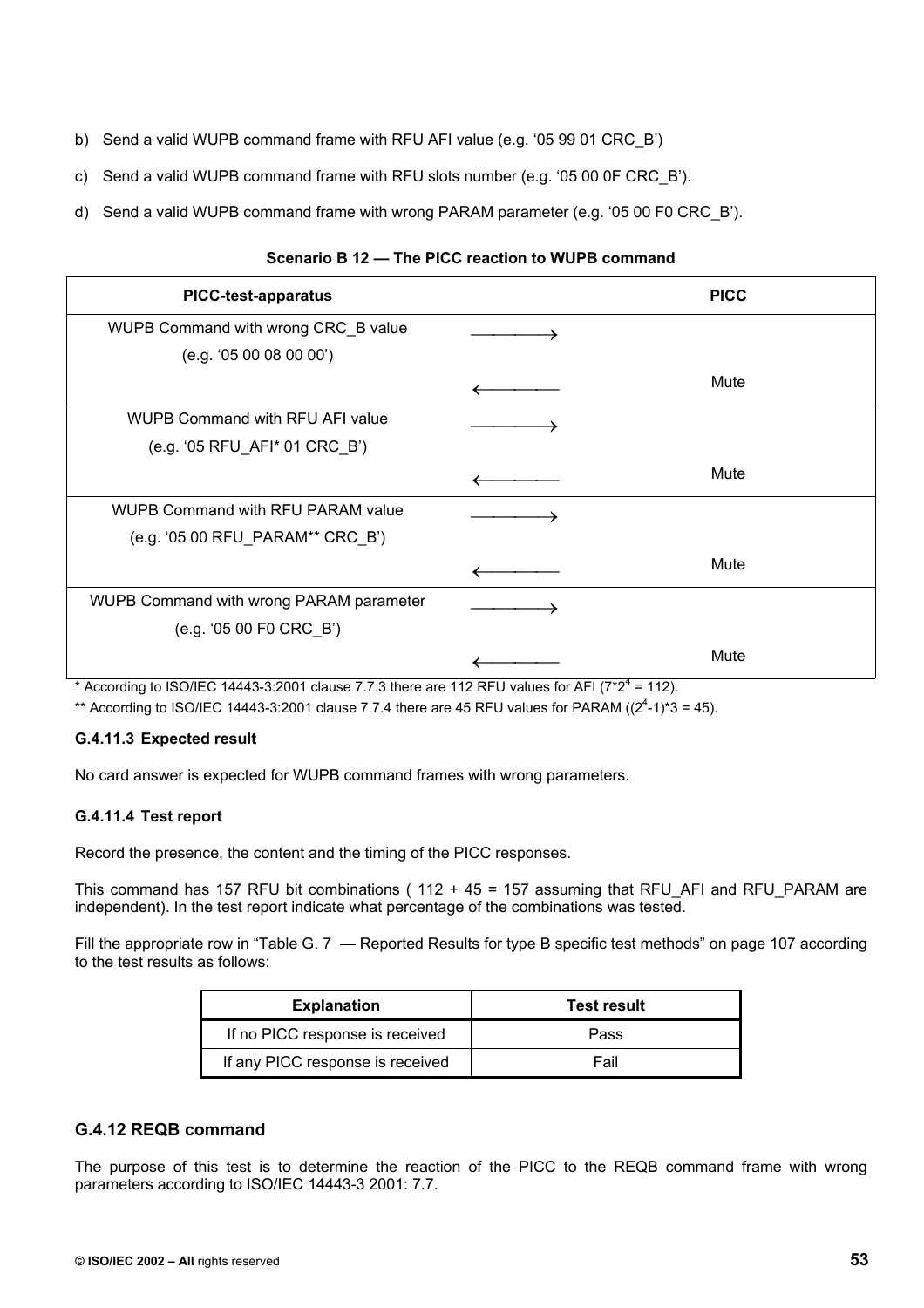# **G.4.12.1 Apparatus**

See clause G.2.

### **G.4.12.2 Procedure**

Place the reference PICC into the field.

During the following procedure the following test points shall be continuously monitored and verified correct to ISO/IEC 14443-2-2001. All signal transitions (level and timing) as well as the logical content of the communication shall be recorded.

| RF I/O   |
|----------|
| Receive  |
| Transmit |

- a) Send a valid REQB command frame with RFU AFI value (e.g. '05 99 00 CRC\_B').
- b) Send a valid REQB command frame with RFU slots number (e.g. '05 00 07 CRC\_B').
- c) Send a valid REQB command frame with wrong PARAM parameter (e.g. '05 00 F0 CRC\_B').
- d) Send a valid REQB command frame with wrong CRC value (e.g. '05 00 00 00 00').

### **Scenario B 13 — The PICC reaction to the REQB command frame with wrong parameters**

| <b>PICC-test-apparatus</b>              | <b>PICC</b> |
|-----------------------------------------|-------------|
| REQB command with RFU AFI value         |             |
| (e.g. '05 AFI_RFU* 00 CRC_B')           |             |
|                                         | Mute        |
| REQB command with RFU PARAM value       |             |
| (e.g. '05 00 PARAM_RFU** CRC_B')        |             |
|                                         | Mute        |
| REQB command with wrong PARAM parameter |             |
| (e.g. '05 00 F0 CRC_B').                |             |
|                                         | Mute        |
| REQB command with wrong CRC value       |             |
| (e.g. '05 00 00 00 00')                 |             |
|                                         | Mute        |

\* According to ISO/IEC 14443-3:2001 clause 7.7.3 there are 112 RFU values for AFI ( $7*2^4$  = 112).

\*\* According to ISO/IEC 14443-3:2001 clause 7.7.4 there are 45 RFU values for PARAM  $((2^4-1)^*3 = 45)$ .

### **G.4.12.3 Expected result**

No card answer is expected for frames with wrong parameters.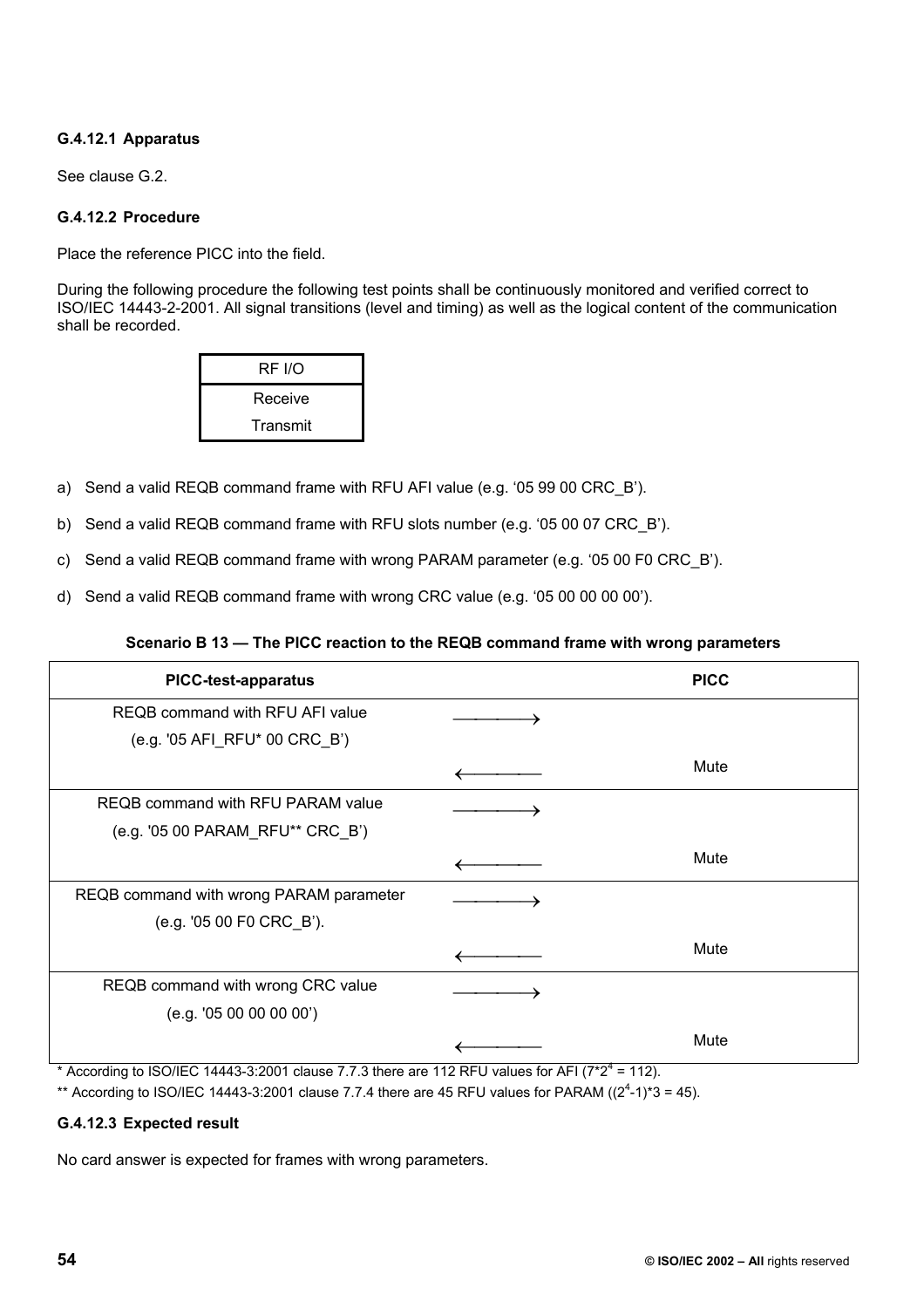### **G.4.12.4 Test report**

Record the presence, the content and the timing of the PICC responses.

This command has 157 RFU bit combinations ( $112 + 45 = 157$  assuming that AFI and PARAM are independent). In the test report indicate what percentage of the combinations was tested.

Fill the appropriate row in "Table G. 7 – Reported Results for type B specific test methods" on page 107 according to the test results as follows:

| <b>Explanation</b>               | <b>Test result</b> |
|----------------------------------|--------------------|
| If no PICC response is received  | Pass               |
| If any PICC response is received | Fail               |

## **G.4.13 Slot-MARKER Command**

The purpose of this test is to determine the reaction of the PICC to the Slot-MARKER command frame according to ISO/IEC 14443-3 2001:7.8.

#### **G.4.13.1 Apparatus**

See clause G.2.

#### **G.4.13.2 Procedure**

Place the reference PICC into the field.

During the following procedure the following test points shall be continuously monitored and verified correct to ISO/IEC 14443-2-2001. All signal transitions (level and timing) as well as the logical content of the communication shall be recorded.

| <b>RF I/O</b> |  |
|---------------|--|
| Receive       |  |
| Transmit      |  |

#### **G.4.13.2.1 Procedure 1**

Place the reference PICC into the field.

- a) Send a valid REQB command frame with the number of slots  $n = 2$  (e.g. '05 00 02 CRC B').
- b) If the PICC sends ATQB, the test ends at this point and shall be done again.
- c) If the PICC does not start sending an ATQB within  $712/f_s(TR0 + TR1 + FWT = 256/f_s + 200/f_s + 256/f_s)$ then send a faulty Slot-Marker command frame with wrong APn parameter, e.g.: 16 CRC\_B.
- d) Repeat the same test procedure from a) to b). If the PICC does not start sending an ATQB within  $712/f_s$ , then send a valid Slot-Marker command frame with wrong CRC value (e.g. 'n5 00 00'), where n is the slot number.

This test may be repeated with REQB command with incremental numbers of slots. (n-1)\*Slot-Marker command frame with wrong parameters must be sent for every REQB command with n number of slots.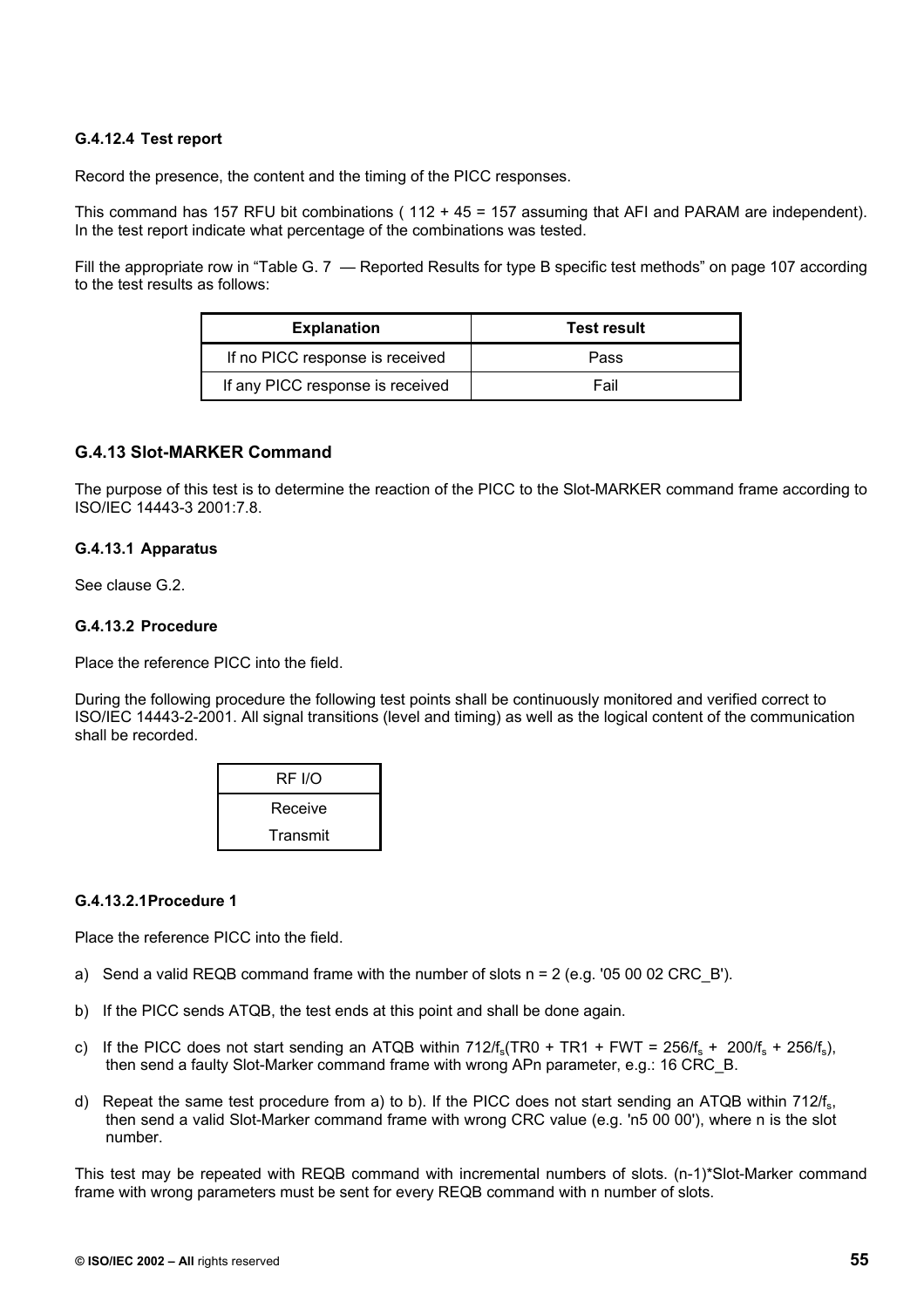### **Scenario B 14 — The PICC reaction to the SLOT-MARKER command frame with wrong parameters**

| <b>PICC-test-apparatus</b>                | <b>PICC</b> |
|-------------------------------------------|-------------|
| SLOT-MARKER commands                      |             |
| (e.g. '16 CRC_B' etc.)                    |             |
|                                           | Mute        |
| SLOT-MARKER commands with wrong CRC value |             |
| (e.g. '150000', '250000')                 |             |
|                                           | Mute        |

### **G.4.13.2.1.1 Expected result**

No card answer is expected for slot-MARKER command frames with wrong parameters.

### **G.4.13.2.1.2 Test report**

Record the presence, the content and the timing of the PICC responses.

Fill the appropriate row in "Table G. 7 — Reported Results for type B specific test methods" on page 107 according to the test results as follows:

| <b>Explanation</b>               | <b>Test result</b> |
|----------------------------------|--------------------|
| If no PICC response is received  | Pass               |
| If any PICC response is received | Fail               |

### **G.4.13.2.2 Procedure 2**

Place the reference PICC into the field.

- a) Send a valid REQB command frame with the number of slots  $n = 2$  (e.g. '05 00 02 CRC B').
- b) If the PICC sends ATQB, the test ends at this point and shall be done again.
- c) If the PICC does not start sending an ATQB within 456/fs, then send a correct Slot-Marker command frame, e.g.: 15 CRC\_B

This test may be repeated with REQB command with incremental numbers of slots.

### **G.4.13.2.2.1 Expected result**

PICC shall answer with ATQB response for valid slot-MARKER command frames.

# **G.4.13.2.2.2 Test report**

Record the presence, the content and the timing of the PICC responses.

Fill the appropriate row in "Table G. 7 – Reported Results for type B specific test methods" on page 107 according to the test results as follows: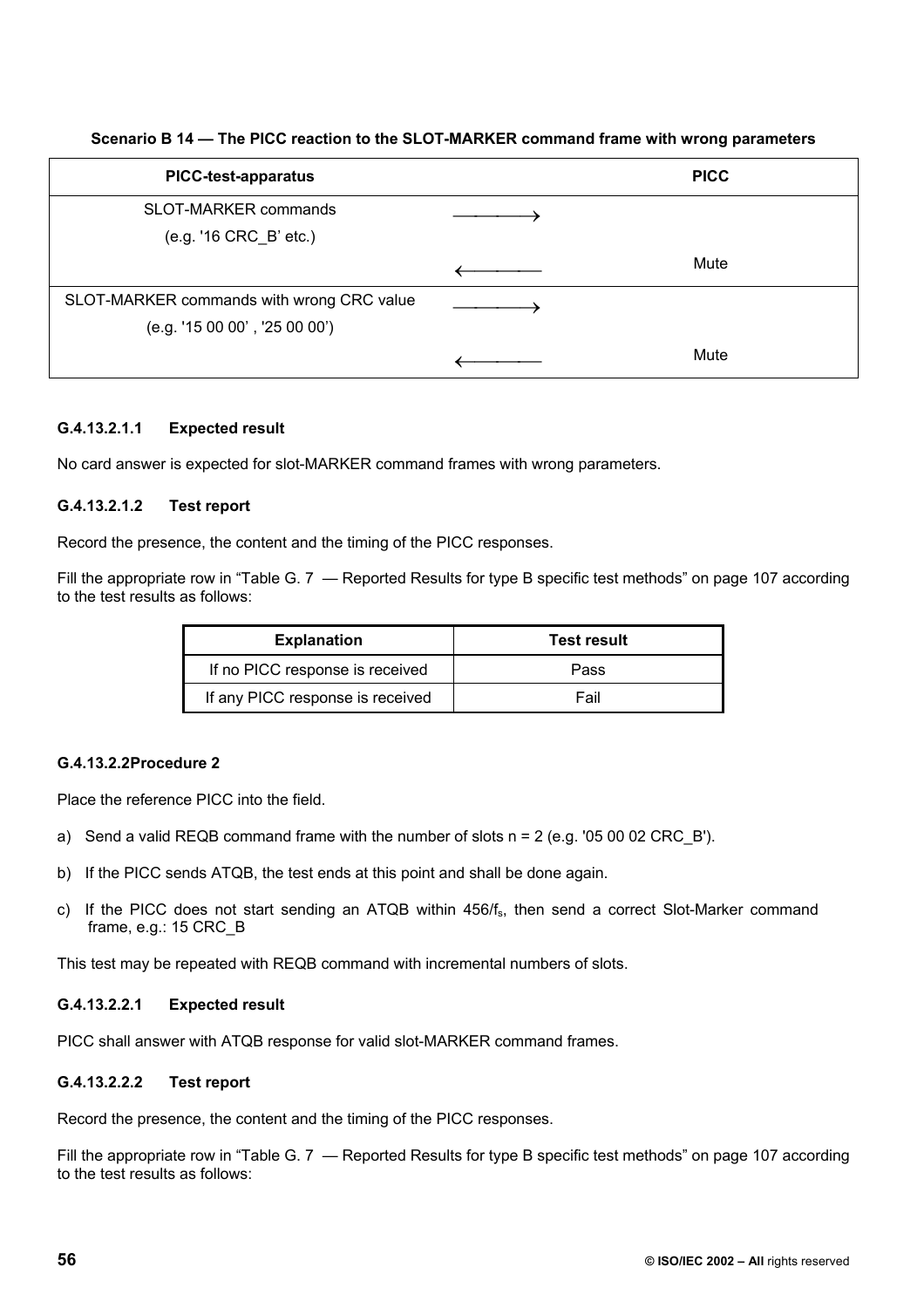| <b>Explanation</b>           | <b>Test result</b> |
|------------------------------|--------------------|
| If ATQB response is received | Pass               |
| Any other case               | Fail               |

# **G.4.14 HLTB Command**

The purpose of this test is to determine the reaction of the PICC to the HLTB command frame according to ISO/IEC 14443-3 2001: 7.12.

### **G.4.14.1 Apparatus**

See clause G.2.

#### **G.4.14.2 Procedure**

Place the reference PICC into the field.

During the following procedure the following test points shall be continuously monitored and verified correct to ISO/IEC 14443-2-2001. All signal transitions (level and timing) as well as the logical content of the communication shall be recorded.

| RF I/O   |
|----------|
| Receive  |
| Transmit |

- a) Activate the PICC. Extract the PUPI from the ATQB response. Assume, that PUPI of the PICC is '12 23 34 45' and the PICC supports CID.
- b) Send a valid HLTB command frame with an erroneous PUPI (e.g. '50 00 00 00 00 CRC\_B').
- c) Send a valid HLTB command frame with an erroneous CRC (e.g. '50 12 23 34 45 00 00').
- d) Send a valid HLTB command (e.g. '50 12 23 34 45 CRC\_B').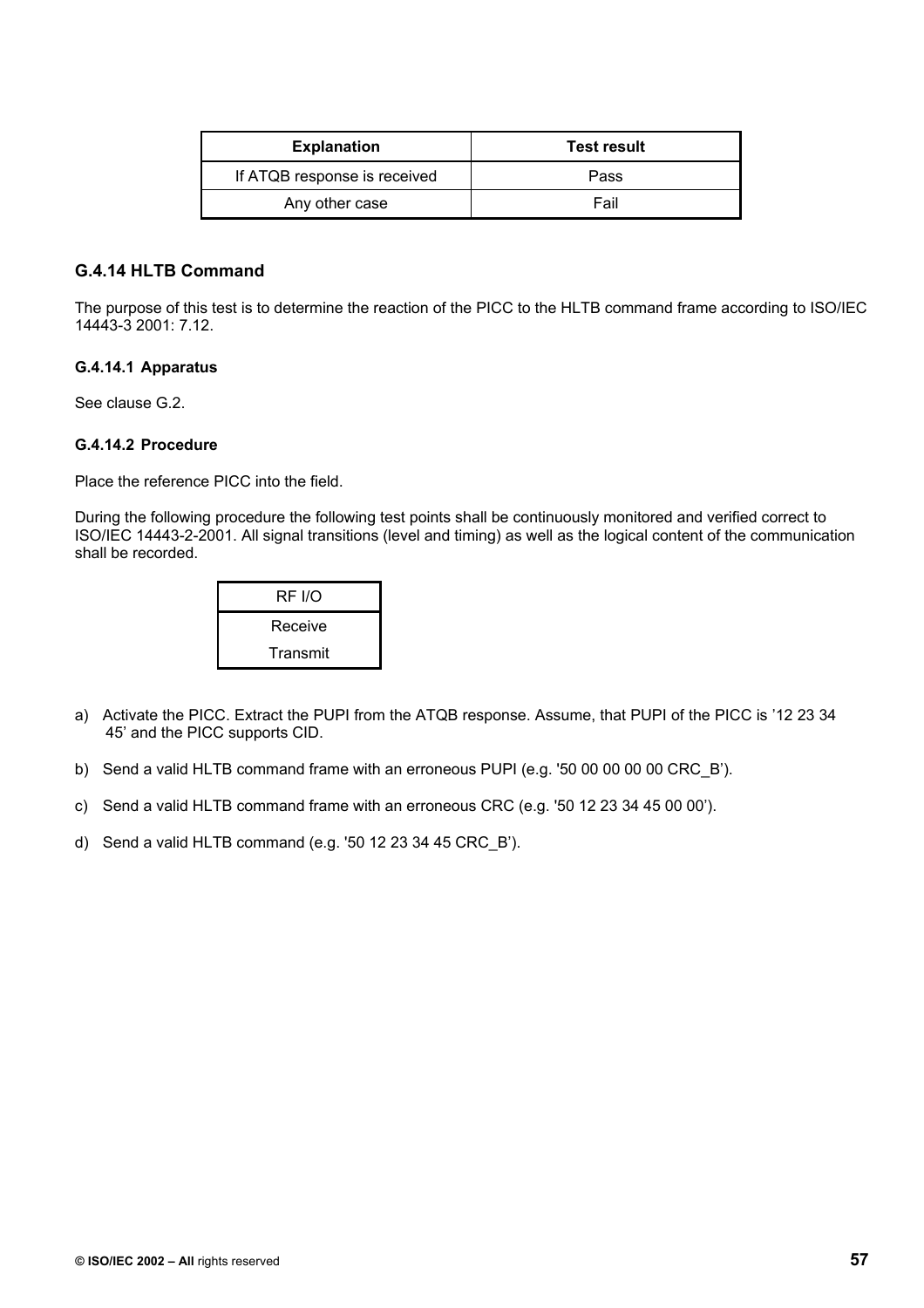# **PICC-test-apparatus PICC**  HLTB command frame with an erroneous PUPI (e.g. '50 00 00 00 00 CRC\_B')  $\longrightarrow$ ← Mute HLTB command frame with an erroneous CRC (e.g. '50 12 23 34 45 00 00')  $\longrightarrow$ ← Mute HLTB command frame (e.g. '50 12 23 34 45 CRC\_B')  $\longrightarrow$ ← Answer to HLTB Command

### **Scenario B 15 — Reaction of the PICC to the HLTB command frame**

### **G.4.14.3 Expected result**

The PICC answer is expected according to the Scenario B 8.

No card answer is expected for HLTB command frames with wrong parameters.

#### **G.4.14.4 Test report**

Record the presence, the content and the timing of the PICC responses.

Fill the appropriate row in "Table G. 7 — Reported Results for type B specific test methods" on page 107 according to the test results as follows:

| <b>Explanation</b>                | <b>Test result</b> |
|-----------------------------------|--------------------|
| If the PICC responded as expected | Pass               |
| Any other case                    | Fail               |

### **G.4.15 ATTRIB command**

The purpose of this test is to determine the reaction of the PICC to the ATTRIB command frame with wrong parameters according to ISO/IEC 14443-3 2001: 7.10.

#### **G.4.15.1 Apparatus**

See clause G.2.

#### **G.4.15.2 Procedure**

Place the reference PICC into the field.

During the following procedure the following test points shall be continuously monitored and verified correct to ISO/IEC 14443-2-2001. All signal transitions (level and timing) as well as the logical content of the communication shall be recorded.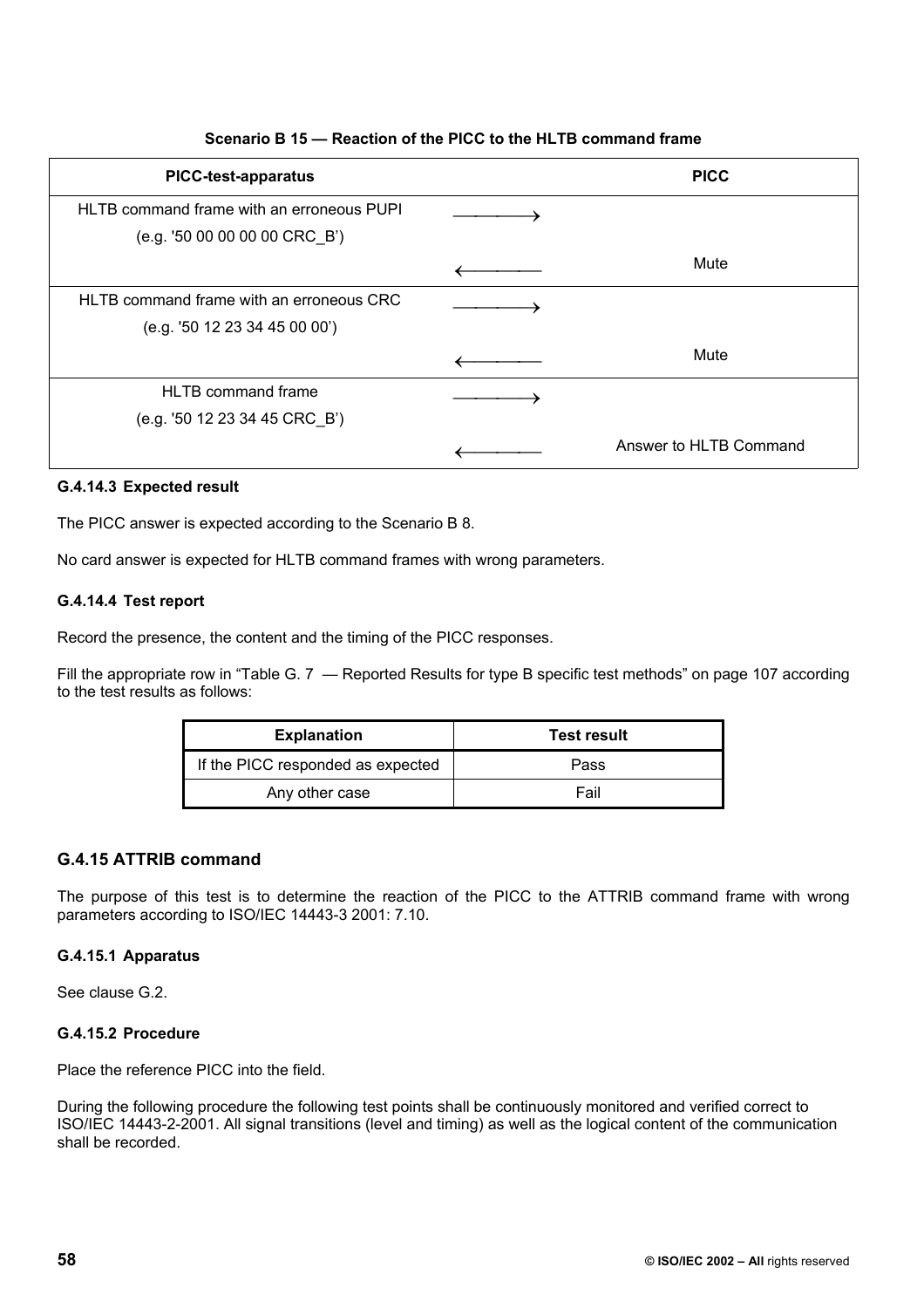| RF I/O   |  |
|----------|--|
| Receive  |  |
| Transmit |  |

- a) Activate the PICC. Extract the PUPI from the ATQB response. Assume, that PUPI of the PICC is '12 23 34 45' and the PICC supports CID.
- b) Send a valid ATTRIB Command frame with wrong PUPI (e.g. '1D 00 00 00 00 00 06 01 04 CRC\_B').
- c) Send a valid ATTRIB Command frame with RFU value for PARAM1 (e.g. PARAM1 = 0x03: '1D 12 23 34 45 03 06 01 04 CRC\_B').
- d) Send a valid ATTRIB Command frame with RFU value for PARAM2 (e.g. PARAM2 = 0x0F: '1D 12 23 34 45 00 0F 01 04 CRC\_B').
- e) Send a valid ATTRIB Command frame with RFU value for PARAM3 (e.g. PARAM3 = 0xF0: '1D 12 23 34 45 00 06 F0 04 CRC\_B')).
- f) Send a valid ATTRIB Command frame with RFU value for PARAM4 (e.g. PARAM4 = 0xF0: '1D 12 23 34 45 00 06 01 F0 CRC\_B').
- g) Send a valid ATTRIB Command frame with wrong CRC (e.g. '1D 12 23 34 45 00 06 01 04 00 00').

#### **Scenario B 16 — The PICC reaction of the to the ATTRIB command frame with wrong parameters**

| <b>PICC-test-apparatus</b>                                            | <b>PICC</b> |
|-----------------------------------------------------------------------|-------------|
| ATTRIB command frame with wrong PUPI                                  |             |
| (e.g. '1D 00 00 00 00 00 06 01 04 CRC_B').                            |             |
|                                                                       | Mute        |
| ATTRIB command frame with RFU PARAM1 (e.g.<br>$PARAM1 = 0x03$         |             |
| (e.g. '1D 12 23 34 45 PARAM1_RFU* 06 01 04<br>$CRC_B$ <sup>'</sup> ). |             |
|                                                                       | Mute        |
| ATTRIB command frame with RFU PARAM2 (e.g.<br>$PARAM2 = 0x0F$ :       |             |
| (e.g. '1D 12 23 34 45 00 PARAM2_RFU** 01 04<br>$CRC_B'$               |             |
|                                                                       | Mute        |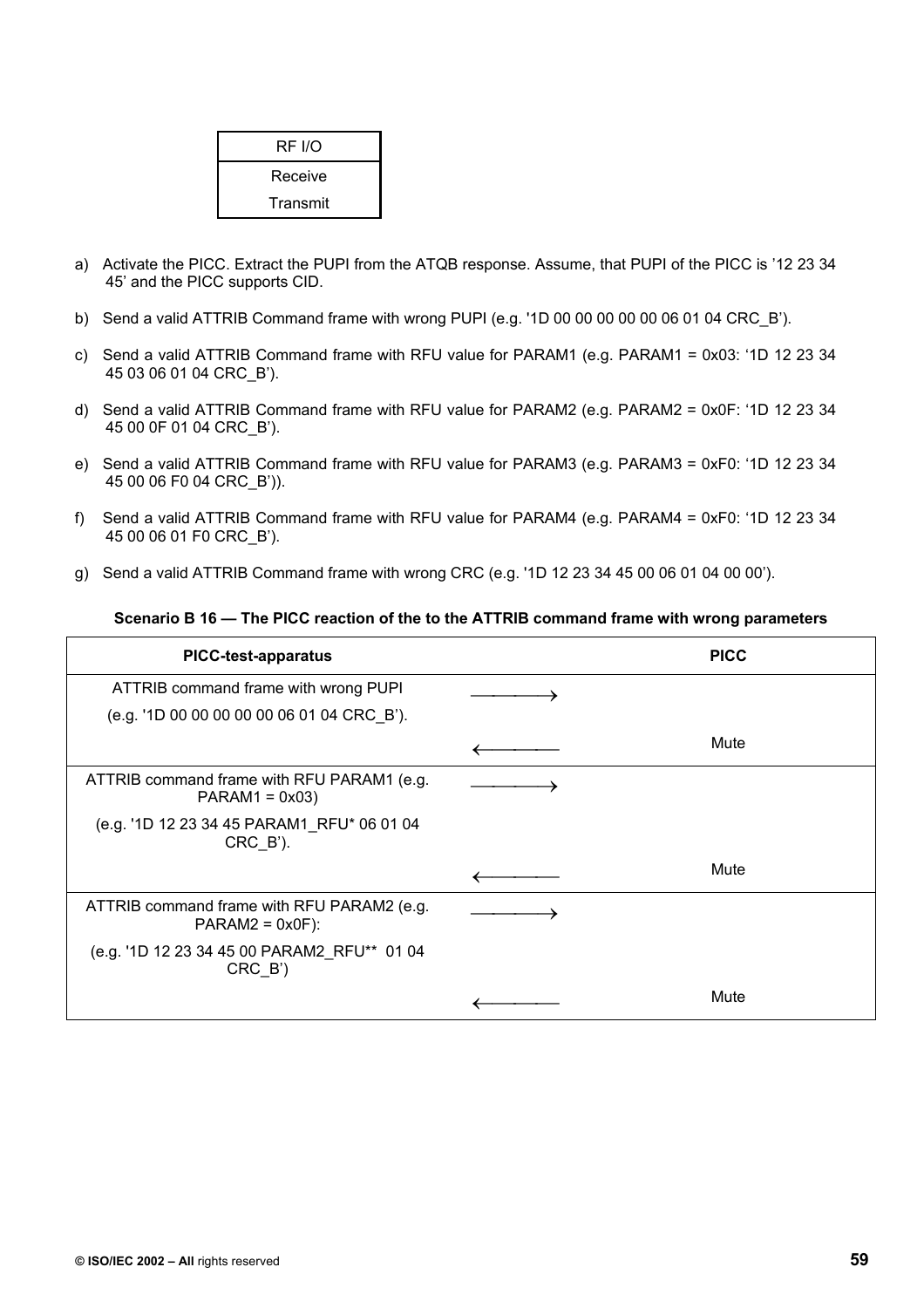| <b>PICC-test-apparatus</b>                                                               | <b>PICC</b>                                                                                                  |
|------------------------------------------------------------------------------------------|--------------------------------------------------------------------------------------------------------------|
| ATTRIB command frame with RFU PARAM3 (e.g.<br>$PARAM3 = 0xF0$                            |                                                                                                              |
| (e.g. '1D 12 23 34 45 00 06 PARAM3_RFU*** 04<br>CRC B')                                  |                                                                                                              |
|                                                                                          | Mute                                                                                                         |
| ATTRIB command frame with RFU PARAM4 (e.g.<br>$PARAM4 = 0x0F$                            |                                                                                                              |
| (e.g. '1D 12 23 34 45 00 06 01 PARAM4 RFU****<br>CRC B')                                 |                                                                                                              |
|                                                                                          | Mute                                                                                                         |
| ATTRIB command frame with wrong CRC                                                      |                                                                                                              |
| (e.g. '1D 12 23 34 45 00 06 01 04 00 00')                                                |                                                                                                              |
|                                                                                          | Mute                                                                                                         |
| $\star$                                                                                  | According to ISO/IEC 14443-3:2001 clause 7.10.3 there are 6 RFU combinations for PARAM1: $(1+1+2^2 = 6)$ .   |
| According to ISO/IEC 14443-3:2001 clause 7.10.4 there are 7 RFU combinations for PARAM2. |                                                                                                              |
|                                                                                          | According to ISO/IEC 14443-3:2001 clause 7.10.5 there are 15 RFU combinations for PARAM3: $(2^4 - 1 = 15)$ . |

\*\*\*\* According to ISO/IEC 14443-3:2001 clause 7.10.6 there are 16 RFU combinations for PARAM4:  $(1+2^4-1 = 16)$ .

#### **G.4.15.3 Expected result**

No PICC answer is expected for all commands frames.

### **G.4.15.4 Test report**

Record the presence, the content and the timing of the PICC responses.

ATTRIB command has 44 RFU combinations (assuming that PARAM1 – PARAM4 are independent). In the test report indicate what percentage of the 44 RFU combinations was tested.

Fill the appropriate row in "Table G. 7 — Reported Results for type B specific test methods" on page 107 according to the test results as follows:

| <b>Explanation</b>               | <b>Test result</b> |
|----------------------------------|--------------------|
| If no PICC response is received  | Pass               |
| If any PICC response is received | Fail               |

## **G.4.16 Different values of PCD maximum frame size**

The purpose of this test is to analyse the behaviour of the PICC type B for different values of PCD maximum frame sizes (see ISO/IEC 14443-3:2001: 7.10.4).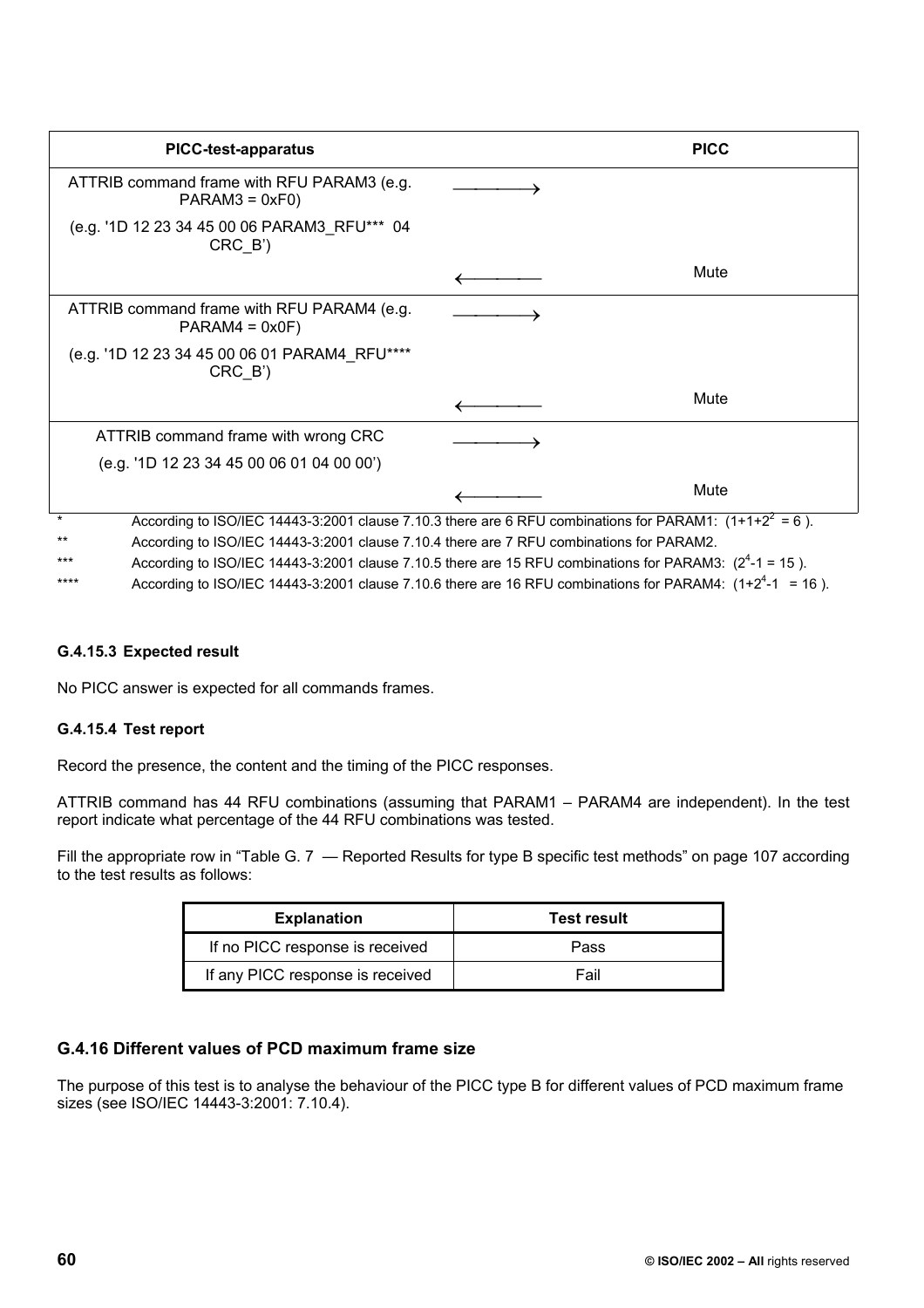### **G.4.16.1 Apparatus**

See clause G.2.

### **G.4.16.2 Procedure**

Place the reference PICC into the field.

Activate the PICC by the following sequence:

- a) Send a valid REQB Command frame (e.g. '05 00 00 71 FF').
- b) Extract the PUPI from the ATQB response. Assume, that PUPI of the PICC is '12 23 34 45' and the PICC supports CID.
- c) Send a valid ATTRIB Command frame. Specify in Param2 that PCD Maximum Frame size is 16 bytes (b4 to b1 of Param2 equal 0): '1D 12 23 34 45 00 00 01 04 CRC\_B'.
- d) Send block  $I(0)_0$  to the PICC, with the INF field containing TEST COMMAND2.
- e) Record the presence, the content and the timing of the PICC response.
- f) PICC shall answer with I-Block, indicating chaining:  $I(1)<sub>0</sub>$ .
- g) Send the R-block  $R(ACK)_1$  to the PICC.
- h) Wait for the answer of the PICC.

This test may be repeated with different values of PCD Maximum Frame size.

## **Scenario B 17 — PCD Maximum Frame Size**

| <b>PICC-test-apparatus</b>           | <b>PICC</b>                                                                                          |
|--------------------------------------|------------------------------------------------------------------------------------------------------|
| $I(0)_0$ (INF=TEST COMMAND2)         |                                                                                                      |
|                                      | $I(1)0(INF = the first chain includes the)$<br>first block of the answer to<br><b>TEST COMMAND2)</b> |
| R(ACK) <sub>1</sub>                  |                                                                                                      |
| (e.g. 'AB CID CRC_B' or 'A3 CRC_B')* |                                                                                                      |
|                                      | $I(0)_0$ (INF = the last chain includes the<br>last block of the answer to<br>TEST COMMAND2)         |

\*NOTE For the PICC supporting CID, the left option must be used. For the PICC not supporting CID, the right option must be used.

### **G.4.16.3 Expected result**

The PICC behaivior is expected according to the Scenario B 17.

### **G.4.16.4 Test report**

Fill the appropriate row in "Table G. 7 – Reported Results for type B specific test methods" on page 107 according to the test results as follows: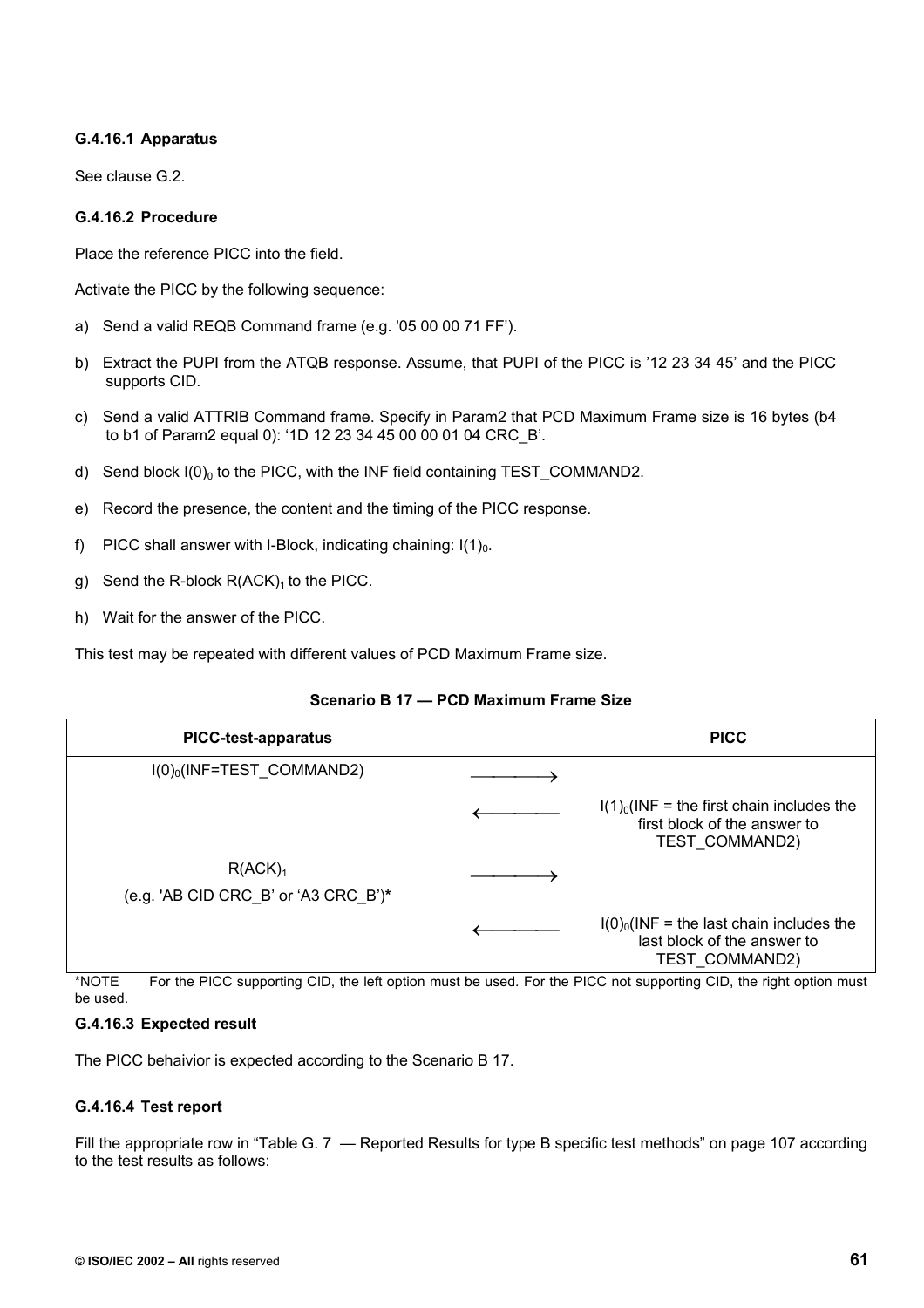| <b>Explanation</b>                                                   | <b>Test result</b> |
|----------------------------------------------------------------------|--------------------|
| If the PICC's behaviour matches an<br>expected Test Scenario exactly | Pass               |
| If the PICC fails on at least one step<br>of Test Scenario           | Fail               |

### **G.4.17 PICC bit rate selection mechanism**

The purpose of this test is to analyse the PICC bit rate selection mechanism. This test is suitable only for the PICC, which supports high bit rates (212kbit/s or more).

### **G.4.17.1 Apparatus**

See clause G.2.

For the purpose of this test the PICC-test-apparatus must be configurable to change the bit rate during the test procedure. Tester should be able to measure the bit rate used by the PICC on each stage of this test procedure.

### **G.4.17.2 Procedure**

Place the reference PICC into the field.

Activate the PICC by the following sequence:

- a) Send a valid REQB Command frame (e.g. '05 00 00 71 FF').
- b) PICC shall send ATQB. Extract the PUPI from the ATQB response. Assume, that PUPI of the PICC is '12 23 34 45' and the PICC supports CID. For the purpose of this test assume, that the PICC returned Bit\_Rate\_capability byte equal 0x91 (see ISO/IEC 14443-3:2001: 7.9.4.6), which means that bit rate supported by the tested PICC is 212 kbit/s and the PICC uses the same bit rate in both directions.
- c) Send a valid ATTRIB Command frame with Param2 byte equal to 0x50: '1D 12 23 34 45 00 50 01 04 CRC\_B'. Value 0x50 means:
	- PCD Maximum Frame size is 16 bytes (b4 to b1 of Param2 equal 0).
	- Bit rate selected is 212 kbit/s in both directions (b8 to b5 of Param2 equal 5).
- d) Wait for the PICC's response. The PICC shall send Answer to ATTRIB command.
- e) Send I-block  $I(0)_0$  to the PICC using baud rate 106 kbit/s.
- f) PICC shall stay mute.
- g) Send I-block  $I(0)_0$  to the PICC using baud rate 212 kbit/s.
- h) Wait for the PICC's answer. The PICC shall answer with  $I(0)_0$  using baud rate 212 kbit/s

If the PICC supports bit rates 424 kbit/s and 847 kbit/s, this test may be repeated using the appropriate values of bit rate selection in ATTRIB command (for example, PARAM2=0xA0 for 424 kbit/s and PARAM2=0xF0 for 847 kbit/s)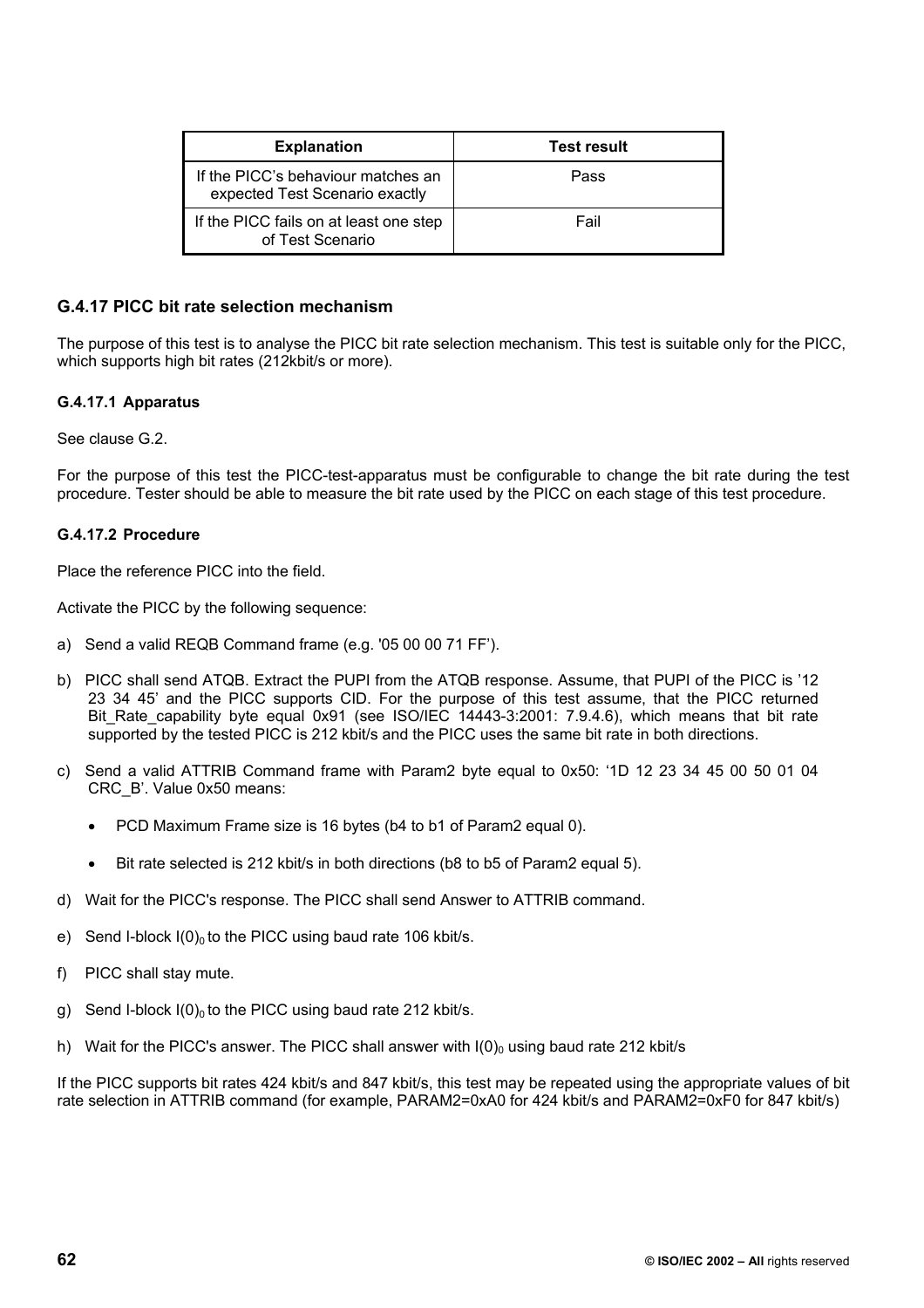| <b>PICC-test-apparatus</b>                           | <b>PICC</b>                                   |
|------------------------------------------------------|-----------------------------------------------|
| <b>REQB</b>                                          |                                               |
|                                                      | <b>ATQB</b>                                   |
| ATTRIB command frame with, e.g. PARAM2 =<br>$0x50$ : |                                               |
| (e.g. '1D 12 23 34 45 00 50 01 04 CRC_B')            |                                               |
|                                                      | Answer to ATTRIB command<br>(e.g. '04 CRC_B') |
| $I(0)_0$ (bit rate 106 kbit/s)                       |                                               |
|                                                      | Mute                                          |
| $I(0)_0$ (bit rate 212 kbit/s)                       |                                               |
|                                                      | $I(0)_0$ (bit rate 212 kbit/s)                |

### **Scenario B 18 — The PICC bit rate selection mechanism**

### **G.4.17.3 Expected result**

The PICC behaivior is expected according to the Scenario B 18.

### **G.4.17.4 Test report**

Fill the appropriate row in "Table G. 7 — Reported Results for type B specific test methods" on page 107 according to the test results as follows:

| <b>Explanation</b>                                                   | <b>Test result</b> |
|----------------------------------------------------------------------|--------------------|
| If the PICC's behaviour matches an<br>expected Test Scenario exactly | Pass               |
| If the PICC fails on at least one step<br>of Test Scenario           | Fail               |

# **G.5 Test methods for logical operation of the PICC of Type A/B**

## **G.5.1 Block sequencing by the PICC**

The purpose of this test is to determine the reaction of the PICC to a transmission error (see ISO/IEC 14443- 4:2001, 7.1, 7.5.5).

Erroneous block: block, which suffered a transmission error, i.e. frame error or an error in the epilogue.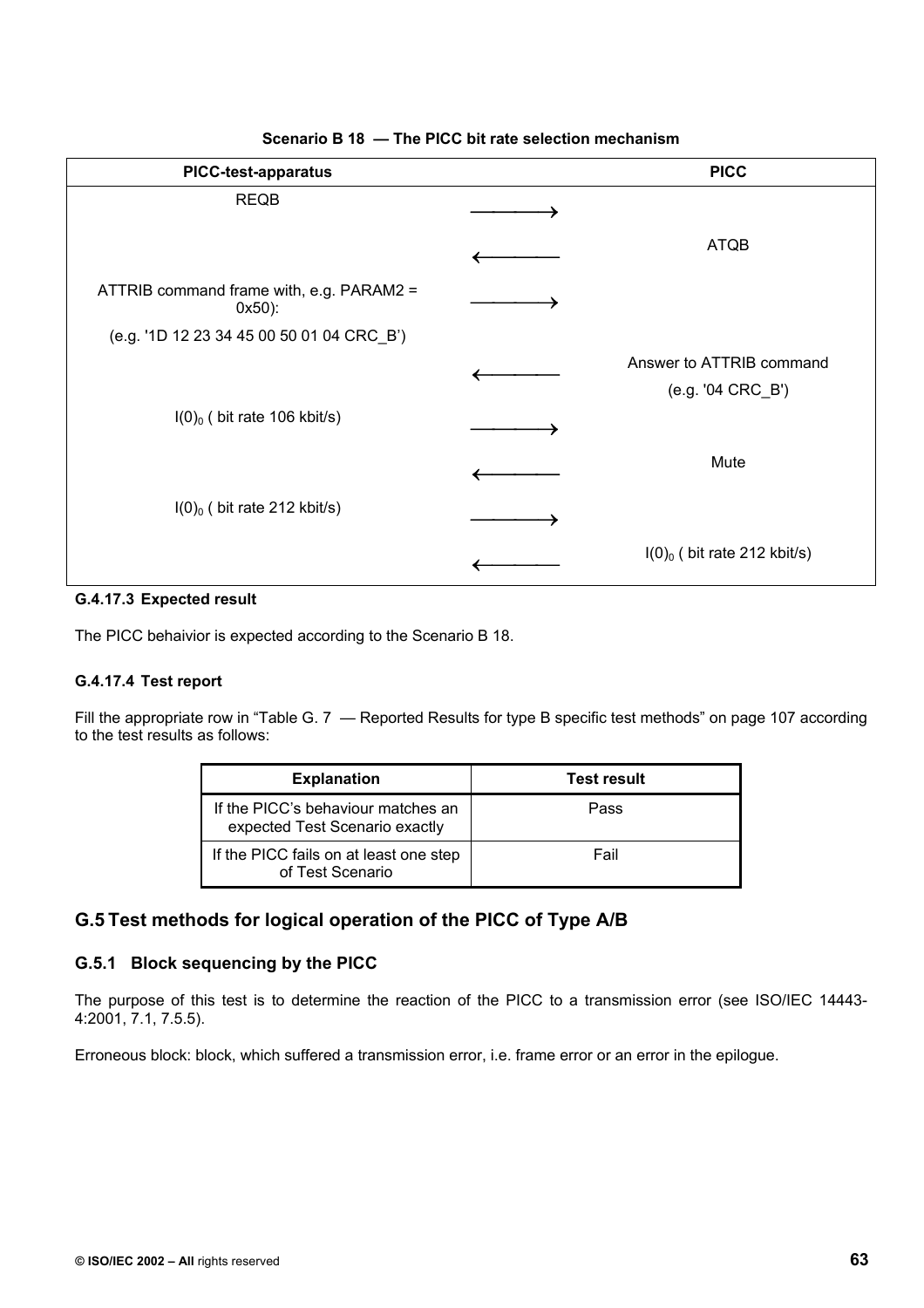# **G.5.1.1 Apparatus**

See clause G.2.

# **G.5.1.2 Procedure**

Place the reference PICC into the field.

### **G.5.1.2.1 Procedure 1 (ISO/IEC 14443-4:2001, Informative Annex B, Scenario 7)**

- a) Activate the PICC (as described in ISO/IEC 14443-3:2001 and ISO/IEC 14443-4:2001).
- b) Send block  $I(0)_0$  to the PICC, with the INF field containing TEST\_COMMAND1.
- c) Wait for the answer of the PICC, and send an erroneous block to the PICC.
- d) If the PICC does not start sending a block within Frame Waiting Time then send  $R(NAK)<sub>1</sub>$ .
- e) Record the response of the PICC. The PICC shall answer with  $R(ACK)<sub>0</sub>$ .

#### **Test Scenario 1 — Block sequencing by the PICC, Procedure 1 (ISO/IEC 14443-4:2001, Informative Annex B, Scenario 7)**

| <b>PICC-test-apparatus</b>                               | <b>PICC</b>                                   |
|----------------------------------------------------------|-----------------------------------------------|
| $I(0)_0$ (INF=TEST_COMMAND1)                             |                                               |
|                                                          | $I(0)_0$ (INF=the answer to<br>TEST_COMMAND1) |
| $I(0)1$ (INF=TEST_COMMAND1, CRC= wrong)                  |                                               |
|                                                          | Mute                                          |
| R(NAK) <sub>1</sub><br>(e.g. 'BB CID CRC' or 'B3 CRC') * |                                               |
|                                                          | $R(ACK)_0$                                    |
|                                                          | (e.g. 'AA CID CRC' or 'A2 CRC')               |
| $I(0)$ <sub>1</sub> (INF=TEST_COMMAND1)                  |                                               |
|                                                          | $I(0)1(INF=the answer to$<br>TEST_COMMAND1)   |

\* NOTE For the PICC supporting CID, the left option must be used. For the PICC not supporting CID, the right option must be used.

### **G.5.1.2.1.1 Expected result**

The PICC behaivior is expected according to the Test Scenario 1.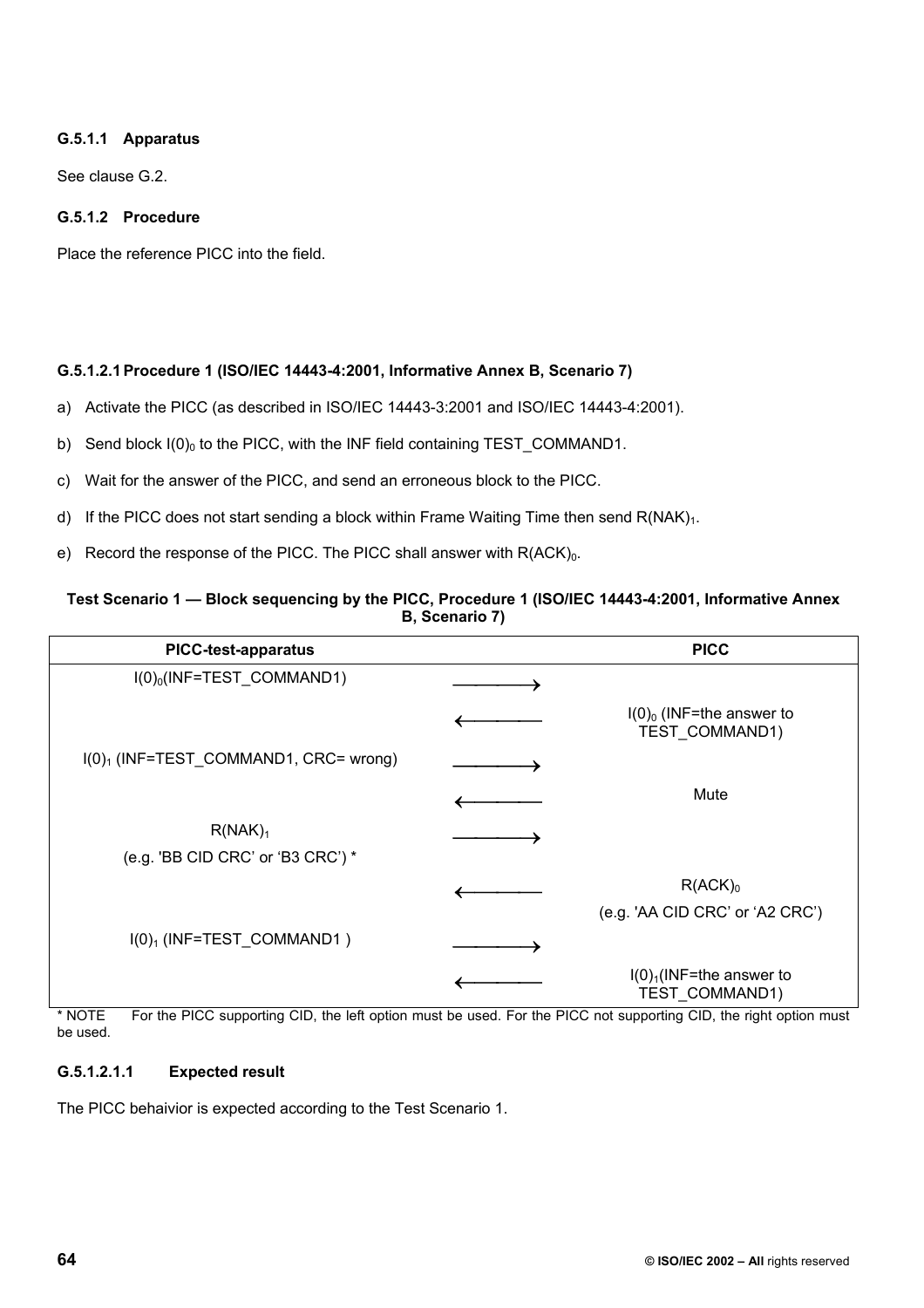## **G.5.1.2.1.2 Test report**

Fill the appropriate row in "Table G. 8 - Reported Results for test methods common for the PICC type A/B" on page 108 according to the test results as follows:

| <b>Explanation</b>                                                                                                      | <b>Test result</b> |
|-------------------------------------------------------------------------------------------------------------------------|--------------------|
| If the PICC's behaviour matches an<br>expected Test Scenario exactly<br>(including "Test for RFU value of<br>CID byte") | Pass               |
| If the PICC fails on at least one step<br>of Test Scenario                                                              | Fail               |

### **G.5.1.2.2 Procedure 2**

- a) Activate the PICC (as described in ISO/IEC 14443-3:2001 and ISO/IEC 14443-4:2001).
- b) Send block  $I(0)_0$  to the PICC, with the INF field containing TEST COMMAND1.
- c) Wait for the answer of the PICC, and send an erroneous block to the PICC.
- d) If the PICC does not start sending a block within Frame Waiting Time then send an erroneous block to the PICC again up to 3 times.
- e) Record the response of the PICC.

#### **Test Scenario 2 — Block sequencing by the PICC, Procedure 2**

| <b>PICC-test-apparatus</b>             | <b>PICC</b>                                   |
|----------------------------------------|-----------------------------------------------|
| $I(0)_0$ (INF=TEST_COMMAND1)           |                                               |
|                                        | $I(0)_0$ (INF=the answer to<br>TEST_COMMAND1) |
| $I(0)1$ (INF=TEST_COMMAND1 CRC= wrong) |                                               |
|                                        | Mute                                          |
| $I(0)1$ (INF=TEST_COMMAND1 CRC= wrong) |                                               |
|                                        | Mute                                          |
| $I(0)1$ (INF=TEST_COMMAND1 CRC= wrong) |                                               |
|                                        | Mute                                          |

### **G.5.1.2.2.1 Expected result**

The PICC behaivior is expected according to the Test Scenario 2.

### **G.5.1.2.2.2 Test report**

Fill the appropriate row in "Table G. 8 — Reported Results for test methods common for the PICC type A/B" on page 108 according to the test results as follows: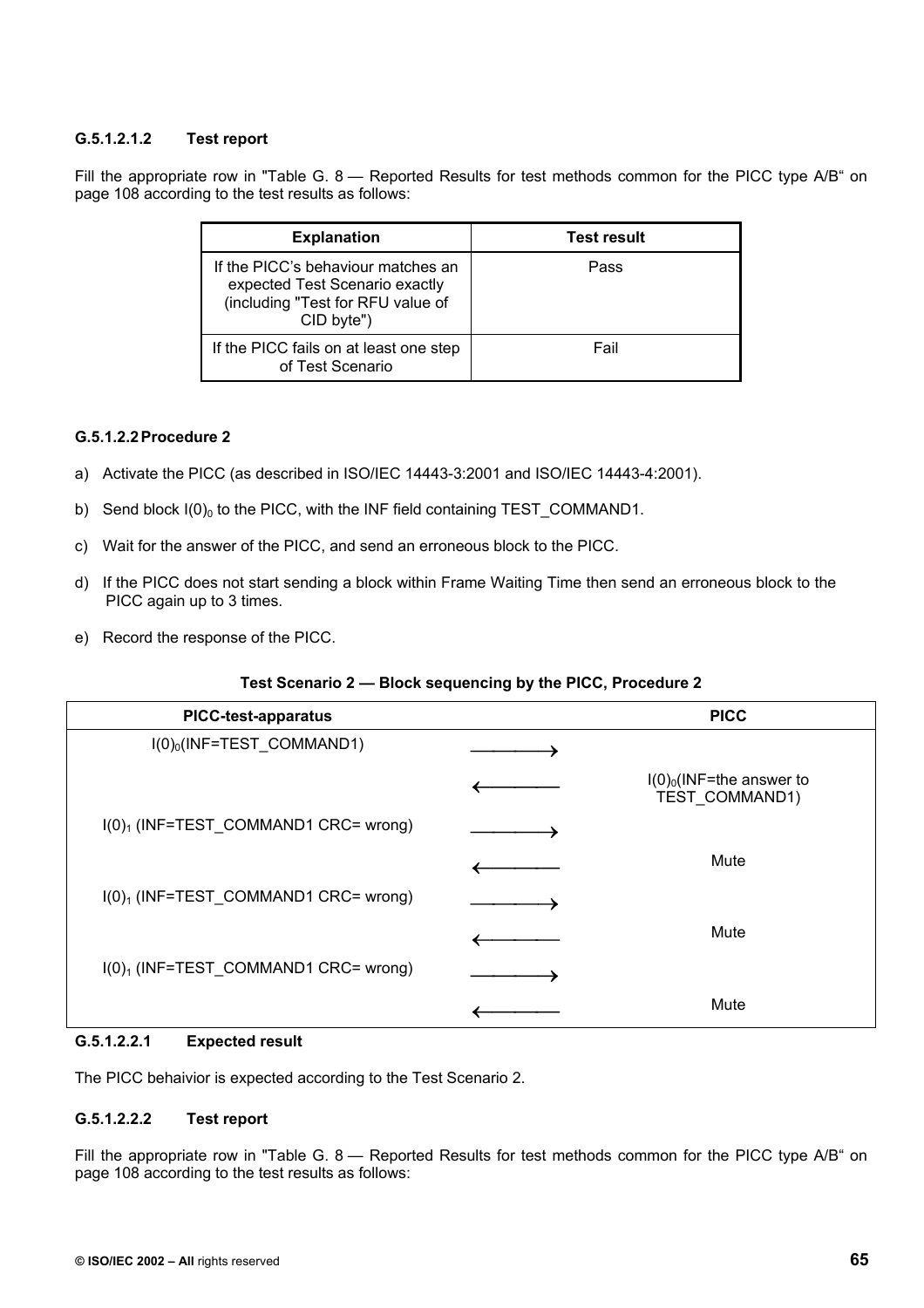| <b>Explanation</b>                                                                                                      | <b>Test result</b> |
|-------------------------------------------------------------------------------------------------------------------------|--------------------|
| If the PICC's behaviour matches an<br>expected Test Scenario exactly<br>(including "Test for RFU value of<br>CID byte") | Pass               |
| If the PICC fails on at least one step<br>of Test Scenario                                                              | Fail               |

### **G.5.1.2.3 Procedure 3 (with chaining)**

- a) Activate the PICC (as described in ISO/IEC 14443-3:2001 and ISO/IEC 14443-4:2001).
- b) Send block  $I(1)_0$  to the PICC, with the INF field containing the first chain of TEST\_COMMAND1.
- c) Wait for the answer of the PICC, and send an erroneous block to the PICC.
- d) If the PICC does not start sending a block within Frame Waiting Time, then send the an erroneous block again.
- e) If the PICC does not start sending a block within Frame Waiting Time, then send block  $I(0)<sub>1</sub>$  to the PICC, with the INF field containing the last chain of TEST\_COMMAND1.

#### **Test Scenario 3 — Block sequencing by the PICC, Procedure 3 (with chaining)**

| <b>PICC-test-apparatus</b>                                                              | <b>PICC</b>                                 |
|-----------------------------------------------------------------------------------------|---------------------------------------------|
| $I(1)0$ (INF = the first chain includes the first bytes of :<br>TEST_COMMAND1)          |                                             |
|                                                                                         | R(ACK) <sub>0</sub>                         |
|                                                                                         | (e.g. 'AA CID CRC' or 'A2 CRC')*            |
| $I(0)1(INF = the last chain includes the rest bytes of :$<br>TEST COMMAND1, CRC= wrong) |                                             |
|                                                                                         | Mute                                        |
| $I(0)1(INF = the last chain includes the rest bytes of :$<br>TEST COMMAND1, CRC= wrong) |                                             |
|                                                                                         | Mute                                        |
| $I(0)1(INF = the last chain includes the rest bytes of :$<br>TEST COMMAND1)             |                                             |
|                                                                                         | $I(0)1(INF=the answer to$<br>TEST COMMAND1) |

\* NOTE For the PICC supporting CID, the left option must be used. For the PICC not supporting CID, the right option must be used.

#### **G.5.1.2.3.1 Expected result**

The PICC behaivior is expected according to the Test Scenario 3.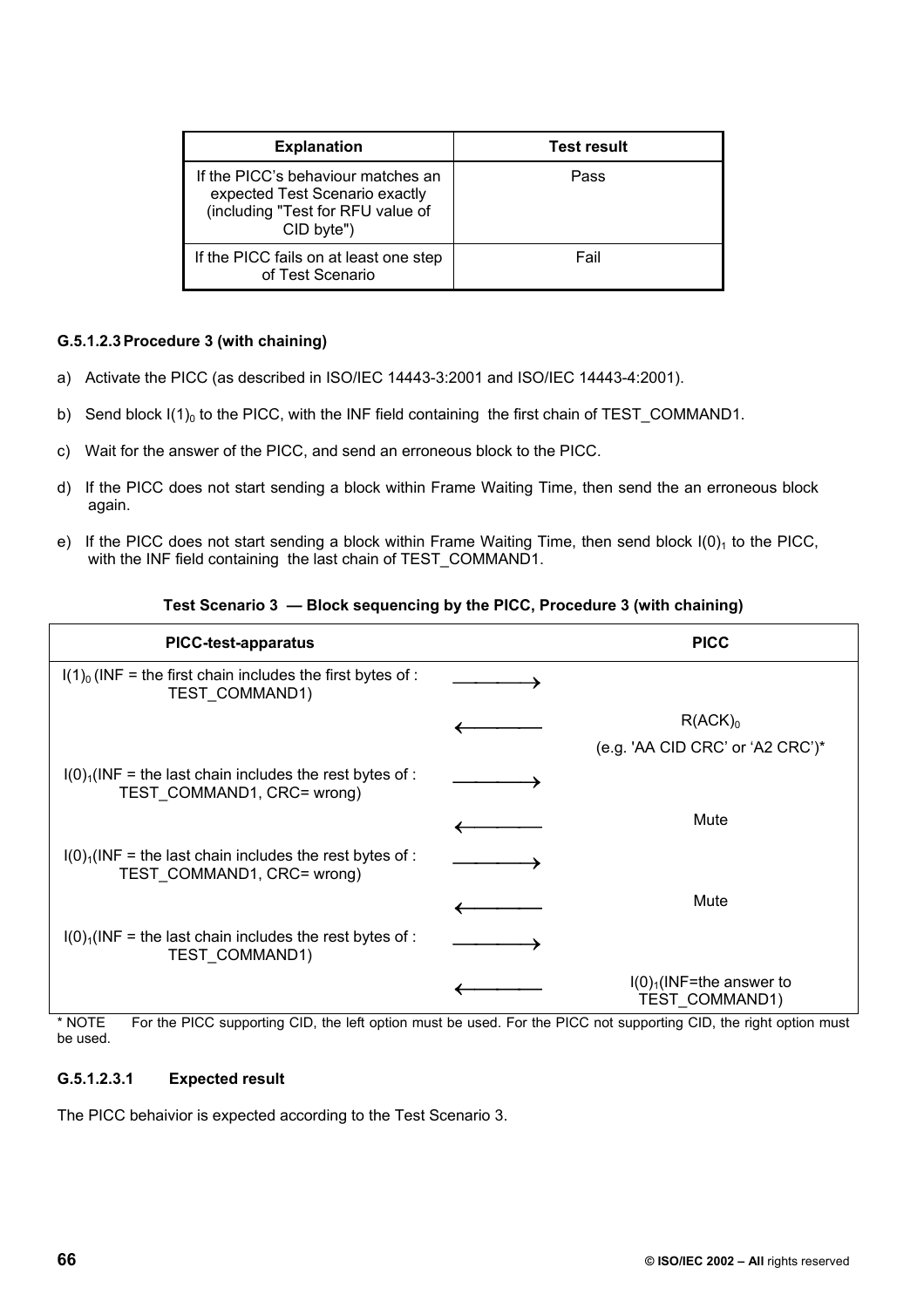## **G.5.1.2.3.2 Test report**

Fill the appropriate row in "Table G. 8 - Reported Results for test methods common for the PICC type A/B" on page 108 according to the test results as follows:

| <b>Explanation</b>                                                                                                      | <b>Test result</b> |
|-------------------------------------------------------------------------------------------------------------------------|--------------------|
| If the PICC's behaviour matches an<br>expected Test Scenario exactly<br>(including "Test for RFU value of<br>CID byte") | Pass               |
| If the PICC fails on at least one step<br>of Test Scenario                                                              | Fail               |

# **G.5.2 Retransmission**

The purpose of this test is to check the retransmission by the PICC (see ISO/IEC 14443-4:2001, 7.5.4.3).

### **G.5.2.1 Apparatus**

See clause G.2.

# **G.5.2.2 Procedure**

Place the reference PICC into the field.

### **G.5.2.2.1 Procedure 1 (see ISO/IEC 14443-4:2001, 7.5.4.3 rule 11)**

- a) Activate the PICC (as described in ISO/IEC 14443-3:2001 and ISO/IEC 14443-4:2001).
- b) Send block  $I(0)_0$  to the PICC, with the INF field containing TEST COMMAND1.
- c) Wait for the answer of the PICC. The PICC shall answer with  $I(0)<sub>0</sub>$ .
- d) Send R-block  $R(NAK)_0$  to the PICC. Get response from the PICC.
- e) The PICC shall repeat the I-Block  $I(0)_0$ .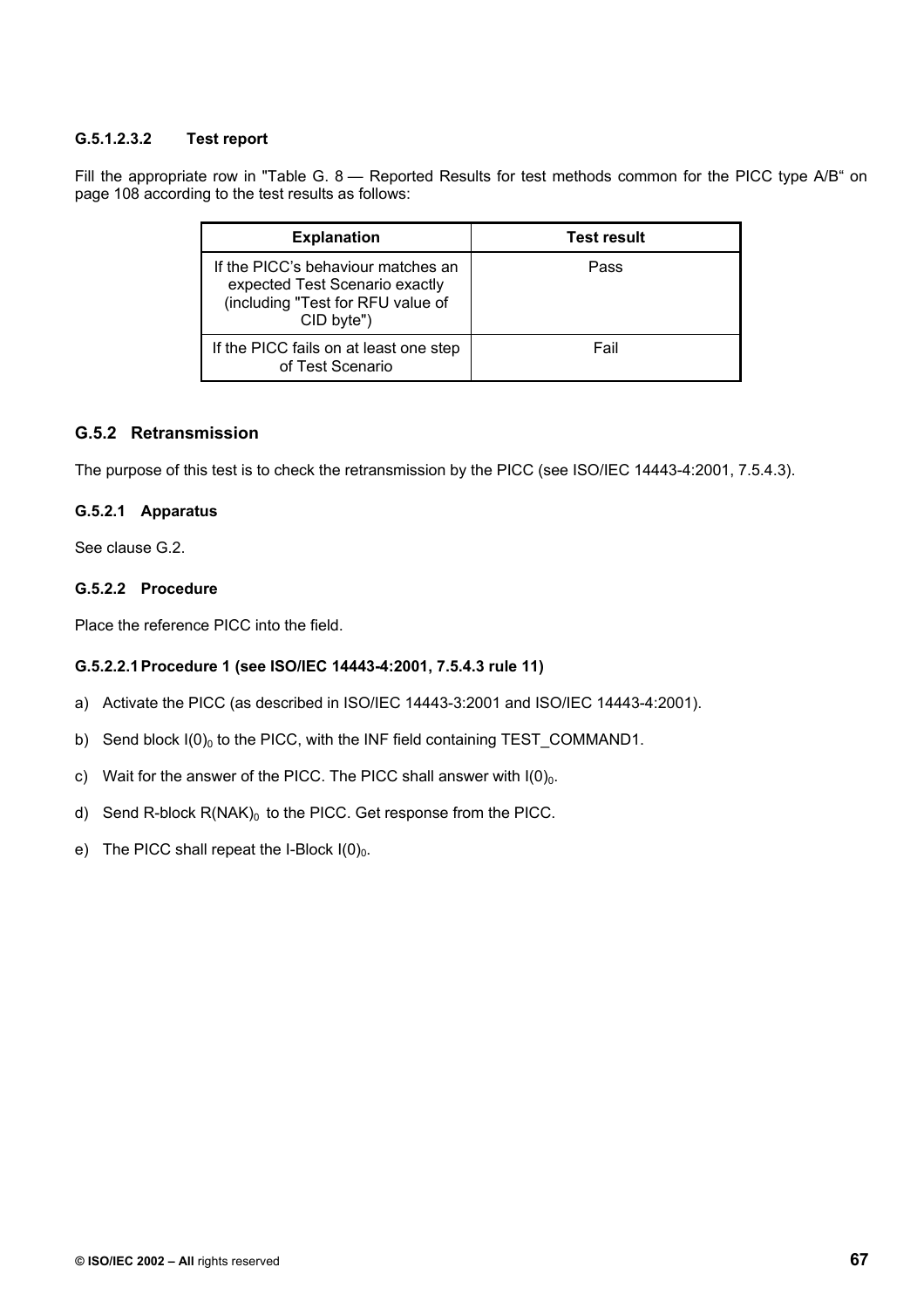| <b>PICC-test-apparatus</b>                     | <b>PICC</b>                                   |
|------------------------------------------------|-----------------------------------------------|
| $I(0)_0$ (INF=TEST_COMMAND1)                   |                                               |
|                                                | $I(0)_0$ (INF=the answer to<br>TEST COMMAND1) |
| $R(NAK)_0$<br>(e.g. 'BA CID CRC' or 'B2 CRC')* |                                               |
|                                                | $I(0)_0$ (INF=the answer to<br>TEST COMMAND1) |

**Test Scenario 4 — Retransmission by the PICC, Procedure 1 (ISO/IEC 14443-4:2001, 7.5.4.3 rule 11)** 

\* NOTE For the PICC supporting CID, the left option must be used. For the PICC not supporting CID, the right option must be used.

### **G.5.2.2.1.1 Expected result**

The PICC behaivior is expected according to the Test Scenario 4.

### **G.5.2.2.1.2 Test report**

Fill the appropriate row in "Table G. 8 — Reported Results for test methods common for the PICC type A/B" on page 108 according to the test results as follows:

| <b>Explanation</b>                                                                                                      | <b>Test result</b> |
|-------------------------------------------------------------------------------------------------------------------------|--------------------|
| If the PICC's behaviour matches an<br>expected Test Scenario exactly<br>(including "Test for RFU value of<br>CID byte") | Pass               |
| If the PICC fails on at least one step<br>of Test Scenario                                                              | Fail               |

### **G.5.2.2.2 Procedure 2 (ISO/IEC 14443-4:2001, 7.5.4.2 rule 11)**

- a) Activate the PICC (as described in ISO/IEC 14443-3:2001 and ISO/IEC 14443-4:2001).
- b) Send block  $I(0)_0$  to the PICC, with the INF field containing TEST COMMAND1.
- c) Wait for the answer of the PICC. The PICC shall answer with  $I(0)<sub>0</sub>$ .
- d) Send an erroneous block to the PICC.
- e) If the PICC does not start sending a block within Frame Waiting Time then send the correct R-block  $R(NAK)_0$  to the PICC..
- f) Record the response of the PICC. The PICC shall answer with  $I(0)<sub>0</sub>$ .
- g) Send R-block  $R(NAK)_0$  to the PICC. Get response from the PICC.
- h) The PICC shall repeat the I-Block  $I(0)_0$ .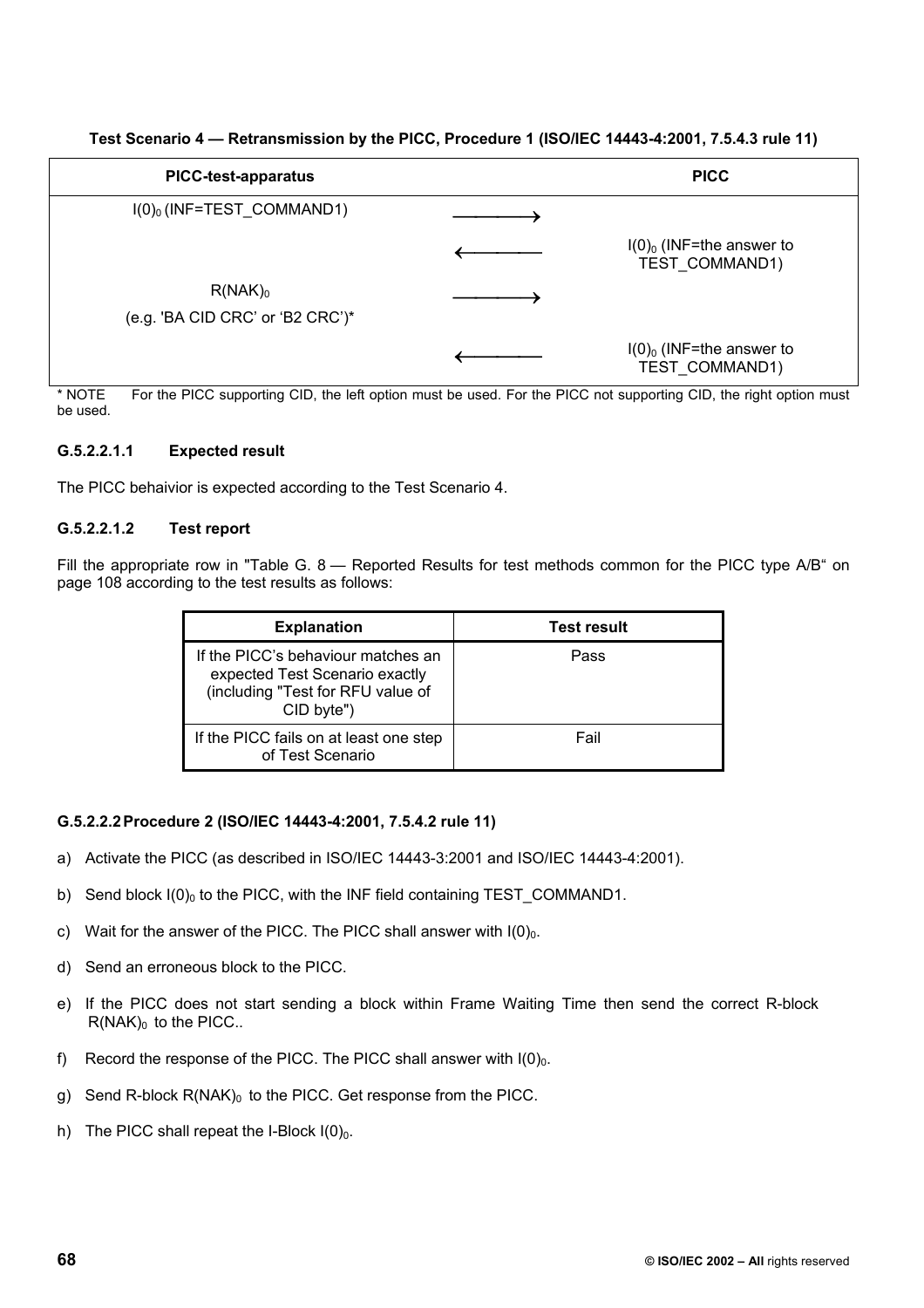| <b>PICC-test-apparatus</b>                                     | <b>PICC</b>                                   |
|----------------------------------------------------------------|-----------------------------------------------|
| $I(0)_0$ (INF=TEST_COMMAND1)                                   |                                               |
|                                                                | $I(0)_0$ (INF=the answer to<br>TEST COMMAND1) |
| I(0) <sub>1</sub> (INF=TEST_COMMAND1, CRC= wrong)              |                                               |
|                                                                | Mute                                          |
| $R(NAK)_0$<br>(e.g. 'BA CID CRC' or 'B2 CRC')*                 |                                               |
|                                                                | $I(0)_0$ (INF=the answer to<br>TEST COMMAND1) |
| $R(NAK)_0$<br>(e.g. 'BA CID CRC' or 'B2 CRC')*                 |                                               |
| $\sim$ $\sim$ $\sim$ $\sim$<br>$\cdots$ $\cdots$<br>$-\cdot -$ | $I(0)_0$ (INF=the answer to<br>TEST_COMMAND1) |

**Test Scenario 5 —Retransmission by the PICC, Procedure 2 (ISO/IEC 14443-4:2001, 7.5.4.2 rule 11)** 

\* NOTE For the PICC supporting CID, the left option must be used. For the PICC not supporting CID, the right option must be used.

### **G.5.2.2.2.1 Expected result**

The PICC behaivior is expected according to the Test Scenario 5.

### **G.5.2.2.2.2 Test report**

Fill the appropriate row in "Table G. 8 — Reported Results for test methods common for the PICC type A/B" on page 108 according to the test results as follows:

| <b>Explanation</b>                                                                                                      | <b>Test result</b> |
|-------------------------------------------------------------------------------------------------------------------------|--------------------|
| If the PICC's behaviour matches an<br>expected Test Scenario exactly<br>(including "Test for RFU value of<br>CID byte") | Pass               |
| If the PICC fails on at least one step<br>of Test Scenario                                                              | Fail               |

### **G.5.2.2.3 Procedure 3 (with chaining)**

- a) Activate the PICC (as described in ISO/IEC 14443-3:2001 and ISO/IEC 14443-4:2001).
- b) Send block  $I(1)<sub>0</sub>$  to the PICC, with the INF field containing the first chain of TEST COMMAND1.
- c) Wait for the answer of the PICC. The PICC shall answer with  $R(ACK)<sub>0</sub>$ .
- d) Send an erroneous block to the PICC.
- e) If the PICC does not start sending a block within Frame Waiting Time then send the correct R-block  $R(NAK)<sub>1</sub>$  to the PICC.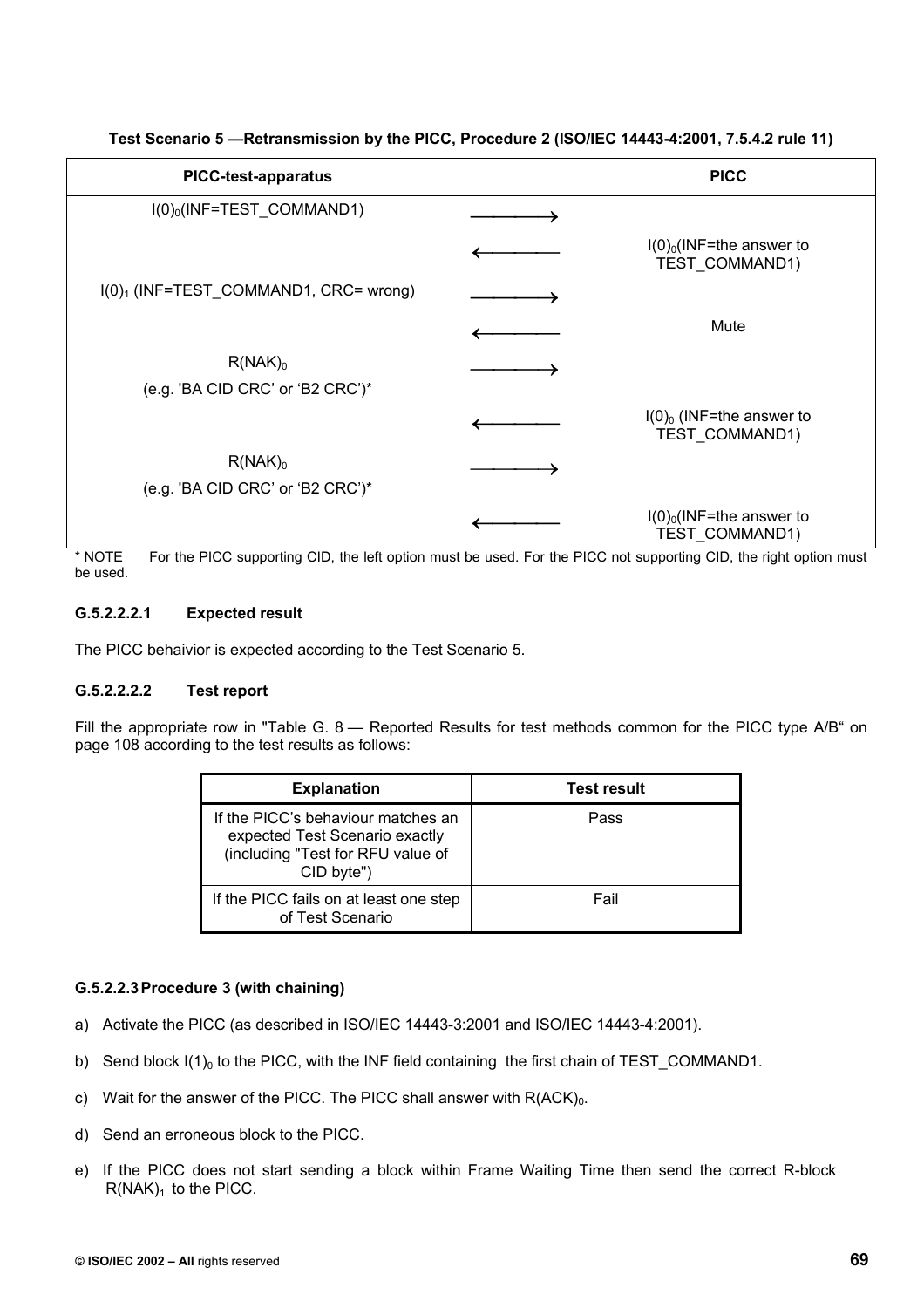- f) Record the response of the PICC. The PICC shall repeat the R-Block  $R(ACK)_0$ .
- g) Send I-block  $I(0)_1$  with the INF field containing the last chain of TEST\_COMMAND1.
- h) Get response from the PICC. The PICC shall answer with the I-Block  $I(0)<sub>1</sub>$ .

# **Test Scenario 6 — Retransmission by the PICC, Procedure 3 (with chaining)**

| <b>PICC-test-apparatus</b>                                                                | <b>PICC</b>                                              |
|-------------------------------------------------------------------------------------------|----------------------------------------------------------|
| $I(1)0$ (INF = the first chain includes the first bytes of :<br>TEST_COMMAND1)            |                                                          |
|                                                                                           | $R(ACK)_0$<br>(e.g. 'AA CID CRC' or 'A2 CRC')            |
| $I(0)1(INF = the last chain includes the rest bytes of :$<br>TEST_COMMAND1) ( CRC= wrong) |                                                          |
|                                                                                           | Mute                                                     |
| R(NAK) <sub>1</sub><br>(e.g. 'BB CID CRC' or 'B3 CRC') *                                  |                                                          |
|                                                                                           | $R(ACK)_0$<br>(e.g. 'AA CID CRC' or 'A2 CRC')            |
| $I(0)1(INF = the last chain includes the rest bytes of :$<br>TEST COMMAND1)               |                                                          |
|                                                                                           | $I(0)$ <sub>1</sub> (INF=the answer to<br>TEST_COMMAND1) |

\* NOTE For the PICC supporting CID, the left option must be used. For the PICC not supporting CID, the right option must be used.

# **G.5.2.2.3.1 Expected result**

The PICC behaivior is expected according to the Test Scenario 6.

# **G.5.2.2.3.2 Test report**

Fill the appropriate row in "Table G. 8 - Reported Results for test methods common for the PICC type A/B" on page 108 according to the test results as follows:

| <b>Explanation</b>                                                                                                      | Test result |
|-------------------------------------------------------------------------------------------------------------------------|-------------|
| If the PICC's behaviour matches an<br>expected Test Scenario exactly<br>(including "Test for RFU value of<br>CID byte") | Pass        |
| If the PICC fails on at least one step<br>of Test Scenario                                                              | Fail        |

# **G.5.2.2.4 Procedure 4 (with chaining) (see ISO/IEC 14443-4:2001, Informative Annex B, Scenario 17)**

a) Activate the PICC (as described in ISO/IEC 14443-3:2001 and ISO/IEC 14443-4:2001).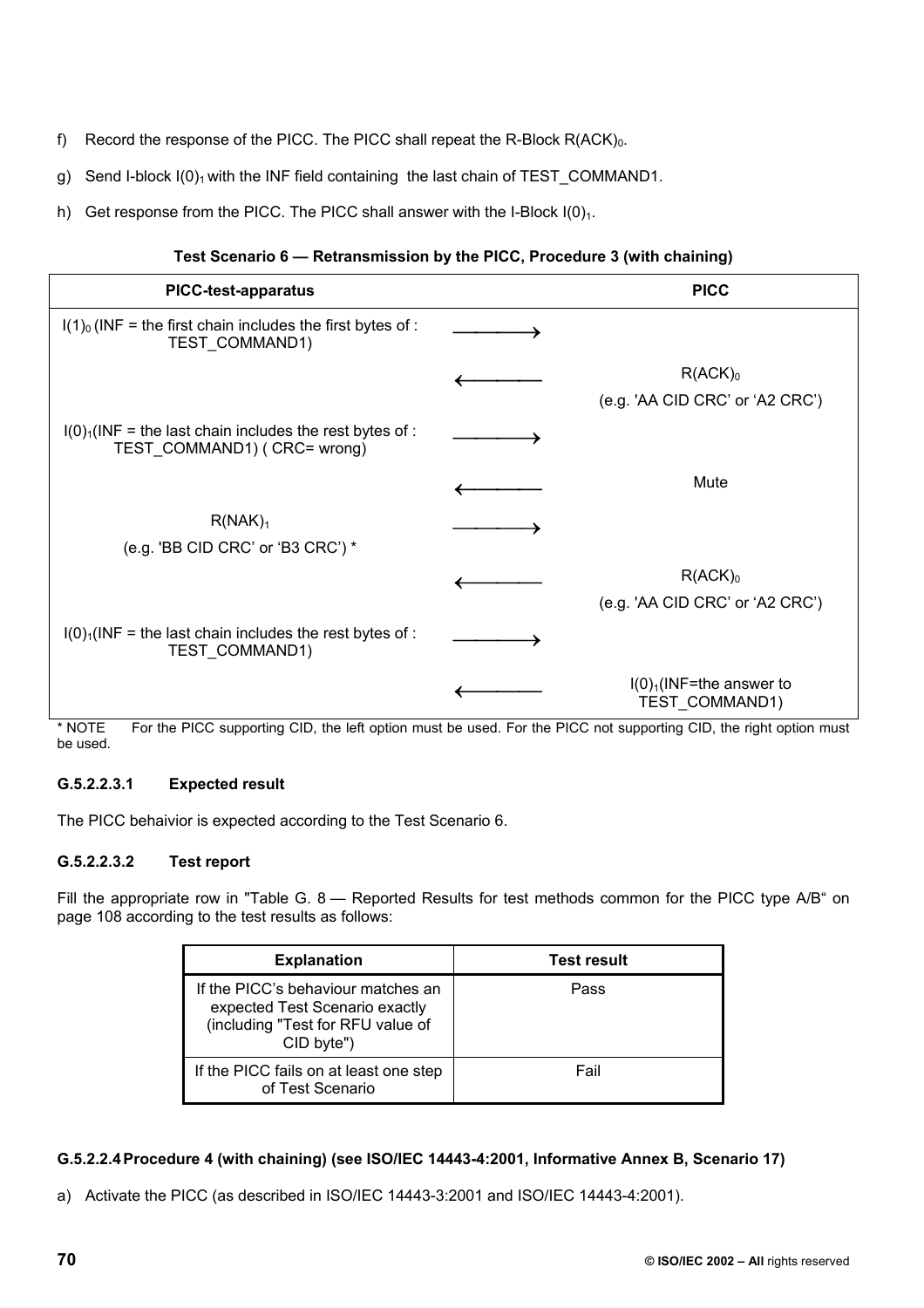- b) Send block  $I(1)_0$  to the PICC, with the INF field containing the first chain of the TEST COMMAND1.
- c) Wait for the answer of the PICC. The PICC shall answer with  $R(ACK)<sub>0</sub>$ .
- d) Send an erroneous block  $I(1)<sub>1</sub>$  to the PICC.
- e) If the PICC does not start sending a block within Frame Waiting Time then send the correct R-block  $R(NAK)<sub>1</sub>$  to the PICC.
- f) Record the response of the PICC. The PICC shall answer with the R-Block  $R(ACK)_0$ .
- g) Send I-block  $I(1)_1$  with the INF field containing a continue of the TEST COMMAND1.
- h) Get response from the PICC. The PICC shall answer with the R-Block  $R(ACK)_1$ .
- i) Send I-block  $I(0)<sub>1</sub>$  with the INF field containing the last chain of TEST\_COMMAND1.
- j) Get response from the PICC. The PICC shall answer with the I-Block  $I(0)_1$ .

### **Test Scenario 7 — Retransmission by the PICC, Procedure 4 (with chaining) (ISO/IEC 14443-4:2001, Informative Annex B, Scenario 17)**

| <b>PICC-test-apparatus</b>                                                     | <b>PICC</b>                                   |
|--------------------------------------------------------------------------------|-----------------------------------------------|
| $I(1)0$ (INF = the first chain includes the first bytes of :<br>TEST_COMMAND1) |                                               |
|                                                                                | $R(ACK)_0$                                    |
|                                                                                | (e.g. 'AA CID CRC' or 'A2 CRC')               |
| $I(1)1(INF = the next chain includes next bytes of$<br>TEST_COMMAND1)          |                                               |
| $(CRC = Wrong)$                                                                |                                               |
|                                                                                | Mute                                          |
| R(NAK) <sub>1</sub>                                                            |                                               |
| (e.g. 'BB CID CRC' or 'B3 CRC') *                                              |                                               |
|                                                                                | $R(ACK)_0$                                    |
|                                                                                | (e.g. 'AA CID CRC' or 'A2 CRC')               |
| $I(1)1(INF = the previous chain includes bytes of$<br>TEST COMMAND1)           |                                               |
|                                                                                | R(ACK) <sub>1</sub>                           |
|                                                                                | (e.g. 'AB CID CRC' or 'A3 CRC')               |
| $I(0)_0$ (INF = the last chain includes the rest bytes of<br>TEST_COMMAND1)    |                                               |
|                                                                                | $I(0)_0$ (INF=the answer to<br>TEST_COMMAND1) |

\* NOTE For the PICC supporting CID, the left option must be used. For the PICC not supporting CID, the right option must be used.

## **G.5.2.2.4.1 Expected result**

The PICC behaivior is expected according to the Test Scenario 7.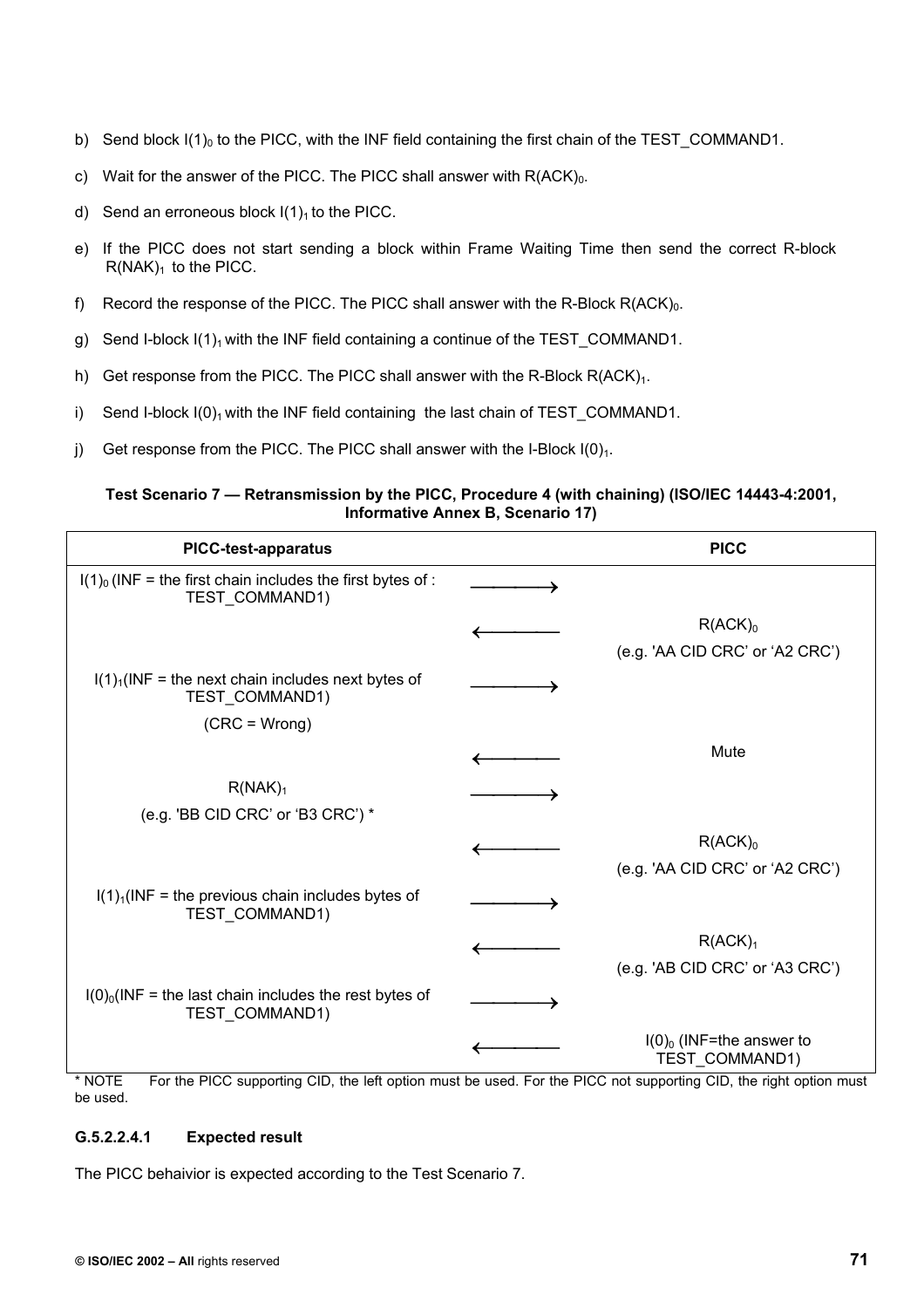## **G.5.2.2.4.2 Test report**

Fill the appropriate row in "Table G. 8 - Reported Results for test methods common for the PICC type A/B" on page 108 according to the test results as follows:

| <b>Explanation</b>                                                                                                      | <b>Test result</b> |
|-------------------------------------------------------------------------------------------------------------------------|--------------------|
| If the PICC's behaviour matches an<br>expected Test Scenario exactly<br>(including "Test for RFU value of<br>CID byte") | Pass               |
| If the PICC fails on at least one step<br>of Test Scenario                                                              | Fail               |

## **G.5.2.2.5 Procedure 5 (ISO/IEC 14443-4:2001, 7.5.4.2 rule 11, Informative Annex B, Scenario 12)**

- a) Activate the PICC (as described in ISO/IEC 14443-3:2001 and ISO/IEC 14443-4:2001).
- b) Send block  $I(0)_0$  to the PICC, with the INF field containing TEST COMMAND3.
- c) Wait for the answer of the PICC. The PICC shall answer with S(WTX) request. Please ensure, that WTXM value do not have values 0 and 60 to 63 (RFU).
- d) Send an erroneous S(WTX) response block to the PICC (block with wrong CRC).
- e) If the PICC does not start sending a block within Frame Waiting Time then send the correct R-block  $R(NAK)_0$  to the PICC..
- f) Record the response of the PICC. The PICC shall retransmit the S(WTX) request.
- g) Send S(WTX) response block to the PICC.
- h) Get response from the PICC. The PICC shall answer with the I-Block  $I(0)_0$ .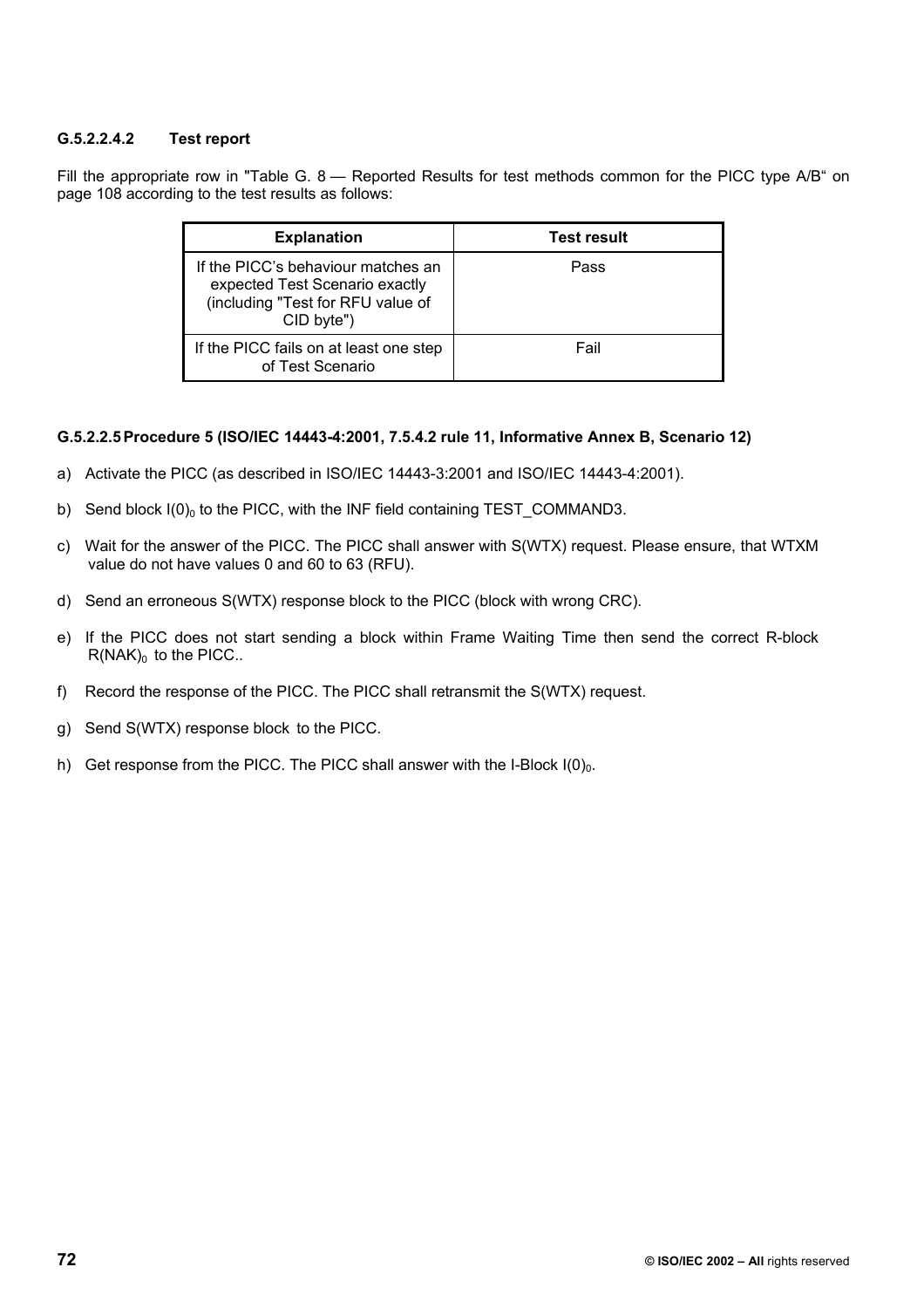#### **Test Scenario 8 —Retransmission by the PICC, Procedure 5 (ISO/IEC 14443-4:2001, 7.5.4.2 rule 11, Informative Annex B, Scenario 12)**

| <b>PICC-test-apparatus</b>                     | <b>PICC</b>                                   |
|------------------------------------------------|-----------------------------------------------|
| I(0) <sub>0</sub> (INF=TEST_COMMAND3)          |                                               |
|                                                | S(WTX) request                                |
| S(WTX) response (CRC= wrong)                   |                                               |
|                                                | Mute                                          |
| $R(NAK)_0$<br>(e.g. 'BA CID CRC' or 'B2 CRC')* |                                               |
|                                                | S(WTX) request                                |
| S(WTX) response                                |                                               |
|                                                | $I(0)_0$ (INF=the answer to<br>TEST_COMMAND3) |

\* NOTE For the PICC supporting CID, the left option must be used. For the PICC not supporting CID, the right option must be used.

## **G.5.2.2.5.1 Expected result**

The PICC behaivior is expected according to the Test Scenario 8.

## **G.5.2.2.5.2 Test report**

Fill the appropriate row in "Table G. 8 — Reported Results for test methods common for the PICC type A/B" on page 108 according to the test results as follows:

| <b>Explanation</b>                                                                                                      | <b>Test result</b> |
|-------------------------------------------------------------------------------------------------------------------------|--------------------|
| If the PICC's behaviour matches an<br>expected Test Scenario exactly<br>(including "Test for RFU value of<br>CID byte") | Pass               |
| If the PICC fails on at least one step<br>of Test Scenario                                                              | Fail               |

## **G.5.3 Reactions of the PICC to transmission errors**

The purpose of this test is to analyze the reaction of the PICC to transmission errors (frame error or CRC error as described in ISO/IEC 14443-4:2001 7.5.5).

Erroneous block: block, which suffered a transmission error, i.e. frame error or an error in the epilogue.

## **G.5.3.1 Apparatus**

See clause G.2.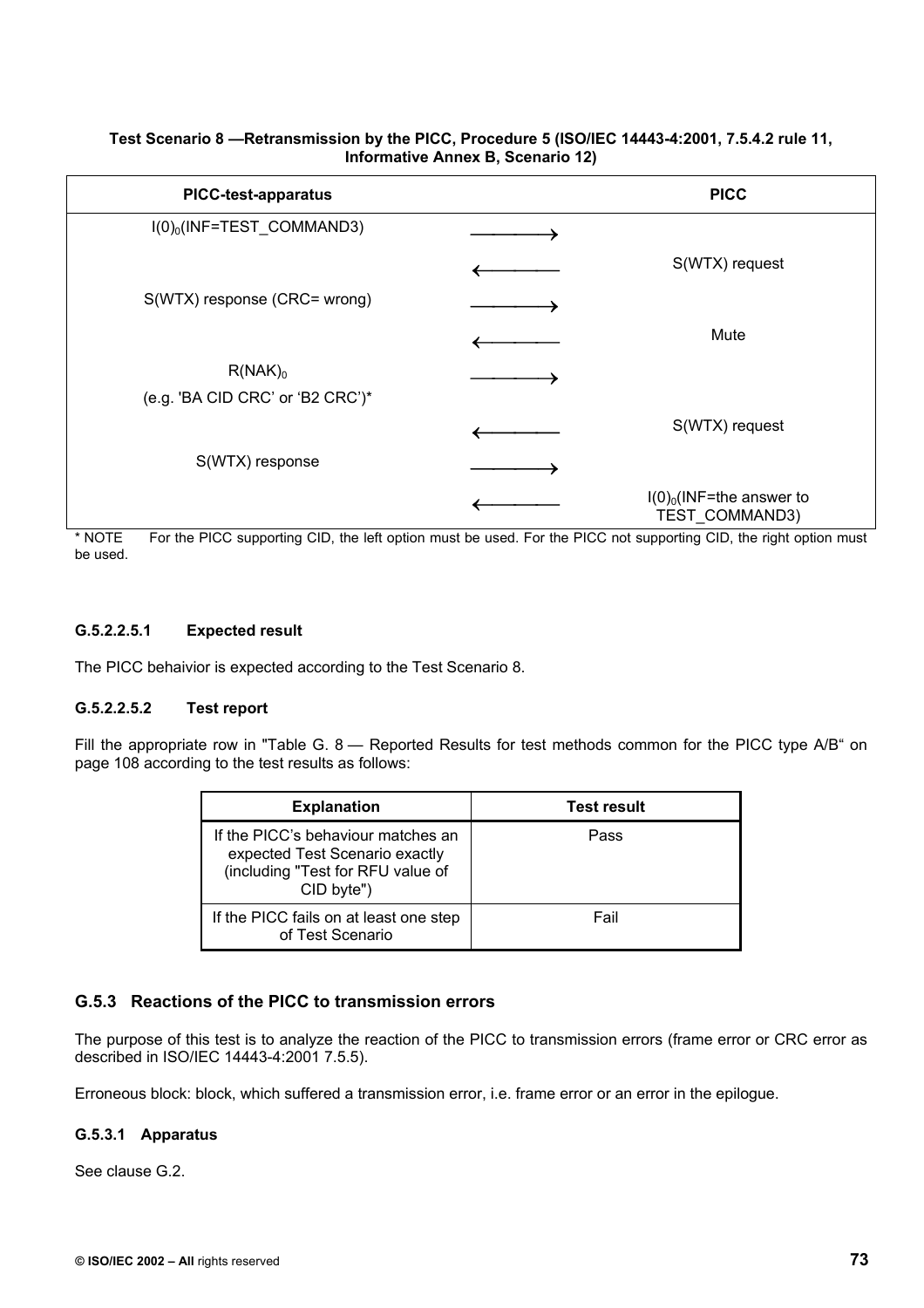## **G.5.3.2 Procedure**

## **G.5.3.2.1 Procedure 1**

Place the reference PICC into the field.

- a) Activate the PICC (as described in ISO/IEC 14443-3:2001 and ISO/IEC 14443-4:2001).
- b) Send block  $I(0)_0$  to the PICC, with the INF field containing TEST COMMAND2.
- c) PICC shall answer with I-Block, indicating chaining:  $I(1)<sub>0</sub>$ .
- d) Send an erroneous block  $R(ACK)_1$  to the PICC.
- e) If the PICC does not start sending a block within Frame Waiting Time then send the R-block  $R(ACK)<sub>1</sub>$  to the PICC.
- f) Wait for the answer of the PICC. The PICC shall answer with  $I(0)<sub>1</sub>$ .

#### **Test Scenario 9 — Reactions of the PICC to transmission errors**

| <b>PICC-test-apparatus</b>       | <b>PICC</b>       |
|----------------------------------|-------------------|
| $I(0)_0$ (INF=TEST_COMMAND2)     |                   |
|                                  | $I(1)_{0}$        |
| $R(ACK)1$ (CRC = wrong)          |                   |
| (e.g. 'AB CID CRC' or 'A3 CRC')* |                   |
|                                  | Mute              |
| R(ACK) <sub>1</sub>              |                   |
| (e.g. 'AB CID CRC' or 'A3 CRC')* |                   |
|                                  | I(0) <sub>1</sub> |

\* NOTE For the PICC supporting CID, the left option must be used. For the PICC not supporting CID, the right option must be used.

## **G.5.3.2.1.1 Expected result**

The PICC behaivior is expected according to the Test Scenario 9.

## **G.5.3.2.1.2 Test report**

Fill the appropriate row in "Table G. 8 — Reported Results for test methods common for the PICC type A/B" on page 108 according to the test results as follows: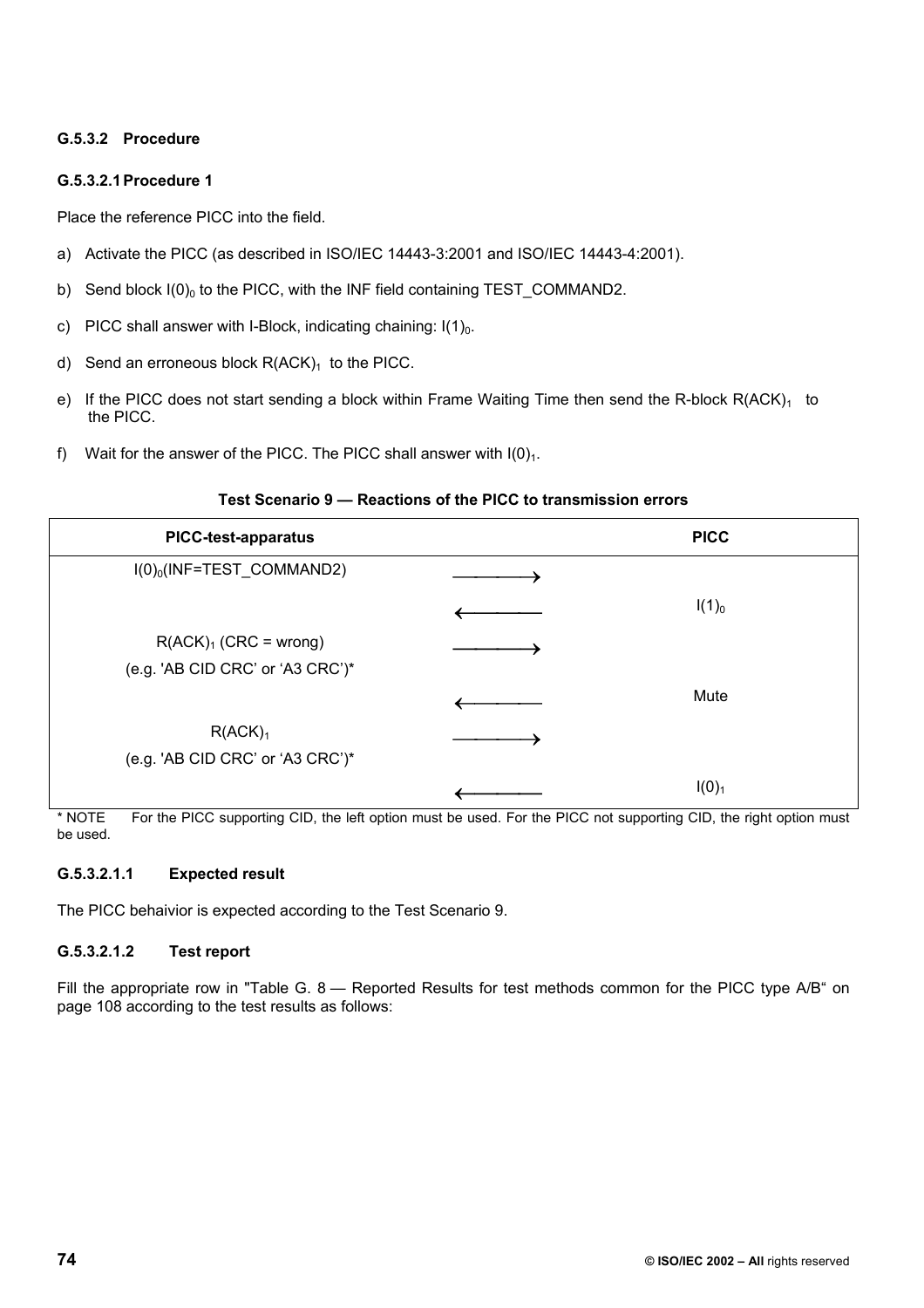| <b>Explanation</b>                                                                                                      | <b>Test result</b> |
|-------------------------------------------------------------------------------------------------------------------------|--------------------|
| If the PICC's behaviour matches an<br>expected Test Scenario exactly<br>(including "Test for RFU value of<br>CID byte") | Pass               |
| If the PICC fails on at least one step<br>of Test Scenario                                                              | Fail               |

#### **G.5.3.2.2 Procedure 2 (ISO/IEC 14443-3:2001, Informative Annex B, Scenario 19)**

- a) Activate the PICC (as described in ISO/IEC 14443-3:2001 and ISO/IEC 14443-4:2001).
- b) Send block  $I(0)_0$  to the PICC, with the INF field containing TEST\_COMMAND2.
- c) PICC shall answer with I-Block, indicating chaining:  $I(1)<sub>0</sub>$ .
- d) Send an erroneous block  $R(ACK)_1$  to the PICC.
- e) If the PICC does not start sending a block within Frame Waiting Time then send the R-block  $R(ACK)<sub>1</sub>$  to the PICC.
- f) Wait for the answer of the PICC. The PICC shall answer with  $I(1)<sub>1</sub>$ .
- g) Send the R-block  $R(ACK)_0$  to the PICC.
- h) Wait for the answer of the PICC. The PICC shall answer with  $I(0)_0$ .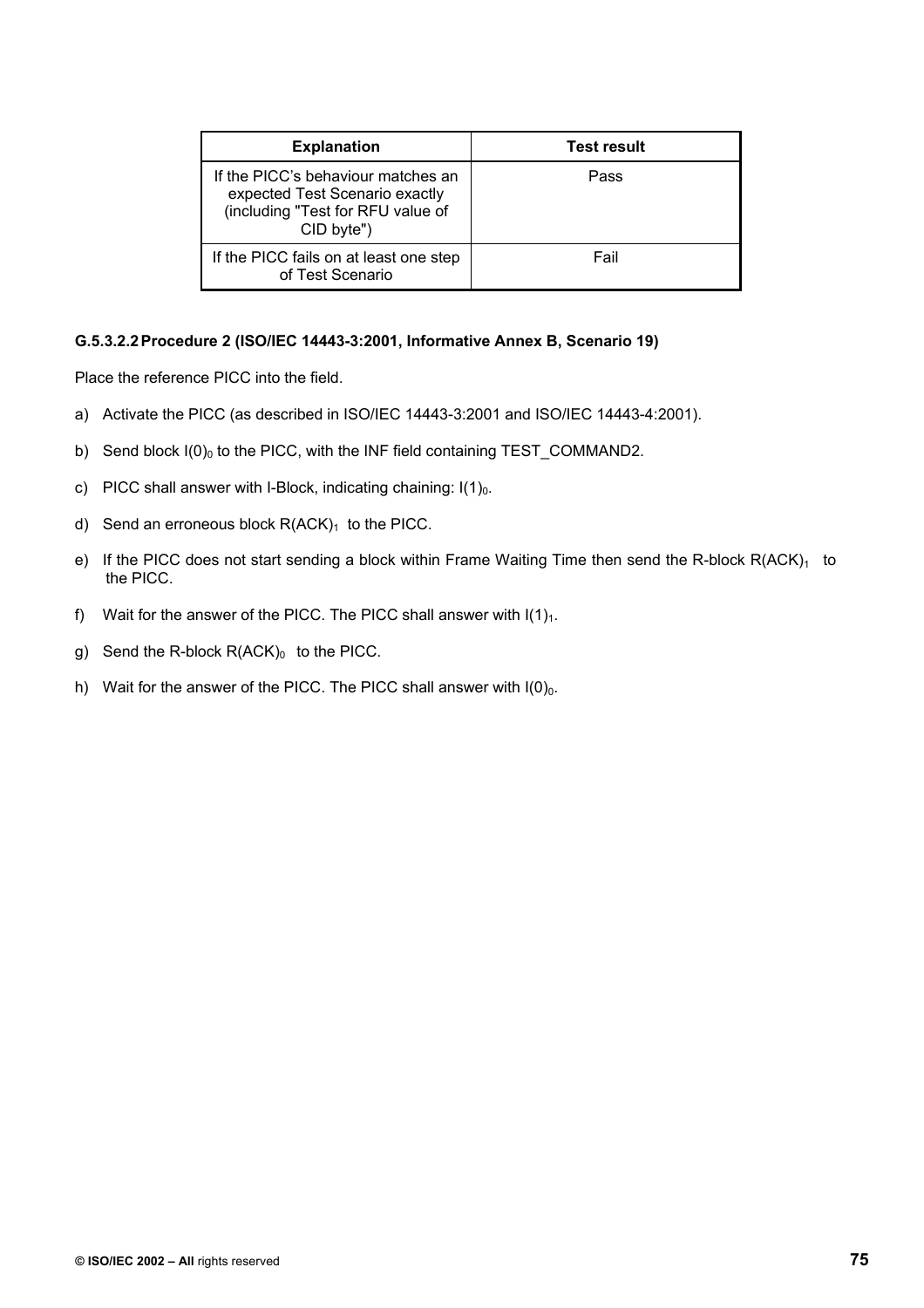| <b>PICC-test-apparatus</b>                                                       | <b>PICC</b>                                                                       |
|----------------------------------------------------------------------------------|-----------------------------------------------------------------------------------|
| I(0) <sub>0</sub> (INF=TEST_COMMAND2)                                            |                                                                                   |
|                                                                                  | $I(1)0(INF = the first chain of the answer)$<br>to TEST COMMAND2)                 |
| $R(ACK)1$ (CRC = wrong)                                                          |                                                                                   |
| (e.g. 'AB CID CRC' or 'A3 CRC')*                                                 |                                                                                   |
|                                                                                  | Mute                                                                              |
| R(ACK) <sub>1</sub>                                                              |                                                                                   |
| (e.g. 'AB CID CRC' or 'A3 CRC')*                                                 |                                                                                   |
|                                                                                  | $I(1)1(INF = the next chain of the answer)$<br>to TEST COMMAND2)                  |
| $R(ACK)_0$                                                                       |                                                                                   |
| (e.g. 'AA CID CRC' or 'A2 CRC')*                                                 |                                                                                   |
| $\sim$ $\sim$ $\sim$<br>$+ + - -$<br>$\mathbf{m}$<br>$\cdot$ $\cdot$<br>$\cdots$ | $I(0)_0$ (INF = the last chain of the answer<br>to TEST COMMAND2)<br>$\mathbf{m}$ |

## **Test Scenario 10 — Reactions of the PICC to transmission errors (ISO/IEC 14443-4:2001, Informative Annex B, Scenario 19)**

NOTE For the PICC supporting CID, the left option must be used. For the PICC not supporting CID, the right option must be used.

## **G.5.3.2.2.1 Expected result**

The PICC behaivior is expected according to the Test Scenario 10.

## **G.5.3.2.2.2 Test report**

Fill the appropriate row in "Table G. 8 — Reported Results for test methods common for the PICC type A/B" on page 108 according to the test results as follows:

| <b>Explanation</b>                                                                                                      | <b>Test result</b> |
|-------------------------------------------------------------------------------------------------------------------------|--------------------|
| If the PICC's behaviour matches an<br>expected Test Scenario exactly<br>(including "Test for RFU value of<br>CID byte") | Pass               |
| If the PICC fails on at least one step<br>of Test Scenario                                                              | Fail               |

## **G.5.3.2.3 Procedure 3 (ISO/IEC 14443-3:2001, Informative Annex B, Scenario 15)**

- a) Activate the PICC (as described in ISO/IEC 14443-3:2001 and ISO/IEC 14443-4:2001).
- b) Send block  $I(0)_0$  to the PICC, with the INF field containing TEST\_COMMAND1.
- c) Wait for the answer of the PICC. The PICC shall answer with  $I(0)_0$ .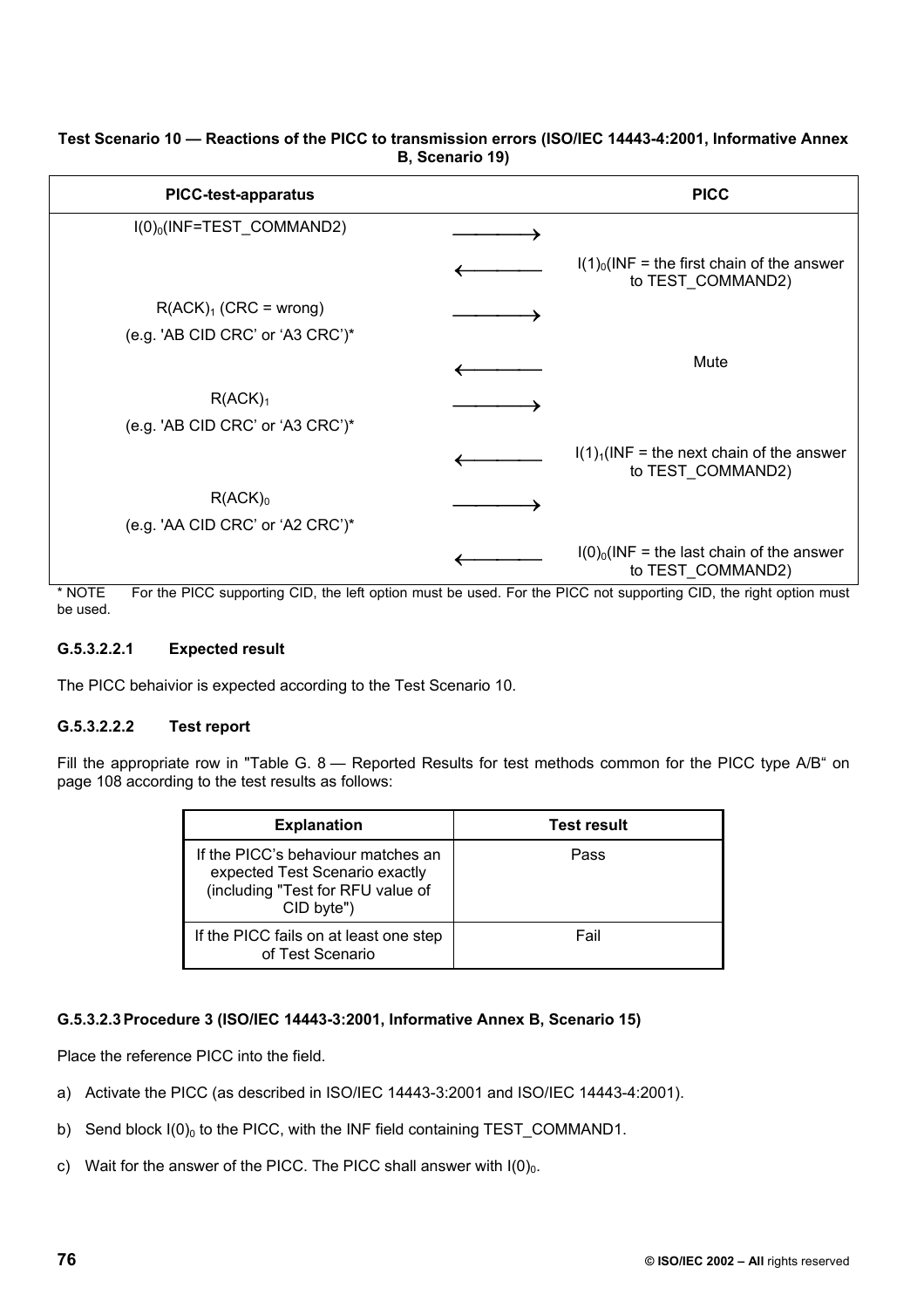- d) Send an erroneous S(DESELECT) request block to the PICC.
- e) If the PICC does not start sending a block within Frame Waiting Time then send the S(DESELECT) request to the PICC.
- f) Wait for the answer of the PICC. The PICC shall answer with S(DESELECT) response.

### **Test Scenario 11 — Reactions of the PICC to transmission errors (ISO/IEC 14443-4:2001, Informative Annex B, Scenario 15)**

| <b>PICC-test-apparatus</b>              | <b>PICC</b>                                   |
|-----------------------------------------|-----------------------------------------------|
| $I(0)$ <sub>0</sub> (INF=TEST_COMMAND1) |                                               |
|                                         | $I(0)_0$ (INF=the answer to<br>TEST COMMAND1) |
| S(DESELECT) request (CRC = wrong)       |                                               |
| 'CA CID CRC' or 'C2 CRC' *              |                                               |
|                                         | Mute                                          |
| S(DESELECT) request                     |                                               |
| 'CA CID CRC' or 'C2 CRC' *              |                                               |
|                                         | S(DESELECT) response                          |
|                                         | 'CA CID CRC' or 'C2 CRC'                      |

\* NOTE For the PICC supporting CID, the left option must be used. For the PICC not supporting CID, the right option must be used.

## **G.5.3.2.3.1 Expected result**

The PICC behaivior is expected according to the Test Scenario 11.

## **G.5.3.2.3.2 Test report**

Fill the appropriate row in "Table G. 8 – Reported Results for test methods common for the PICC type A/B" on page 108 according to the test results as follows:

| <b>Explanation</b>                                                                                                      | <b>Test result</b> |
|-------------------------------------------------------------------------------------------------------------------------|--------------------|
| If the PICC's behaviour matches an<br>expected Test Scenario exactly<br>(including "Test for RFU value of<br>CID byte") | Pass               |
| If the PICC fails on at least one step<br>of Test Scenario                                                              | Fail               |

## **G.5.4 Reactions of the PICC to protocol errors**

The purpose of this test is to analyze the reaction of the PICC to protocol errors (infringement of the protocol rules as described in ISO/IEC 14443-4:2001, 7.1, 7.5.5).

Faulty block: Invalid block with unknown PCB encoding, or PCB not matching with the expected block.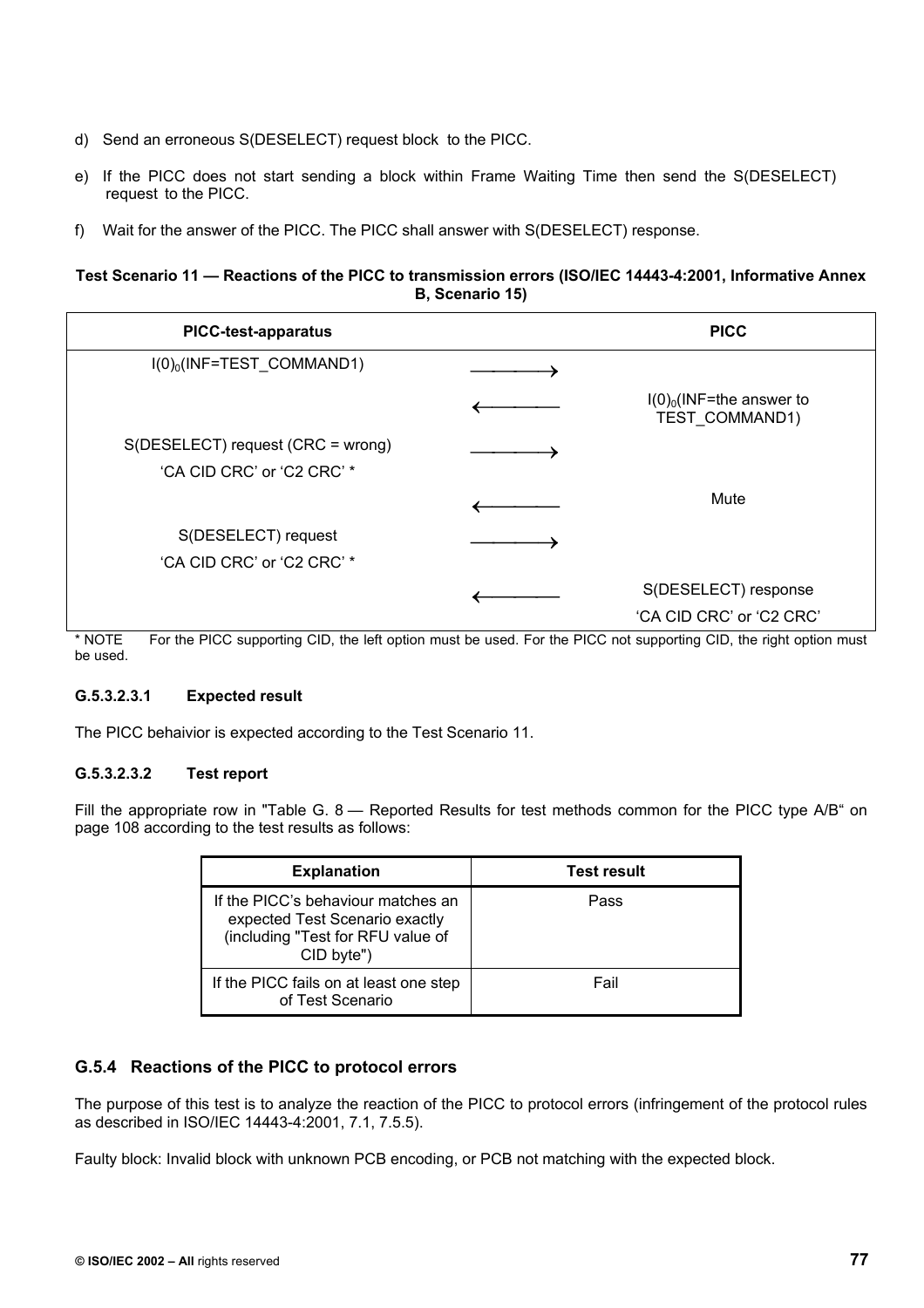## **G.5.4.1 Apparatus**

See clause G.2.

## **G.5.4.2 Procedure (ISO/IEC 14443-4:2001, Informative Annex B, Scenario 6)**

Place the reference PICC into the field.

- a) Activate the PICC (as described in ISO/IEC 14443-3:2001 and ISO/IEC 14443-4:2001).
- b) Send a faulty block (block with unknown PCB encoding: PCB = 0x20) to the PICC.
- c) If the PICC does not start sending a block within Frame Waiting Time then send the R-block  $R(NAK)_0$  to the PICC.
- d) Wait for the answer of the PICC. The PICC shall answer with  $R(ACK)<sub>1</sub>$ .

This test may be repeated with different types of wrong PCB.

### **Test Scenario 12 — Reactions of the PICC to protocol errors (ISO/IEC 14443-4:2001, Informative Annex B, Scenario 6)**

| <b>PICC-test-apparatus</b>                             | <b>PICC</b>                     |
|--------------------------------------------------------|---------------------------------|
| $I(0)$ <sub>0</sub> (unknown PCB encoding: PCB = 0x20) |                                 |
|                                                        | Mute                            |
| $R(NAK)_0$                                             |                                 |
| (e.g. 'BA CID CRC' or 'B2 CRC') $*$                    |                                 |
|                                                        | R(ACK) <sub>1</sub>             |
|                                                        | (e.g. 'AB CID CRC' or 'A3 CRC') |

\* NOTE For the PICC supporting CID, the left option must be used. For the PICC not supporting CID, the right option must be used.

## **G.5.4.3 Expected result**

The PICC behaivior is expected according to the Test Scenario 12.

## **G.5.4.4 Test report**

Fill the appropriate row in "Table G. 8 — Reported Results for test methods common for the PICC type A/B" on page 108 according to the test results as follows: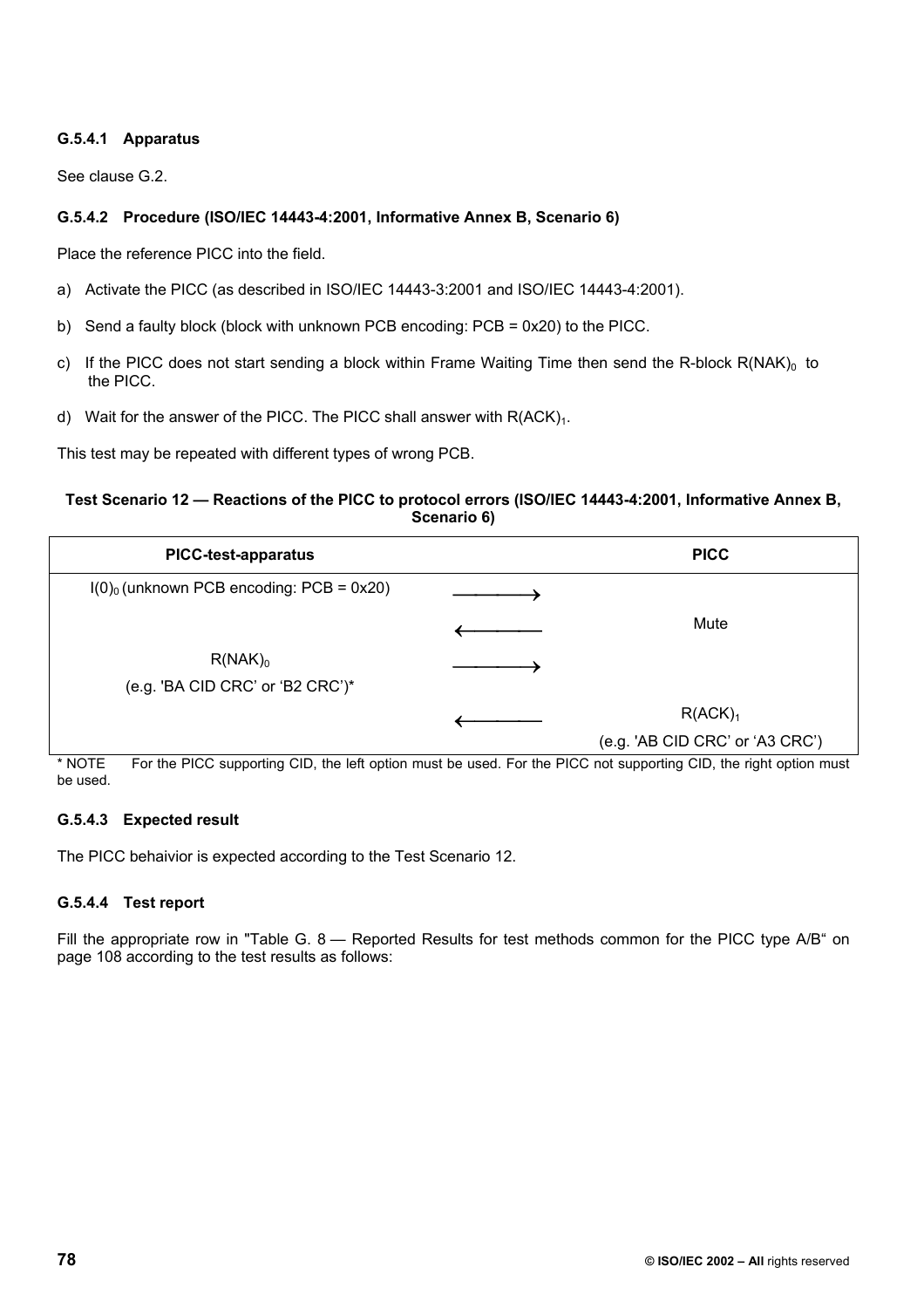| <b>Explanation</b>                                                                                                      | <b>Test result</b> |
|-------------------------------------------------------------------------------------------------------------------------|--------------------|
| If the PICC's behaviour matches an<br>expected Test Scenario exactly<br>(including "Test for RFU value of<br>CID byte") | Pass               |
| If the PICC fails on at least one step<br>of Test Scenario                                                              | Fail               |

## **G.5.5 Reactions of the PICC to the deactivation sequence**

The purpose of this test is to analyse the reaction of the PICC to a deactivation (as described in ISO/IEC 14443- 4:2001: 7.5.5, 8).

The deactivation of the PICC is done by using a DESELECT Command.

#### **G.5.5.1 Apparatus**

See clause G.2.

#### **G.5.5.2 Procedure**

- a) Activate the PICC (as described in ISO/IEC 14443-3:2001 and ISO/IEC 14443-4:2001).
- b) Send an I-block  $I(0)_0$  to the PICC.
- c) Wait for the answer of the PICC. The PICC shall answer with  $I(0)<sub>0</sub>$ .
- d) Send the S-block S(DESELECT) request to the PICC.
- e) Wait for the answer of the PICC. The PICC shall answer with S(DESELECT) response.
- f) Send the S-block S(DESELECT) request to the PICC.
- g) Wait for the answer of the PICC. The PICC shall not answer with S(DESELECT) response because the CID is released.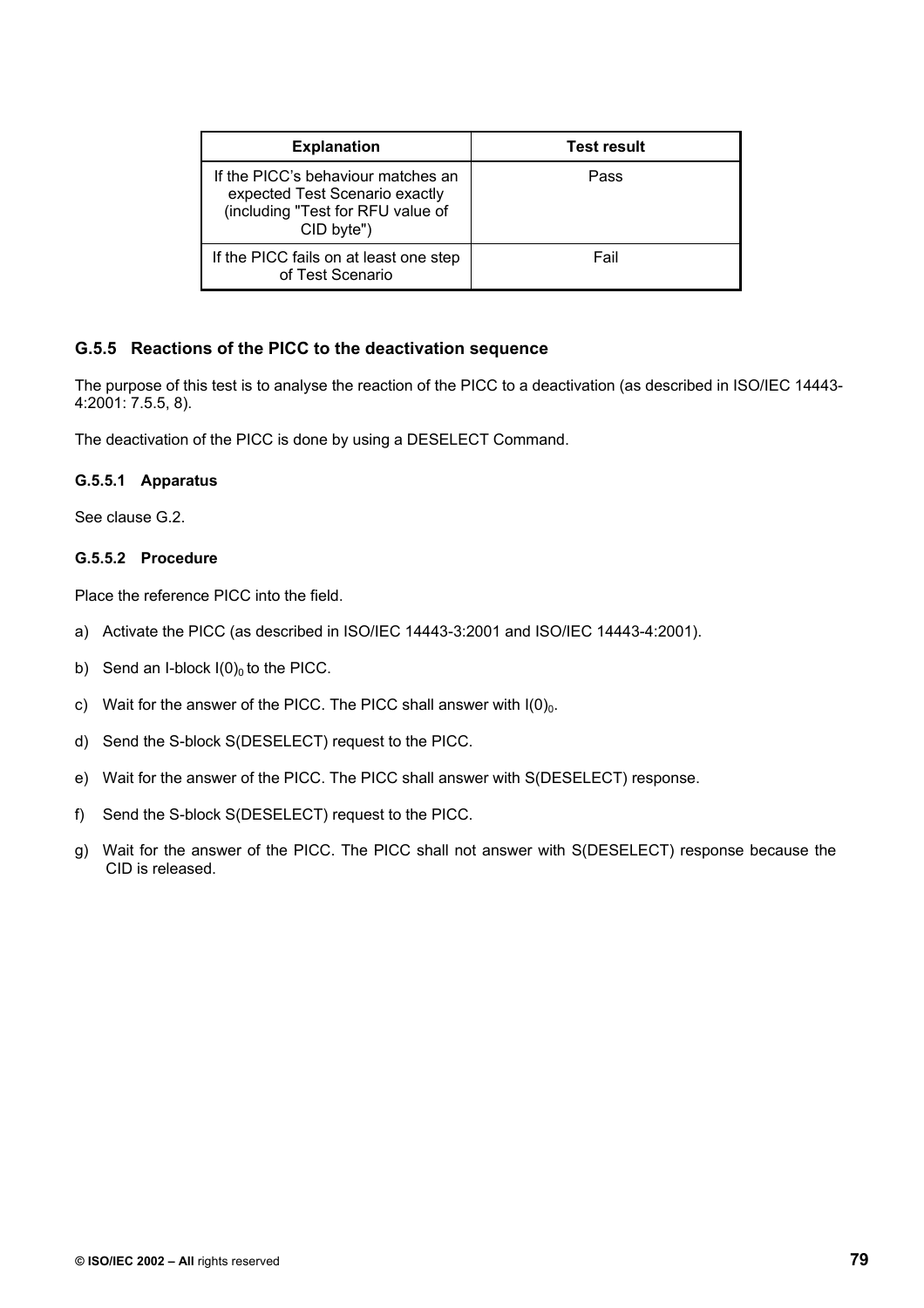| <b>PICC-test-apparatus</b>              | <b>PICC</b>                                          |
|-----------------------------------------|------------------------------------------------------|
| $I(0)$ <sub>0</sub> (INF=TEST_COMMAND1) |                                                      |
|                                         | $I(0)_0$ (INF=the answer to<br><b>TEST COMMAND1)</b> |
| S(DESELECT) request                     |                                                      |
| 'CA CID CRC' or 'C2 CRC' *              |                                                      |
|                                         | S(DESELECT) response                                 |
|                                         | 'CA CID CRC' or 'C2 CRC'                             |
| S(DESELECT) request                     |                                                      |
| 'CA CID CRC' or 'C2 CRC' *              |                                                      |
|                                         | Mute                                                 |

## **Test Scenario 13 — Reaction of the PICC to deactivation sequence**

\* NOTE For the PICC supporting CID, the left option must be used. For the PICC not supporting CID, the right option must be used.

## **G.5.5.2.1.1 Expected result**

The PICC behaivior is expected according to the Test Scenario 13.

## **G.5.5.3 Test report**

Fill the appropriate row in "Table G. 8 - Reported Results for test methods common for the PICC type A/B" on page 108 according to the test results as follows:

| <b>Explanation</b>                                                                                                      | <b>Test result</b> |
|-------------------------------------------------------------------------------------------------------------------------|--------------------|
| If the PICC's behaviour matches an<br>expected Test Scenario exactly<br>(including "Test for RFU value of<br>CID byte") | Pass               |
| If the PICC fails on at least one step<br>of Test Scenario                                                              | Fail               |

## **G.5.6 Deactivation frame waiting time**

The purpose of this test is to determine the timing of the PICC answer during the deactivation sequence (as described in ISO/IEC 14443-4:2001: 8.1).

The deactivation of the PICC is done by using a DESELECT Command.

## **G.5.6.1 Apparatus**

See clause G.2.

## **G.5.6.2 Procedure**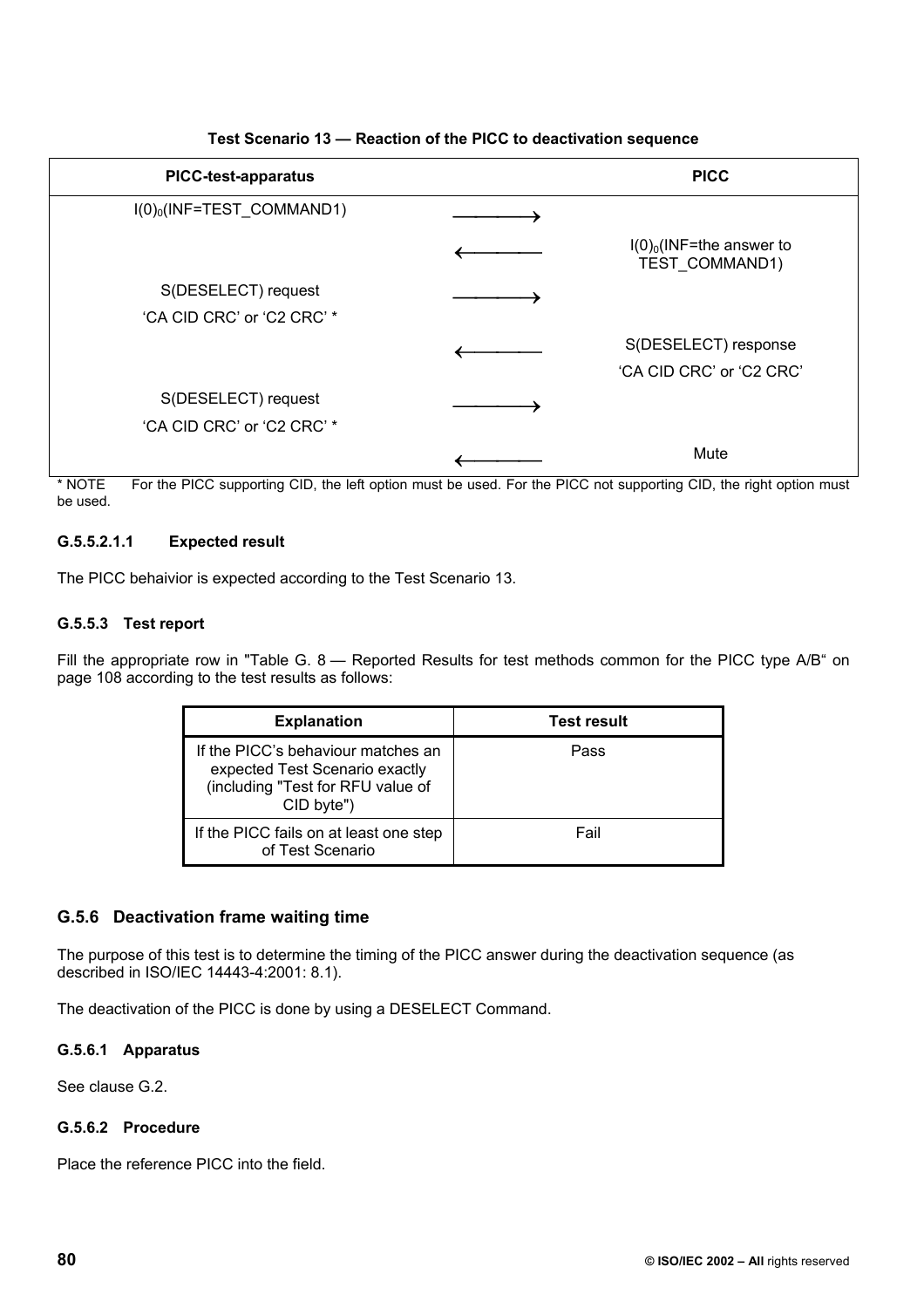- a) Activate the PICC (as described in ISO/IEC 14443-3:2001 and ISO/IEC 14443-4:2001).
- b) Send the S-block S(DESELECT) request to the PICC.
- c) Record the presence, the content and the timing of the PICC S(DESELECT) response.

## **G.5.6.3 Test report**

Report the signal recording. Fill "Table G. 5 — Type B specific timing table" on page 105 with measured value of deactivation frame waiting time (time for the PICC to start sending its S(DESELECT) response).

## **G.5.7 Recovery of a transmission error during deactivation sequence**

The purpose of this test is to analyse the reaction of the PICC to a retrying of deactivation sequence (as described in ISO/IEC 14443-4:2001: 8.2).

The PCD may retry the deactivation sequence when it fails to receive an S(DESELECT) response from the PICC.

## **G.5.7.1 Apparatus**

See clause G.2.

#### **G.5.7.2 Procedure**

- a) Activate the PICC (as described in ISO/IEC 14443-3:2001 and ISO/IEC 14443-4:2001).
- b) Send a faulty block (block with unknown PCB encoding: PCB = 0x20) to the PICC.
- c) If the PICC does not start sending a block within Frame Waiting Time then send the S-block S(DESELECT) request to the PICC.
- d) Wait for the answer of the PICC. The PICC shall answer with S(DESELECT) response. If the PICC-testapparatus received an S(DESELECT) response, stop test at this point.
- e) If the PICC-test-apparatus failed to receive an S(DESELECT) response, send the S-block S(DESELECT) request to the PICC.
- f) Wait for the answer of the PICC. The PICC shall not answer with S(DESELECT) response because the CID is released.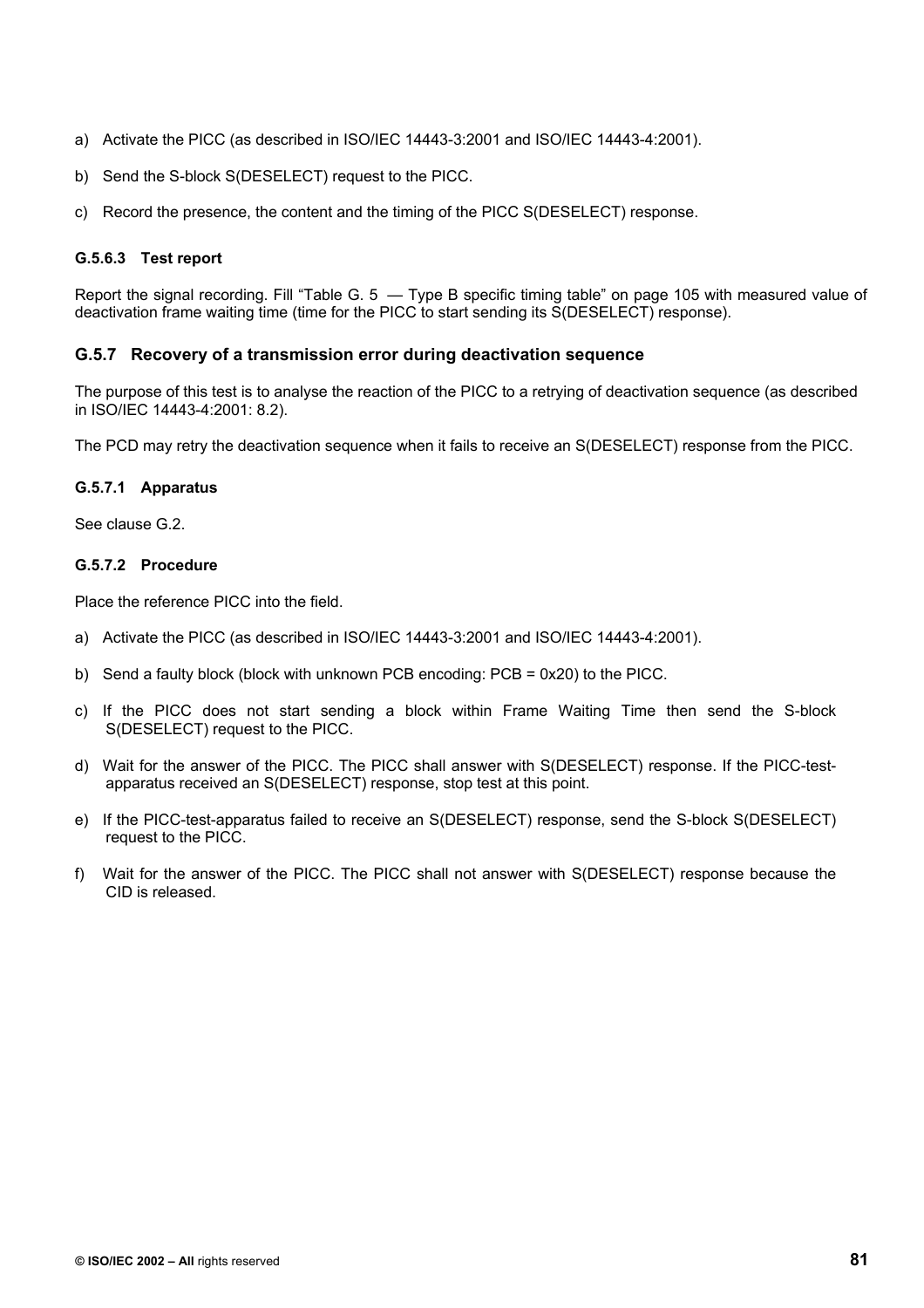| <b>PICC-test-apparatus</b>                                               | <b>PICC</b>              |
|--------------------------------------------------------------------------|--------------------------|
| $I(0)$ <sub>0</sub> (unknown PCB encoding: PCB = 0x20)                   |                          |
|                                                                          | Mute                     |
| S(DESELECT) request                                                      |                          |
| 'CA CID CRC' or 'C2 CRC' *                                               |                          |
|                                                                          | S(DESELECT) response     |
|                                                                          | 'CA CID CRC' or 'C2 CRC' |
| If the PICC-test-apparatus failed to receive an<br>S(DESELECT) response: |                          |
| S(DESELECT) request                                                      |                          |
| 'CA CID CRC' or 'C2 CRC' *                                               |                          |
|                                                                          | Mute                     |

## **Test Scenario 14 — Recovery of a transmission error during deactivation sequence**

\* NOTE For the PICC supporting CID, the left option must be used. For the PICC not supporting CID, the right option must be used.

## **G.5.7.3 Expected result**

The PICC behaivior is expected according to the Test Scenario 14.

## **G.5.7.4 Test report**

Fill the appropriate row in "Table G. 8 — Reported Results for test methods common for the PICC type A/B" on page 108 according to the test results as follows:

| <b>Explanation</b>                                                                                                      | <b>Test result</b> |
|-------------------------------------------------------------------------------------------------------------------------|--------------------|
| If the PICC's behaviour matches an<br>expected Test Scenario exactly<br>(including "Test for RFU value of<br>CID byte") | Pass               |
| If the PICC fails on at least one step<br>of Test Scenario                                                              | Fail               |

## **G.5.8 Error free operations**

The purpose of this test is to analyse the behaviour of the PICC type B in different situations (see ISO/IEC 14443- 4:2001: Informative Annex B, B.2).

## **G.5.8.1 Apparatus**

See clause G.2.

## **G.5.8.2 Procedure**

Place the reference PICC into the field.

During the following procedures only the logical content of the communication shall be recorded.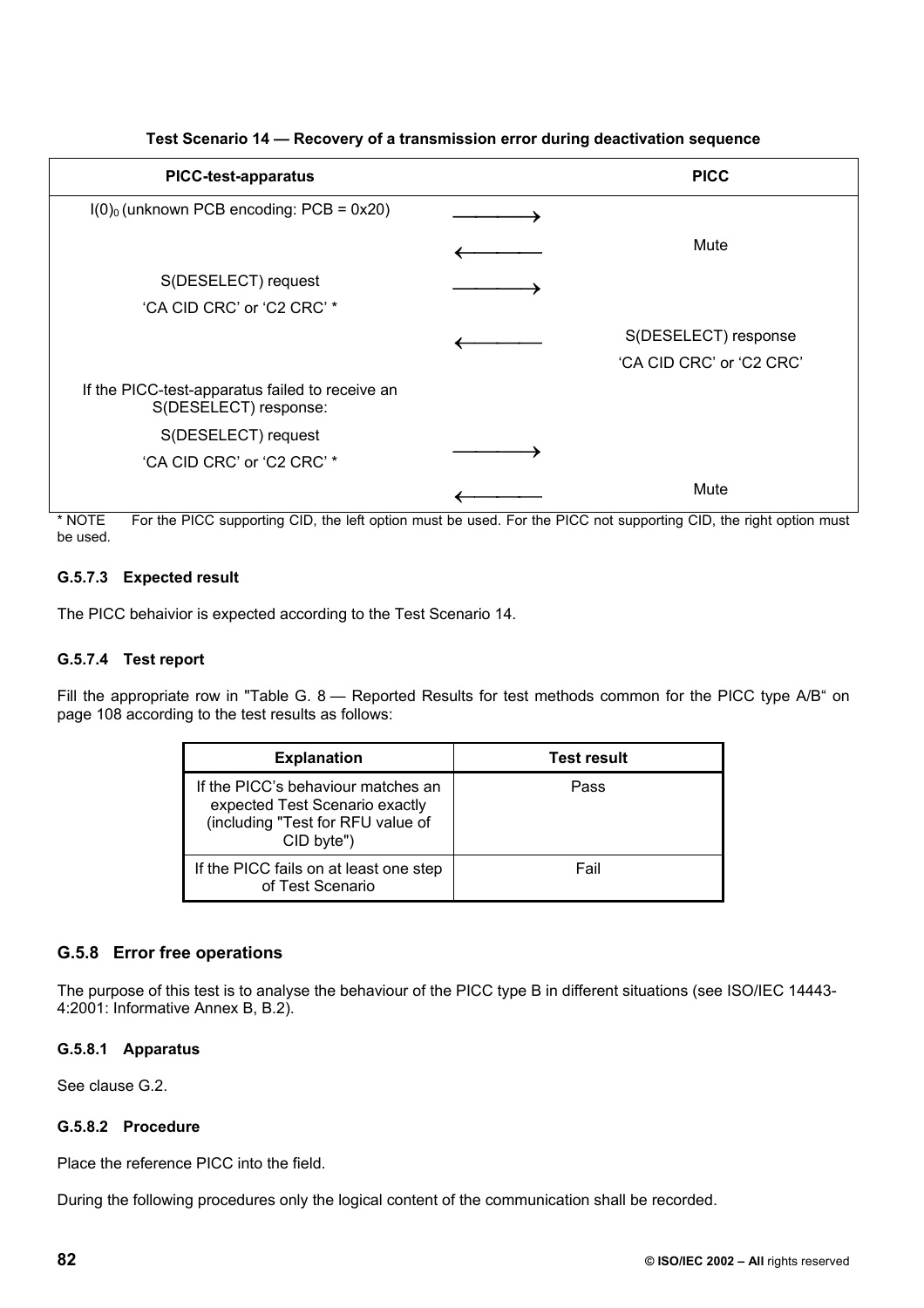## **G.5.8.2.1 Procedure 1 (ISO/IEC 14443-4:2001, Informative Annex B, Scenario 1)**

- a) Activate the PICC (as described in ISO/IEC 14443-3:2001 and ISO/IEC 14443-4:2001).
- b) Send an I-block  $I(0)_0$  to the PICC.
- c) Wait for the answer of the PICC. The PICC shall answer with  $I(0)<sub>0</sub>$ .
- d) Send an I-block  $I(0)<sub>1</sub>$  to the PICC.
- e) Wait for the answer of the PICC. The PICC shall answer with  $I(0)<sub>1</sub>$ .

#### **Test Scenario 15 — Exchange of I-blocks (ISO/IEC 14443-4:2001, Informative Annex B, Scenario 1)**

| <b>PICC-test-apparatus</b>              | <b>PICC</b>                                   |
|-----------------------------------------|-----------------------------------------------|
| $I(0)_0$ (INF=TEST_COMMAND1)            |                                               |
|                                         | $I(0)_0$ (INF=the answer to<br>TEST COMMAND1) |
| $I(0)$ <sub>1</sub> (INF=TEST COMMAND1) |                                               |
|                                         | $I(0)1(INF=the answer to$<br>TEST COMMAND1)   |

## **G.5.8.2.1.1 Expected result**

The PICC behaivior is expected according to the Test Scenario 15.

#### **G.5.8.2.1.2 Test report**

Fill the appropriate row in "Table G. 8 — Reported Results for test methods common for the PICC type A/B" on page 108 according to the test results as follows:

| <b>Explanation</b>                                                                                                      | <b>Test result</b> |
|-------------------------------------------------------------------------------------------------------------------------|--------------------|
| If the PICC's behaviour matches an<br>expected Test Scenario exactly<br>(including "Test for RFU value of<br>CID byte") | Pass               |
| If the PICC fails on at least one step<br>of Test Scenario                                                              | Fail               |

## **G.5.8.2.2 Procedure 2 (ISO/IEC 14443-4:2001, Informative Annex B, Scenario 2)**

- a) Activate the PICC (as described in ISO/IEC 14443-3:2001 and ISO/IEC 14443-4:2001).
- b) Send block  $I(0)_0$  to the PICC, with the INF field containing TEST COMMAND3.
- c) Wait for the answer of the PICC. The PICC shall answer with S(WTX) request.
- d) Send S(WTX) response block to the PICC.
- e) Get response from the PICC. The PICC shall answer with the I-Block  $I(0)<sub>0</sub>$ .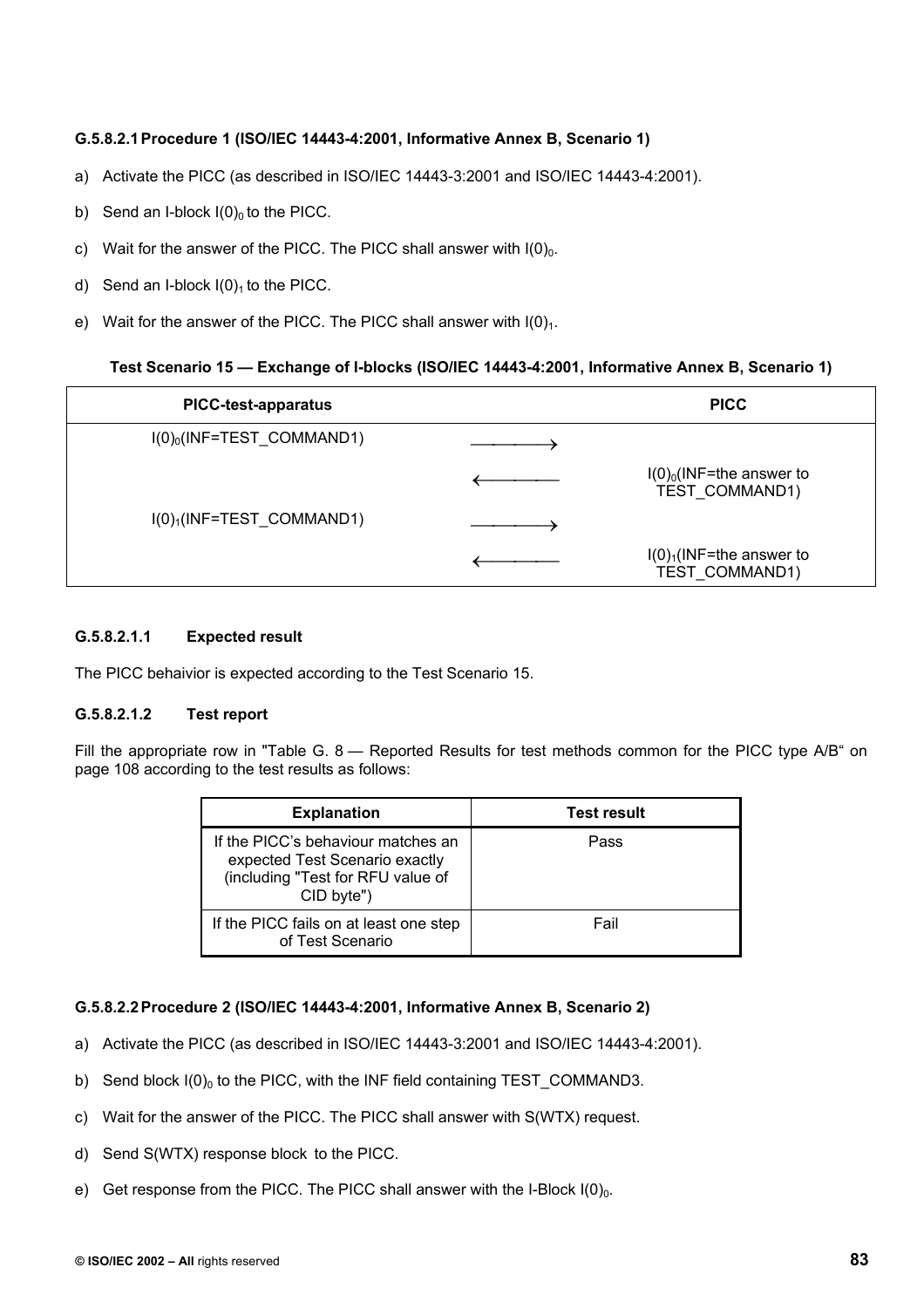| <b>PICC-test-apparatus</b>              | <b>PICC</b>                                   |
|-----------------------------------------|-----------------------------------------------|
| $I(0)$ <sub>0</sub> (INF=TEST_COMMAND3) |                                               |
|                                         | S(WTX) request                                |
| S(WTX) response                         |                                               |
|                                         | $I(0)_0$ (INF=the answer to<br>TEST COMMAND3) |

## **Test Scenario 16 — Waiting Time Extension (ISO/IEC 14443-4:2001, Informative Annex B, Scenario 2)**

## **G.5.8.2.2.1 Expected result**

The PICC behaivior is expected according to the Test Scenario 16.

## **G.5.8.2.2.2 Test report**

Fill the appropriate row in "Table G. 8 — Reported Results for test methods common for the PICC type A/B" on page 108 according to the test results as follows:

| <b>Explanation</b>                                                                                                      | <b>Test result</b> |
|-------------------------------------------------------------------------------------------------------------------------|--------------------|
| If the PICC's behaviour matches an<br>expected Test Scenario exactly<br>(including "Test for RFU value of<br>CID byte") | Pass               |
| If the PICC fails on at least one step<br>of Test Scenario                                                              | Fail               |

## **G.5.8.2.3 Procedure 3 (ISO/IEC 14443-4:2001, Informative Annex B, Scenario 3)**

- a) Activate the PICC (as described in ISO/IEC 14443-3:2001 and ISO/IEC 14443-4:2001).
- b) Send block  $I(0)_0$  to the PICC, with the INF field containing TEST COMMAND1.
- c) Wait for the answer of the PICC. The PICC shall answer with  $I(0)<sub>0</sub>$ .
- d) Send a S(DESELECT) request block to the PICC.
- e) Wait for the answer of the PICC. The PICC shall answer with S(DESELECT) response.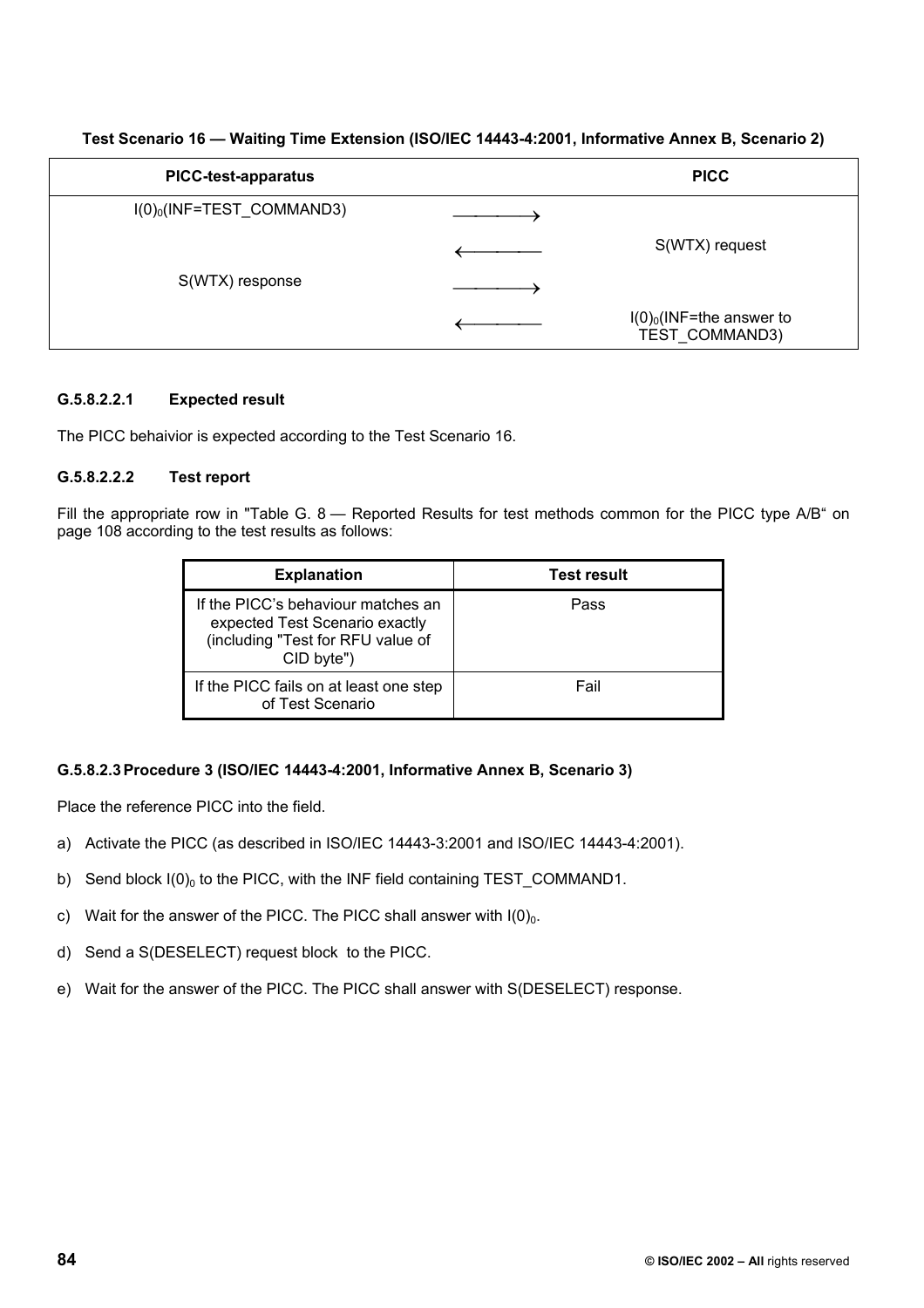### **Test Scenario 17 — Reactions of the PICC to transmission errors (ISO/IEC 14443-4- 2001, Informative Annex B, Scenario 3)**

| <b>PICC-test-apparatus</b>                        | <b>PICC</b>                                      |
|---------------------------------------------------|--------------------------------------------------|
| $I(0)_0$ (INF=TEST_COMMAND1)                      |                                                  |
|                                                   | $I(0)_0$ (INF=the answer to<br>TEST COMMAND1)    |
| S(DESELECT) request<br>'CA CID CRC' or 'C2 CRC' * |                                                  |
|                                                   | S(DESELECT) response<br>'CA CID CRC' or 'C2 CRC' |

\* NOTE For the PICC supporting CID, the left option must be used. For the PICC not supporting CID, the right option must be used.

## **G.5.8.2.3.1 Expected result**

The PICC behaivior is expected according to the Test Scenario 17.

## **G.5.8.2.3.2 Test report**

Fill the appropriate row in "Table G. 8 — Reported Results for test methods common for the PICC type A/B" on page 108 according to the test results as follows:

| <b>Explanation</b>                                                                                                      | <b>Test result</b> |
|-------------------------------------------------------------------------------------------------------------------------|--------------------|
| If the PICC's behaviour matches an<br>expected Test Scenario exactly<br>(including "Test for RFU value of<br>CID byte") | Pass               |
| If the PICC fails on at least one step<br>of Test Scenario                                                              | Fail               |

#### **G.5.8.2.4 Procedure 4 ( with chaining) (see ISO/IEC 14443-4:2001, Informative Annex B, Scenario 4)**

- a) Activate the PICC (as described in ISO/IEC 14443-3:2001 and ISO/IEC 14443-4:2001).
- b) Send block  $I(1)_0$  to the PICC, with the INF field containing the first chain of TEST\_COMMAND1.
- c) Wait for the answer of the PICC. The PICC shall answer with  $R(ACK)<sub>0</sub>$ .
- d) Send I-block  $I(0)_1$  with the INF field containing the last chain of TEST COMMAND1.
- e) Get response from the PICC. The PICC shall answer with the I-Block  $I(0)<sub>1</sub>$ .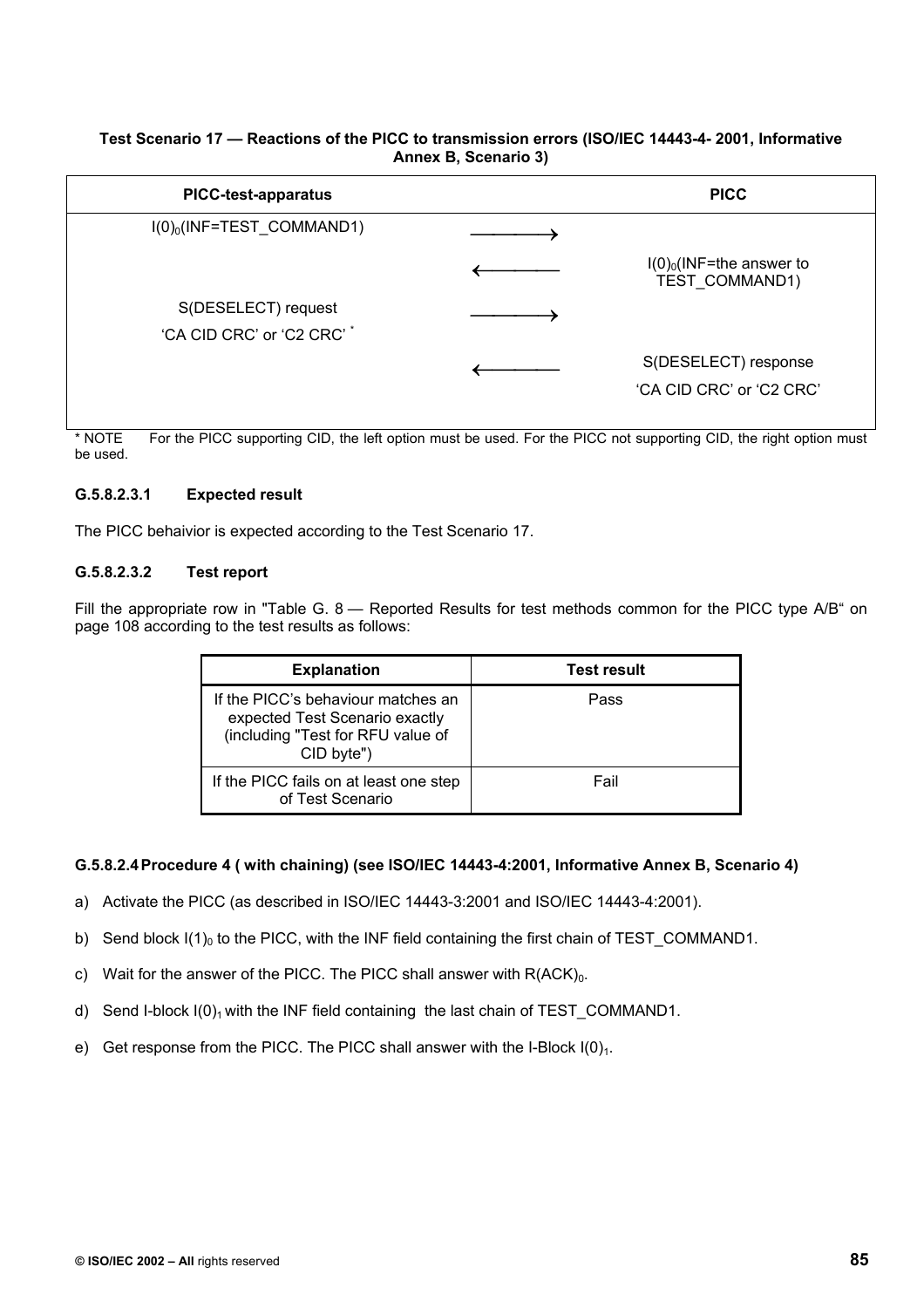## **Test Scenario 18 —Procedure 4 (with chaining) (ISO/IEC 14443-4:2001, Informative Annex B, Scenario 4)**

| <b>PICC-test-apparatus</b>                                                          | <b>PICC</b>                                        |
|-------------------------------------------------------------------------------------|----------------------------------------------------|
| $I(1)0$ (INF = the first chain includes the first bytes of<br><b>TEST COMMAND1)</b> |                                                    |
|                                                                                     | R(ACK) <sub>0</sub>                                |
|                                                                                     | (e.g. 'AA CID CRC' or 'A2 CRC') $*$                |
| $I(0)1(INF = the last chain includes the rest bytes of$<br><b>TEST COMMAND1)</b>    |                                                    |
|                                                                                     | $I(0)1(INF=the answer to$<br><b>TEST COMMAND1)</b> |

NOTE For the PICC supporting CID, the left option must be used. For the PICC not supporting CID, the right option must be used.

#### **G.5.8.2.4.1 Expected result**

The PICC behaivior is expected according to the Test Scenario 18.

#### **G.5.8.2.4.2 Test report**

Fill the appropriate row in "Table G. 8 — Reported Results for test methods common for the PICC type A/B" on page 108 according to the test results as follows:

| <b>Explanation</b>                                                                                                      | <b>Test result</b> |
|-------------------------------------------------------------------------------------------------------------------------|--------------------|
| If the PICC's behaviour matches an<br>expected Test Scenario exactly<br>(including "Test for RFU value of<br>CID byte") | Pass               |
| If the PICC fails on at least one step<br>of Test Scenario                                                              | Fail               |

## **G.5.8.2.5 Procedure 5 (with chaining) (see ISO/IEC 14443-4:2001, Informative Annex B, Scenario 5)**

- a) Activate the PICC (as described in ISO/IEC 14443-3:2001 and ISO/IEC 14443-4:2001).
- b) PICC-test-apparatus sends an I-block  $I(0)_0$  to the PICC, with the INF field containing TEST\_COMMAND2.
- c) PICC shall answer with I-Block, indicating chaining  $I(1)<sub>0</sub>$ .
- d) PICC-test-apparatus should send  $R(ACK)<sub>1</sub>$ .
- e) PICC continue chaining and sends  $I(1)<sub>1</sub>$ .
- f) PICC-test-apparatus should send  $R(ACK)_0$ .
- g) PICC sends the last block of the chain in I-Block  $I(0)_0$ .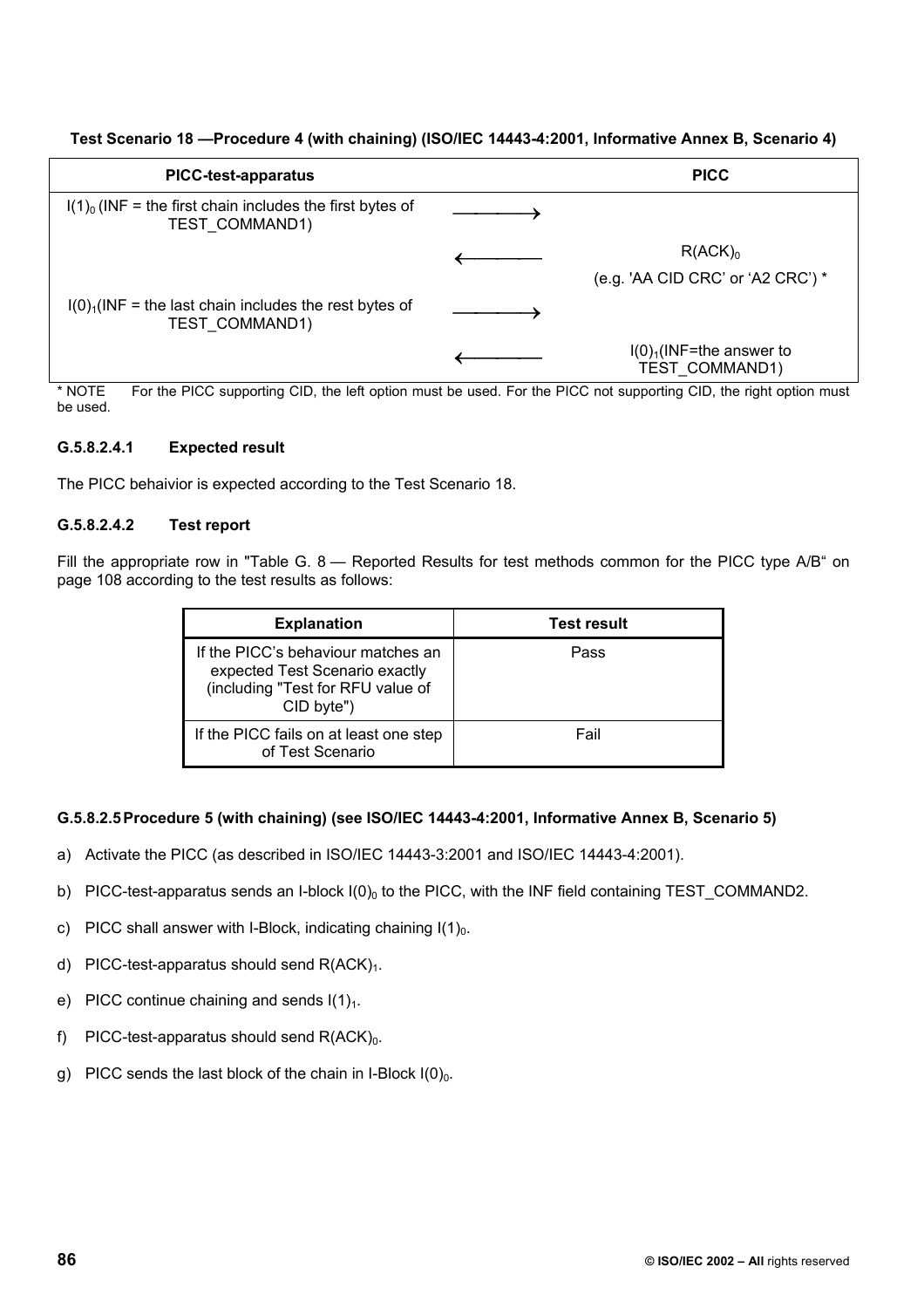| <b>PICC-test-apparatus</b>          | <b>PICC</b>                                                        |
|-------------------------------------|--------------------------------------------------------------------|
| $I(0)_0$ (INF=TEST COMMAND2)        |                                                                    |
|                                     | $I(1)0$ (INF = the first chain of the answer<br>to TEST COMMAND2)  |
| $R(ACK)_{1}$                        |                                                                    |
| (e.g. 'AB CID CRC' or 'A3 CRC') $*$ |                                                                    |
|                                     | $I(1)1$ (INF = the second chain of the<br>answer to TEST COMMAND2) |
| $R(ACK)$ <sub>0</sub>               |                                                                    |
| (e.g. 'AA CID CRC' or 'A2 CRC')*    |                                                                    |
|                                     | $I(0)_0$ (INF = the last chain of the answer<br>to TEST COMMAND2)  |

**Test Scenario 19 —Procedure 5 (with chaining) (ISO/IEC 14443-4:2001, Informative Annex B, Scenario 5)** 

\* NOTE For the PICC supporting CID, the left option must be used. For the PICC not supporting CID, the right option must be used.

# **G.5.8.2.5.1 Expected result**

The PICC behaivior is expected according to the Test Scenario 19.

# **G.5.8.2.5.2 Test report**

Fill the appropriate row in "Table G. 8 — Reported Results for test methods common for the PICC type A/B" on page 108 according to the test results as follows:

| <b>Explanation</b>                                                                                                      | <b>Test result</b> |
|-------------------------------------------------------------------------------------------------------------------------|--------------------|
| If the PICC's behaviour matches an<br>expected Test Scenario exactly<br>(including "Test for RFU value of<br>CID byte") | Pass               |
| If the PICC fails on at least one step<br>of Test Scenario                                                              | Fail               |

# **G.5.8.2.6 Procedure 6 (only for PICC supporting NAD)**

Repeat steps a)-g) from Procedure 5, using NAD in blocks sending to PICC.

# **G.5.8.2.6.1 Expected result**

The PICC answer is expected according to the Scenario 19. NAD should only be present in the first packet of chaining.

# **G.5.8.2.6.2 Test report**

Fill the appropriate row in "Table G. 8 — Reported Results for test methods common for the PICC type A/B" on page 108 according to the test results as follows: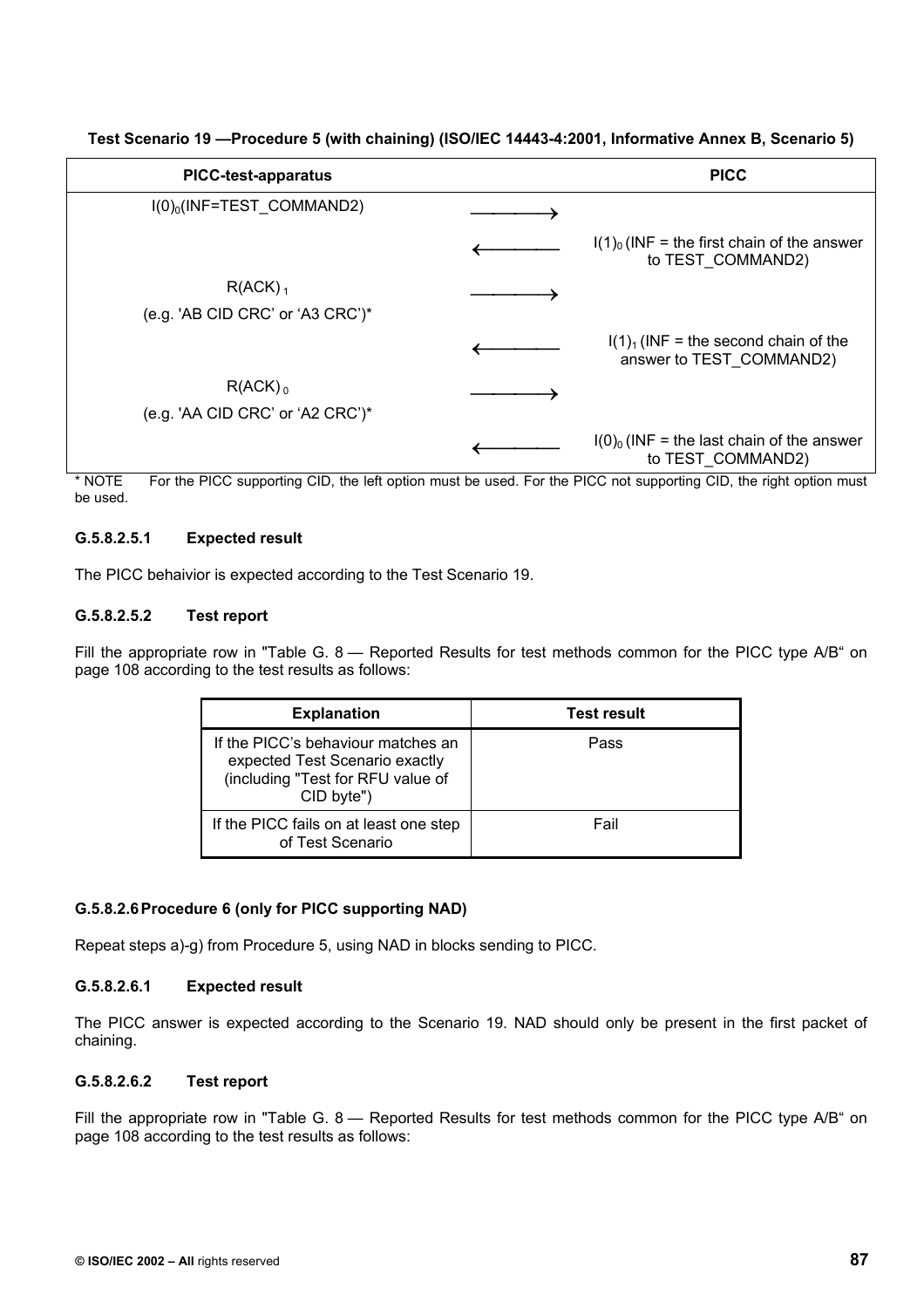| <b>Explanation</b>                                        | <b>Test result</b> |
|-----------------------------------------------------------|--------------------|
| If NAD is only present in the first<br>packet of chaining | Pass               |
| In any other case                                         | Fail               |

## **G.5.9 Error handling by the PICC**

The purpose of this test is to analyse the error handling by the PICC in different situations (see ISO/IEC 14443- 4:2001: Informative Annex B, B.3).

#### **G.5.9.1 Apparatus**

See clause G.2.

#### **G.5.9.2 Procedure**

Place the reference PICC into the field.

During the following procedures only the logical content of the communication shall be recorded.

## **G.5.9.2.1 Procedure 1 (ISO/IEC 14443-4:2001, Informative Annex B, Scenario 9)**

- a) Activate the PICC (as described in ISO/IEC 14443-3:2001 and ISO/IEC 14443-4:2001)
- b) Send block  $I(0)_0$  to the PICC, with the INF field containing TEST\_COMMAND1.
- c) Wait for the answer of the PICC. The PICC shall answer with  $I(0)_0$ .
- d) Assume that the transmission error occurred during the last PICC-PCD communication (the last packet  $I(0)_0$  had been received with CRC = Wrong).
- e) Send an erroneous R-block  $R(NAK)_0$  to the PICC.
- f) PICC shall stay mute.
- g) Send R-block  $R(NAK)_0$  to the PICC.
- h) Get response from the PICC. The PICC shall repeat the I-Block  $I(0)_0$ .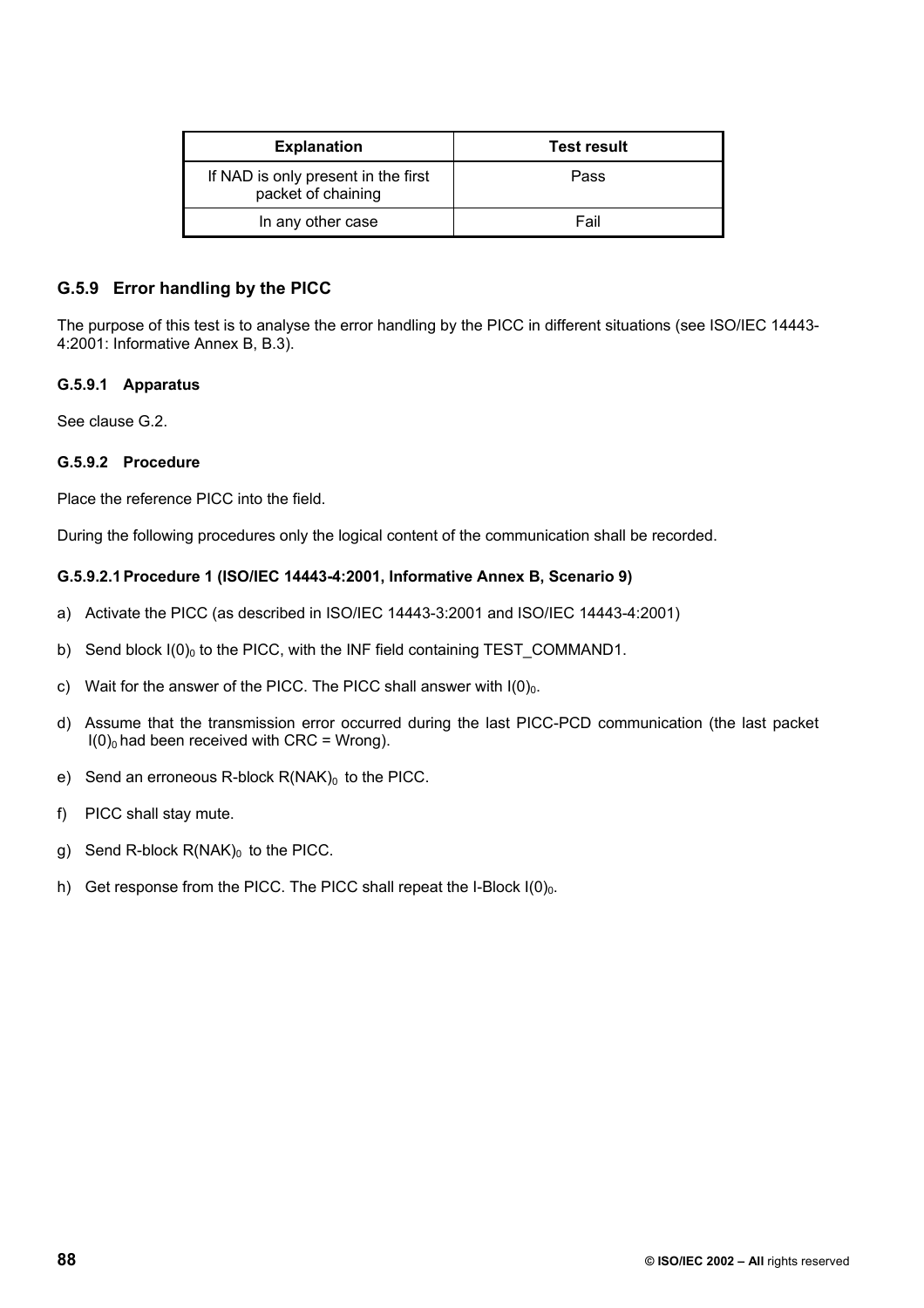| <b>PICC-test-apparatus</b>              | <b>PICC</b>                                              |
|-----------------------------------------|----------------------------------------------------------|
| $I(0)$ <sub>0</sub> (INF=TEST_COMMAND1) |                                                          |
|                                         | $I(0)$ <sub>0</sub> (INF=the answer to<br>TEST COMMAND1) |
| $R(NAK)_{0}$ (CRC = Wrong)              |                                                          |
| (e.g. 'BA CID CRC' or 'B2 CRC') *       |                                                          |
|                                         | Mute                                                     |
| $R(NAK)$ <sub>0</sub>                   |                                                          |
| (e.g. 'BA CID CRC' or 'B2 CRC')         |                                                          |
|                                         | $I(0)_0$ (INF=the answer to<br>TEST COMMAND1)            |

**Test Scenario 20 —Procedure 1 (ISO/IEC 14443-4:2001, Informative Annex B, Scenario 9)** 

\* NOTE For the PICC supporting CID, the left option must be used. For the PICC not supporting CID, the right option must be used.

## **G.5.9.2.1.1 Expected result**

The PICC behaivior is expected according to the Test Scenario 20.

## **G.5.9.2.1.2 Test report**

Fill the appropriate row in "Table G. 8 — Reported Results for test methods common for the PICC type A/B" on page 108 according to the test results as follows:

| <b>Explanation</b>                                                                                                      | <b>Test result</b> |
|-------------------------------------------------------------------------------------------------------------------------|--------------------|
| If the PICC's behaviour matches an<br>expected Test Scenario exactly<br>(including "Test for RFU value of<br>CID byte") | Pass               |
| If the PICC fails on at least one step<br>of Test Scenario                                                              | Fail               |

## **G.5.9.2.2 Procedure 2 (ISO/IEC 14443-4:2001, Informative Annex B, Scenario 11)**

- a) Activate the PICC (as described in ISO/IEC 14443-3:2001 and ISO/IEC 14443-4:2001)
- b) Send block  $I(0)_0$  to the PICC, with the INF field containing TEST\_COMMAND3.
- c) PICC sends S(WTX) request block.
- d) Assume that the transmission error occurred during the last PICC-PCD communication (the last packet  $(S(WTX)$ request) had been received with CRC = Wrong).
- e) PICC-test-apparatus sends erroneous R-block.
- f) PICC shall stay mute.
- g) PICC-test-apparatus sends  $R(NAK)_0$  block.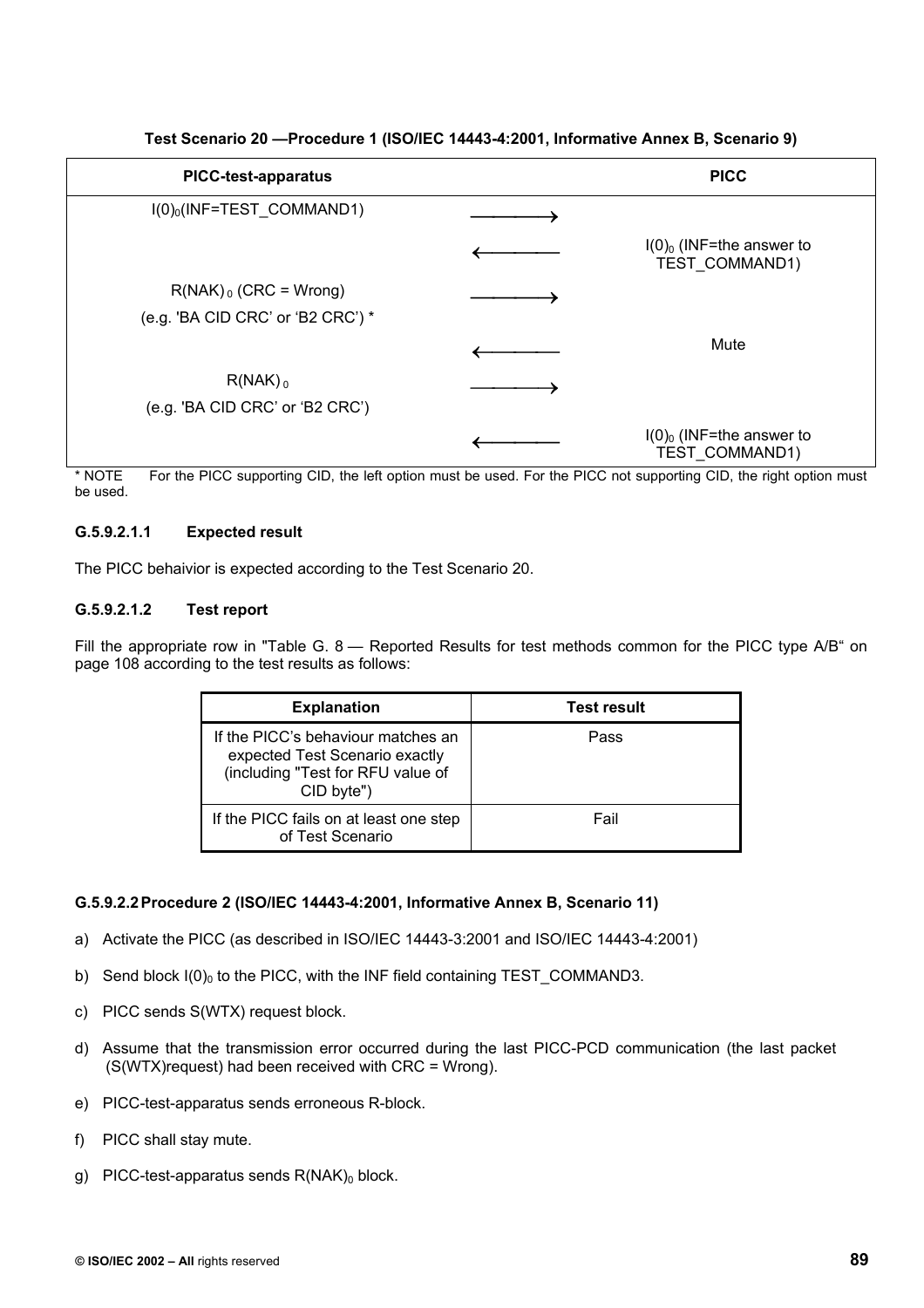- h) PICC sends a valid S(WTX) request block.
- i) PICC-test-apparatus should answer with S(WTX) response.
- i) PICC sends  $I(0)_0$ .

## **Test Scenario 21 —Procedure 2 (ISO/IEC 14443-4:2001, Informative Annex B, Scenario 11)**

| <b>PICC-test-apparatus</b>              | <b>PICC</b>                                              |
|-----------------------------------------|----------------------------------------------------------|
| $I(0)$ <sub>0</sub> (INF=TEST_COMMAND3) |                                                          |
|                                         | S(WTX)request                                            |
| $R(NAK)_{0}(CRC = Wrong)$               |                                                          |
| (e.g. 'BA CID CRC' or 'B2 CRC') *       |                                                          |
|                                         | Mute                                                     |
| $R(NAK)_0$                              |                                                          |
| (e.g. 'BA CID CRC' or 'B2 CRC')         |                                                          |
|                                         | S(WTX) request                                           |
| S(WTX) response                         |                                                          |
|                                         | $I(0)$ <sub>0</sub> (INF=the answer to<br>TEST_COMMAND3) |

\* NOTE For the PICC supporting CID, the left option must be used. For the PICC not supporting CID, the right option must be used.

## **G.5.9.2.2.1 Expected result**

The PICC behaivior is expected according to the Test Scenario 21.

## **G.5.9.2.2.2 Test report**

Fill the appropriate row in "Table G. 8 — Reported Results for test methods common for the PICC type A/B" on page 108 according to the test results as follows:

| <b>Explanation</b>                                                                                                      | <b>Test result</b> |
|-------------------------------------------------------------------------------------------------------------------------|--------------------|
| If the PICC's behaviour matches an<br>expected Test Scenario exactly<br>(including "Test for RFU value of<br>CID byte") | Pass               |
| If the PICC fails on at least one step<br>of Test Scenario                                                              | Fail               |

## **G.5.9.2.3 Procedure 3 (ISO/IEC 14443-4:2001, Informative Annex B, Scenario 14)**

- a) Activate the PICC (as described in ISO/IEC 14443-3:2001 and ISO/IEC 14443-4:2001)
- b) Send block  $I(0)_0$  to the PICC, with the INF field containing TEST\_COMMAND3.
- c) PICC sends a valid S(WTX) request block.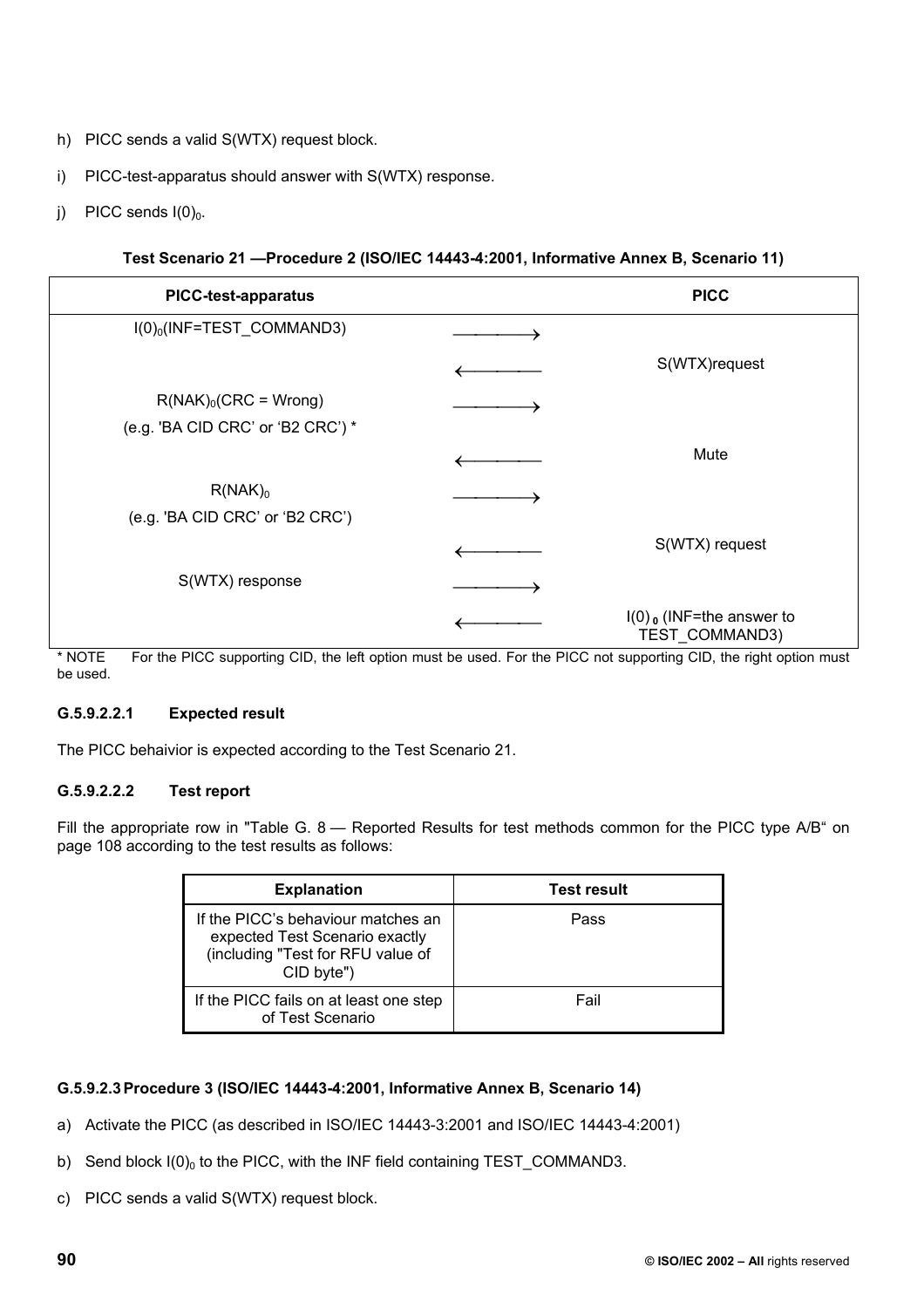- d) PICC-test-apparatus should answer with S(WTX) response.
- e) PICC sends an I-block.
- f) Assume that the transmission error occurred during the last PICC-PCD communication (the last packet  $I(0)_0$  had been received with CRC = Wrong).
- g) PICC-test-apparatus sends erroneous R-block.
- h) PICC shall stay mute.
- i) PICC-test-apparatus sends  $R(NAK)_0$  block.
- i) PICC sends  $I(0)_0$ .

#### **Test Scenario 22 —Procedure 3 (ISO/IEC 14443-4:2001, Informative Annex B, Scenario 14)**

| <b>PICC-test-apparatus</b>                                     | <b>PICC</b>                                              |
|----------------------------------------------------------------|----------------------------------------------------------|
| $I(0)_0$ (INF=TEST_COMMAND3)                                   |                                                          |
|                                                                | S(WTX) request                                           |
| S(WTX) response                                                |                                                          |
|                                                                | $I(0)$ <sub>0</sub> (INF=the answer to<br>TEST_COMMAND3) |
| $R(NAK)_{0}(CRC = Wrong)$<br>(e.g. 'BA CID CRC' or 'B2 CRC') * |                                                          |
|                                                                | Mute                                                     |
| $R(NAK)_0$<br>(e.g. 'BA CID CRC' or 'B2 CRC')                  |                                                          |
|                                                                | $I(0)$ <sub>0</sub> (INF=the answer to<br>TEST_COMMAND3) |

\* NOTE For the PICC supporting CID, the left option must be used. For the PICC not supporting CID, the right option must be used.

## **G.5.9.2.3.1 Expected result**

The PICC behaivior is expected according to the Test Scenario 22.

## **G.5.9.2.3.2 Test report**

Fill the appropriate row in "Table G. 8 — Reported Results for test methods common for the PICC type A/B" on page 108 according to the test results as follows: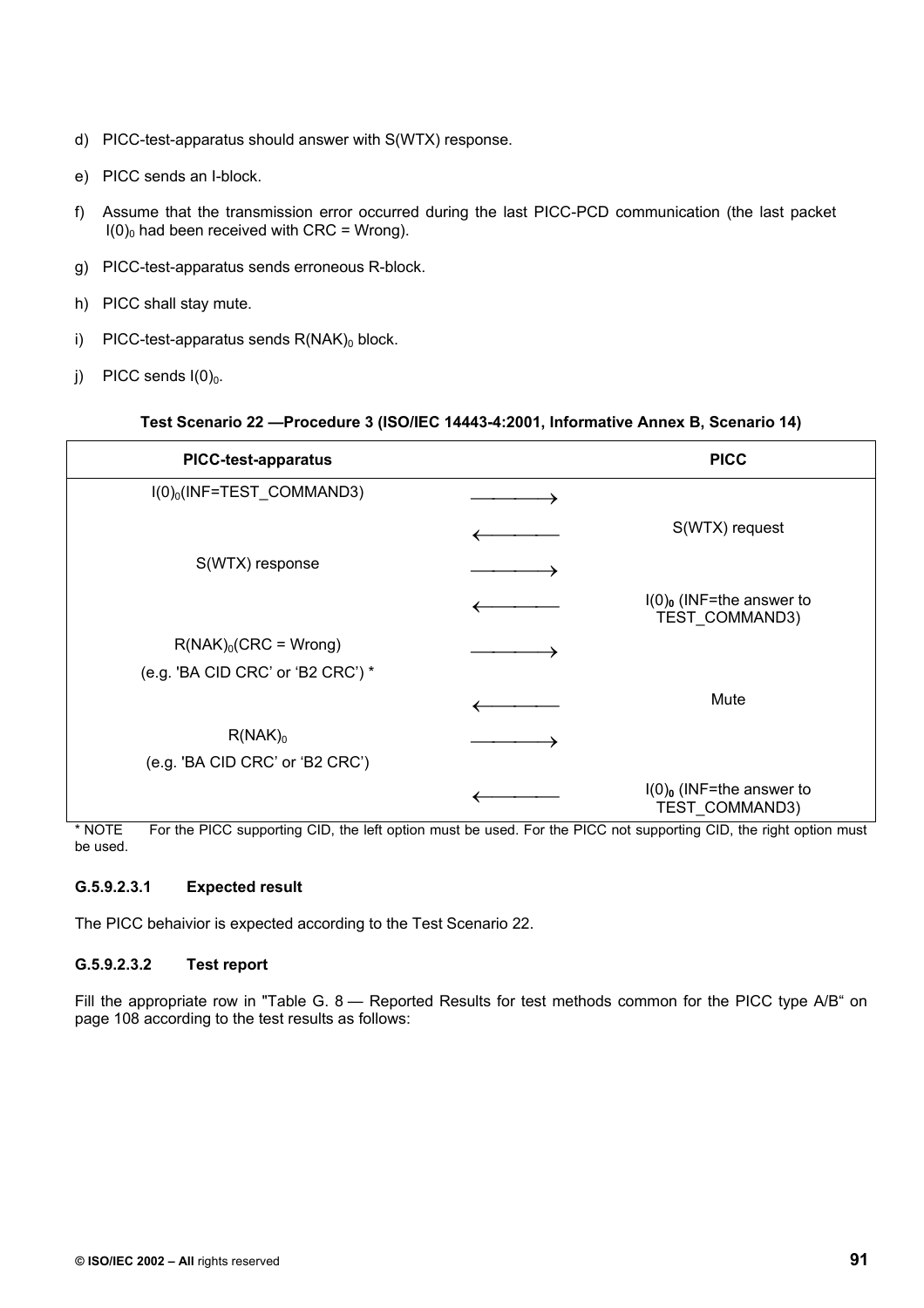| <b>Explanation</b>                                                                                                      | <b>Test result</b> |
|-------------------------------------------------------------------------------------------------------------------------|--------------------|
| If the PICC's behaviour matches an<br>expected Test Scenario exactly<br>(including "Test for RFU value of<br>CID byte") | Pass               |
| If the PICC fails on at least one step<br>of Test Scenario                                                              | Fail               |

## **G.5.9.2.4 Procedure 4 (with chaining) (see ISO/IEC 14443-4:2001, Informative Annex B, Scenario 18)**

- a) Activate the PICC (as described in ISO/IEC 14443-3:2001 and ISO/IEC 14443-4:2001)
- b) PICC-test-apparatus sends an I-block  $I(1)<sub>0</sub>$  to the PICC, with the INF field containing the first chain of the TEST\_COMMAND1.
- c) PICC sends  $R(ACK)_0$ .
- d) Assume that the transmission error occurred during the last PICC-PCD communication (the last packet  $R(ACK)<sub>0</sub>$  had been received with CRC = Wrong).
- e) PICC-test-apparatus sends an erroneous  $R(NAK)_0$ .
- f) PICC shall stay mute.
- g) PICC-test-apparatus sends a valid  $R(NAK)<sub>0</sub>$ .
- h) PICC shall answer with  $R(ACK)<sub>0</sub>$ .
- i) PICC-test-apparatus should continue with the next block of the chain in I-Block  $I(1)<sub>1</sub>$ .
- j) PICC sends  $R(ACK)_1$  to the PCD.
- k) PICC-test-apparatus sends the last block of the chain in I-Block  $I(0)<sub>0</sub>$ .
- I) Get response from the PICC. The PICC shall answer with the I-Block  $I(0)_0$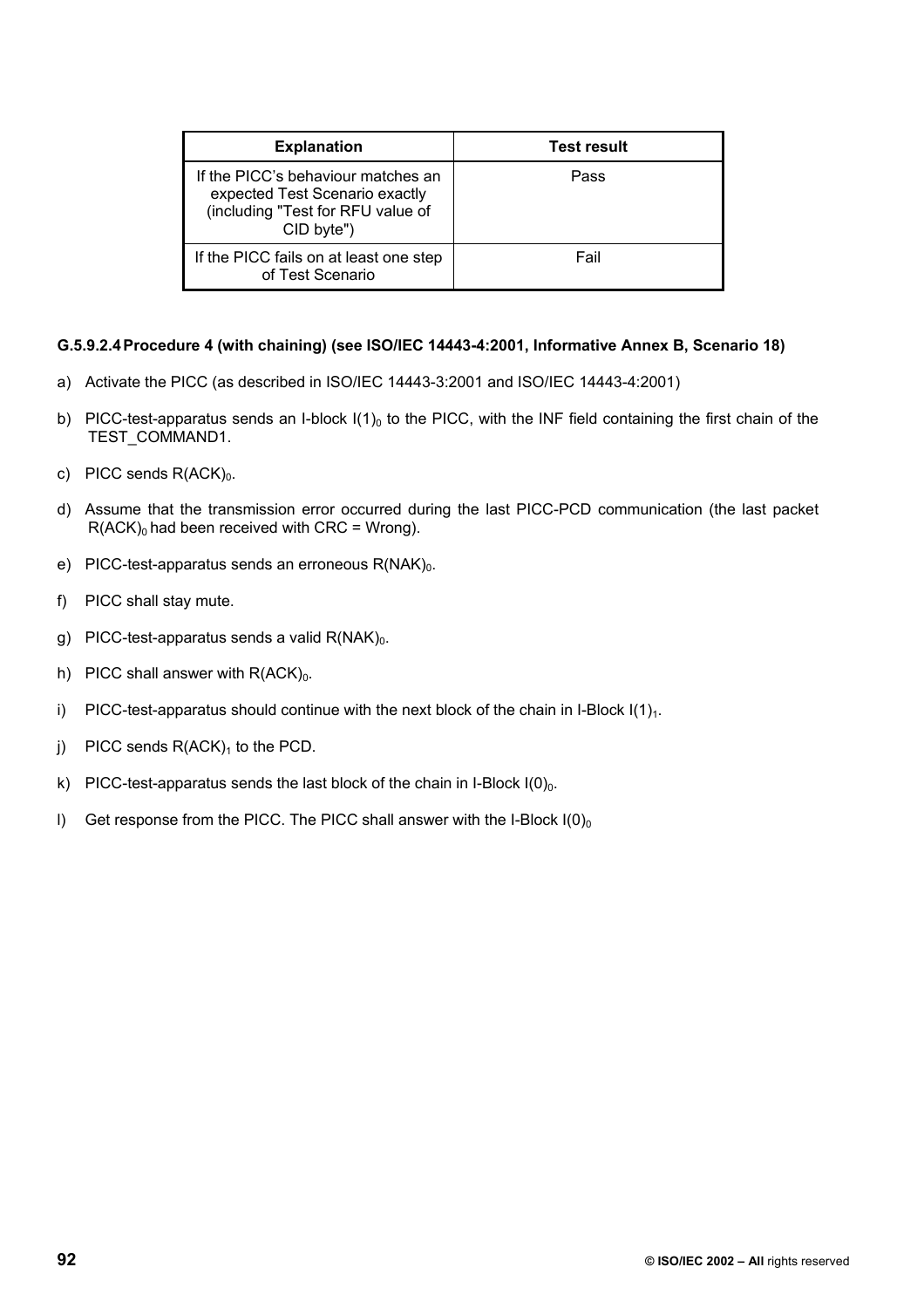| <b>PICC-test-apparatus</b>                                                                                                     | <b>PICC</b>                                              |
|--------------------------------------------------------------------------------------------------------------------------------|----------------------------------------------------------|
| $I(1)0$ (INF = the first chain of TEST_COMMAND1)                                                                               |                                                          |
|                                                                                                                                | $R(ACK)$ <sub>0</sub><br>(e.g. 'AA CID CRC' or 'A2 CRC') |
| $R(NAK)_{0}(CRC = Wrong)$<br>(e.g. 'BA CID CRC' or 'B2 CRC') *                                                                 |                                                          |
|                                                                                                                                | Mute                                                     |
| $R(NAK)$ <sub>0</sub><br>(e.g. 'BA CID CRC' or 'B2 CRC') *                                                                     |                                                          |
|                                                                                                                                | $R(ACK)$ <sub>0</sub><br>(e.g. 'AA CID CRC' or 'A2 CRC') |
| $I(1)1$ (INF = the second chain of TEST_COMMAND1)                                                                              |                                                          |
|                                                                                                                                | $R(ACK)$ <sub>1</sub><br>(e.g. 'AB CID CRC' or 'A3 CRC') |
| $I(0)_0$ (INF = the last chain of TEST_COMMAND1)                                                                               |                                                          |
| For the DICC currenting CID, the left entian must be used. For the DICC not currenting CID, the right entian must<br>$*$ NIOTE | $I(0)_0$ (INF=the answer to<br>TEST_COMMAND1)            |

**Test Scenario 23 —Procedure 4 (with chaining) (ISO/IEC 14443-4:2001, Informative Annex B, Scenario 18)** 

NOTE For the PICC supporting CID, the left option must be used. For the PICC not supporting CID, the right option must be used.

# **G.5.9.2.4.1 Expected result**

The PICC behaivior is expected according to the Test Scenario 23.

# **G.5.9.2.4.2 Test report**

Fill the appropriate row in "Table G. 8 — Reported Results for test methods common for the PICC type A/B" on page 108 according to the test results as follows:

| <b>Explanation</b>                                                                                                      | <b>Test result</b> |
|-------------------------------------------------------------------------------------------------------------------------|--------------------|
| If the PICC's behaviour matches an<br>expected Test Scenario exactly<br>(including "Test for RFU value of<br>CID byte") | Pass               |
| If the PICC fails on at least one step<br>of Test Scenario                                                              | Fail               |

# **G.5.10 PICC reaction to errors in PCB byte**

The purpose of this test is to determine the reaction of the PICC to the I-block with wrong PCB parameters according to ISO/IEC 14443-4 2001:7.1.1.1.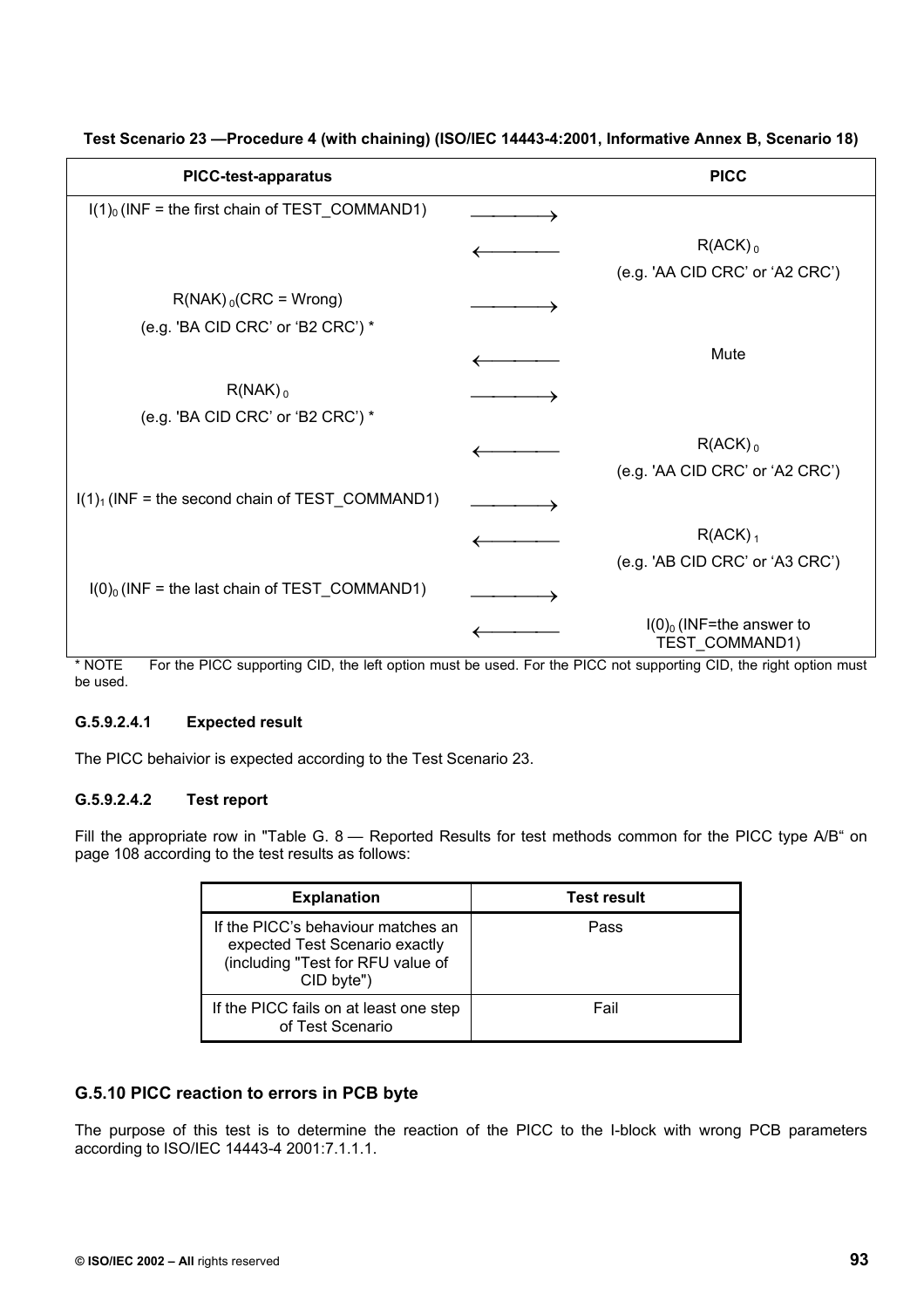## **G.5.10.1 Apparatus**

See clause G.2.

## **G.5.10.2 Procedure**

Place the reference PICC into the field.

During the following procedures only the logical content of the communication shall be recorded.

### **G.5.10.2.1 PCB byte of I-block**

- a) Activate the PICC (as describe in ISO/IEC 14443-3:2001).
- b) For PICC supporting CID, send an I-block (00000010<sub>b</sub>) with CID in the prologue field, and the INF field containing TEST\_COMMAND1.
- c) For PICC supporting CID, send an I-block (0000**1**010b) without CID in the prologue field, and the INF field containing TEST\_COMMAND1.
- d) For PICC supporting CID, send an I-block (00000010<sub>b</sub>) without CID in the prologue field, and the INF field containing TEST\_COMMAND1.
- e) For PICC not supporting CID, send an I-block (00000010<sub>b</sub>) with CID in the prologue field, and the INF field containing TEST\_COMMAND1.
- f) For PICC not supporting CID, send an I-block (0000**1**010b) without CID in the prologue field, and the INF field containing TEST\_COMMAND1.
- g) For PICC not supporting CID, send an I-block (00001010<sub>b</sub>) with CID in the prologue field, and the INF field containing TEST\_COMMAND1.
- h) For step  $(b) (g)$ , test all cases with CID equal to 0 and CID not equal to 0.
- i) For PICC supporting and not supporting CID, send an erroneous I-block (with and without CID bit set) with wrong block coding (**01**00x010<sub>b</sub>) and the INF field containing TEST COMMAND1.
- j) For PICC supporting and not supporting CID, send an erroneous I-block (with and without CID bit set) with wrong RFU bit set  $(0010x010<sub>b</sub>)$ ,  $(0000x000<sub>b</sub>)$  and the INF field containing TEST COMMAND1.
- k) For PICC supporting and not supporting CID, send a valid I-block (with and without CID bit set) with INF field empty or incomplete. PICC shall stay mute.
- l) For PICC supporting and not supporting CID, send an erroneous I-block (with and without CID bit set) with CRC error.
- m) For PICC supporting and not supporting CID, send an I-block (with and without CID bit set) without epilogue field.
- n) Repeat step  $(a) (g)$  for NAD.
- o) For PICC supporting and not supporting NAD, send an erroneous I-block block (with and without NAD bit set) with wrong block coding  $(0100x010_b)$  -  $(1100x010_b)$  and the INF field containing TEST COMMAND1.
- p) For PICC supporting and not supporting NAD, send an erroneous I-block (with and without NAD bit set) with wrong RFU bit set  $(0010xx10<sub>b</sub>)$  and the INF field containing TEST COMMAND1.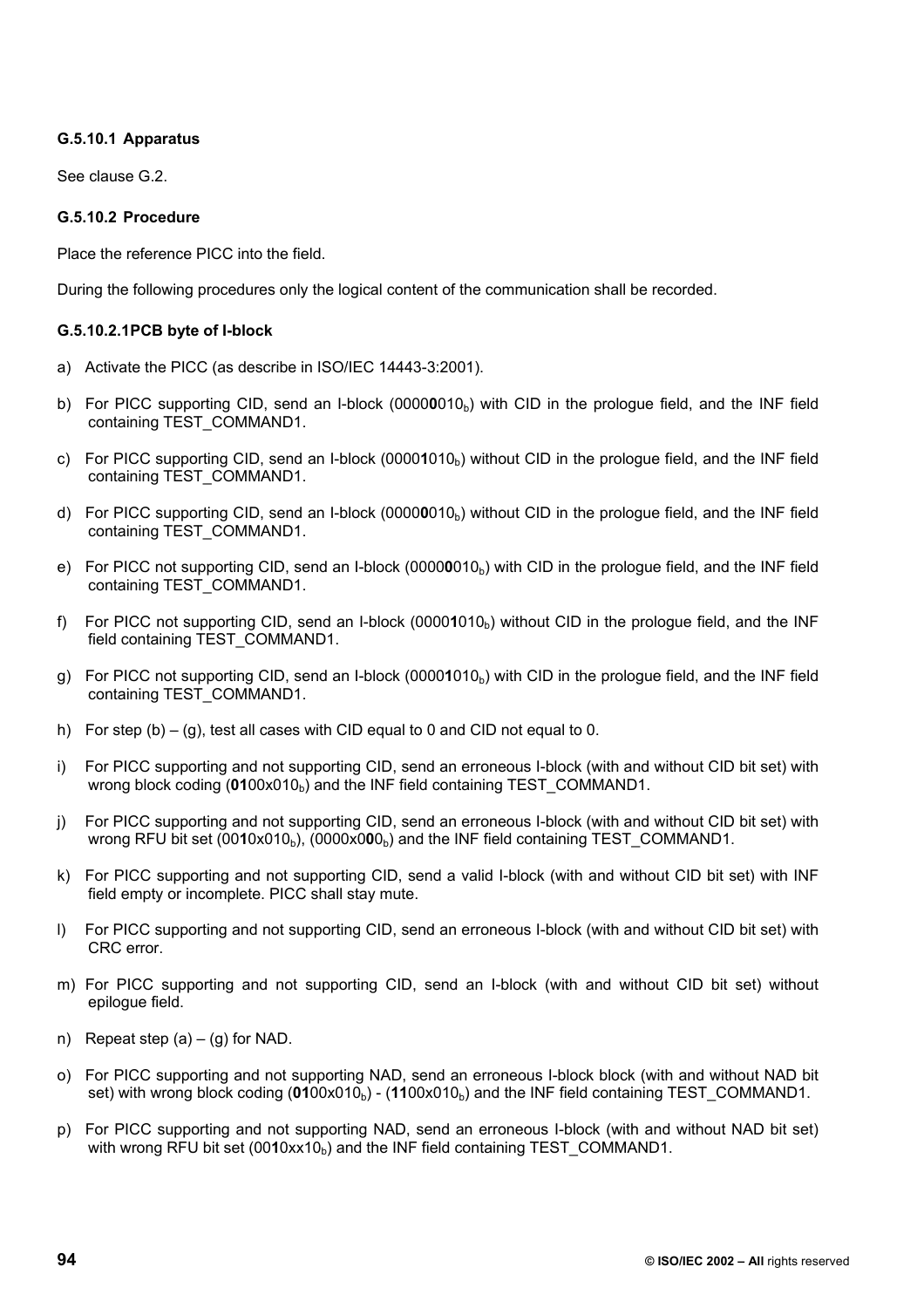- q) For PICC supporting and not supporting NAD, send an erroneous I-block (with and without NAD bit set) with wrong RFU bit set (0000xx**0**0<sub>b</sub>) and the INF field containing TEST COMMAND1.
- r) For PICC supporting and not supporting NAD, send an erroneous I-block (with and without NAD bit set) with wrong initial block number (0000x011<sub>b</sub>) and the INF field containing TEST\_COMMAND1.
- s) For PICC supporting and not supporting NAD, send a valid I-block (with and without NAD bit set) with INF field empty. PICC shall stay mute.
- t) For PICC supporting and not supporting NAD, send an erroneous I-block (with and without NAD bit set) with CRC error.
- u) For PICC supporting and not supporting NAD, send an I-block (with and without CID bit set) without epilogue field.
- v) Repeat step (a) (u) for PICC that support both CID and NAD.
- w) Repeat step (a) (u) for PICC that do not support both CID and NAD.
- x) For PICC not supporting NAD, send an erroneous I-block (with NAD bit set) including NAD and the INF field containing TEST\_COMMAND1.

#### **G.5.10.2.2 Expected Result**

No PICC answer is expected for all commands frames.

#### **G.5.10.2.3 Test Report**

This test has RFU combinations. In the test report indicate what combinations was tested.

Fill the appropriate row in "Table G. 8 — Reported Results for test methods common for the PICC type A/B" on page 108 according to the test results as follows:

| <b>Explanation</b>               | <b>Test result</b> |
|----------------------------------|--------------------|
| If no PICC response is received  | Pass               |
| If any PICC response is received | Fail               |

#### **G.5.10.3 PCB byte of R-block**

- a) Activate the PICC (as describe in ISO/IEC 14443-3:2001).
- b) For PICC supporting CID, send a R-block (101x0010<sub>b</sub>) with CID in the prologue field, and empty INF field.
- c) For PICC supporting CID, send a R -block (101x1010<sub>b</sub>) without CID in the prologue field, and empty INF field.
- d) For PICC supporting CID, send a R -block (101x0010<sub>b</sub>) without CID in the prologue field, and empty INF field.
- e) For PICC not supporting CID, send a R-block (101x0010<sub>b</sub>) with CID in the prologue field, and empty INF field.
- f) For PICC not supporting CID, send a R-block  $(101x1010<sub>b</sub>)$  without CID in the prologue field, and empty INF field.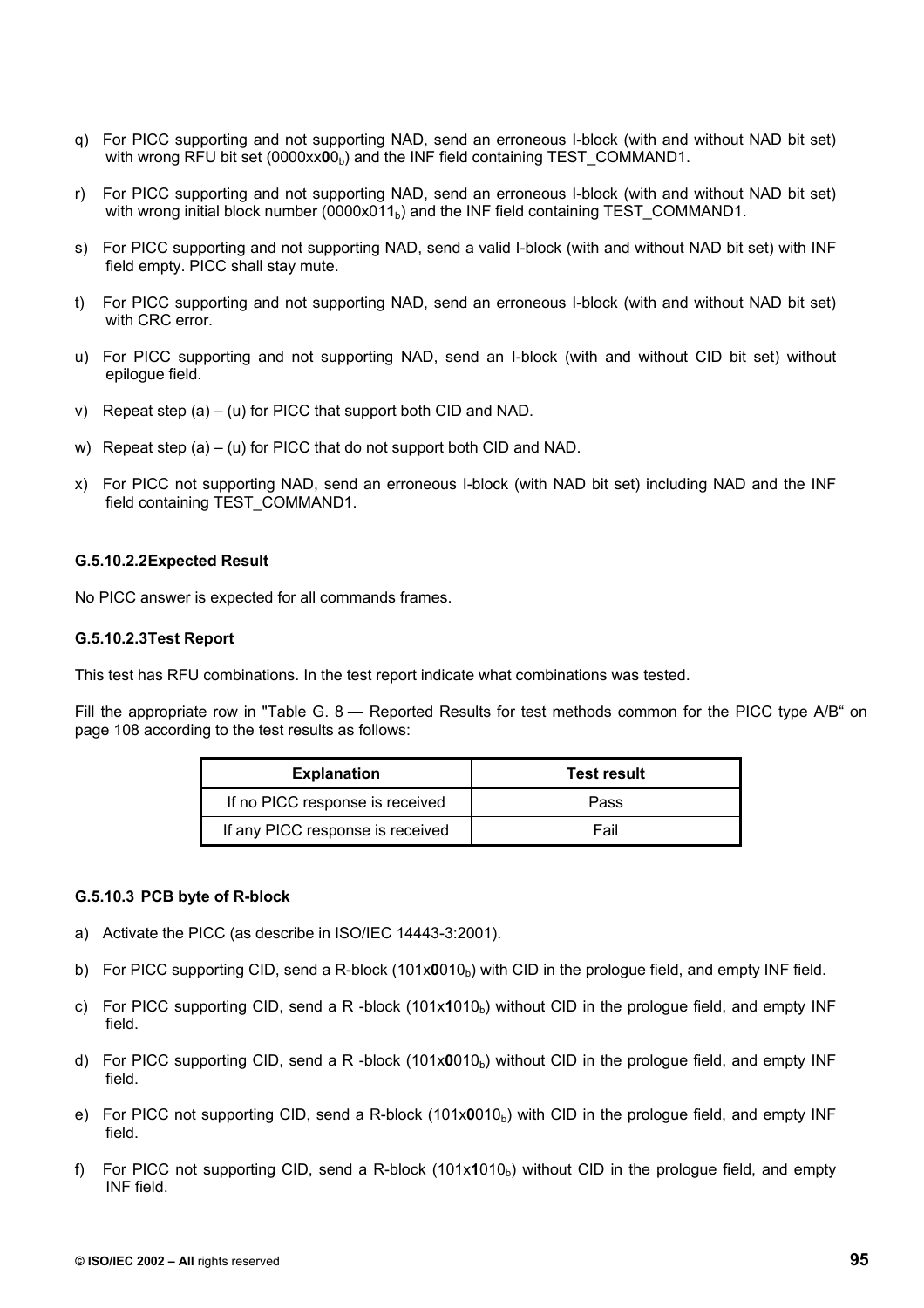- g) For PICC not supporting CID, send a R-block (101x1010<sub>b</sub>) with CID in the prologue field, and empty INF field.
- h) For PICC supporting and not supporting CID, send an erroneous R-block (with and without CID bit set) with wrong block coding  $(010x \times 010_b)$ .
- i) For PICC supporting and not supporting CID, send an erroneous R-block (with and without CID bit set) with wrong RFU bit set (100xx010<sub>b</sub>). This test includes  $2^2$ =4 RFU combinations for PCB.
- j) For PICC supporting and not supporting CID, send an erroneous R-block (with and without CID bit set) with wrong RFU bit set (101xx**00**0<sub>b</sub>), (101xx**10**0<sub>b</sub>) & (101xx**11**0<sub>b</sub>).
- k) For PICC supporting and not supporting CID, send an erroneous R-block (with and without CID bit set) with INF field containing TEST\_COMMAND1 and incomplete INF field to PICC.
- l) For PICC supporting and not supporting CID, send an erroneous R-block (with and without CID bit set) with CRC error.
- m) For PICC supporting and not supporting CID, send an R-block (with and without CID bit set) without epilogue field.

#### **G.5.10.3.1 Expected Result**

No PICC answer is expected for all commands frames.

#### **G.5.10.3.2 Test Report**

This test has 4 RFU bit combinations. In the test report indicate what percentage of the 4 RFU combinations was tested.

Fill the appropriate row in "Table G. 8 — Reported Results for test methods common for the PICC type A/B" on page 108 according to the test results as follows:

| <b>Explanation</b>               | Test result |  |
|----------------------------------|-------------|--|
| If no PICC response is received  | Pass        |  |
| If any PICC response is received | Fail        |  |

## **G.5.10.4 PCB byte of S-block (DESELECT)**

- a) Activate the PICC (as describe in ISO/IEC 14443-3:2001).
- b) For PICC supporting CID, send a S-block (11000010<sub>b</sub>) with CID in the prologue field, and empty INF field.
- c) For PICC supporting CID, send a S-block (11001010<sub>b</sub>) without CID in the prologue field, and empty INF field.
- d) For PICC supporting CID, send a S-block (11000010<sub>b</sub>) without CID in the prologue field, and empty INF field.
- e) For PICC not supporting CID, send a S-block (11001010<sub>b</sub>) without CID in the prologue field, and empty INF field.
- f) For PICC not supporting CID, send a S-block (11001010<sub>b</sub>) without CID in the prologue field, and empty INF field.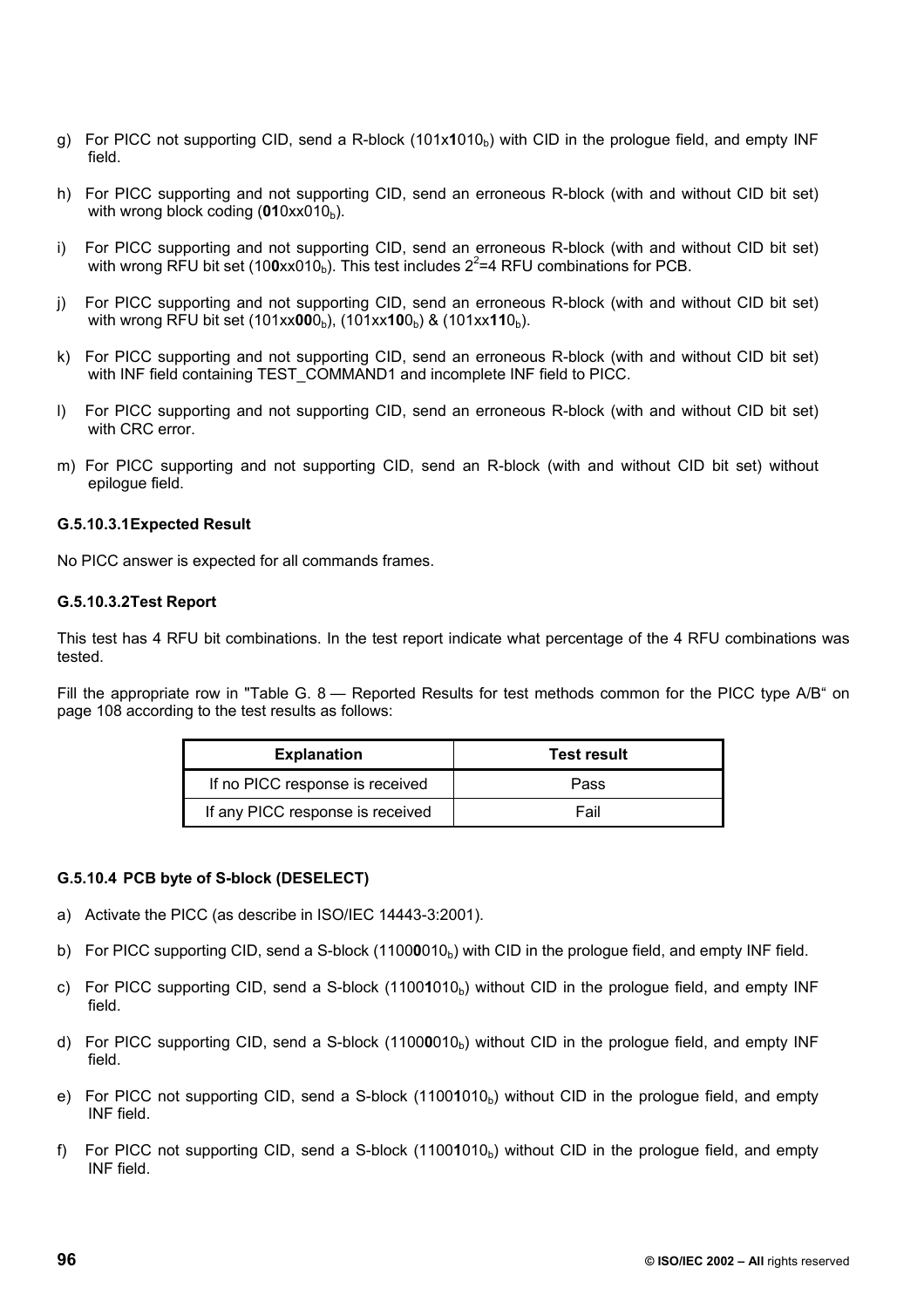- g) For PICC not supporting CID, send a S-block (11001010<sub>b</sub>) with CID in the prologue field, and empty INF field.
- h) For PICC supporting and not supporting CID, send an erroneous S(DESELECT) (with and without CID bit set) with wrong RFU bit set (1100x**000**<sub>b</sub>) - (1100x**111**<sub>b</sub>) excluding (1100x010<sub>b</sub>). This test includes (2<sup>3</sup>-1)=7 RFU combinations for PCB.
- i) For PICC supporting and not supporting CID, send an erroneous S(DESELECT) (with and without CID bit set) with INF field containing TEST\_COMMAND1 and incomplete INF field to PICC.
- j) For PICC supporting and not supporting CID, send an erroneous S(DESELECT) (with and without CID bit set) with CRC error.
- k) For PICC supporting and not supporting CID, send an S(DESELECT) (with and without CID bit set) without epilogue field.

#### **G.5.10.4.1 Expected Result**

No PICC answer is expected for all commands frames.

#### **G.5.10.4.2 Test Report**

This test has 7 RFU bit combinations. In the test report indicate what percentage of the 7 RFU combinations was tested.

Fill the appropriate row in "Table G. 8 - Reported Results for test methods common for the PICC type A/B" on page 108 according to the test results as follows:

| <b>Explanation</b>               | <b>Test result</b> |  |
|----------------------------------|--------------------|--|
| If no PICC response is received  | Pass               |  |
| If any PICC response is received | Fail               |  |

#### **G.5.10.5 PCB byte of S-block (Waiting Time Extension)**

- a) Activate the PICC (as describe in ISO/IEC 14443-3:2001).
- b) For PICC supporting CID, send a S-block (11110010<sub>b</sub>) with CID in the prologue field, and 1 byte long INF field.
- c) For PICC supporting CID, send a S-block  $(11111010<sub>b</sub>)$  without CID in the prologue field, and 1 byte long INF field.
- d) For PICC supporting CID, send a S-block (11110010<sub>b</sub>) without CID in the prologue field, and 1 byte long INF field.
- e) For PICC not supporting CID, send a S-block (11111010<sub>b</sub>) without CID in the prologue field, and 1 byte long INF field.
- f) For PICC not supporting CID, send a S-block (11111010<sub>b</sub>) without CID in the prologue field, and 1 byte long INF field.
- g) For PICC not supporting CID, send a S-block (11111010<sub>b</sub>) with CID in the prologue field, and 1 byte long INF field.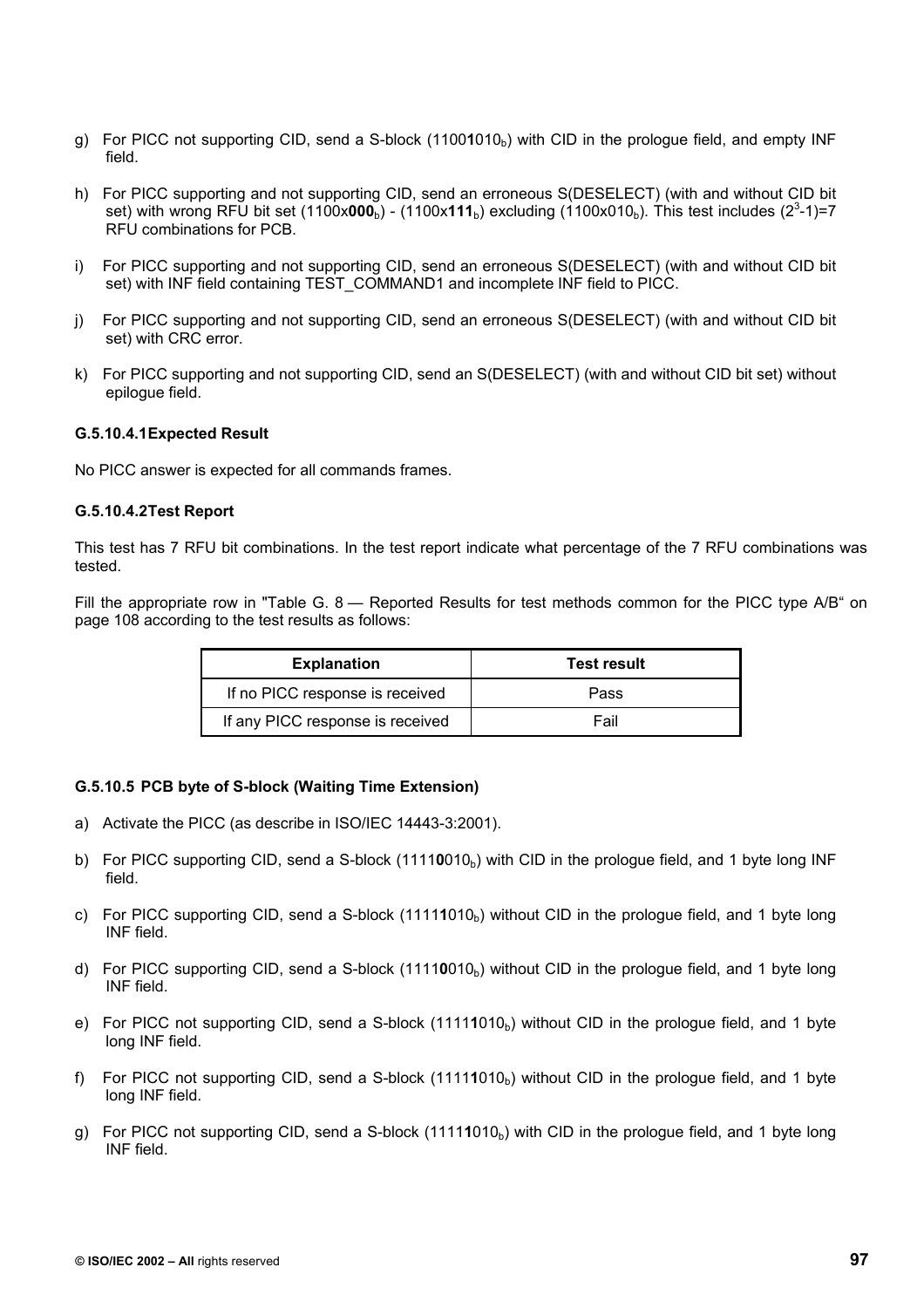- h) For PICC supporting and not supporting CID, send an erroneous S(WTX)<sub>response</sub> (with and without CID bit set) with wrong block coding (0011x010<sub>b</sub>), (0111x010<sub>b</sub>) & (1011x010<sub>b</sub>), and 1 byte long INF field.
- i) For PICC supporting and not supporting CID, send an erroneous S(WTX)<sub>response</sub> (with and without CID bit set) with wrong RFU bit set  $(1111 \times 000_b)$  -  $(1111 \times 111_b)$  excluding  $(1111 \times 010_b)$ , and 1 byte long INF field. This test includes  $2*(2^3-1)=14$  RFU combinations for PCB.
- j) For PICC supporting and not supporting CID, send an erroneous S(WTX)<sub>response</sub> (with and without CID bit set) with empty and incomplete INF field. PICC shall stay mute.
- k) For PICC supporting and not supporting CID, send an erroneous S(WTX)response (with and without CID bit set) with INF field containing wrong bit set of b8-b7 other than (00xxxxxx<sub>b</sub>). This test includes  $(2^2-1)^*2^6$ =192 RFU combinations for PCB.
- I) For PICC supporting and not supporting CID, send an erroneous S(WTX)<sub>response</sub> (with and without CID bit set) with INF field containing wrong WTXM as requested (00xxxxxx<sub>b</sub>).
- m) For PICC supporting and not supporting CID, send an erroneous S(WTX)<sub>response</sub> (with and without CID bit set) with CRC error.
- n) For PICC supporting and not supporting CID, send an S(WTX)response (with and without CID bit set) without epilogue field.

#### **G.5.10.5.1 Expected Result**

No PICC answer is expected for all commands frames.

#### **G.5.10.5.2 Test Report**

This test has 206 RFU combinations. In the test report indicate what percentage of the 206 RFU combinations was tested.

Fill the appropriate row in "Table G. 8 — Reported Results for test methods common for the PICC type A/B" on page 108 according to the test results as follows:

| Explanation                      | Test result |  |
|----------------------------------|-------------|--|
| If no PICC response is received  | Pass        |  |
| If any PICC response is received | Fail        |  |

## **G.5.11 Block Transmission Test**

The purpose of this test is to analyse the error handling of the PICC in different situations.

**G.5.11.1** Apparatus

See clause G.2.

#### **G.5.11.2** Procedure

Place the reference PICC into the field.

During the following procedures only the logical content of the communication shall be recorded.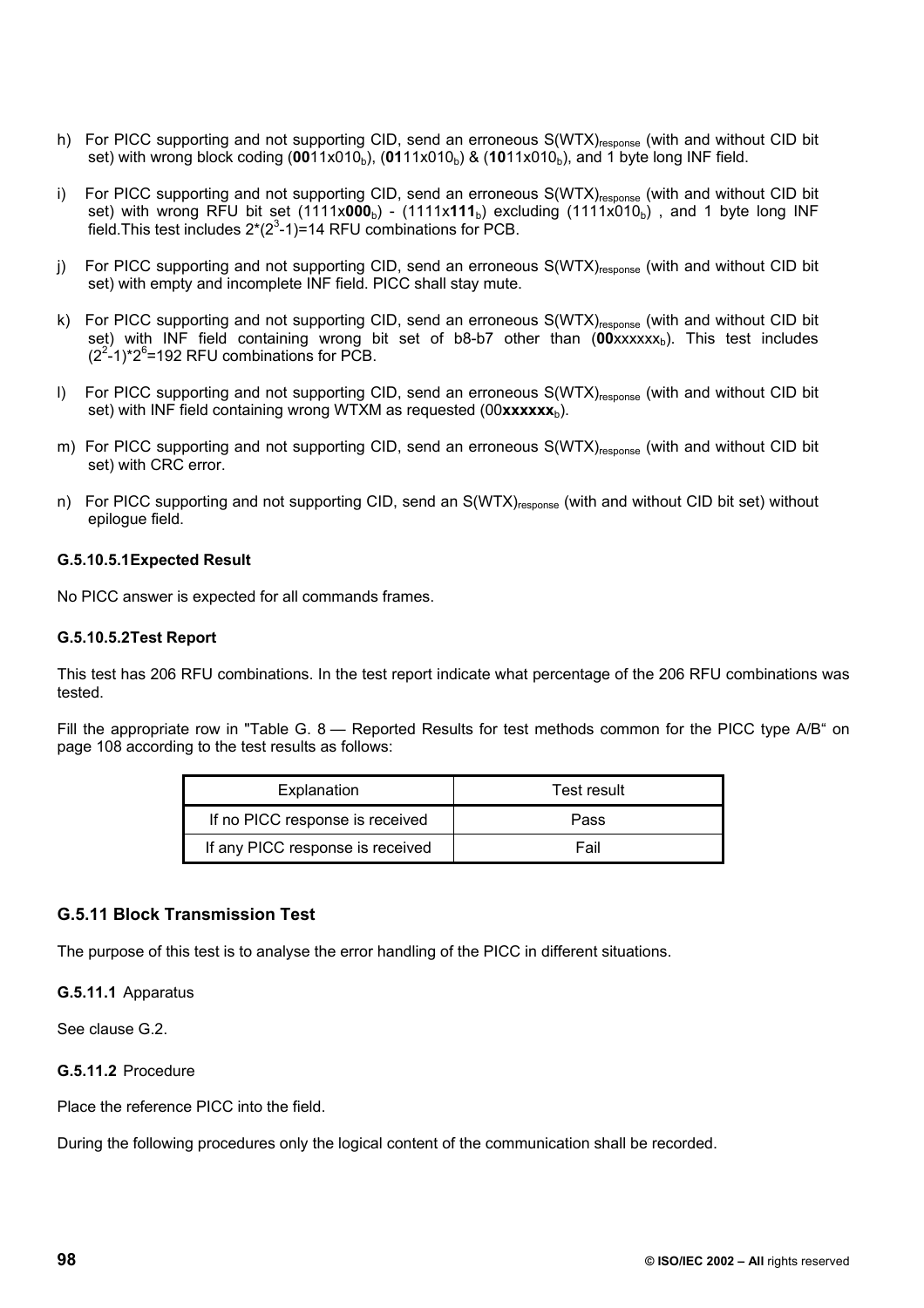## **G.5.11.2.1** Procedure 1

- a) Activate the PICC (as describe in ISO/IEC 14443-3:2001).
- b) Send block  $I(0)_0$  to the PICC, with the INF field containing TEST\_COMMAND1 supported by the PICC.
- c) Wait for the answer of the PICC. The PICC should answer with  $I(0)<sub>0</sub>$ .
- d) Send again block  $I(0)_0$  to the PICC, with the INF field containing TEST COMMAND1 supported by the PICC.
- e) Wait for the answer of the PICC. The PICC should answer with  $I(0)<sub>1</sub>$ .
- f) Send block  $I(0)_1$  to the PICC, with the INF field containing TEST\_COMMAND1 supported by the PICC.
- g) Wait for the answer of the PICC. The PICC should answer with  $I(0)_0$ .

| <b>PICC-test-apparatus</b>              | <b>PICC</b>                                                     |
|-----------------------------------------|-----------------------------------------------------------------|
| $I(0)_0$ (INF=TEST_COMMAND1)            |                                                                 |
|                                         | $I(0)_0$ (INF=the answer to<br><b>TEST COMMAND1)</b>            |
| $I(0)_0$ (INF=TEST_COMMAND1)            |                                                                 |
|                                         | $I(0)1$ (INF=the answer to<br>TEST COMMAND1)                    |
| $I(0)$ <sub>1</sub> (INF=TEST_COMMAND1) |                                                                 |
|                                         | $I(0)$ <sub>0</sub> (INF=the answer to<br><b>TEST COMMAND1)</b> |

#### **Test Scenario 24 —Procedure 1**

## **G.5.11.2.1.1 Expected result**

The PICC behaivior is expected according to the Test Scenario 24.

## **G.5.11.2.1.2 Test Report**

Fill the appropriate row in "Table G. 8 — Reported Results for test methods common for the PICC type A/B" on page 108 according to the test results as follows:

| <b>Explanation</b>                                                                                                      | <b>Test result</b> |
|-------------------------------------------------------------------------------------------------------------------------|--------------------|
| If the PICC's behaviour matches an<br>expected Test Scenario exactly<br>(including "Test for RFU value of<br>CID byte") | Pass               |
| If PICC fails on at least one step of<br><b>Test Scenario</b>                                                           | Fail               |

#### **G.5.11.2.2 Procedure 2**

a) Activate the PICC (as describe in ISO/IEC 14443-3:2001).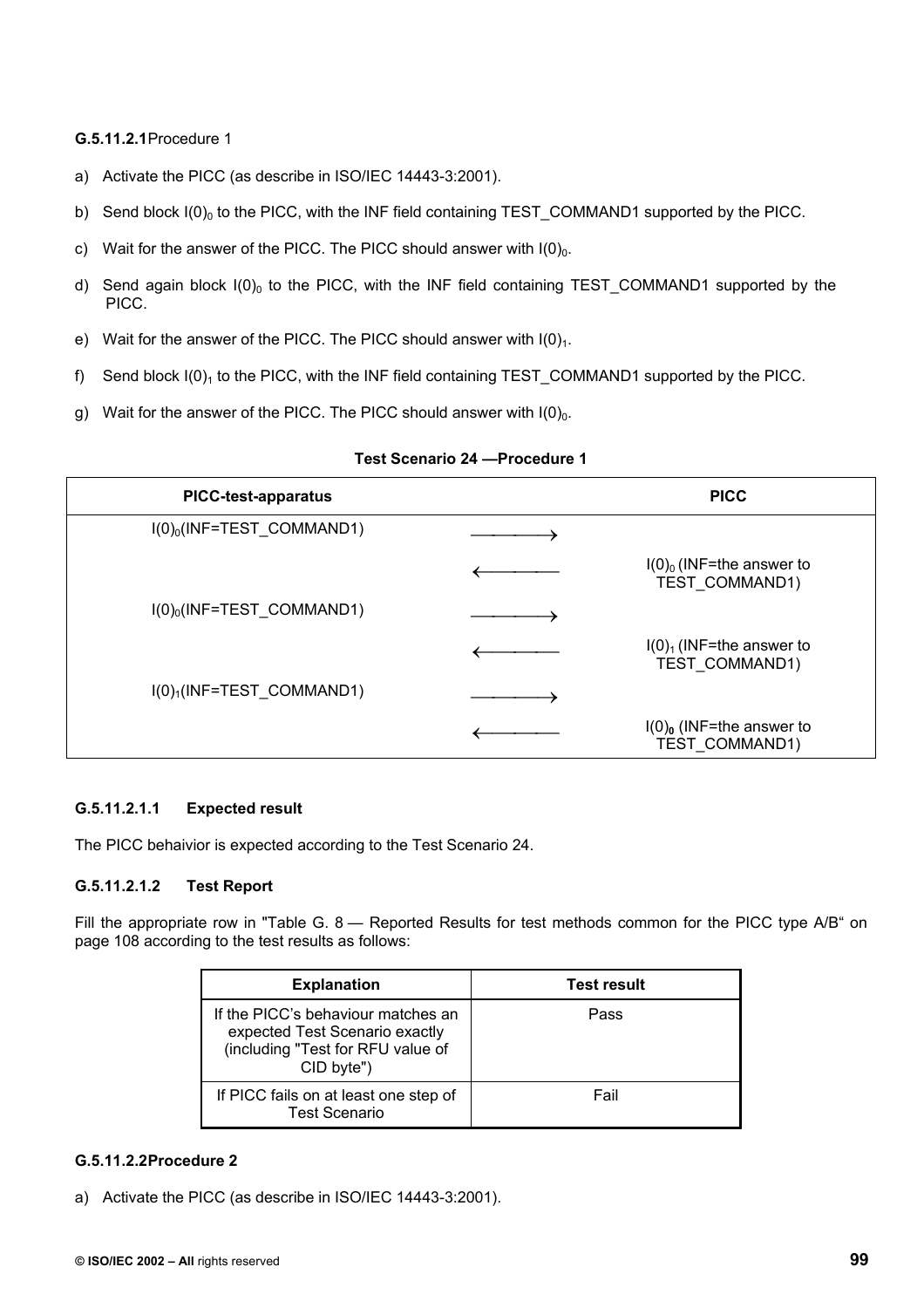- b) Send R-block  $R(ACK)_0$  to the PICC, the PICC shall stay mute.
- c) Send R-block  $R(NAK)_0$  to the PICC, the PICC shall respond with  $R(ACK)_1$ .
- d) Send R-block  $R(ACK)_1$  to the PICC, the PICC shall stay mute.
- e) Send R-block  $R(NAK)_1$  to the PICC, the PICC shall stay mute.

## **Test Scenario 25 —Procedure 2**

| <b>PICC-test-apparatus</b> | <b>PICC</b>         |
|----------------------------|---------------------|
| $R(ACK)_0$                 |                     |
| (e.g. 'AA CID CRC')        |                     |
|                            | Mute                |
| $R(NAK)_0$                 |                     |
| (e.g. 'BA CID CRC')        |                     |
|                            | R(ACK) <sub>1</sub> |
|                            | (e.g. 'AB CID CRC') |
| R(ACK) <sub>1</sub>        |                     |
| (e.g. 'AB CID CRC')        |                     |
|                            | Mute                |
| R(NAK) <sub>1</sub>        |                     |
| (e.g. 'BB CID CRC')        |                     |
|                            | Mute                |

## **G.5.11.2.2.1 Expected result**

The PICC behaivior is expected according to the Test Scenario 25.

## **G.5.11.2.2.2 Test Report**

Fill the appropriate row in "Table G. 8 - Reported Results for test methods common for the PICC type A/B" on page 108 according to the test results as follows:

| <b>Explanation</b>                                                                                                      | <b>Test result</b> |  |
|-------------------------------------------------------------------------------------------------------------------------|--------------------|--|
| If the PICC's behaviour matches an<br>expected Test Scenario exactly<br>(including "Test for RFU value of<br>CID byte") | Pass               |  |
| If PICC fails on at least one step of<br>Test Scenario                                                                  | Fail               |  |

# **G.5.12 Chaining Block Transmission Test**

The purpose of this test is to analyse the error handling of the PICC in different situations with uplink and downlink chaining.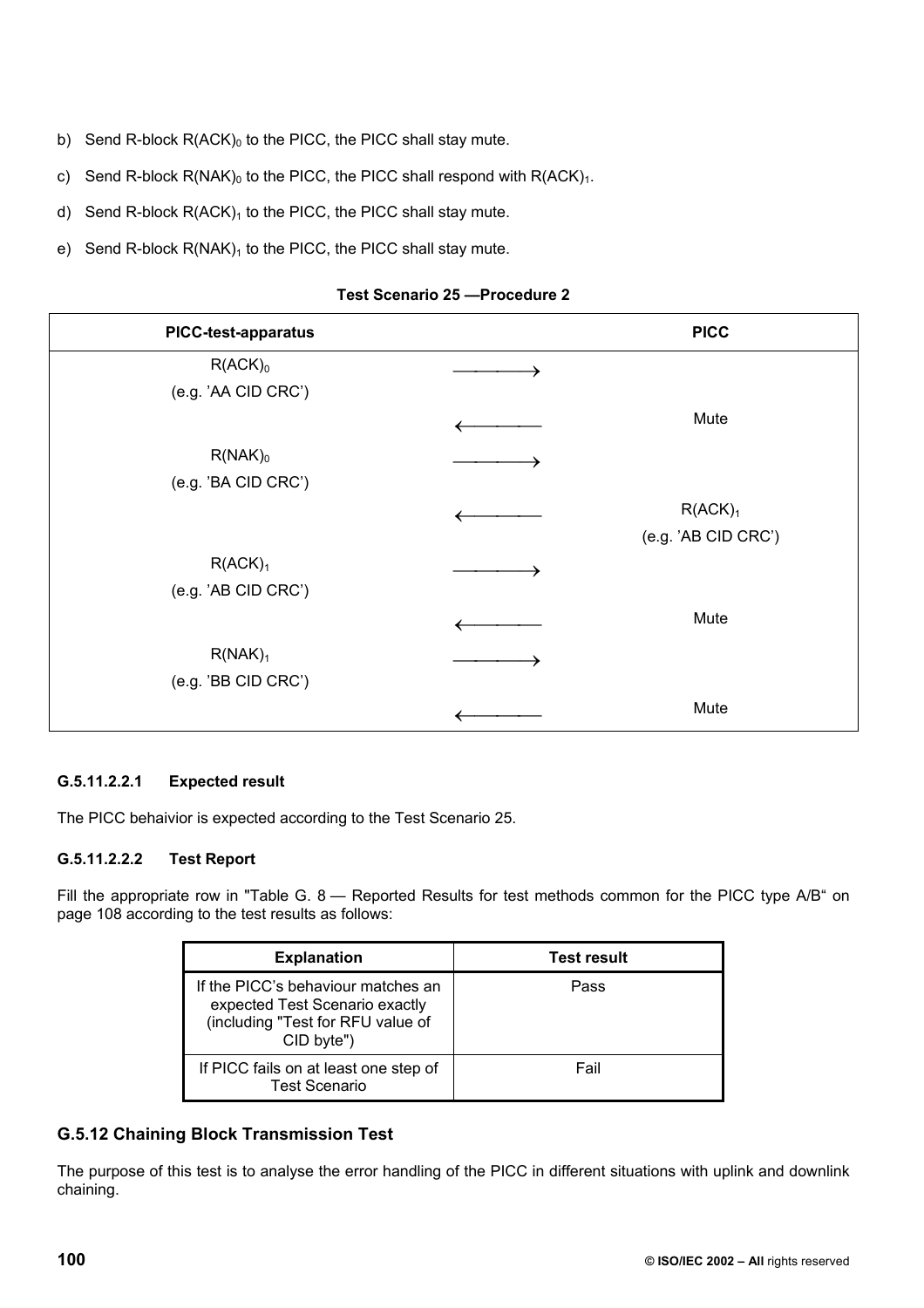## **G.5.12.1 Apparatus**

See clause G.2.

## **G.5.12.2 Procedure**

Place the reference PICC into the field.

During the following procedures only the logical content of the communication shall be recorded.

## **G.5.12.2.1 Procedure 1**

- a) Activate the PICC (as describe in ISO/IEC 14443-3:2001).
- b) Send block  $I(0)_0$  to the PICC, with the INF field containing TEST\_COMMAND2.
- c) PICC should answer with I-block, indicating chaining:  $I(1)<sub>0</sub>$ .
- d) Send the R-block  $R(ACK)_0$  to the PICC.
- e) The PICC shall retransmit previous I-block,  $I(1)_0$ .
- f) Send the R-block  $R(ACK)_1$  to the PICC.
- g) PICC should answer with I-block, indicating end of chaining:  $I(0)<sub>1</sub>$ .

| <b>PICC-test-apparatus</b>                 | <b>PICC</b>                                                       |
|--------------------------------------------|-------------------------------------------------------------------|
| $I(0)_0$<br>(INF=TEST COMMAND2)            |                                                                   |
|                                            | $I(1)0$ (INF = the first chain of the answer<br>to TEST COMMAND2) |
| $R(ACK)_0$<br>(e.g. 'AA CID CRC')          |                                                                   |
|                                            | $I(1)0$ (INF = the first chain of the answer<br>to TEST COMMAND2) |
| R(ACK) <sub>1</sub><br>(e.g. 'AB CID CRC') |                                                                   |
|                                            | $I(0)1$ (INF = the last chain of the answer<br>to TEST COMMAND2)  |

## **Test Scenario 26 —Procedure 1**

## **G.5.12.2.1.1 Expected result**

The PICC behaivior is expected according to the Test Scenario 26.

## **G.5.12.2.2 Test Report**

Fill the appropriate row in "Table G. 8 — Reported Results for test methods common for the PICC type A/B" on page 108 according to the test results as follows: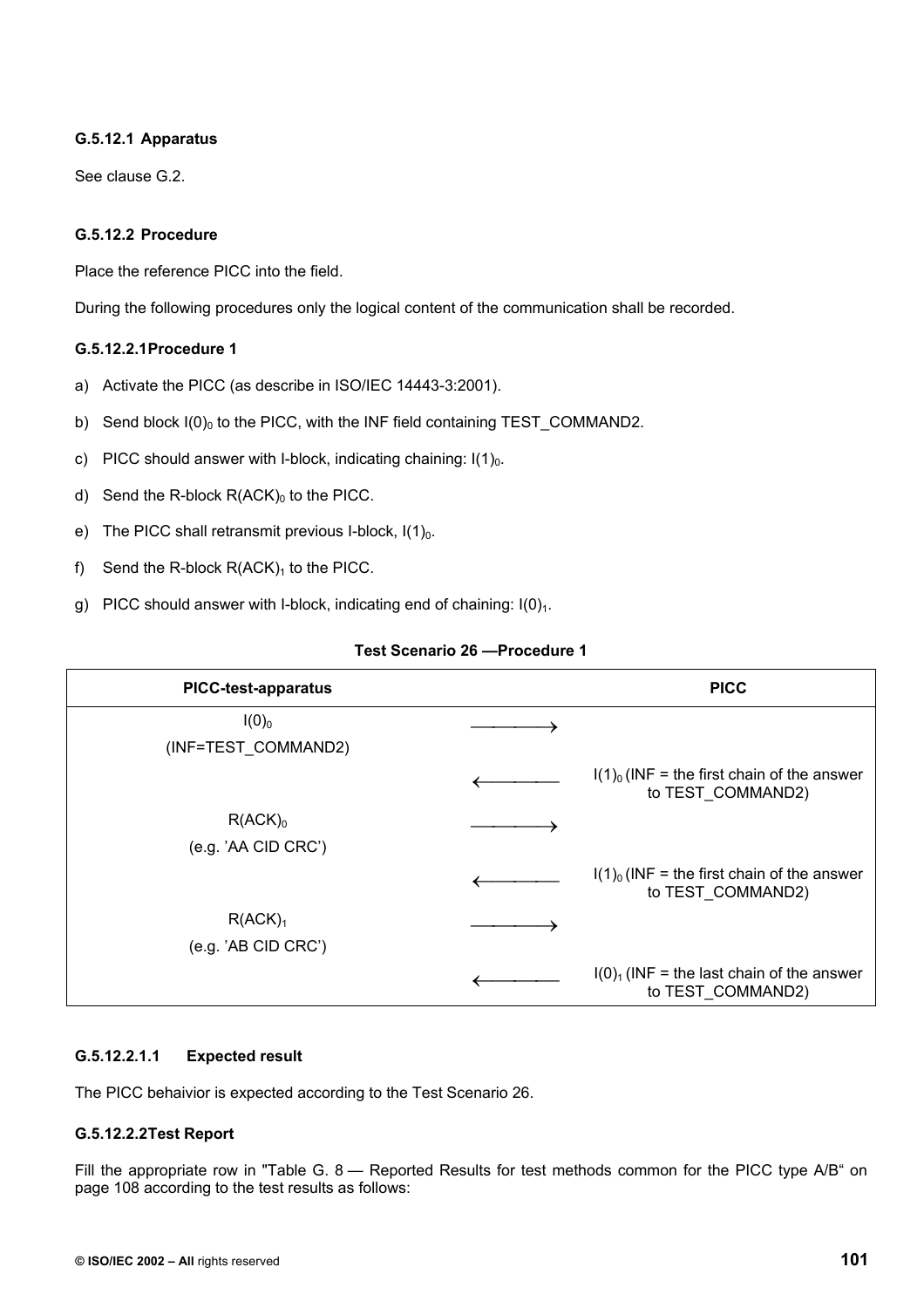| <b>Explanation</b>                                                                                                      | <b>Test result</b> |
|-------------------------------------------------------------------------------------------------------------------------|--------------------|
| If the PICC's behaviour matches an<br>expected Test Scenario exactly<br>(including "Test for RFU value of<br>CID byte") | Pass               |
| If PICC fails on at least one step of<br><b>Test Scenario</b>                                                           | Fail               |

## **G.5.13 Test for RFU value of CID byte**

The purpose of this test is to ensure that CID byte does not have a RFU values, according to ISO/IEC 14443- 4:2001 clause 7.1.1.2. This test is applicable for all PICCs that support CID and shall be done for each test from G.5.1 to G.5.12.

## **G.5.13.1 Apparatus**

See clause G.2.

## **G.5.13.2 Procedure**

Repeat each test from G.5.1 to G.5.12 using CID in the communication blocks.

## **G.5.13.2.1.1 Expected Result**

Bits b5 and b6 of CID shall be set to (00)b.

## **G.5.13.2.1.2 Test Report**

During each test ensure that bits b5 and b6 of CID are set to (00)b. If bits b5 and b6 of CID are set to RFU value, the test must be reported as failed.

Please specify in the appropriate row in Table G. 9 — Test coverage report on page 109 that CID is tested.

## **G.5.14 Test for PICC supporting NAD**

The purpose of this test is to ensure that PICC maintains the NAD in proper way according to ISO/IEC 14443- 4:2001 clause 7.1.1.3. This test is applicable for all PICCs that support NAD and may be done for each test from G.5.1 to G.5.12.

## **G.5.14.1 Apparatus**

See clause G.2.

## **G.5.14.2 Procedure**

Repeat each test from G.5.1 to G.5.12 using NAD in the communication blocks.

## **G.5.14.2.1.1 Expected Result**

The definitions  $a$ ) – e) from ISO/IEC 14443-4:2001 clause 7.1.1.3 shall apply.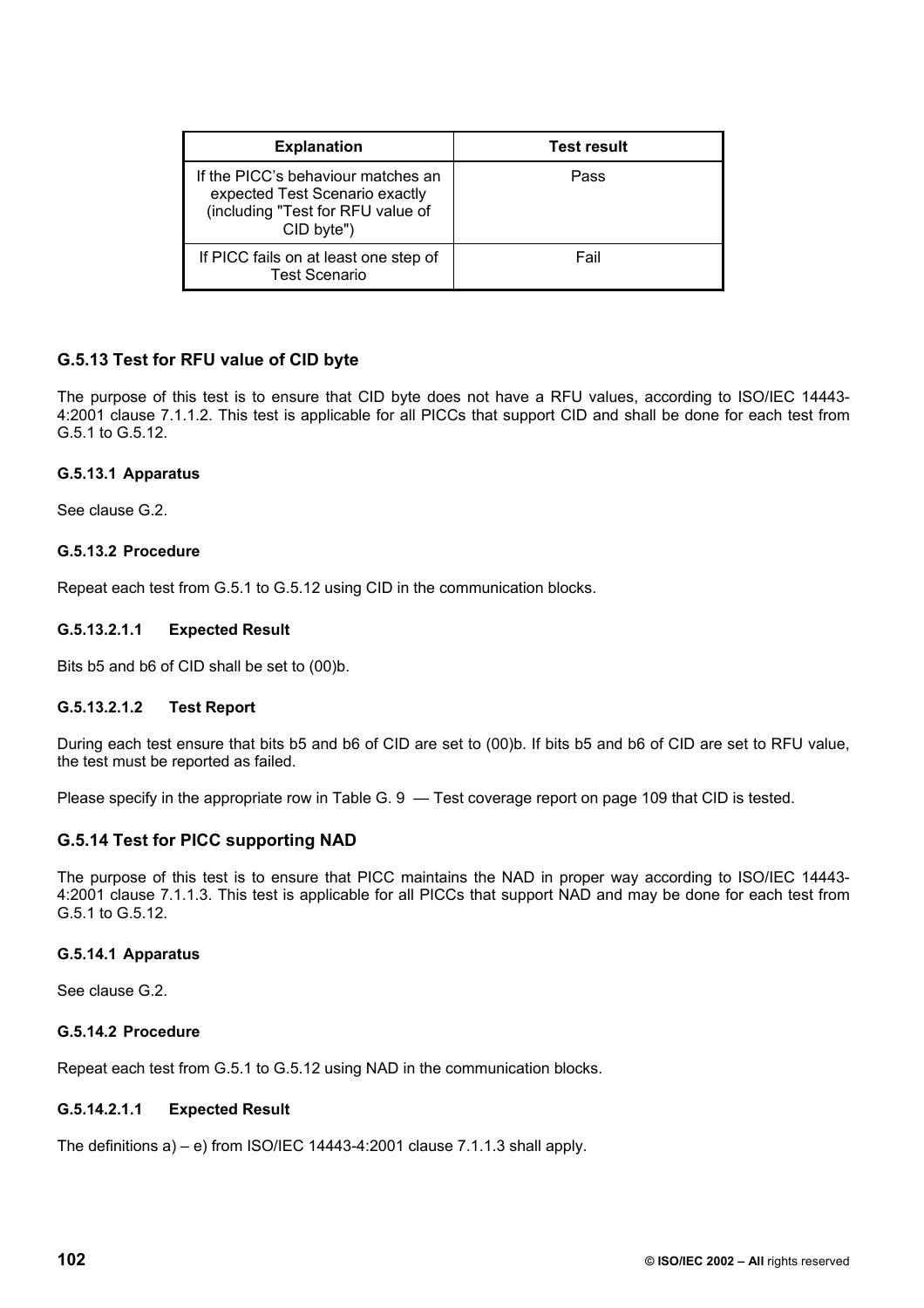# **G.5.14.2.1.2 Test Report**

Fill the appropriate rows in "Table G. 8 - Reported Results for test methods common for the PICC type A/B" on page 108 according to the test results as follows:

| <b>Explanation</b>                                                              | <b>Test result</b> |
|---------------------------------------------------------------------------------|--------------------|
| The definitions $a$ ) – e) from $ISO/IEC$<br>14443-4:2001 clause 7.1.1.3 apply. | Pass               |
| In any other case                                                               | Fail               |

Please specify in the appropriate row in Table G. 9 — Test coverage report on page 109 that NAD is tested.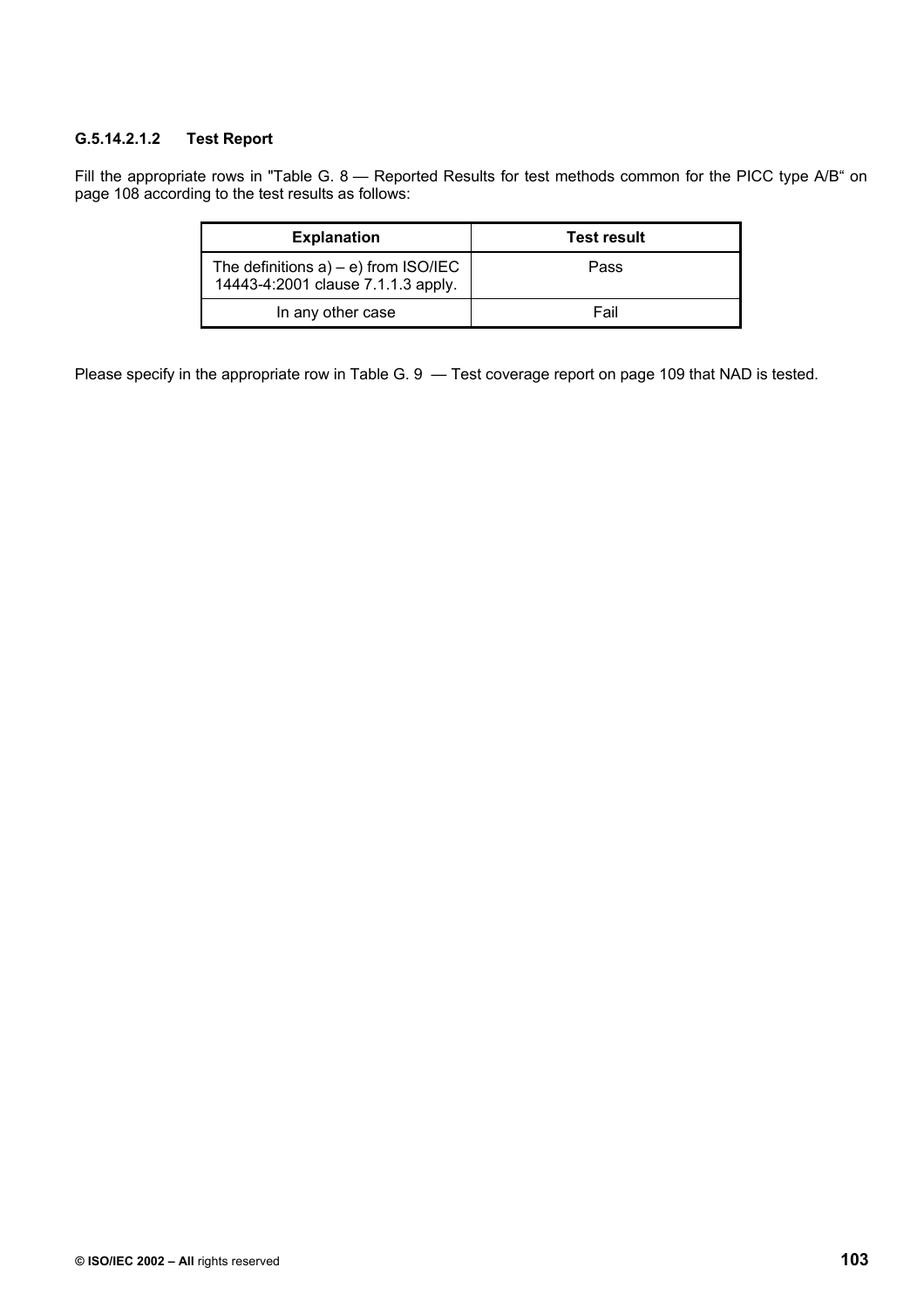# **G.6 Reported results**

| No             | <b>Name</b>                                              | <b>ISO Reference</b>                  | <b>Required Test value</b>                   | <b>Measured Value(s)</b> |
|----------------|----------------------------------------------------------|---------------------------------------|----------------------------------------------|--------------------------|
| 1              | Frame delay time                                         | <b>ISO/IEC 14443-</b>                 | At least 1172/fc                             |                          |
|                | PICC to PCD                                              | 3:2001 6.1.3                          |                                              |                          |
| $\overline{2}$ | Frame delay time                                         | <b>ISO/IEC 14443-</b>                 | Last bit (1)b->1236/fc                       |                          |
|                | PCD to PICC                                              | 3:2001 6.1.2                          | Last bit $(0)$ b -> 1172/fc                  |                          |
|                | (for REQA, WUPA,<br>ANTICOLLISION,<br>SELECT commands)   |                                       |                                              |                          |
| 3              | Frame delay time                                         | <b>ISO/IEC 14443-</b>                 | Last bit $(1)b \rightarrow$                  |                          |
|                | PCD to PICC                                              | 3:2001 6.1.2<br>$(n*128+84)/fc$       |                                              |                          |
|                | (for all commands,<br>exclude ones from<br>previous row) |                                       | Last bit $(0)b \rightarrow$<br>(n*128+20)/fc |                          |
| 4              | <b>Request Guard Time</b>                                | <b>ISO/IEC 14443-</b><br>3:2001 6.1.4 | Min. 7000/fc                                 |                          |
| 5              | Deactivation frame<br>waiting time                       | <b>ISO/IEC 14443-</b><br>4:2001 8.1   | See Table G. 5 No.12<br>(same values)        |                          |

# **Table G. 4 — Type A specific timing table**

Note: All timing values are calculated for carrier frequency fc = 13.56 MHz and bit rate ~106 kbit/s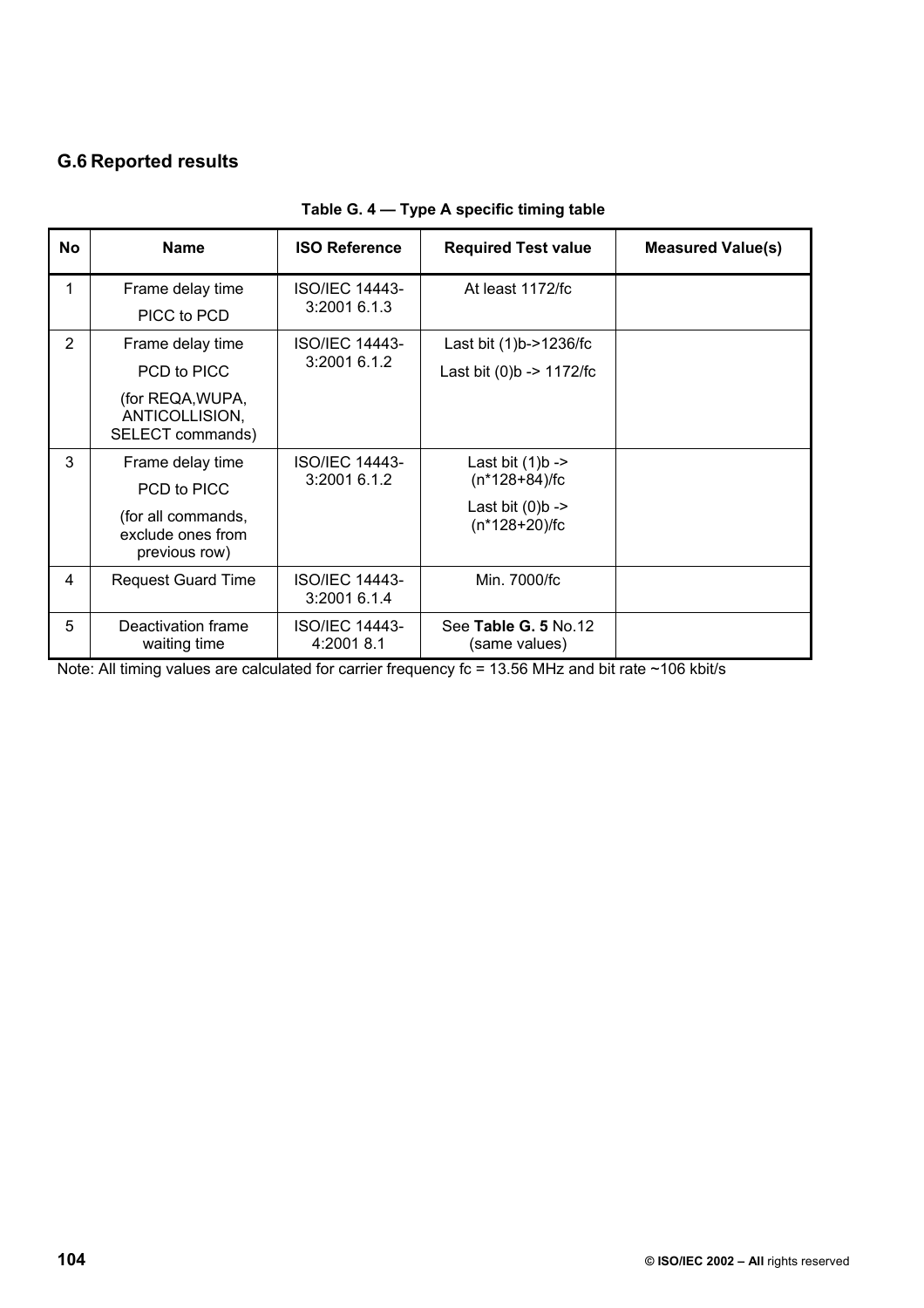| <b>No</b>      | <b>Name</b>                                            | <b>ISO Reference</b>                   | Std min                | <b>Std Max</b>              | <b>Measured value(s)</b> |
|----------------|--------------------------------------------------------|----------------------------------------|------------------------|-----------------------------|--------------------------|
|                |                                                        |                                        |                        |                             |                          |
|                |                                                        |                                        |                        |                             |                          |
| 1              | SOF low                                                | <b>ISO/IEC 14443-</b>                  | 10 etu                 | 11 etu                      |                          |
|                |                                                        | 3:2001 7.1.4                           | $(94, 40 \text{ us})$  | $(103, 83 \text{ us})$      |                          |
| $\overline{2}$ | SOF high                                               | <b>ISO/IEC 14443-</b>                  | 2 etu                  | 3 etu                       |                          |
|                |                                                        | 3:2001 7.1.4                           | $(18, 88 \text{ us})$  | $(28, 32 \text{ us})$       |                          |
| 3              | EOF low                                                | <b>ISO/IEC 14443-</b>                  | 10 etu                 | 11 etu                      |                          |
|                |                                                        | 3:2001 7.1.5                           | $(94, 40 \text{ us})$  | $(103, .83 \text{ us})$     |                          |
| 4              | <b>Bit boundaries</b>                                  | <b>ISO/IEC 14443-</b><br>3:2001 7.1.1  | (n - 1/8) etu          | $(n + 1/8)$ etu             |                          |
| 5              | Baud rate                                              |                                        | 106 kbit/s             |                             |                          |
| 6              | <b>EGT PICC to PCD</b>                                 | <b>ISO/IEC 14443-</b><br>3:2001 7.1.2  | 0 <sub>us</sub>        | 19 <sub>us</sub>            |                          |
| $\overline{7}$ | TR0 for ATQB                                           | <b>ISO/IEC 14443-</b>                  | 64/fs                  | 256/fs                      |                          |
|                |                                                        | 3:2001 7.1.6                           | $(75, 52 \text{ us})$  | $(302,06 \text{ us})$       |                          |
| 8              | TR1 for ATQB                                           | <b>ISO/IEC 14443-</b>                  | 80/fs                  | 200/fs                      |                          |
|                |                                                        | 3:2001 7.1.6                           | $(94, 40 \text{ us})$  | $(235, 99 \text{ us})$      |                          |
| 9              | TR0 Not ATQB                                           | <b>ISO/IEC 14443-</b>                  | 64/fs                  | $(256/fs)*2^{FWI}$          | $FWI =$                  |
|                |                                                        | 3:2001 7.1.6                           | $(75, 52 \text{ us})$  | $(302,06 * 2^{\text{FWI}})$ | $Max TR0 =$              |
|                |                                                        | <b>ISO/IEC 14443-</b><br>3:2001 7.10.3 | or                     |                             |                          |
|                |                                                        |                                        | May be<br>reduced      |                             |                          |
| 10             | TR1 Not ATQB                                           | <b>ISO/IEC 14443-</b>                  | 80/fs                  | 200/fs                      |                          |
|                |                                                        | 3:2001 7.1.6                           | $(94, 40 \text{ us})$  | $(235, 99 \text{ us})$      |                          |
|                | <b>ISO/IEC 14443-</b>                                  | 3:2001 7.10.3                          | or                     |                             |                          |
|                |                                                        |                                        | May be<br>reduced      |                             |                          |
| 11             | Delay from the end of<br><b>EOF and Subcarrier off</b> | <b>ISO/IEC 14443-</b><br>3:2001 7.1.7  | $0$ etu                | 2 etu                       |                          |
| 12             | Deactivation frame                                     | <b>ISO/IEC 14443-</b>                  | $64/fs + 80/fs$        | 65536/fc                    |                          |
|                | waiting time                                           | 4:2001 8.1                             | $(169, 92 \text{ us})$ | $(*4, 8 ms)$                |                          |

**Table G. 5 — Type B specific timing table** 

Note: All timing values are calculated for carrier frequency fc = 13.56 MHz and bit rate ~106 kbit/s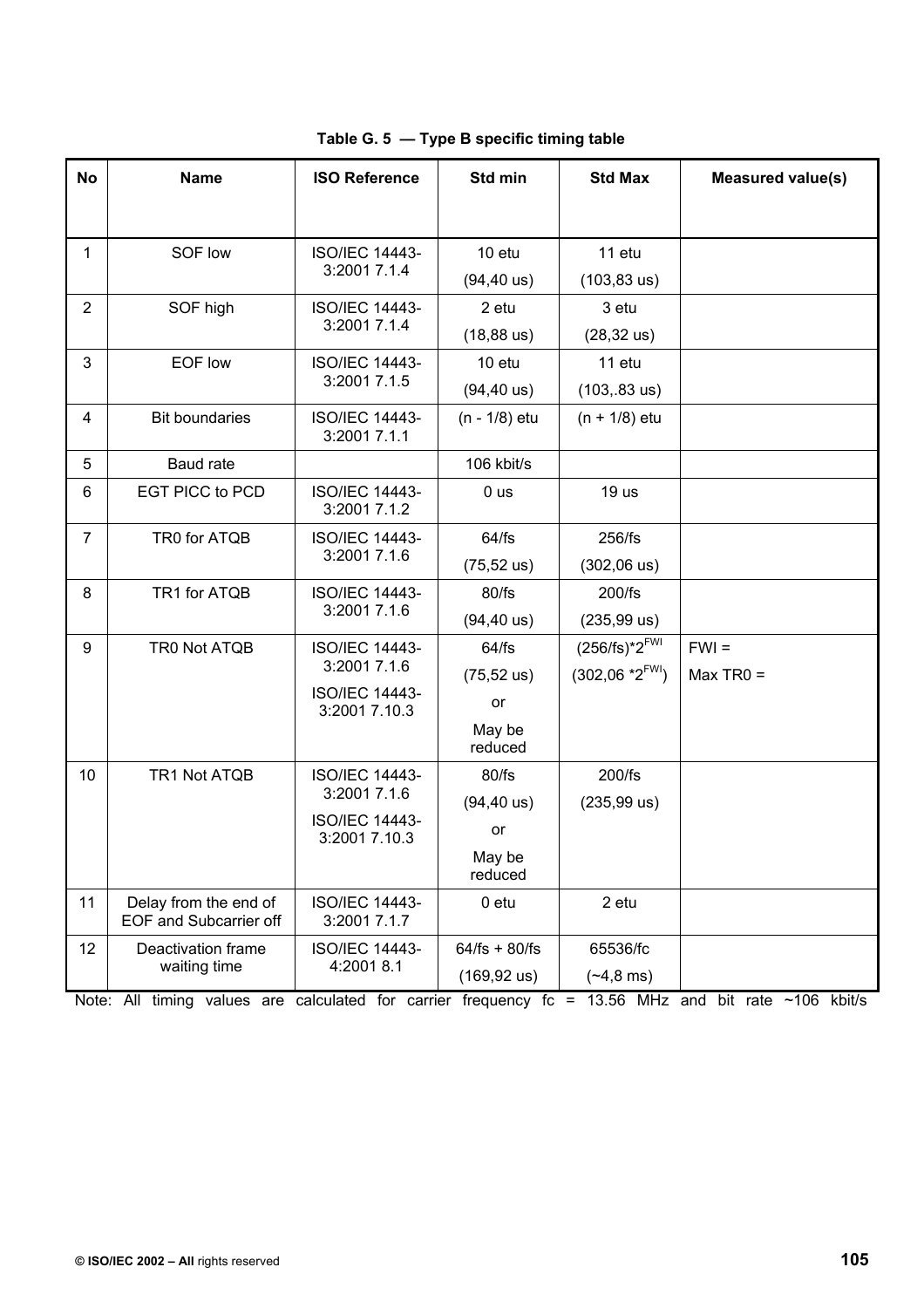| Test method from ISO/IEC 10373-6 |                                                                 | <b>Scenario</b><br><b>Numbers</b>                 | <b>Test result</b>   |           |
|----------------------------------|-----------------------------------------------------------------|---------------------------------------------------|----------------------|-----------|
| Clause                           | Name                                                            | <b>Test Scenario</b><br>Number<br>ISO/IEC 10373-6 | RFU test<br>coverage | PASS/FAIL |
| G.3.1                            | Polling                                                         |                                                   | Not applicable       |           |
| G.3.2                            | Frame format and I/O transmission timing for<br>type A protocol |                                                   | Not applicable       |           |
| G.3.3                            | Test for ATQA RFU and invalid values                            |                                                   |                      |           |
| G.3.4                            | Testing of the PICC type A State Transitions                    | Scenario A 1                                      |                      |           |
|                                  |                                                                 | Scenario A 2                                      |                      |           |
|                                  |                                                                 | Scenario A 3                                      | Not applicable       |           |
|                                  |                                                                 | Scenario A 4                                      | Not applicable       |           |
|                                  |                                                                 | Scenario A 5                                      | Not applicable       |           |
|                                  |                                                                 | Scenario A 6                                      |                      |           |
|                                  |                                                                 | Scenario A 7                                      |                      |           |
|                                  |                                                                 | Scenario A 8                                      |                      |           |
|                                  |                                                                 | Scenario A 9                                      | Not applicable       |           |
|                                  |                                                                 | Scenario A 10                                     | Not applicable       |           |
|                                  |                                                                 | Scenario A 11                                     | Not applicable       |           |
|                                  |                                                                 | Scenario A 12                                     |                      |           |
| G.3.5                            | Handling of Bitwise Anticollision                               | Scenario A 13                                     | Not applicable       |           |
| G.3.6                            | Handling of RATS and ATS by the PICC type A                     | Scenario A 14                                     | Not applicable       |           |
|                                  |                                                                 | Scenario A 15                                     | Not applicable       |           |
|                                  |                                                                 | Scenario A 16                                     |                      |           |
| G.3.7                            | Handling of PPS request by the PICC type A                      | Scenario A 17                                     | Not applicable       |           |
|                                  |                                                                 | Scenario A 18                                     | Not applicable       |           |
|                                  |                                                                 | Scenario A 19                                     |                      |           |

# **Table G. 6 — Reported Results for type A specific test methods**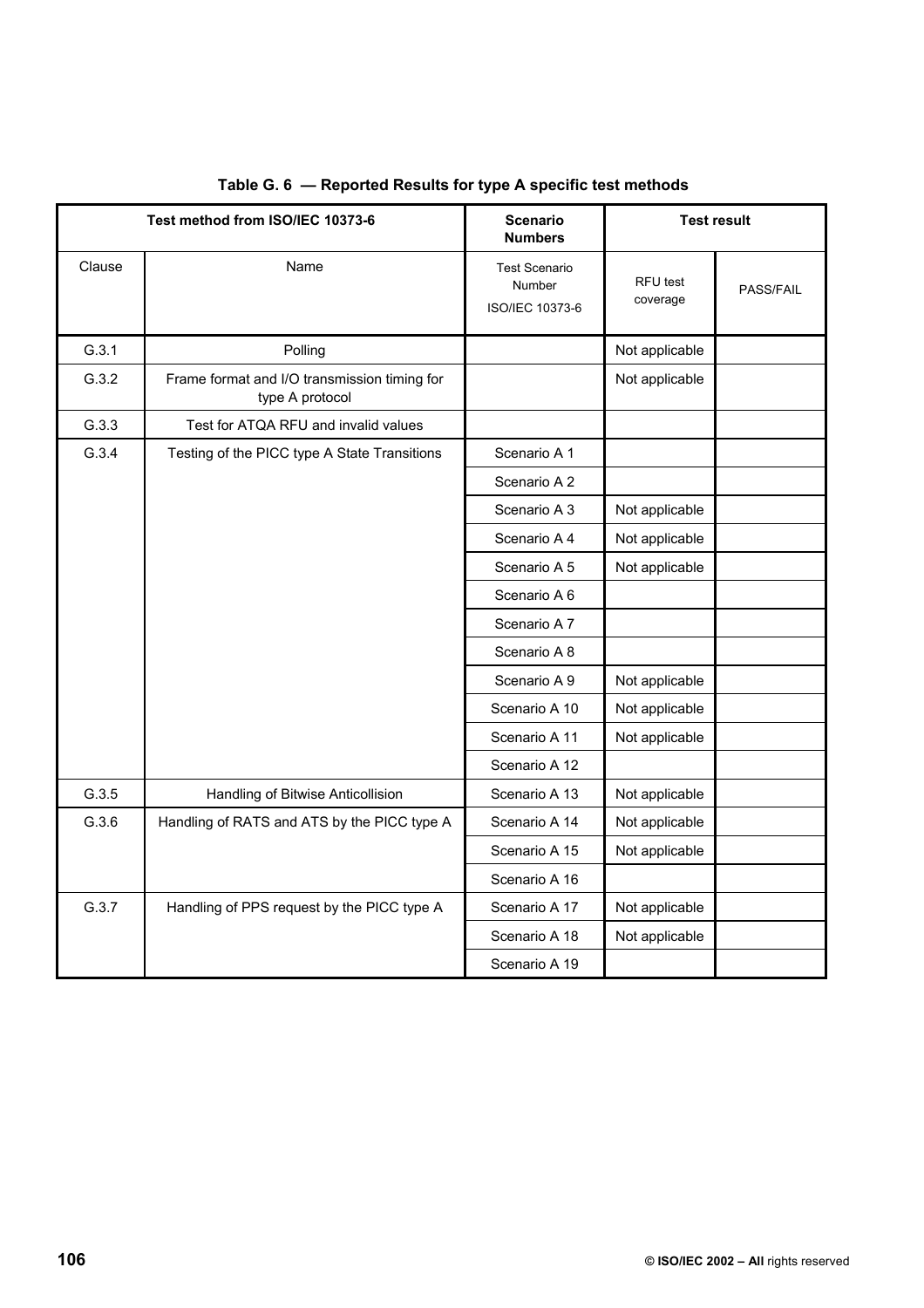| Test method from ISO/IEC 10373-6 |                                                                     | <b>Scenario</b><br><b>Numbers</b> | <b>Test result</b>   |           |
|----------------------------------|---------------------------------------------------------------------|-----------------------------------|----------------------|-----------|
| Clause                           | Name                                                                | <b>Test Scenario</b><br>Number    | RFU test<br>coverage | PASS/FAIL |
|                                  |                                                                     | <b>ISO/IEC 10373-6</b>            |                      |           |
| G.4.1                            | Polling                                                             |                                   | Not applicable       |           |
| G.4.2                            | PICC Reception                                                      |                                   | Not applicable       |           |
| G.4.3                            | I/O transmission timing for type B protocol                         |                                   | Not applicable       |           |
| G.4.4                            | I/O reception timing for type B protocol                            |                                   | Not applicable       |           |
| G.4.5                            | Test for ATQB RFU and invalid values                                |                                   |                      |           |
| G.4.6                            | Behaviour of the PICC type B in the IDLE state                      | Scenario B 1                      | Not applicable       |           |
|                                  |                                                                     | Scenario B 2                      | Not applicable       |           |
|                                  |                                                                     | Scenario B 3                      | Not applicable       |           |
| G.4.7                            | Behaviour of the PICC type B in the READY<br><b>REQUESTED state</b> | Scenario B 4                      | Not applicable       |           |
|                                  |                                                                     | Scenario B 5                      | Not applicable       |           |
| G.4.8                            | Behaviour of the PICC type B in the READY<br><b>DECLARED</b> state  | Scenario B 6                      | Not applicable       |           |
|                                  |                                                                     | Scenario B 7                      | Not applicable       |           |
| G.4.9                            | Behaviour of the PICC type B in the ACTIVE<br>state                 | Scenario B 8                      | Not applicable       |           |
|                                  |                                                                     | Scenario B 9                      | Not applicable       |           |
| G.4.10                           | Behaviour of the PICC type B in the HALT state                      | Scenario B 10                     | Not applicable       |           |
|                                  |                                                                     | Scenario B 11                     | Not applicable       |           |
| G.4.11                           | <b>WUPB command</b>                                                 | Scenario B 12                     |                      |           |
| G.4.12                           | <b>REQB</b> command                                                 | Scenario B 13                     |                      |           |
| G.4.13                           | Slot-MARKER Command                                                 | Scenario B 14                     | Not applicable       |           |
| G.4.14                           | <b>HLTB Command</b>                                                 | Scenario B 15                     | Not applicable       |           |
| G.4.15                           | <b>ATTRIB command</b>                                               | Scenario B 16                     |                      |           |
| G.4.16                           | Different values of PCD maximum frame size                          | Scenario B 17                     | Not applicable       |           |
| G.4.17                           | PICC bit rate                                                       | Scenario B 18                     | Not applicable       |           |

## **Table G. 7 — Reported Results for type B specific test methods**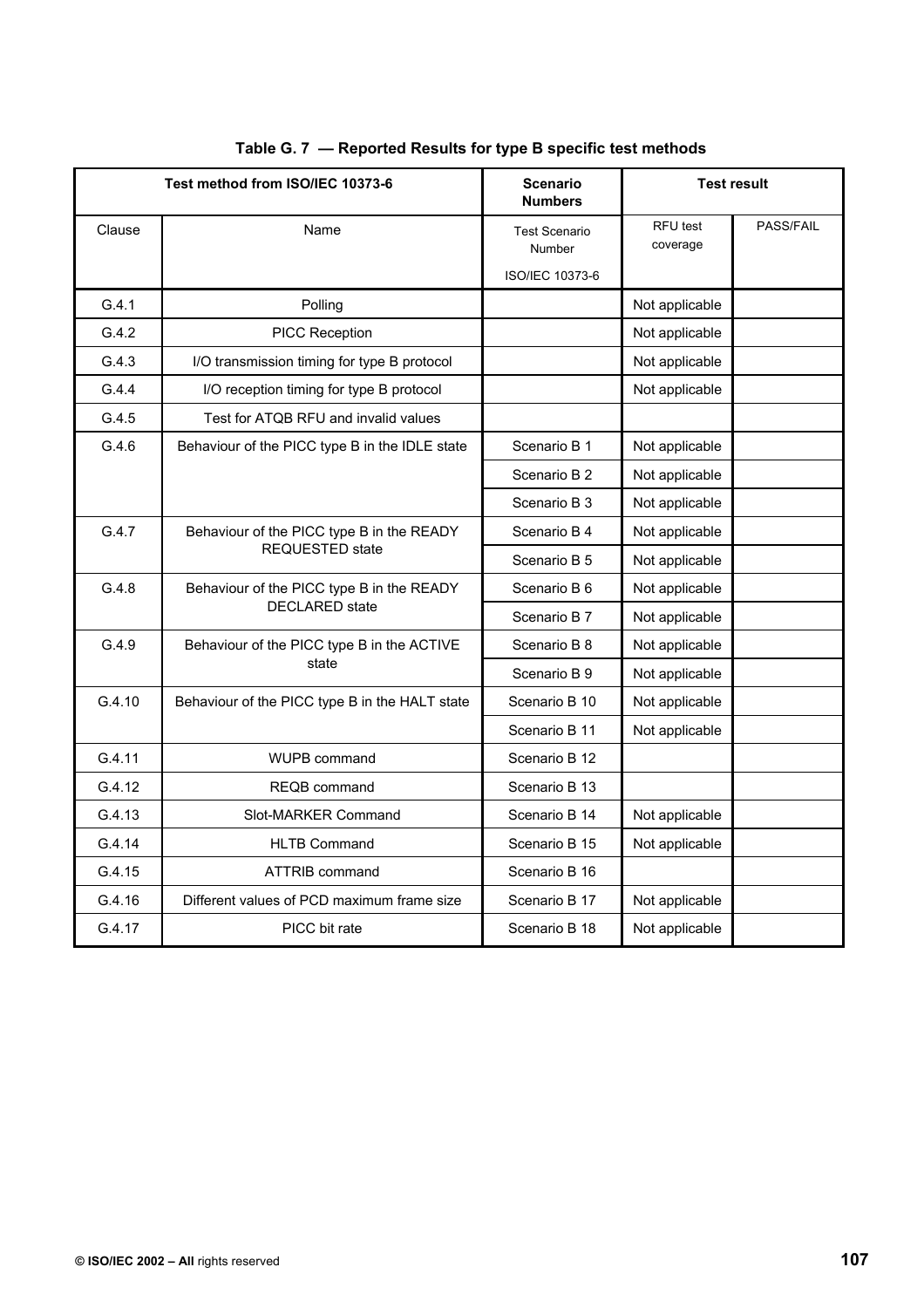|        | Test method from ISO/IEC 10373-6                                 | <b>Scenario Numbers</b>                        |                                                                                      | <b>Test result</b>   |           |
|--------|------------------------------------------------------------------|------------------------------------------------|--------------------------------------------------------------------------------------|----------------------|-----------|
| Clause | Name                                                             | <b>Test Scenario Number</b><br>ISO/IEC 10373-6 | Scenario Number<br><b>ISO/IEC 14443-</b><br>4:2001,<br><b>Informative Annex</b><br>B | RFU test<br>coverage | PASS/FAIL |
| G.5.1  | Block sequencing by the PICC                                     | Test Scenario 1                                | Scenario 7                                                                           |                      |           |
|        |                                                                  | <b>Test Scenario 2</b>                         |                                                                                      |                      |           |
|        |                                                                  | Test Scenario 3                                |                                                                                      |                      |           |
| G.5.2  | Retransmission                                                   | <b>Test Scenario 4</b>                         |                                                                                      |                      |           |
|        |                                                                  | Test Scenario 5                                |                                                                                      |                      |           |
|        |                                                                  | Test Scenario 6                                |                                                                                      |                      |           |
|        |                                                                  | Test Scenario 7                                | Scenario 17                                                                          |                      |           |
|        |                                                                  | <b>Test Scenario 8</b>                         | Scenario 12                                                                          |                      |           |
| G.5.3  | Reactions of the PICC to<br>transmission errors                  | Test Scenario 9                                |                                                                                      |                      |           |
|        |                                                                  | Test Scenario 10                               | Scenario 19                                                                          |                      |           |
|        |                                                                  | Test Scenario 11                               | Scenario 15                                                                          |                      |           |
| G.5.4  | Reactions of the PICC to protocol<br>errors                      | Test Scenario 12                               | Scenario 6                                                                           |                      |           |
| G.5.5  | Reactions of the PICC to the<br>deactivation sequence            | Test Scenario 13                               |                                                                                      |                      |           |
| G.5.6  | Deactivation frame waiting time                                  |                                                |                                                                                      |                      |           |
| G.5.7  | Recovery of a transmission error<br>during deactivation sequence | <b>Test Scenario 14</b>                        |                                                                                      |                      |           |
| G.5.8  | Error free operations                                            | Test Scenario 15                               | Scenario 1                                                                           |                      |           |
|        |                                                                  | Test Scenario 16                               | Scenario 2                                                                           |                      |           |
|        |                                                                  | Test Scenario 17                               | Scenario 3                                                                           |                      |           |
|        |                                                                  | Test Scenario 18                               | Scenario 4                                                                           |                      |           |
|        |                                                                  | Test Scenario 19                               | Scenario 5                                                                           |                      |           |
| G.5.9  | Error handling by the PICC                                       | <b>Test Scenario 20</b>                        | Scenario 9                                                                           |                      |           |
|        |                                                                  | Test Scenario 21                               | Scenario 11                                                                          |                      |           |
|        |                                                                  | Test Scenario 22                               | Scenario 14                                                                          |                      |           |
|        |                                                                  | Test Scenario 23                               | Scenario 18                                                                          |                      |           |
| G.5.10 | PICC reaction to errors in PCB<br>byte                           |                                                |                                                                                      |                      |           |
| G.5.11 | <b>Block Transmission Test</b>                                   | Test Scenario 24                               |                                                                                      |                      |           |
|        |                                                                  | <b>Test Scenario 25</b>                        |                                                                                      |                      |           |
| G.5.12 | <b>Chaining Block Transmission Test</b>                          | <b>Test Scenario 26</b>                        |                                                                                      |                      |           |
| G.5.13 | Test for RFU value of CID byte                                   |                                                |                                                                                      |                      |           |
| G.5.14 | Test for PICC supporting NAD                                     |                                                |                                                                                      |                      |           |

## **Table G. 8 — Reported Results for test methods common for the PICC type A/B**